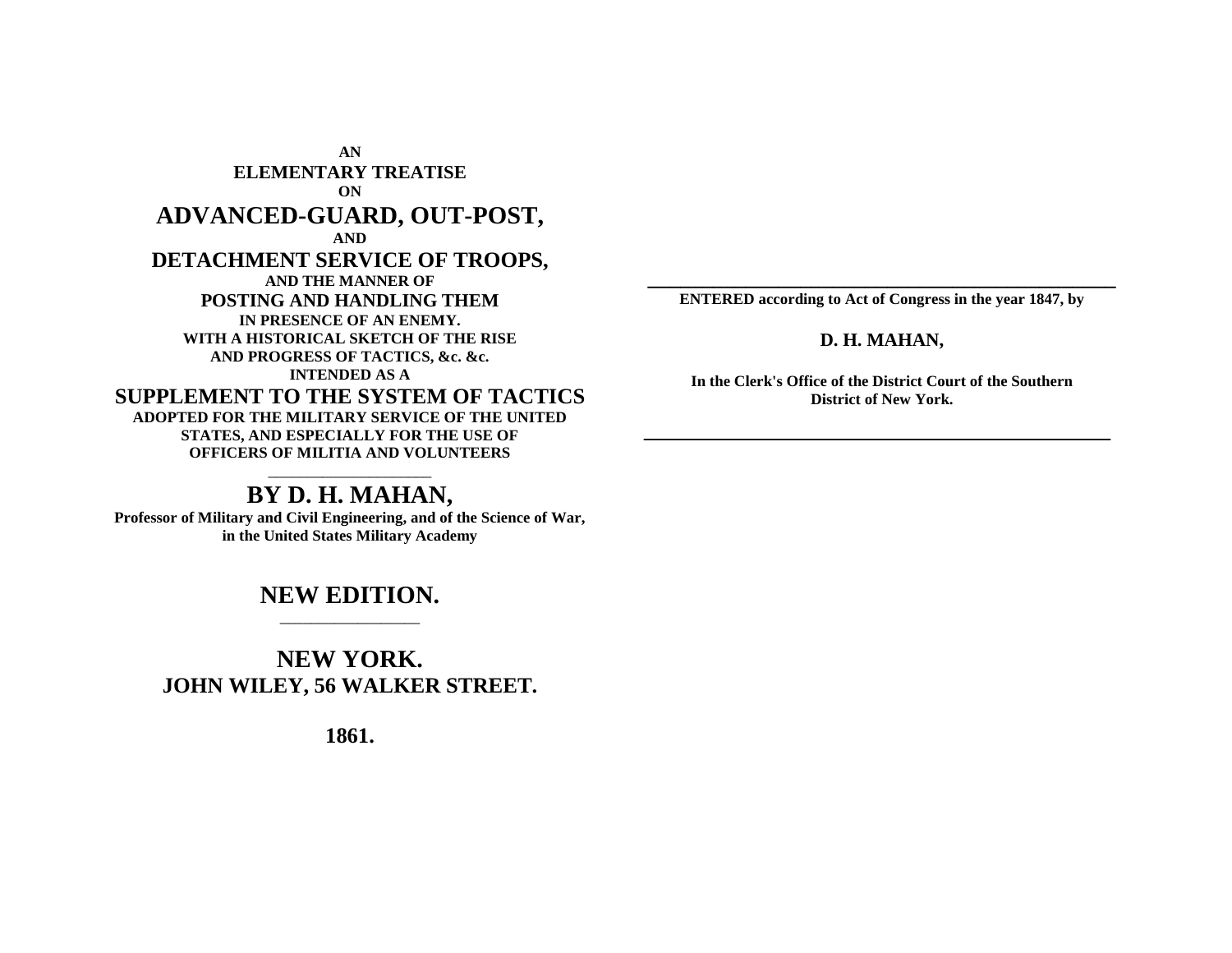# **P R E F A C E**

**THE suggestion of this little compilation originated in a professional intercourse, some months back, with a few intelligent officers of the Volunteer Corps of the city of New York.**

**The want of a work of this kind has long been felt among our officers of Militia generally, as English military literature is quite barren in systematic works on most branches of the military art, especially so on the one known among the military writers of the Continent as** *La Petite Guerre***, or the manner of conducting the operations of small independent bodies of troops; and but few of these officers are able to devote that time to military studies, which their pursuit in a foreign language necessarily demands.**

**In making this compilation, the works in most repute have been carefully consulted, and a selection made from them of what was deemed to be most useful to the class of readers for which it is intended. The object of the writer has been to give a concise but clear view of the essential**

### **PREFACE.**

**points in each of the subjects introduced into the work; if he has succeeded in this, he trusts that the very obvious defects of the work will be overlooked.**

**An acknowledgment is here due from the writer to Major-General Sandford, commanding the First Division of the New York State Militia, and to H. K. Oliver, Esq., Adjutant-General of the State of Massachusetts, as well as to the officers generally of the First Division N. Y. S. M., for their kind aid in bringing forward the work.**

**U. S. MILITARY ACADEMY, October 19th, 1847.**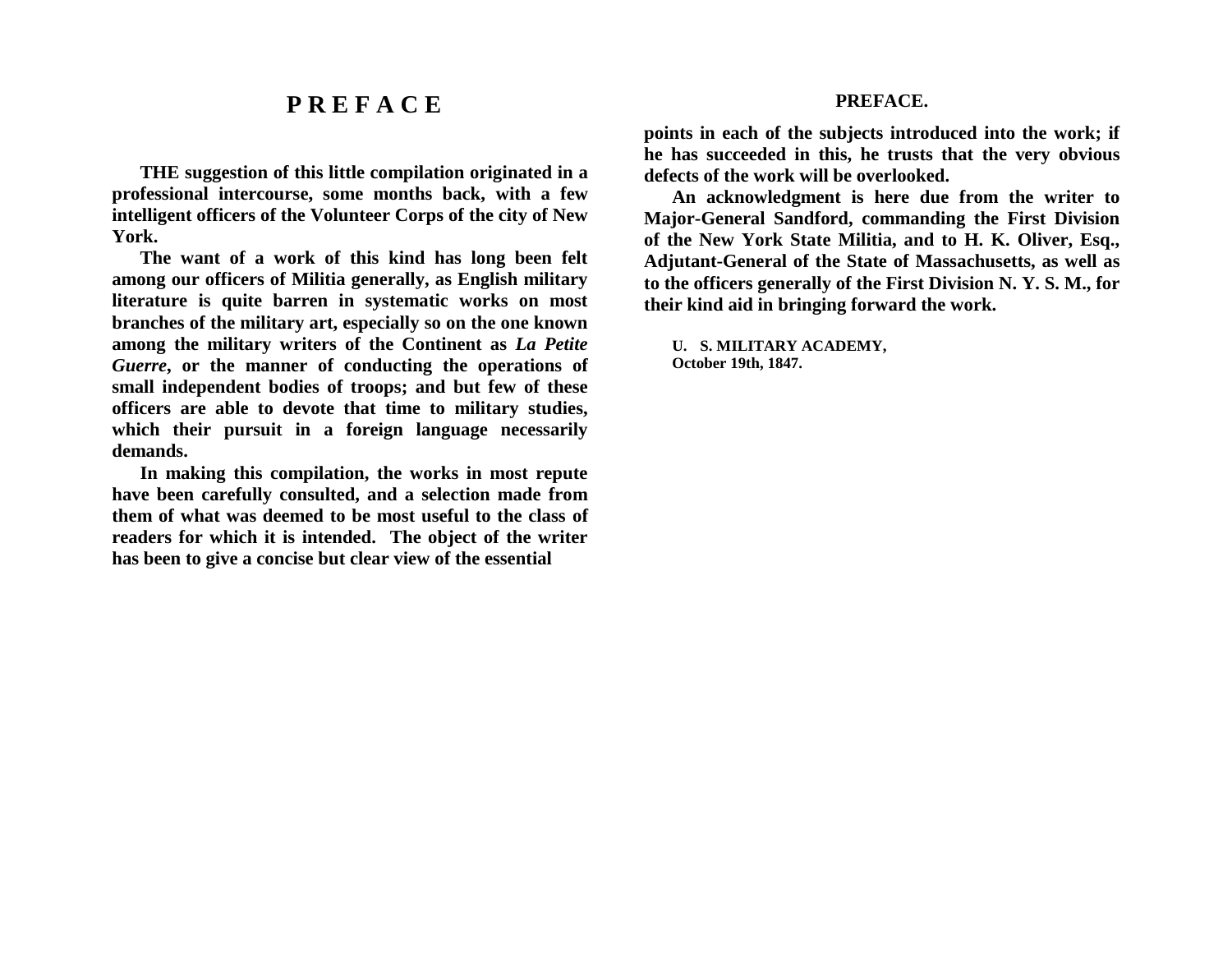# **CONTENTS. \_\_\_\_\_\_\_\_\_\_\_\_\_\_**

**[CHAPTER VII.](http://home.att.net/~MrsMajor/Mahons.htm#CH7)**

**CONVOYS . . . . . . . . . . . . . . . . . . . . . . . . . . . . . . . .155**

## **[INTRODUCTORY CHAPTER.](http://home.att.net/~MrsMajor/Mahons.htm#INTRO)**

### **[CHAPTER VIII.](http://home.att.net/~MrsMajor/Mahons.htm#CH8)**

**HISTORICAL SKETCH OF THE MOST REMARKABLE EPOCHS IN THE MILITARY ART FROM THE TIME**  OF THE GREEKS TO THE PRESENT. . . . . . . . . . . . . . . . . . **. . . . . . . . . . . . . . . . 7**

**[CHAPTER I.](http://home.att.net/~MrsMajor/Mahons.htm#CH1) TACTICS . . . . . . . . . . . . . . . . . . . . . . . . . . . . . . . . . 32**

### **[CHAPTER II.](http://home.att.net/~MrsMajor/Mahons.htm#CH2)**

### **MANNER OF PLACING AND HANDLING TROOPS . . .48**

**[CHAPTER III.](http://home.att.net/~MrsMajor/Mahons.htm#CH3)**

**POSITIONS . . . . . . . . . . . . . . . . . . . . . . . . . . . . . . . 63**

## **[CHAPTER IV.](http://home.att.net/~MrsMajor/Mahons.htm#CH4)**

**ADVANCED-GUARDS AND ADVANCED-POST . . . .83**

## **[CHAPTER V.](http://home.att.net/~MrsMajor/Mahons.htm#CH5)**

**RECONNASANCES . . . . . . . . . . . . . . . . . . . . . . . . . 105**

## **[CHAPTER VI.](http://home.att.net/~MrsMajor/Mahons.htm#CH6)**

**DETACHMENTS . . . . . . . . . . . . . . . . . . . . . . . . . . . 117**

**SURPRISES AND AMBUSCADES . . . . . . . . . . . . . . .165**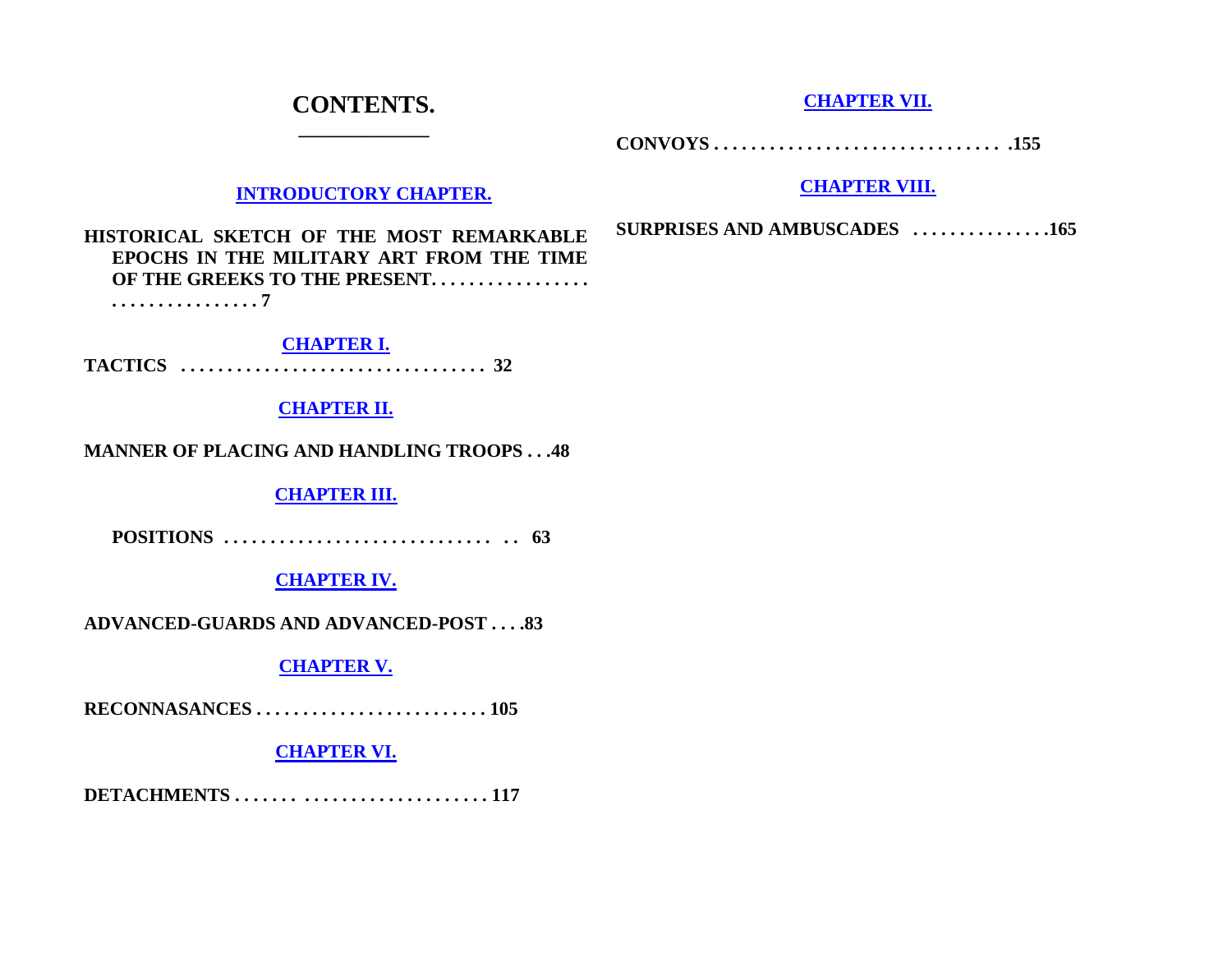## **INTRODUCTORY CHAPTER.**

## **HISTORICAL SKETCH OF THE MOST REMARKABLE EPOCHS IN THE MILITARY ART FROM THE TIME OF THE GREEKS TO THE PRESENT.**

**1. No one can be said to have thoroughly mastered his art, who has neglected to make himself conversant with its early history; nor, indeed, can any tolerably clear elementary notions, even, be formed of an art, beyond those furnished by the mere technical language, without some historical knowledge of its rise and progress; for this alone can give to the mind those means of comparison, without which everything has to be painfully created anew to reach perfection only after many cycles of misdirected mental toil.**

**2. To no one of the arts, that have exercised a prominent influence on the well-being of society, are these observations more applicable than to that of arms. To be satisfied of this, there needs only the most cursory glance at the grand military epochs of the ancient and modem world. Looking at the art as it was among the Greeks, under Epaminondas, Philip, and Alexander; and among the Romans, about the time of Julius Caesar, of each of which epochs have full authentic records; comparing it with the phases it assumed in the decline of the**

**Roman Empire and during the Feudal period; and following if, from the introduction of gunpowder down to the brief career of Gustavus Adolphus, its first great restorer in Europe- it seems incredible that anything, short of the most entire ignorance of the past, could have led professional soldiers to abandon the spirit of the organization and tactics of the early Greeks and Romans, so admirably adapted as to call into play the mental and physical energies of man, for the limbering and unwieldy engines that clogged the operations of the Imperial armies of the Empire; or for the almost equally unwieldy iron-clad chivalry of the middle ages whose** *prestige* **was forever obscured by the first well-organized infantry brought against it.**

**3. Coming to a more recent period, did we not remember by what slow and uncertain stages the march of improvement in other arts has proceeded, how much has been seemingly owing to mere chance, rather than to welldirected investigation -how rarely a master has arisen to imbody into simple formulas the often complicated processes and obscure doctrines of those who have preceded him, we should have still greater cause of astonishment, that, at a time of more general diffusion of science, art and literature, and particularly of the classical writers of antiquity, no master-mind should have evoked, from the campaigns of a Marius, or a Hannibal, the germ of the comparatively modem science of strategy; nor have gathered, from that almost horn-book of the schoolboy, Caesar's Commentaries, the spirit of those rapid combinations by which, with a handful of troops, the great Roman captain so uniformly frustrated the powerful and oft-repeated struggles of a warlike and restless people; but, that it should have been left to the great Captain of this**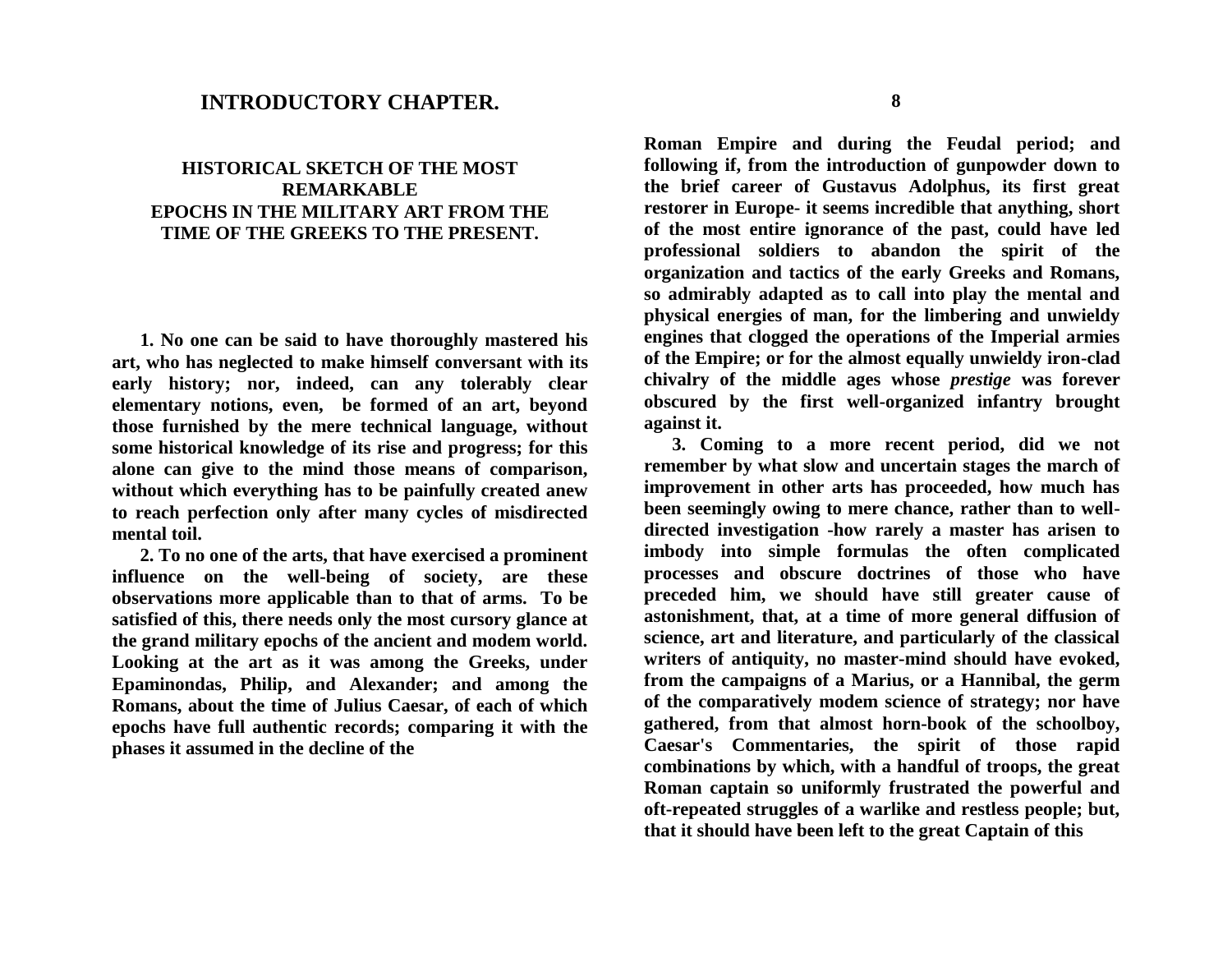**to brush aside the mesh-work woven by routine and military pedagoguism; while, by the develop- ment of gigantic plans, made and controlled with almost mathematical precision, he fixed immovably those principles which, when acted upon, cannot fail to command success, and which, when overlooked or neglected, lead to defeat, or else, leaving all to chance, make of victory only a successful butchery.**

**4. However desirable it might be to give to this branch of the military art the consideration to which it is justly entitled, it does not come within the scope of a work like this to do so. The most that can be attempted will be to make a brief recapitulation of the most marked epochs; with a view to draw the attention of the young military student to the importance of this too-frequently neglected branch, and to lead him into a field of research, where the spirit of inquiry will always be gratified, useful additions be made to his previous stock of acquirement, and hints be gleaned which he will find fully to justify the correctness of Napoleon's decision upon the influence which a study of the campaigns of Alexander, Hannibal and Caesar, must have in the education of a thorough captain.**

*5. Tactics of the Greeks.-***The Greeks, if not the earliest people who reduced the military art to fixed principles, are the first of whose military institutions we have any exact account; and even of theirs, and of the system of their successors in conquest, the Romans, several points still remain obscure.**

**6. A Grecian army, at the period when the military art was in the greatest perfection among them, was composed of infantry and cavalry. The former was made up of three different orders of soldiers;**

**termed, 1. The** *Opilitai,* **or heavily armed, who wore a very complete defensive armor, and bore the** *sarissa,* **or Macedonian pike, a formidable weapon either for attack or defence, about 24 feet in length. 2. The** *Psiloi,* **or light infantry, who were without defensive armor, and carried the javelin, bow, and sling. 3. The** *Pellastae,* **who were intermediate between the other two, carrying a lighter defensive armor, as well as a shorter pike than the oplitai.**

**7. The cavalry consisted of two kinds. 1. The**  *Cataphracti,* **or heavy cavalry, in which both rider and horse were well covered with defensive armor; the former armed with the lance, and a sabre slung from a shoulderbelt. 2. A light cavalry of an irregular character, who were without defensive armor, consisting of archers and lancers, who also carried a sword, javelin, and a small buckler.**

**8. The elementary tactical combinations, or** *formations***, of the Greeks, were methodical but very simple. An army corps was composed, 1. Of a** *Tetraphalangarchia,* **also termed a grand phalanx, consisting of 16,354 oplitai. An**  *Epitagma,* **of 8192 psiloi; and an epitagma of cavalry of 4096 men. The heavy armed, or infantry of the line, bore to the light infantry and cavalry the ratio of the numbers 2, 4, and 1.**

**9. The composition of the grand phalanx was as follows: Tetraphalangarchia=4** *Phalanxes=***16 Chiliarchiae=64** *Syndagmata***=256** *Tetrarchiaae=* **1024**  *Lochoi* **or files=4096** *Enomitiae* **of 4 men each. It is thus seen that, in the various formations, a division of the whole could be made by the powers of 2 or 4.**

**10. This body of infantry was thus officered. Each tetrarchia, consisting of 4 files, or 64 men,**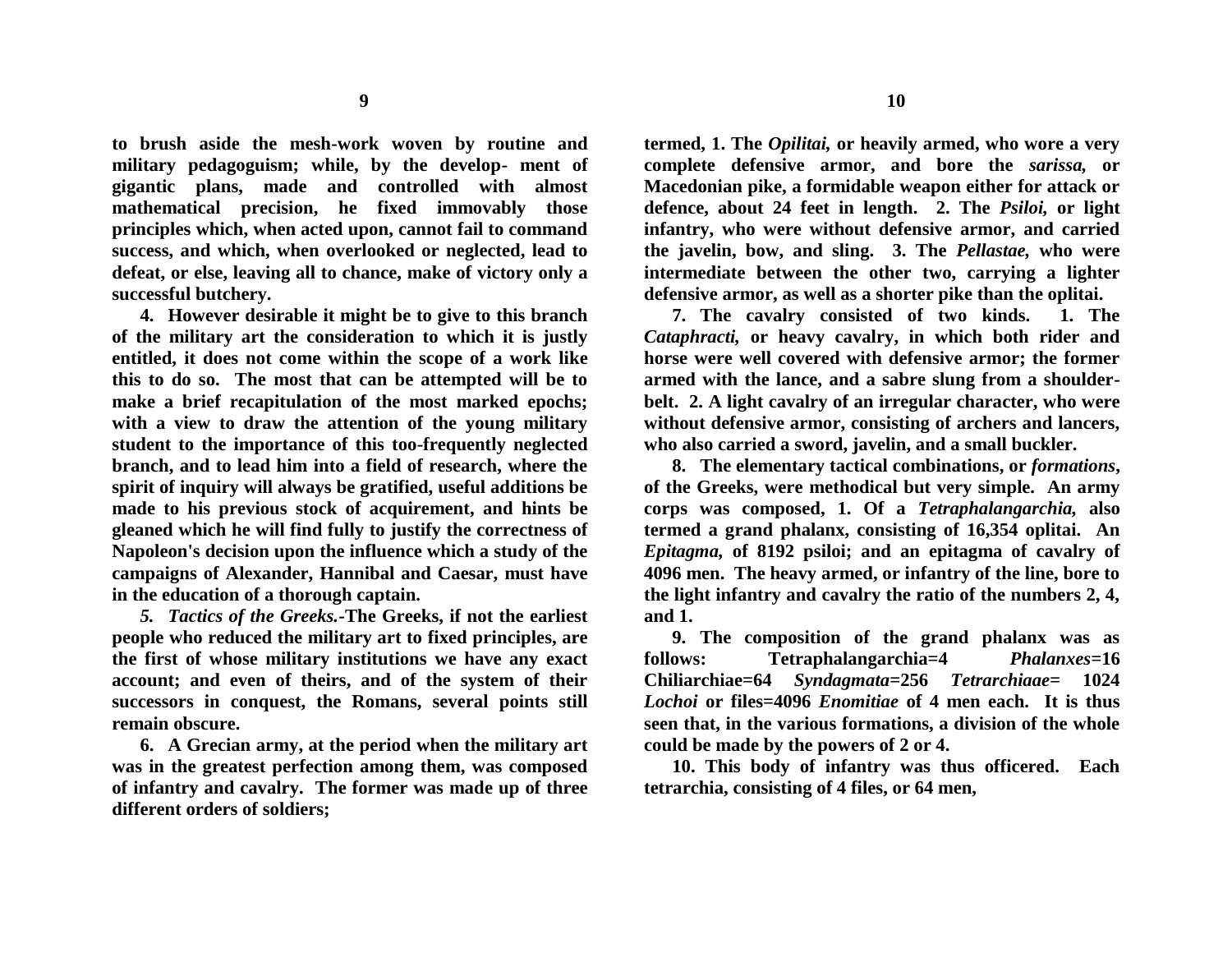**was commanded by a** *Tetrarch,* **who was file leader of the first file.**

**11. The syntagma of 16 files, which was the army unit, and corresponds to our battalion, was commanded by a**  *Syntagmatarch,* **who was stationed in front of his command, having an adjutant on his left; a color-bearer immediately in his rear; on the right a herald-at-arms, to repeal the commands; and on the left a trumpeter, to sound the signals. In the rear of the syntagma was stationed an officer who was the second in command.**

**12. The phalanx was commanded by a general officer bearing the title of** *Strategos.*

**13. The formation of the peltastae and psiloi was analogous to that of the oplilai, the number of files being 8, instead of 16 as in the last; and the subdivisions receiving different denom-inations also.**

**14. The epitagma of cavalry was divided into two equal parts, each composed alike, termed** *Telea.* **One was placed on each wing of the line of battle: The telos was subdivided into 5 divisions; the strength of each subdivision being the half of the one next in order above it. The lowest, termed**  *Ila,* **of 64 horsemen, corresponding to the modern squadron, was drawn up on a front of 16 with 4 files, and was commanded by an officer with the title of** *Ilarch.*

**15. The grand phalanx, in order of battle, was divided into two wings, with an interval of 40 paces between them, and one of 20 between the phalanxes of each wing.**

**16.The olitai, when formed for exercise or parade, were drawn up in open order; leaving an equal interval between the men of each rank and between the ranks. When ready to charge, each man occupied a square of 3 feet, and the six lead-**

**ing ranks brought their pikes to a level; thus presenting an array in which the pikes of the sixth rank extended 3 feet in advance of the front one. In attacks on entrenchments, or fortified cities, the men of each rank closed shoulder to shoulder, a sufficient interval being left between the ranks to move with celerity; the leading rank kept their shields overlapped to cover their front; the others held them above their heads for shelter against the weapons of the enemy.**

**17. The peltast corresponded to our** *elite* **corps of infantry, selected for enterprises requiring both celerity and a certain firmness.**

**18. The psiloi performed all the duties usually devolved, in the present day, upon light infantry,, both before and at the opening of an engagement.**

**19. The position of the cavalry' in line of battle, was on the wings. The duties of this arm were mainly to charge that of the enemy. The cataphracti, for this purpose, were drawn up on each wing, with a portion of the light cavalry on each of their flanks. The charge was made by the former, and the latter followed up any success gained by them.**

**20. The marches of the Greeks were usually made by a flank. Sometimes, when the character of the ground permitted, two phalanxes marched side by side, presenting a front of 32 men, and being in readiness to offer a front on both the flanks, if necessary.**

**21. Among the orders of battles among the ancients, that known as the** *wedge,* **or** *boar's head,* **is the most celebrated. In this disposition, the** *point***, or head, is formed of a subdivision of the phalanx of greater or less strength, according to circumstances; this being supported by two, three, and**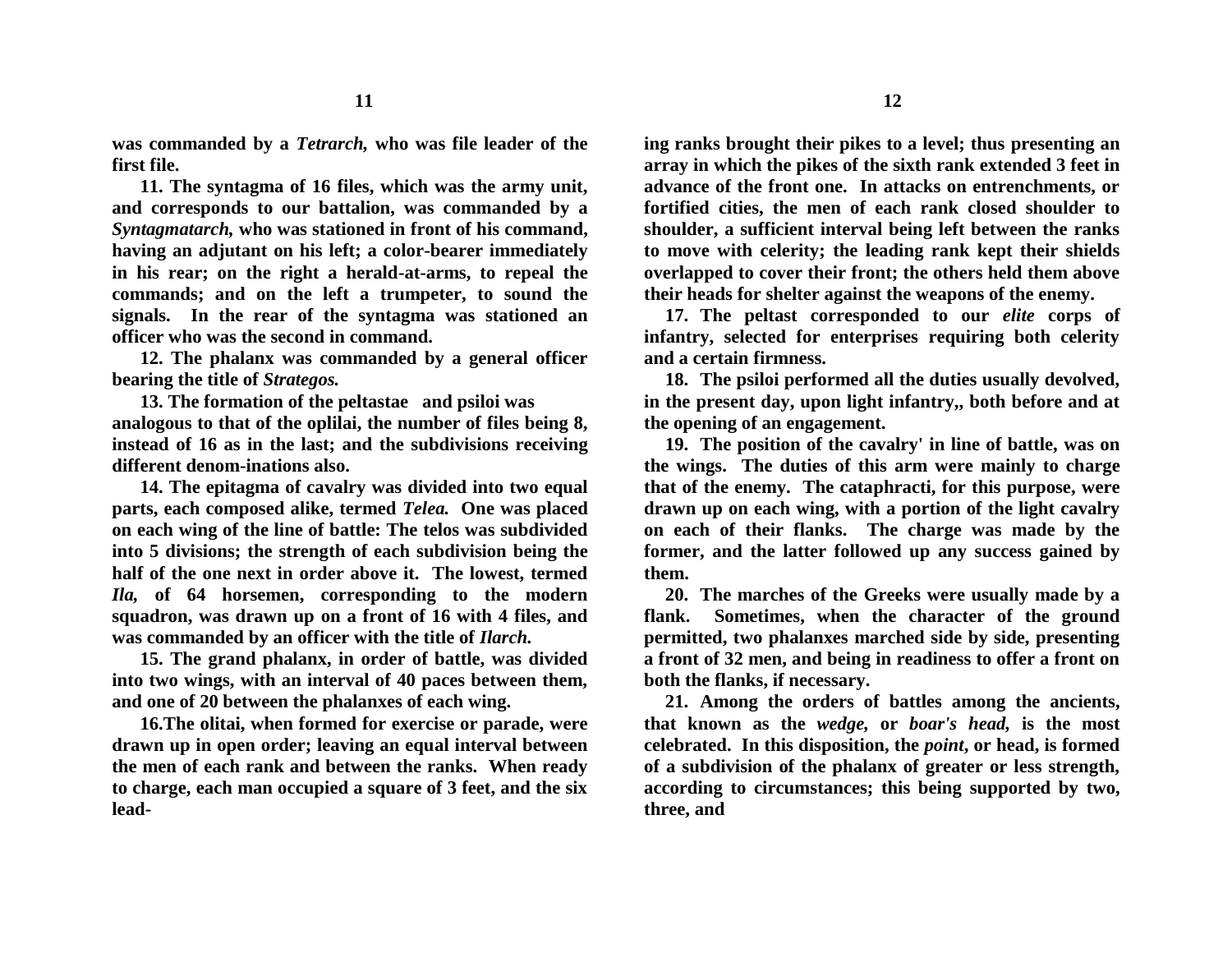**four subdivisions of the same force, one behind another.**

**22.** *Tactics of the* **Romans. Up to the time of Marius, by whom the germ of the decadence of the military art among the Romans was sown, a Consular Army consisted of two**  *Legions;* **and of two** *Wings* **composed of social troops. The legion was composed of infantry of the line, light infantry, and cavalry. The infantry of the line was divided into three classes. 1.** *The Hastati. 2. Principes.* **3.** *Triarii.* **These classes wore a very complete defensive armor; they were all armed with the short straight Spanish sword; the** *Pilum***, a kind of javelin, about 7 feet in length, used equally to hurl at a distance and in hand-to-hand engagements was added to it for the two first ; and the triarii carried the pike.**

**423. The light infantry, termed** *Velites,* **used only the casque, and a buckler of stout leather, and bore the Spanish sword and a short javelin, termed the** *Hasta,* **only half the length of the pilum, and used as a missile.**

**24. The cavalry wore the helmet and cuirass, and carried a buckler; their arms were a long sabre, the Grecian lance, and a quiver with arrows.**

**25. The legion was officered by six** *Tribunes***; sixty**  *Centurions***, with an equal number of officers who served as file-closers for the infantry; and twenty** *Decurions* **of cavalry; besides these there were the officers of the velites, who fought out of the ranks.**

**26.Until about the period of the Civil Wars, the legion was commanded by the tribunes in succession; the tour of duty for each being two months; afterwards the rule was adopted of placing the legion in command of an officer styled** *Legatus.*

**Whilst the tribunes exercised the command, those, who were not on this duty, served on all occasions of detachment service generally.**

**27. Each class of the infantry of the line was subdivided into ten portions, each termed a** *Manipulus.* **The velites were attached to these by equal portions. The cavalry were divided into ten troops, termed** *Turma.* **To each manipulus there were assigned two centurions, and two file-closers; and to each turma two decurions. The velites, although forming a part of the manipuli, had centurions assigned to them, to lead them in battle.**

**28. The normal order of battle of the Romans, prior to the time of Marius, was in three lines: the hastati in the first the principes in the second; the triarii in the third and the cavalry on the wings.**

**29. The manipulus, which was the unit of force, was drawn up in 12 files, with a depth of 10 ranks, in the lines of hastati and principes; in the line of triarii there were only 6 files. The right and left files of the manipulus were led by a centurion, and closed by an officer file-closer.**

**30. The manipuli of the three lines were disposed in quincunx order; the manipulus of one line opposite to the interval between the manipuli in the one in front, this being the same as the manipulus front. The intervals between the lines were the same as the depth of each line. An interval of about 3 feet was left between the ranks and the files of the manipulus.**

**31. The same order of battle was followed for the social troops on the wings. The two legions occupied the centre; but what interval was left between them, or between the centre and wings, or how far the cavalry was posted from the infantry, is not well ascertained.**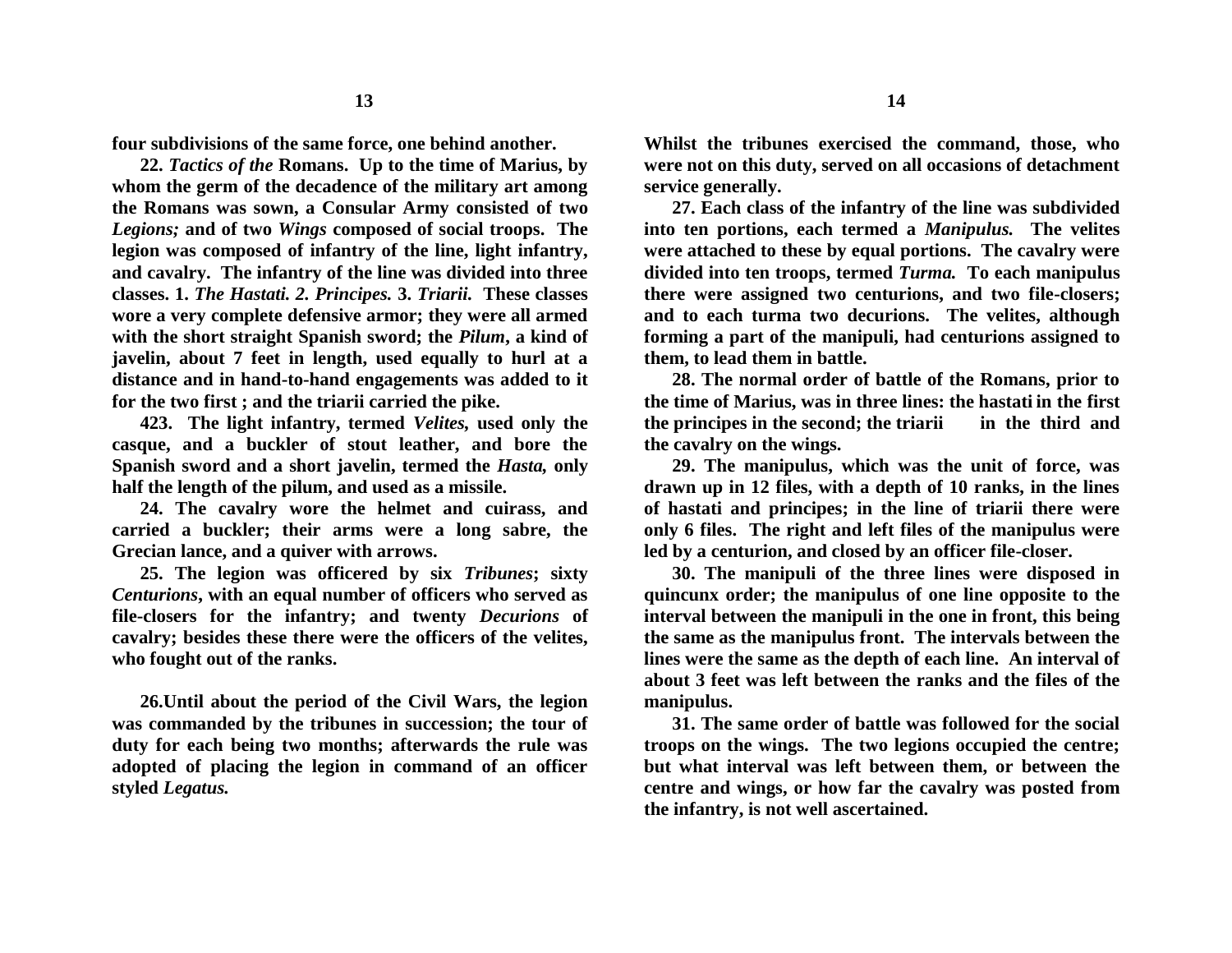**32. The velites, before engaging were posted usually between the intervals of the triarii, and, in part, between those of the turma.**

**33. In both the legionary and allied cavalry the turma were formed in 8 files and 4 ranks. An interval the same as its front, was left between each turma. Of the two officers commanding a turma, one was placed on the right, the other on the left of the front rank. Each wing of cavalry was commanded by an officer styled** *Prefectus.* **In some instances the cavalry was placed as a reserve, in rear of the triarii, and charged when necessary, through the intervals of the manipuli.**

**34. In their engagements, the velites performed precisely the same part as that of the light troops which form the advanced-guards and advanced-posts of the present day. Watching and occupying the enemy before the main body is brought into play; then retiring and taking position to harass him farther, as opportunity may serve.**

**35. The main body, from its organization, and formation, was admirably adapted to meet any emergency; presenting, if necessary, by advancing the manipuli of the principes into the intervals of the hastati, an unbroken impenetrable front; or, by throwing the manipuli of the different lines behind each other, leaving an unobstructed passage to the front, or rear.**

**36. From the preceding brief exposition of the phalanx and legionary formations, the respective properties of these two celebrated bodies, on the field of battle, may be readily gathered. The legion was evidently far better adapted to circumstances of locality than the phalanx, which could only move well and effectively on even ground. In the phalanx, the keeping together of the entire body,**

**whether in moving onward to bear down the enemy by its pressure, or in waiting to resist his shock by its inertia-was everything. In the legion, individual activity and the ease with which the minipuli lent themselves to every requisite movement, gave to the entire machine the volition and strength of life. The attack with the pilum, cast on nearing the enemy, was followed up immediately by the onslaught with the terrible short straight sword, equally effective to hew, or thrust with. Each manipulus, equal to any emergency, was prepared by the celerity with which its movements could be made, to improve every partial advantage, and meet the enemy on all sides. Against cavalry alone, was the impenetrable front of the phalanx, bristling with a forest of sarissas, superior to the legion. The open order adopted for the vigorous action of the individual, who to the charge of the horse had only his pilum to oppose, so inferior to the fire of the musket, that dread of modern cavalry, proved fatal to the legion on more than one sanguinary field; till experience taught, that safety might be found in ranks more serried, and by presenting a front of pike-heads, borne by the first four** 

**37. Marius, urged either by policy or the necessities of the times, made a fundamental, and it is thought fatal change, not only in the organization of the legion, but in other parts of the military system of his country. By substituting for that glow of patriotism with which an army drawn wholly from the bosom of the people is ever found to be animated, the mercenary spirit and its consequences, he aimed a vital blow against the only real safeguard of a nation's honor, a national army.**

**ranks of the hastati.**

**In a despotism, such as Prussia was under Frederick, the controlling power of an energetic will**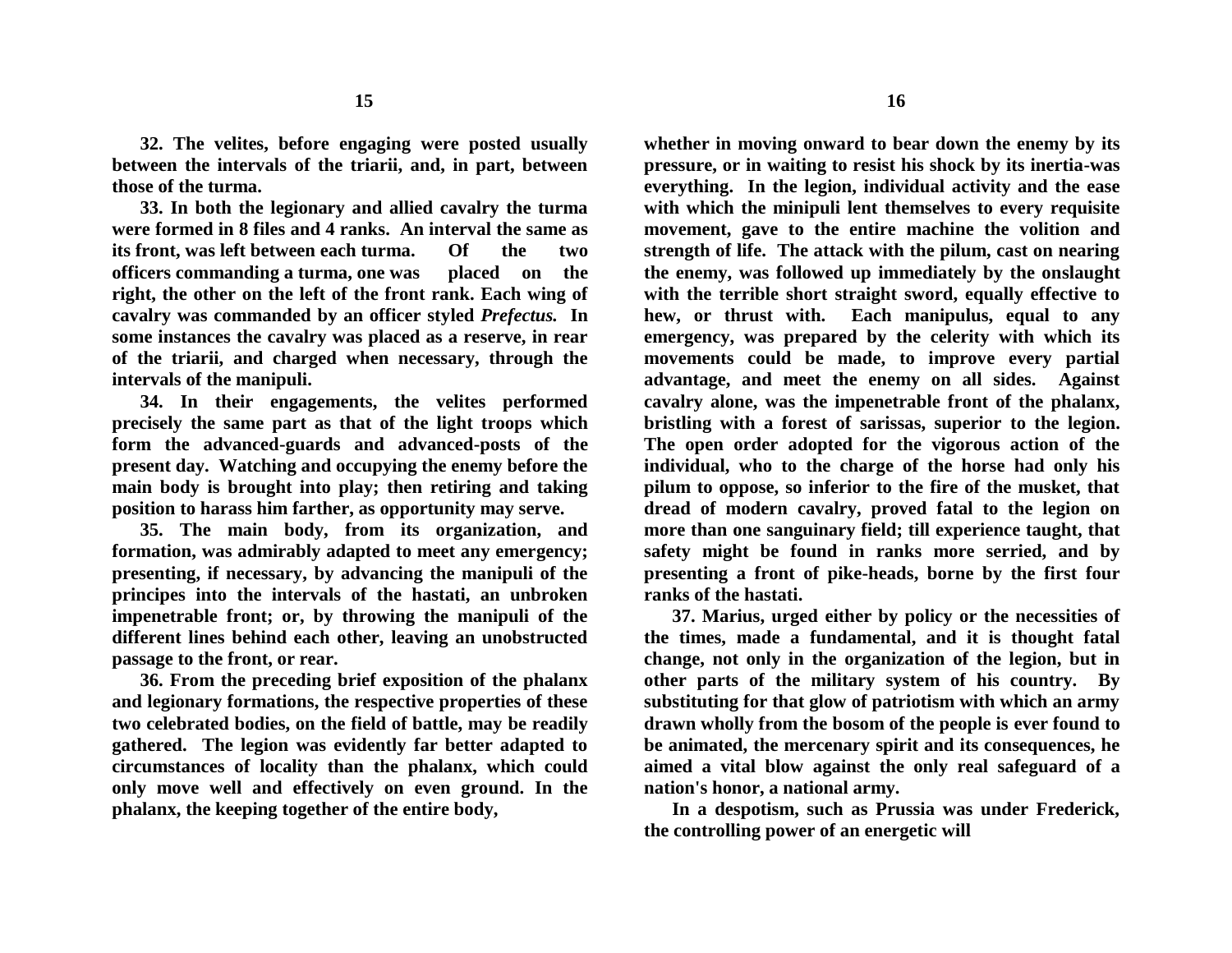**may, for a season, not only ward off the attacks of powerful neighbors, but reap conquests, and struggle with fortitude against great reverses, with an army recruited from the scum of mankind; but so soon as a state with any pretensions to republican institutions, substitutes the mercenary wholly for the national spirit in its armies, its fate is sealed. Like Rome, during the brilliant career of Marius, Pompey, and Caesar, and like Venice, under some of her able condottieri, as the Colonnas and Sforzas, it may, through the singular ability of particular leaders, still present to the world the dazzling** *prestige* **that military success, under all aspects, carries with it; but the result is as certain as the ashes that succeed to the flame; anarchy comes in with all its ills, from the rival pretensions of successful partisan leaders, and the spectacle is seen which Rome exhibited at the period referred to; or else the imbecility and utter prostration which Venice presented, almost from the very moment when outwardly she had attained to her loftiest might, down to the pitiable closing scene that wiped her name forever from the book of independent states**

**38. In the truly great days of Rome, the days of the Scipios, the raising of her legions was done with all the best guards of a constitutional popular election. Six tribunes for each legion, having first been chosen, either by the consuls or by the popular voice, the conscripts to fill its ranks were designated in each tribe by the proper magistrate; these were divided by the tribunes into the following, classes:-I. The youngest and least affluent were selected for the Velites; 2. The next in years and wealth for the Hastati ; 3. The next in the same gradation for the Principes;- and 4. The oldest and most wealthy for Triarii. The cavalry,**

**or knights, formed a privileged class, into which only those were admitted who paid a certain tax. This classification being made, the tribunes named 10** *first* **and 10** *second centurions* **for the infantry; with 10 first and 10** *second decurions* **for the cavalry; and then in concert with the officers thus selected, divided the classes into manipuli and turma, assigning to each its two proper officers; whilst these, in turn, selected the two officers in each maniple who acted as file-closers.**

**39. Besides the distinction of first and second centurion, these officers took rank according to class. The first centurion of the Triarii, termed** *Primipilus***, was the highest in rank of his grade, and took command of the legion when the tribunes were absent.**

**40. In the time of the Scipios the legion was composed of 1200 velites, 1200 hastati, 1200 principes, 600 triarii, and 300 knights.**

**41. Polybius states that the Consular army contained 6000 legionaries of the line, 2400 velites, and 600 knights of Roman troops; and of social, or allied troops, 6700 infantry and 800 horse for the wings; with an additional extraordinary levy of 1700 infantry and 400 cavalry; making a grand total of 18,600 men.**

**42. Marius introduced the** *Cohort* **instead of the maniple as the unit of force; forming it of three maniples, and abolishing the ancient modes of classification. The cohort preserved both the number and designation of the officers attached to the maniples. It was commanded by the first centurion, until, under the emperors, it received a superior officer, termed the** *Prefect of the Cohort.* **The use was also introduced of making of the first cohort a**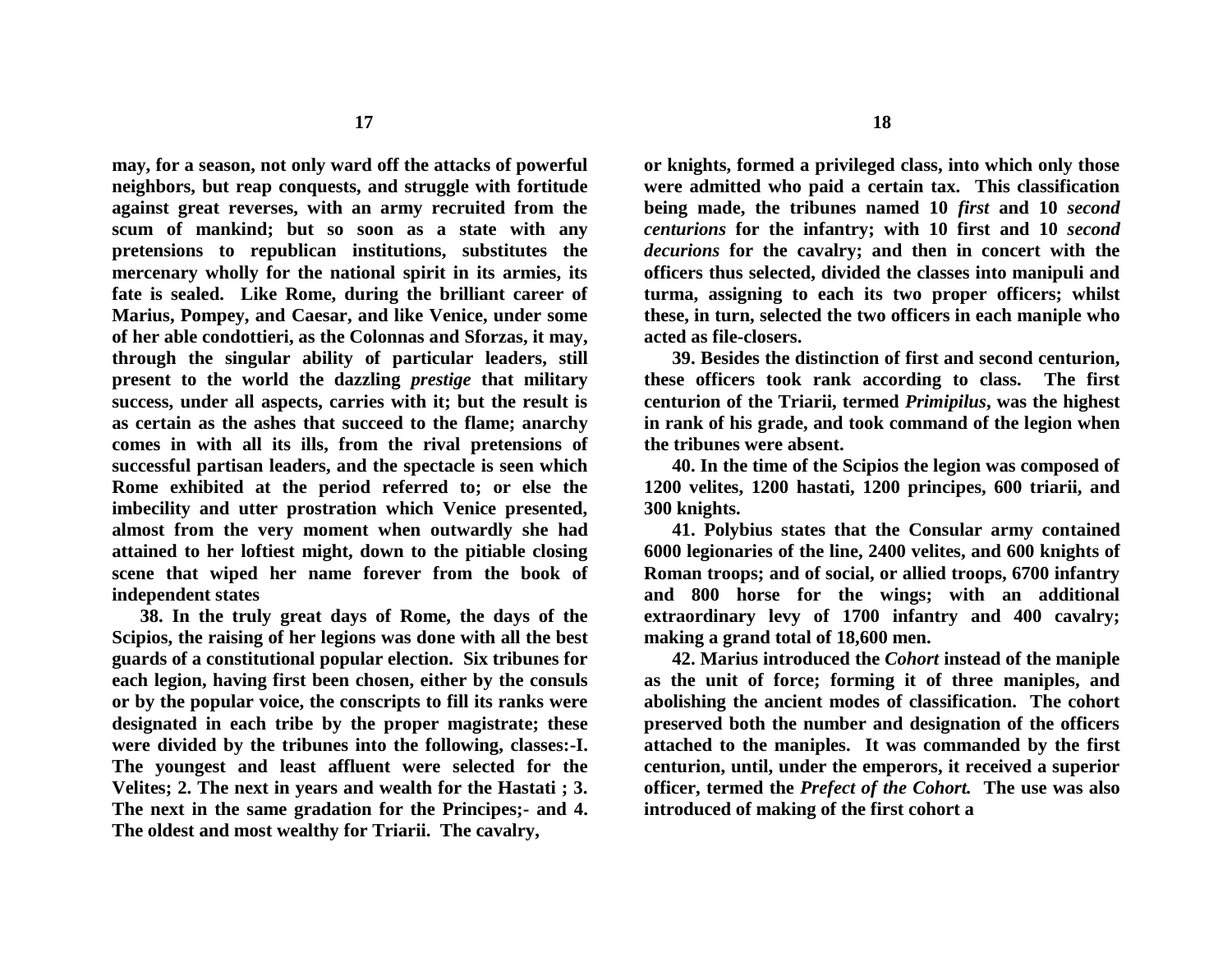*corps d'elite,* **to which was intrusted the eagle, the orders of its primiple.**

**43. The order of battle by cohorts depended upon circumstances; usually five were placed in the first and five in the second line. The number of ranks of the cohort was also variable; depending on the front necessary to be presented to the enemy.**

**44. With the settled despotism of the emperors arose, as a necessary consequence, in still bolder relief, the mercenary system. The substitution of auxiliary cavalry for the Roman knights, and the introduction of foreigners and of slaves, even among the legionaries, soon left not a vestige of the ancient military constitution of the army; and that train of results was rapidly evolved in which defeat was followed by all its ills but shame, and the once proud legionary became an object of terror to his master alone. Effeminacy led to the abandonment of his defensive armor; and, too craven to meet the foe face to face with his weapons of offence, the legionary sought a disgraceful shelter behind those engines of war which were found as powerless to keep at bay his barbarian opponent, as was the lumbering artillery, chained wheel to wheel, of the Oriental, to arrest the steady tread of the English foot soldier.**

**45.** *Feudal Period.* **To follow down the military art through all the stages of its fall until the use of the feudal system, could not fall to be a most instructive lesson, did the limits of this work permit it. Grand as were the occasional deeds of** *derring do* **of the chivalric age, they were seldom more than exhibitions of individual prowess. Art and consummate skill there undoubtedly were in this period, but no approach to science, countries and provinces invaded and ravaged, cities ruined**

**and castles razed, accompanied by wholesale butchery of the frightened peasant, mocked with the appointments and title of soldier, such, without other result, were the deeds of chivalry, and such they must have continued, had not the Swiss pike, that broke the Austrian yoke, opened the way to free Europe from its wretched thraldom, and again to raise the profession of arms to its proper level, in which mind and its achievements have the first rank, and brute force combined with mere mechanical skill a very subordinate one.**

**46.** *Rise of Art in Modern Times.* **After the decisive day of Morgaten, the Swiss name resounded throughout Europe; and in time it became a point with the leading powers to gain these mountaineers to their side in their wars and even to retain a body of them permanently in their pay. The same men who at home were patriot soldiers, were known abroad, in foreign service, as the real mercenaries; deserting, or upholding a cause, as the one or the other party bid highest. The true rank of infantry now began again to be appreciated; and, with the more permanent military establishments soon after set on foot, an organization on juster principles gradually found its way in; and with it some glimmering views of ancient war.**

**47. Although able leaders from to time appeared, and order, with a rude discipline, was introduced among the hireling bands of which the permanent portions of armies in most European states consisted, after the first essay of regularly paid troops made by Charles VII. of France; still no one arose who seemed to comprehend the spirit of ancient art, until the period of the Revolt in the Netherlands brought forward the Princes of Orange and Nassau, William and his son Maurice, both of**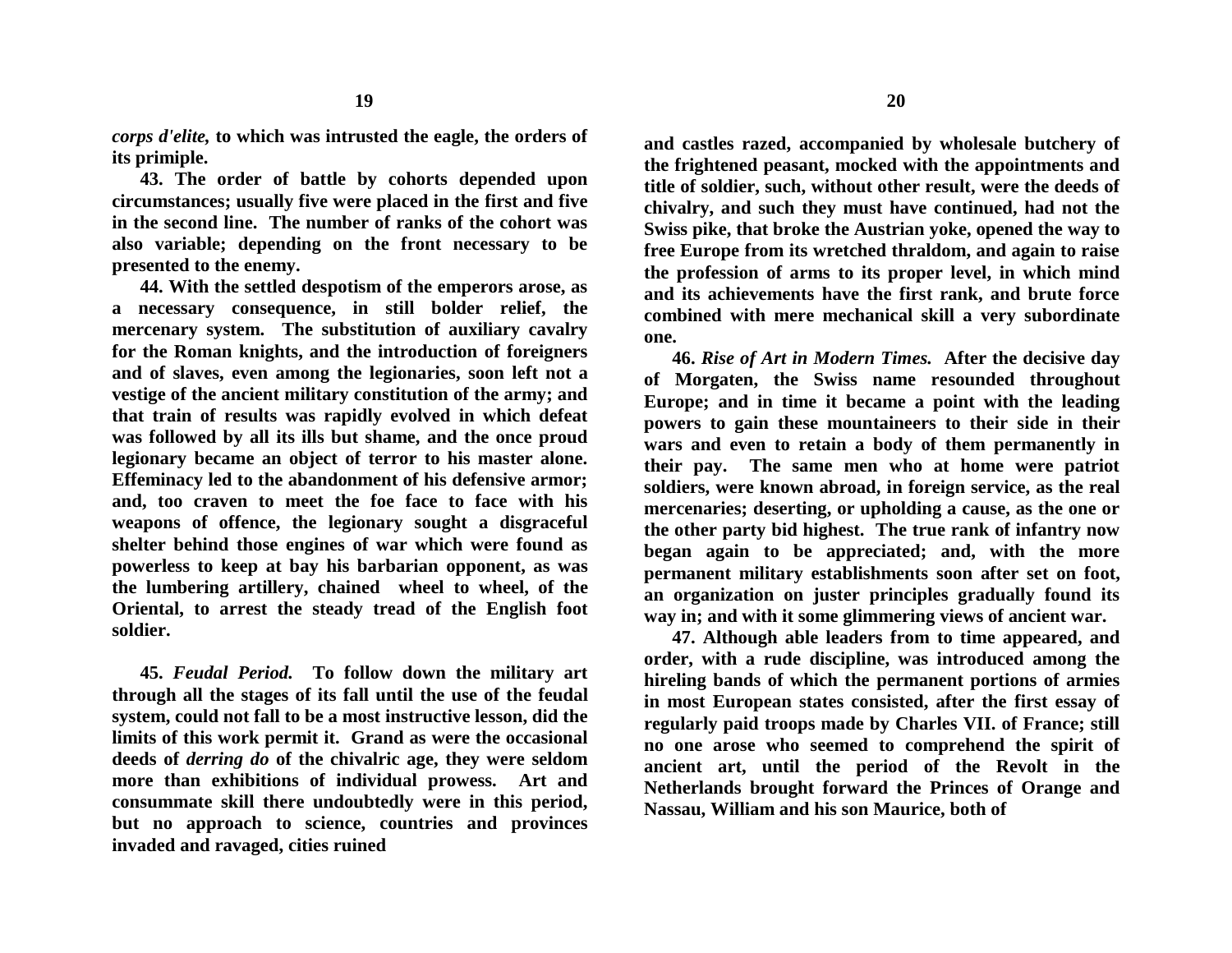**whom, but particularly the latter, gave evidence of consummate military talent. The camp of Maurice became the school of Europe, from which came forth many of the most eminent generals of that day.**

**48.** *Epoch of Gustavus Adolphus.* **But the great captain of this age was Gustavus Adolphus; a man who combined the qualities of hero, warrior, statesman and philosopher; one who early saw, what in our day is still disputed, that war is both a science and an art, and that profound and varied learning- an intimate acquaintance with literature as well as science-is indispensable in the formation of the thorough soldier.**

**49. Since the invention of gunpowder, the military art had, in some respects, retrograded, owing to a misapprehension of the true value of this new agent. The apprehension expressed by the bravest of the old chivalry, that it would be the means of extinguishing noble daring, was soon seen to be not ill-founded, in the disappearance of individual prowess in the cavalry; whilst the cumbrous machines put into the hands of the infantry, and the unwieldy cannon, that but poorly replaced the old engines, rendered all celerity, that secret of success, impossible. At the fight of Kintzig for example, which lasted from mid-day to evening, and which took place after the fork, that served the old musketeer as a rest, had been suppressed, and the cartridge been introduced by Gustavus Adolphus, it is narrated, that the infantry were drawn up in six ranks, and that the fire of musketry was so well sustained that the slowest men even discharged their pieces seven times.**

**50. Besides this improvement in small arms,**

**Gustavus Adolphus was the first to make the classification of artillery into siege and field-pieces, adopting, for the latter the calibres corresponding nearly to those used for the same purposes in the present day. He formed a light regiment of artillery; and assigned to the cavalry some light guns.**

**51. Important changes were made by him in the cavalry; its armor was modified, the cuirassiers alone preserving a light cuirass, and being armed with a long sword and two pistols.**

**52. By adopting a new disposition for battle, which he termed the** *order by brigade,* **the idea of which was clearly taken from the dispositions in the Roman legions, he broke up the large unwieldy bodies into which troops had hitherto been massed; and thus gave not only greater mobility, but decreased the exposure to the ravages of missiles. In his order of battle, each arm was placed according to its essential properties; so that ease of maneuvring and mutual support necessarily followed; and peculiar advantages of position were readily seized upon. To this end, his forces were drawn up in two or three parallel lines; either behind each other, or in quincunx order; the cannon and musketry combined; the cavalry either in the rear of the infantry to support it, or else upon the wings to act in mass. The cavalry was formed in four ranks.**

**53. The dispositions made at a halt at night were always the same as those to receive the enemy, should he unexpectedly attack. The order of march was upon several columns, at suitable distances apart.**

**54. Such, summarily, were the main points in the improvements made by this great Captain, who, on the field of battle, exhibited the same warrior**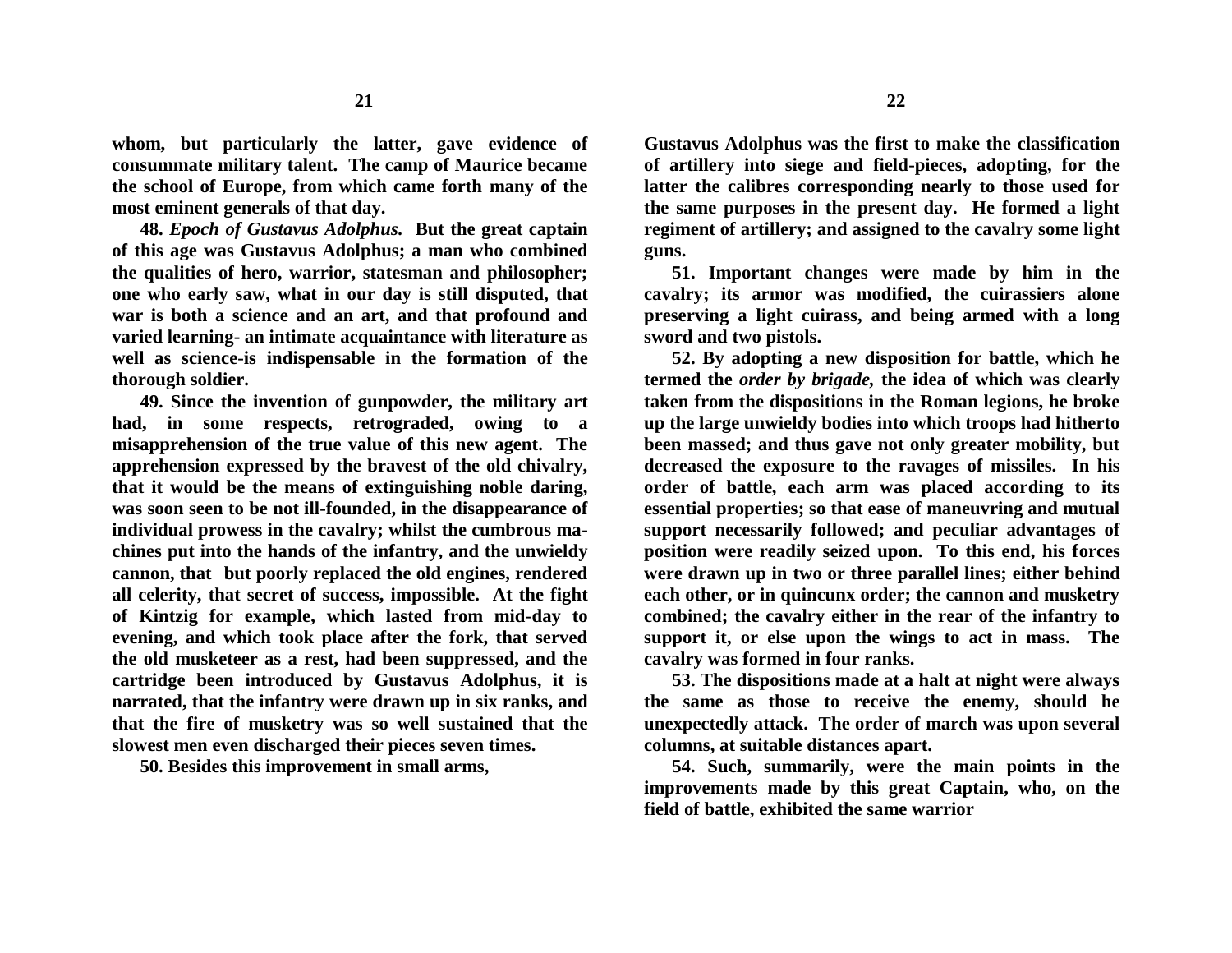**instinct, in perceiving and availing himself of the decisive moment. Betrayed, as every original mind that reposes upon its own powers alone must be into occasional errors, such, for example, as interposing, on some occasions, his cavalry between bodies of infantry, he more thin cancelled them, by being the earliest to perceive the true power of each arm, as shown, in massing his artillery, and by keeping it masked until the effective moment for its action arrived.**

*55. Epoch of Louis XIV.* **The wars that preceded the period of the Spanish Succession, and those induced by it, developed the seeds sown by Gustavus Adolphus and the Princes of Nassau. The old chivalry having become a thing that was, there arose that young chivalry, equally distinguished by valor and courtesy, which although sometimes assuming a fantastic hue, has transmitted some of its spirit even to this day, through terrific scenes of popular struggles, and the loosening of every evil passion engendered by such strifes, and converted the battlefield into an arena where glory is the prize contended for; and where, the contest over, the conquered finds in the victor a brother eager to assist him, and to sympathize in his mishap. At the head of this distinguished band we find the Montecuculis, the Turennes, the Condes, the Eugenes, the Marlboroughs, the Catinats, the Luxembourgs, the Vaubans, and a host of others. Still, with the exception of some improvements in the weapons in use, as the changes in the musket, by substituting for the old match-lock the one with the hammer and flint, the addition of the bayonet, and the introduction of the iron rammer, together with a better organization of the artillery, the progress made in the art during this period was in no**

**degree commensurate with the grand scale on which its military operations were conducted. The science of fortification, and its kindred branch, the mode of conducting sieges, form an honorable exception to this general stagnation of the art. Each of these were brought by Vauban to a pitch of perfection that has left but little for his successors to achieve, so long as the present arms and means are alone employed.**

**56. it was also in this period that the infantry pike was abandoned. This change was first made by Marshall Catinet, in the army he commanded in Italty; and it was gradually adopted throughout the French service by the efforts of Vauban, who demonstrated the superiority of the musket and bayonet to the pike both as a defensive and an offensive weapon. At the same time the distinction between light and heavy infantry became more prominent, partly from the introduction of the hand-grenade, for the handling of which men of the greatest stature and strength were selected, who, from this missile, were termed**  *grenadiers,* **and partly, from the practice of, at first, placing the improved musket only in the hands of the best marksmen.**

**57. With the more effective use of fire-arms, the necessity was felt of adopting a formation both of infantry and cavalry, that would present a less exposed mark to their balls; but the disinclination to innovation which seems natural to all professions, retarded this change, and it was only after the war of the Spanish Succession that the French gave the example of a formation of infantry in three ranks. The cavalry was still far from that point of efficiency which it subsequently reached. Its movements were slow and timid, and fire-arms, unwieldy im-**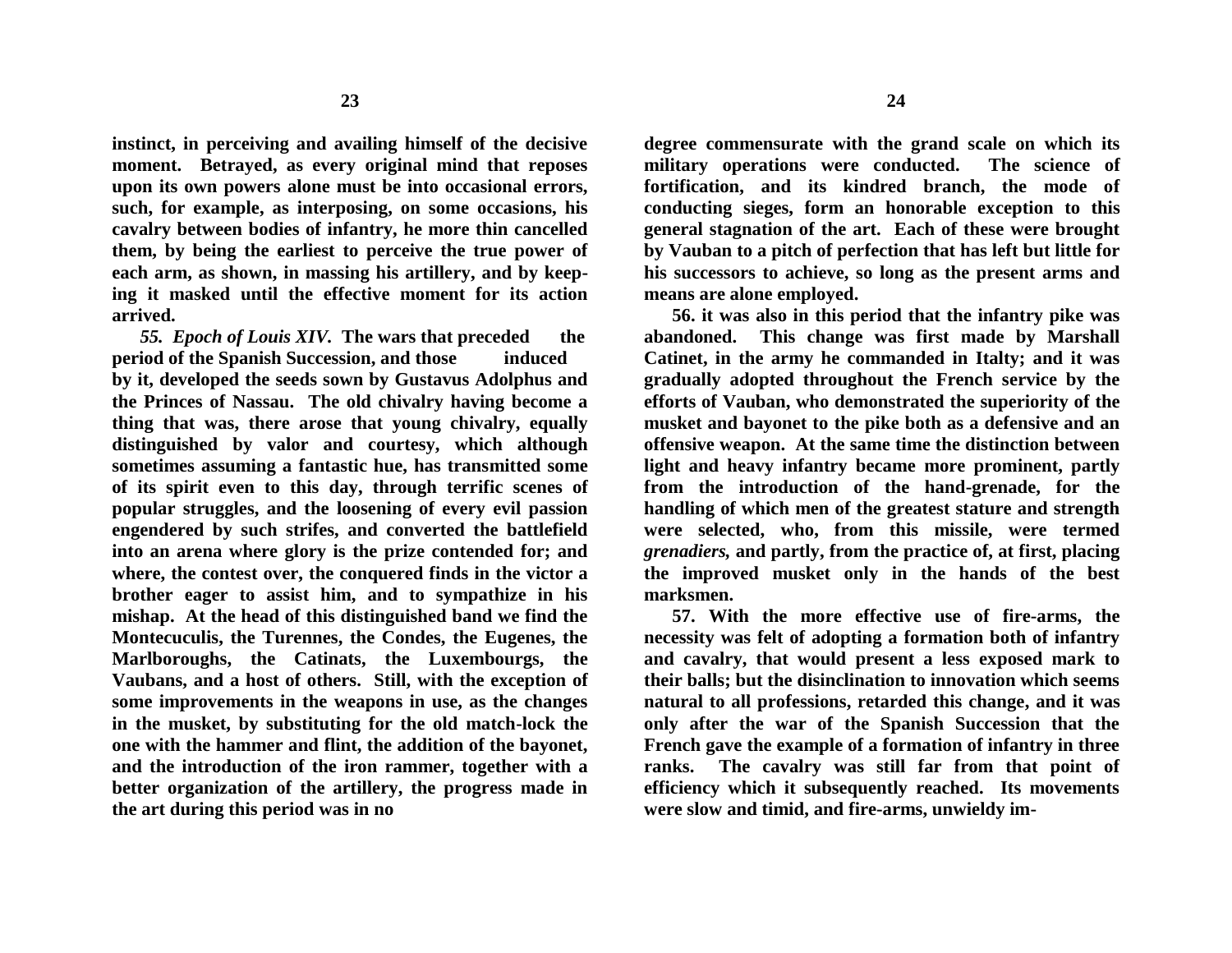**plements in the hands of horsemen, were still preferred by it to the sword.**

**58. The usual order of battle was in two or three lines; the infantry in the centre, and cavalry on the wings. The lines were from 300 to 600 paces apart; having intervals between their battalions and squadrons, in each equal to their front, so as to execute with ease the passage of lines. The importance of keeping some troops in reserve, to support those engaged, and also to be used for special objects, as turning the flank of an enemy, began also now to be acted on. Yet the trammels of routine were but slowly laid aside. Maneuvres and marches made with a tediousness and circumspection difficult to be comprehended in the present day; engagements commenced along the entire front at once; the intermingling of cavalry with infantry; the power of artillery but vaguely felt; little appreciation of the resources to be found in varied ground; battles fought apparently with no other view than to drive the enemy from the battlefield; such were the prominent military features of this celebrated epoch, - one of faults, which deserve to be attentively studied for the lessons they afford even to the present day.**

**59. The period intervening between the age of Louis XIV., and the rise of the Prussian power under Frederick II., was one of comparative stagnation in the military art. The Duke of Orleans, the afterwards celebrated Regent, on one or two occasion, gave promise of military talents. The mad career of Charles XII. of Sweden, and the achievements of Marshal Saxe--to whom we owe the modem cadenced step, and the well-known axiom,** *that the secret of victory resides in the legs of the soldiers***,---are the most instructive events of this**

**time; particularly as regards the use of fortified points as an element of tactics; shown in the destruction of Charles's force at Pultowa, and in the influence of the redoubts on the renowned day of Fontensy, with which closed the military life of Marshal Saxe.**

**60.** *Epoch of Frederick II.* **With Frederick II of Prussia arose a new order of things; a mixture of sound axioms and execrable exactions upon the natural powers of man, of which the latter, for years afterwards in the hands of ignorance and military pedagoguism, became the bane of the art, and the opprobrium of humanity, through the cruel tasks and wretched futilities with which the private soldier was vexed; to convert a being whose true strength resides in his volition into a machine of mere bone and muscle.**

**61. What influence the early hardships to which Frederick was subjected by the half-mad tyrant to whom he owed his being, or the mercenary material, fashioned under the same regimen as himself, with which afterwards he was obliged to work, may have had, in creating this state of things, it is not easy to say; but it seems incredible that, without some such bias, a man who showed such eminent abilities, as a statesman and soldier,- who, in most things, thought wisely, and acted well- should have fallen into an error so gross and lamentable; one that even the poor shallow philosophy, of which he made his plaything, ought to have detected and reformed.**

**62. Frederick's first attention was given to the drill, or the mere mechanism of the art which he attained a sad celebrity. Firing executed with a celerity that rendered aim impracticable, and with an** *ensemble* **which made a point of honor of having**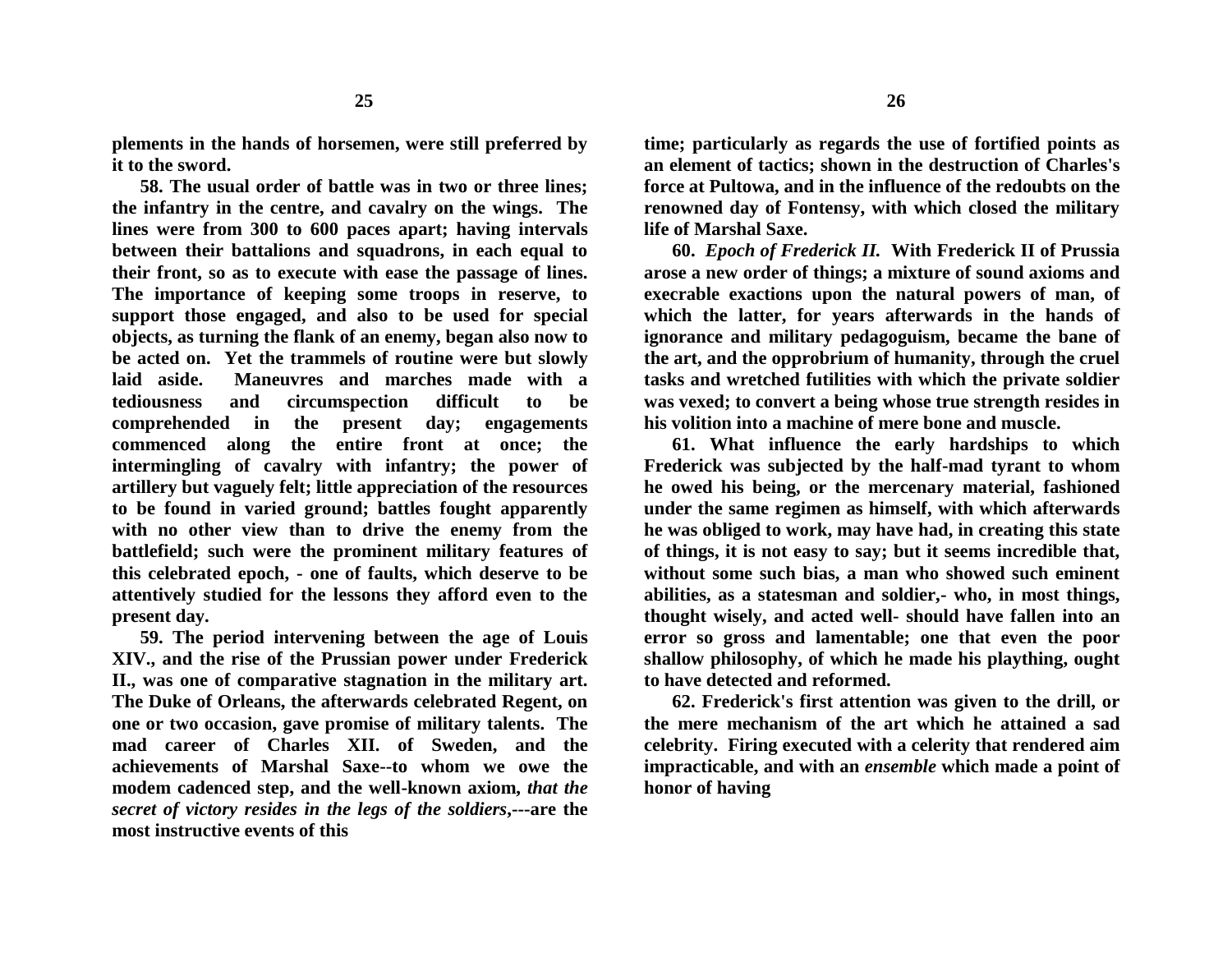**the report from a battalion undistinguishable from that of one gun; maneuvres calculated with mathematical precision, applied with equal precision by human beings tutored as dancing dogs; the cane of the drill-sergeant more dreaded than the bayonet of the enemy; the field of battle, that arena where genius and military instinct should be least trammeled, converted into a parade ground, for carrying on the all the trivial mummery of a mere gala-day: such were some of the worst features of Frederick's system.**

**63. But whenever his mind was left free to carry out an original conception, the master of the art again shone forth. In his orders of march and encampment, his choice of positions to receive an attack, he seldom failed to exhibit the consummate general. In his appreciation of the powers of the oblique order of battle, by which he obtained such decisive results on the field of Leuthen; the perfect state to which he brought his cavalry, and the brilliant success with which he was repaid by it, for his exertions in restoring it to its essential purposes; his introduction of flying artillery, and his clear-sighted views as to the proper employment of this arm generally on the battlefield ; Frederick has high claims upon the profession, as well as for his written instructions to his generals, which are a model both of military style and good sense.**

**64. Frederick adopted invariably the formation of three ranks for his infantry, and that of two for his cavalry. From the preponderating value given to the effects of musketry, his dispositions for battle were always with lines deployed, and so disposed as to favor an easy passage of lines. This, and the curious importance attached to preserving an exact alignment in all movements, deprived the troops of**

**the advantages of celerity, and the use of the bayonet, to which the present column of attack so admirably lends** 

**itself.**

**65.The great authority of Frederick overshadowed, and kept down, the naturally rebellious promptings of common sense against parts of his system; and all Europe soon vied in attempts to rival its worst features, without comprehending its essence. In England, it was silently imposed upon a hired soldiery without difficulty; and showed itself in a guise in which, but for the painful features, the exhibition would have been eminently ludicrous. Throughout Germany it made its way, in spite of the impenetrable character of the institutions of the day. In France, a furious, war of words and writings was waged between the respective advocates for the true French**  *laissez-faire,* **and the Prussian tournequetism and straitjacketism; as well as upon the more important question of the deep and shallow formations. If this contest did nothing more, it provoked discussions in which the voice of the real soldier was occasionally heard in the din of mere military pedagogues. it produced the brilliant pages of Guilbert, and the whimsical scene, so graphically described by De Segur, of the** *experimentum crucis,* **to which he involuntarily, and a comrade voluntarily were put, to ascertain man's powers of endurance under the punishment of the flat of a sabre. Then came that event which swept all these puerilities and most other futilities into one vortex,-the French Revolution. The value of proper control, and the evils arising from its want, were here equally demonstrated; and a just medium it length hit upon, which left to the individual his necessary powers under all circumstances.**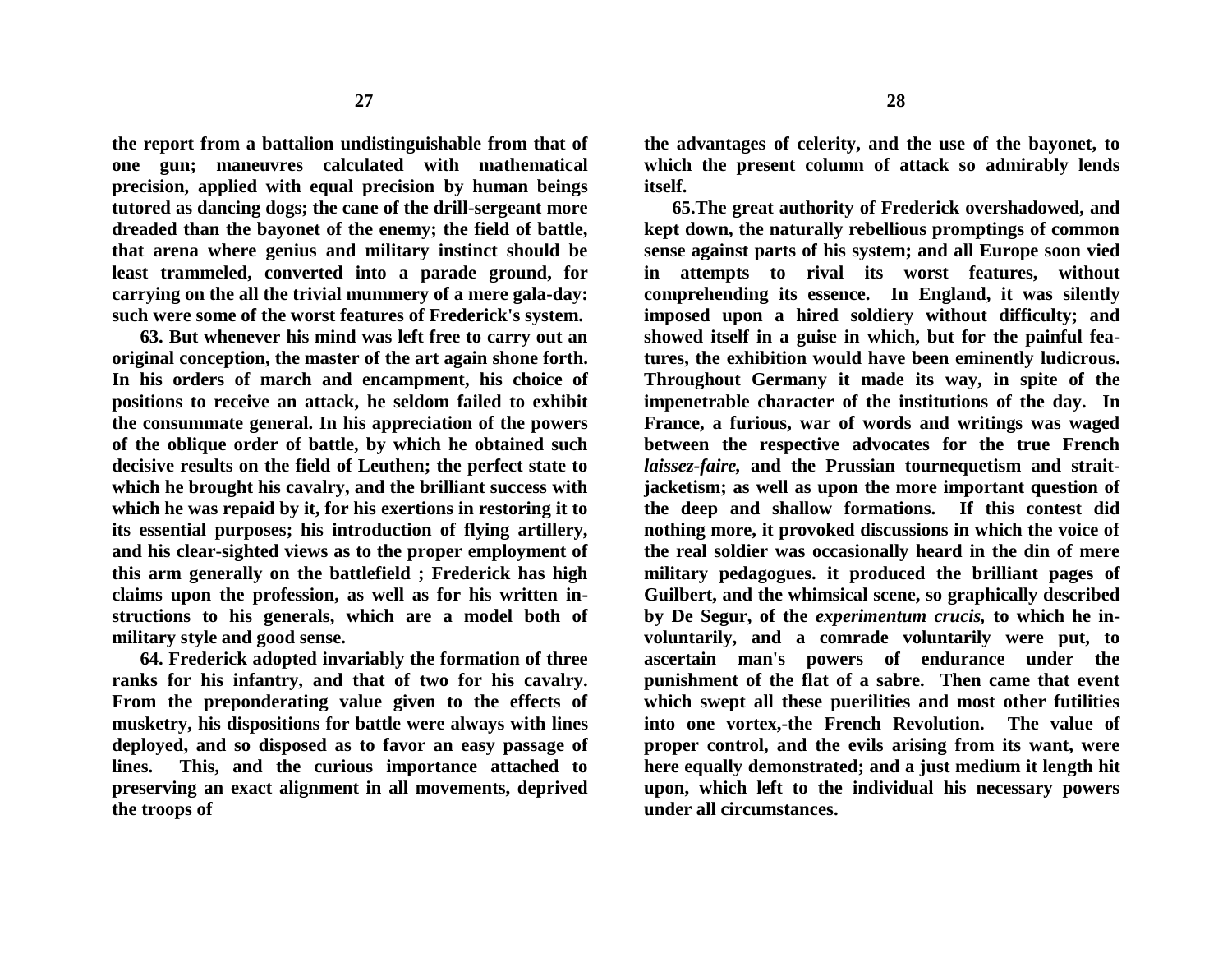**66.** *Epoch of the French Revolution, and its Sequel.* **With the emigration of her nobles, France saw herself deprived of nearly all those who were deemed capable of organizing and leading her armies. Her enemies were upon her, still brilliant with the** *prestige* **of Frederick's name and Frederick's tactics; and to these she had to oppose only illarmed and disorganized masses driven to the field, in some cases, more through apprehension of the insatiable guillotine, than through any other motive, dreading it more than the disciplined Prussians. But here the man, thrown on his own resources, lifted up and borne onward by an enthusiasm bordering on fanaticism, showed himself equal to the emergency. Like our own first efforts, so those of the French were the actions of individuals. Where the drill had done nothing, individual military instinct filled up the want. A cloud of skirmishers soon become expert marksmen, harassed and confounded lines taught to fire only at the word of command; the compact column, resounding with the** *Ca ira,* **scattered to the winds feeble, frigid lines, torpid with over-management, and effected a revolution as pregnant to the military, as the political one to which it owed its birth was to the social system. Thus was laid the foundation of the tactics of this day; a system that partly sprung up in the forests of America; and upon which, a few years later, the ingenious Bulow would have had military Europe to base its system.**

**67. The frenzy of enthusiasm past, reason and discipline again claimed their rights; and the judging, able generals of France, brought both the system of skirmishers and the column of attack, to their proper functions; and the way was prepared for that Genius who swayed these two elementary** 

**facts with a power that shook Europe to its centre, and caused her firmest thrones to reel.**

**68. Napoleon appeared upon the scene at a moment the most propitious for one of his gigantic powers. The elements were prepared, and although temporarily paralyzed by a state of anarchy, resulting from the political and financial condition of the country, they required only an organizing hand to call into activity their inherent strength. This hand, endowed with a firmness and grasp that nothing could shake, or unloose, was that of Napoleon. To him we owe those grand features of the art, by which an enemy is broken and utterly dispersed by one and the same blow. No futilities of preparation; no uncertain feeling about in search of the key-point; no hesitancy upon the decisive moment; the whole field of view taken in by one eagle glance; what could not be seen divined by an unerring military instinct; clouds of light troops thrown forward to bewilder his foe; a crushing fire of cannon in mass opened upon him; the rush of the impetuous column into the gap made by the artillery; the overwhelming charge of the resistless cuirassier; followed by the lancer and hussar to sweep up the broken dispersed bands; such were the tactical lessons practically a in almost every great battle of this great military period. The task of the present one has been to systematize, and imbody in the form of doctrine, what was then largely traced out.**

**69. In an intimate knowledge of the peculiar application of each arm, and a just appreciation of their respective powers; in all that is lofty in conception, skilful in design, and large in execution, Napoleon confessedly stands unrivalled. But it has been urged that, for the attainment of his ends**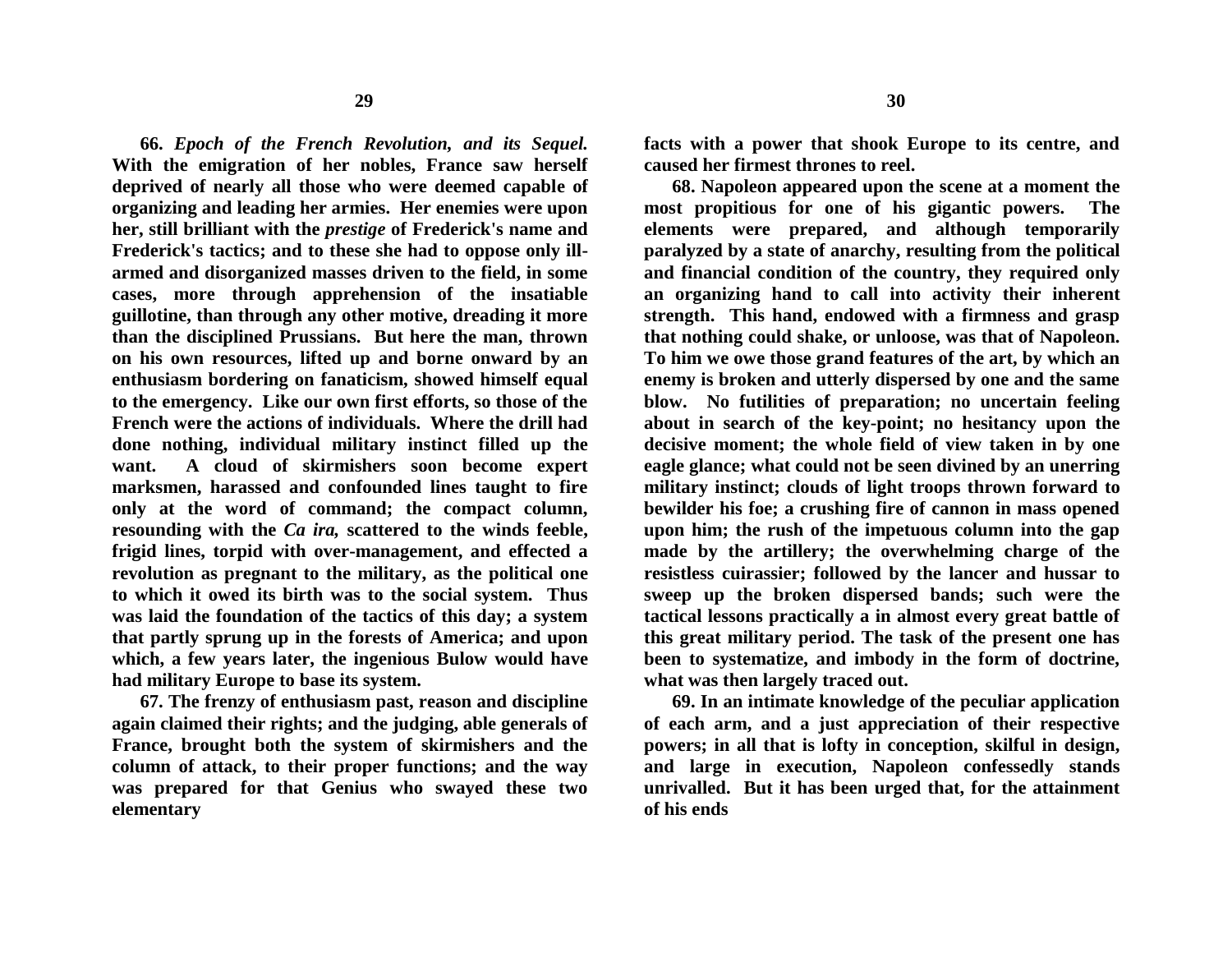### **CHAPTER I.**

#### **TACTICS.**

**on the battle-field, he has shown a culpable dis-regard of the soldier's blood, and has often pushed to excess his attacks by masses.** *To do the greatest damage to our enemy with the least* 

*exposure to ourselves.* **is a military axiom lost sight of only by ignorance of the true ends of victory. How far this may have been disregarded by Napoleon, can be known, with certainty, only through Napoleon himself. He, who suffered no important fact, or its consequences, to elude his powers of analysis, could hardly have been unmindful of the fate of the grand column at Fontenay, nor have forgotten the imminent danger in which those squares were placed that, at the battle of the pyramids, resisted like walls of iron the head-long charge of the reckless Mameluke, when he launched forth the formidable column of M'Donald on the field of Wagram.**

**70. TACTICS may be defined to be** *the art of drawing up, and moving troops systematically.* **It admits of a classification into two divisions. 1.** *Minor* **or** *elementary* **tactics; under which head may be placed all that refers to the drill, and other preparatory instruction of troops, to give them expertness in the use of their weapons, and facility of movement. 2.** *Grand* **tactics; or the art of combining, disposing, and handling troops on the field of battle.** 

**71. The manner of drawing up troops, or their disposition in their** *primitive order of battle,* **evidently must depend upon the kind of weapon with which they are armed, and their mode of fighting. A glance, upon the preceding pages, will show how the primitive order of battle has been modified by these circumstances, in different nations, and at different epochs. Without stopping to consider these, or to enter into an analysis of the once vexed question respecting the merits of the deep and shallow orders, we shall take it as practically solved, for the present, by the adoption in all civilized states, of the uniform system now in use; which is for in. fan troops, either dispersed, or deployed in lines for firing; and in columns of march, or attack, for movements;--for cavalry, either deployed lines or dispersed order for attack, and columns for maneuvres, and exceptionally for attack. To this it may be added, that no soldier, who has made himself conversant with the resources of his art, will allow**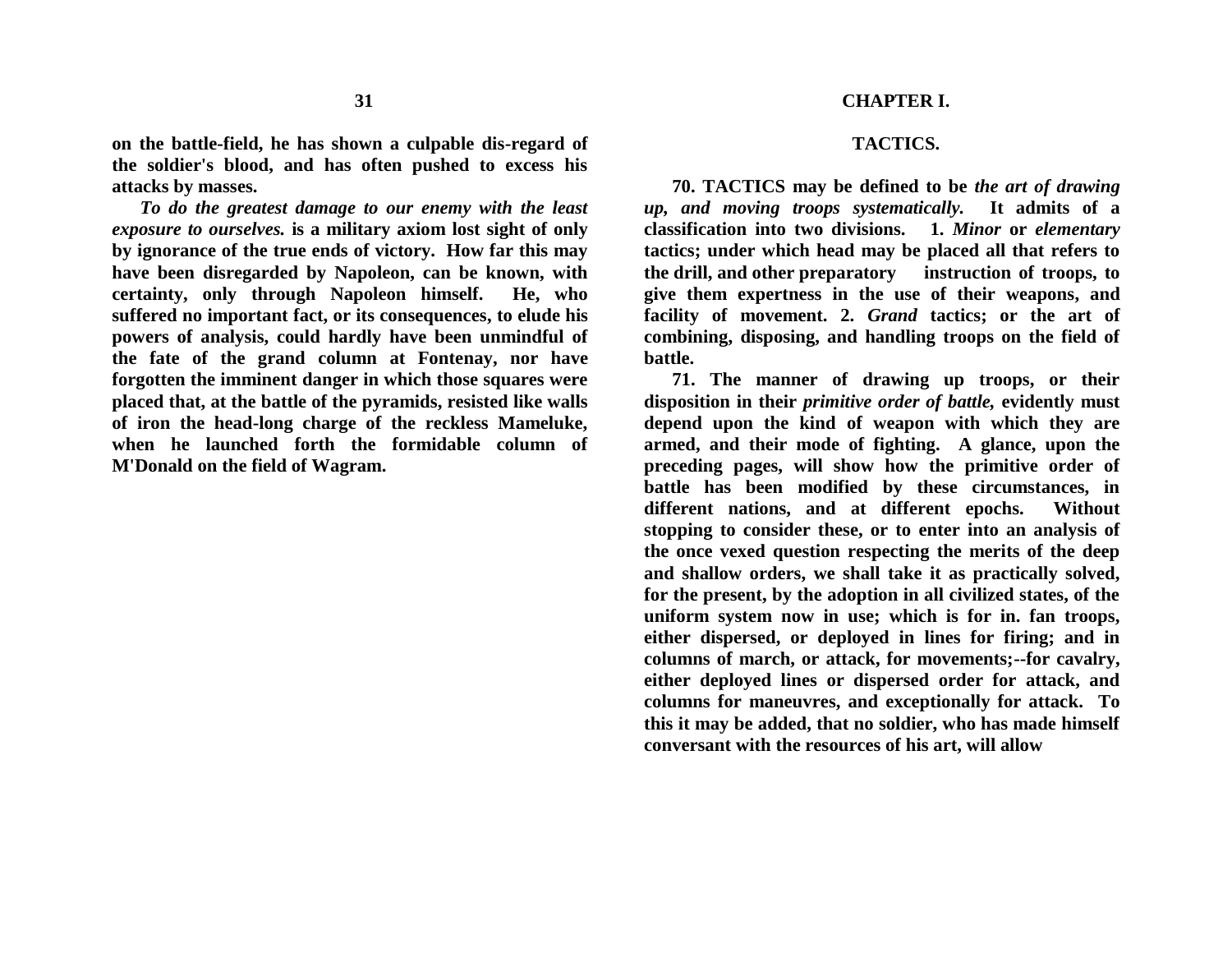**himself to be trammelled by any exclusive system. What the case requires he will do, if confident of his troops; throwing a deployed line, with the bayonet advanced, upon his enemy, if he judges the moment propitious; or charging impetuously, with his horse in column, under like circumstances.**

**72. The systems of tactics in use in our service are those of the French; not that opinion is settled among our officers on this point; some preferring the English. In favor of the French, it may be said, that there is really more affinity between the military aptitude of the American and French soldier, than between that of the former and the English; and that the French systems are the results of a broader platform of experience, submitted to the careful analysis of a body of officers, who, for science and skill combined, stand unrivalled; whereas the English owes more to individual than to general talent; and therefore is more liable to the defects of individual pride of opinion, than where this can only be felt in discussion at the council board, at which its** *morgue* **is liable to be checked, and its fallacies exposed, by rival talent.**

**73. In all tactical combinations, experience has shown**

**that for each arm there is a certain numerical force, which lends itself best to the essential conditions demanded in all troops -,-which are strength, activity, and the faculty of moving in any direction. This force, termed the unit, varies in the different arms. In all cases, it should not be so great but that all the men of which it is comprised may be overlooked by, and be known to, the officer in command of it; and also when drawn up in its order of battle, be within reach of his voice. These last conditions place a practical limit to the**

**tactical unit; owing to the extent to which the human voice can be distinctly heard; the space taken up by each combatant; and the form and dimensions of the figure covered on the ground by the unit in its order of battle.**

**74. The** *battalion* **is the unit of the arm of infantry; the**  *squadron* **that of the arm of cavalry; and the** *battery* **of six guns that of the arm of artillery.**

**75. For each of these units, particular subdivisions have been adopted; and their command intrusted to officers of suitable grade, both to overlook and to lead them in the various combinations to which the unit may be subjected. For the details on all these points, as they do not come within the scope of this work, reference may be had to the systems of elementary tactics adopted in our service.**

**76. The order of battle of the unit is usually based upon the nature of the weapon used, and the space required for handling it freely.**

**77. The** *habitual order of battle* **of infantry is in two or three ranks. With us, that of two ranks is generally preferred, partly because our battalion is small, and therefore requires all the front that can be given without presenting a line liable to waver at every change of position; but mainly because every musket can be made to tell effectively: a point of great importance where the troops, like ours generally, are habituated to handling firearms almost from childhood.**

**78. Cavalry is now universally formed in two ranks, in order of battle. The efficiency of this arm resides in the power of its shock; and, as in a charge, the first rank alone is brought into actual contact with the enemy, the only reason for placing**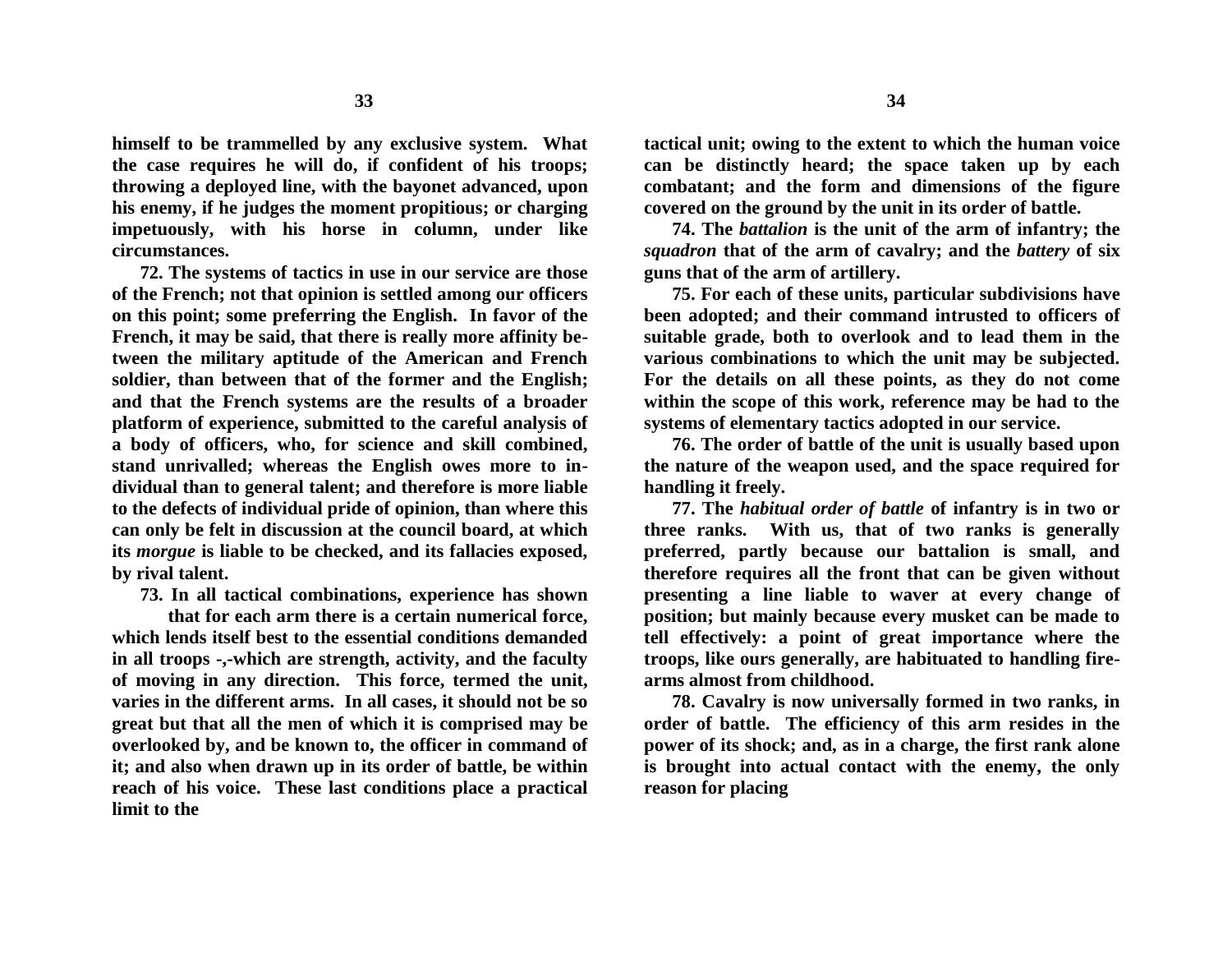**a second is to close up gaps made in the front by casualties whilst charging; and also in the melee that succeeds the charge, to have a sufficient number of sabres in hand to do good service.**

**35**

**79. The order of battle of artillery is necessarily a line of pieces in front; a second of caissons for the supply of immediate wants, and a third line of caissons in reserve to the rear, beyond the reach of casualties from the enemy's fire.**

**80. The subdivisions of the unit have their habitual position in the order of battle. This is necessary, in order that the mechanism of the unit may have that simplicity and uniformity in which there will be no difficulty in its being comprehended and retained by ordinary minds, to the end that every movement may be executed with promptitude. Still cases may occur in which the requisite rapidity to meet an attack, or to move in a given direction, cannot be attained without changing the habitual order. Such cases are provided for by what are termed** *inversions,*  **in which the subdivisions temporarily change places and parts.**

**81. In all changes of position that demand a disturbance of the fundamental order of battle of the unit, it is broken into its subdivisions, which are placed in certain relative positions with respect to each other, according to the object in view. These combinations are termed maneuvres, and their chief object usually is to change the direction of the front of the unit, according to the particular exigency.**

**82. Maneuvres, like all the rest of the mechanism pertaining to the unit, should be stamped with simplicity and uniformity, for reasons already as signed. The tactics of the present day present, in this respect, a remarkable contrast to those of the period anterior to it; which is owing, in no small**

**measure, to the little scope left for individual fancy, every proposal being submitted to the formal examination of an enlightened board. Stage spectacles alone now occasionally furnish some notions of the whimsies of olden times; so happily bit off in the well-known article of Salmagundi, where the street pump figures as an almost impassable obstacle to the show soldier of that day.**

**83. The foregoing observations, upon the spirit of the**

**actual state of tactics, can doubtless convey nothing more than a vague idea of the subject. They were introduced with this view only; so that the young student of the art might have some general notion, though a vague one, of what is proposed to be attained, before his mind gets more or less bewildered in what must seem, for some time at least, a maze of technicalities, and mere rote-work,- the systems of elementary tactics for conducting the drill.**

**84.** *Army Organization.* **Although not altogether within the design of this work, a few words here may be not out of place on army organization. Of all the civilized states of Christendom, we are perhaps the least military, though not behind the foremost as a warlike one. A sounder era, however, is dawning upon us. The desire for war,** *as such,*  **is decreasing, whilst a feeling of the necessity for being always ready for it is becoming more general. All our battle-fields, up to the glorious feat at Buena-Vista, have proved to the world that the American soldier was wanting in no military quality, but combined the vivacity of the French with the tenacity of the English. But this, however, could make but little impression upon the soldier-statesmen of Europe. To be warlike, does not render a nation formidable to its neighbors.**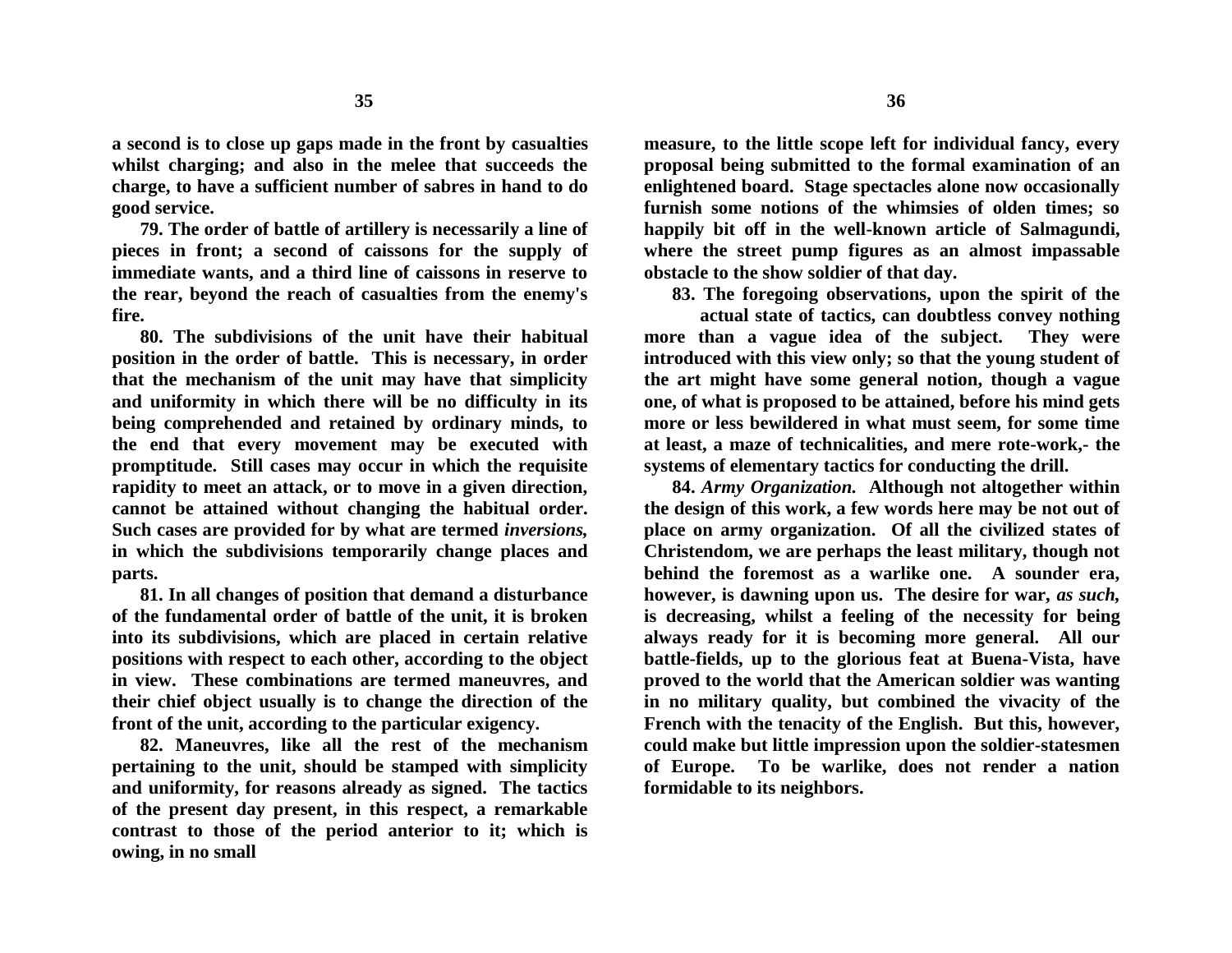**They may dread to attack it, but have no apprehensions from its offensive demon-strations. It was reserved for the expedition to Vera-Cruz, and its sequel, the victory of Cerro-Gordo, to bring into strong relief the fact, that we were unostentatiously, and almost silently, becoming a powerful military state. The lesson will not be lost upon our neighbors, however slowly we, in the end, may profit by it. A shout has gone forth from the Rio-Grand, and the shores of the Gulf of Mexico, which, heard on the Thames and the Seine, has resounded along the far-off shores of the Baltic and Black Sea, and will reach the farther lnd, bearing with it a significance that no prudent statesman will hereafter affect to misunderstand. What are the military resources of this great Republic is no longer a question; a more thorough organization is alone wanting for their complete development**

**85. Napoleon, at the period of the preparations for his descent upon England, had a moment of leisure which he could bestow upon his military organization. Then, for the first time, it is believed, was introduced a systematic organization of grand masses, termed** *Army Corps;* **each one comprising within itself all the elements of a complete army, and apt for any emergency.**

**Since then this has served as a type to France, and other European states, in their organization.**

**86. An army is now composed of one, or more army corps, made up of infantry and cavalry; an artillery equipage, comprising several batteries; several artillery parks of reserve; with a grand one to which is attached a bridge-train.**

**87. Each army corps consists of one, or more Divisions; each division of several Brigades; the brigade comprising two Regiments.**

**Two batteries of foot-artillery, of six pieces each are attached to each infantry division; and one of horseartillery, of the same strength, to each division of heavy cavalry.**

**Besides, for each army corps of infantry, there is a reserve of several batteries; and a few served by foot artillery. In some cases, one of the batteries of reserve is served by the horse-artillery.**

**88. A company of engineer troops, termed** *Sappers,* **is generally attached to each infantry division; and to each infantry army corps a brigade of light cavalry; with a company of** *Ponteniers,* **which has charge of the bridgetrain.**

**89. In France, each brigade is commanded by a**  *Marechal de Camp,* **a grade corresponding to our brigadiergeneral; each division by a** *Lieutenant-General,* **which corresponds to our major-general; and an army corps by a**  *Marechal de France.*

**90. The particular organization of the General Staff, and the different arms of service, would lead to details of no importance here. The proportion, however, of each arm of an army to the others, is a subject of great interest, as upon this depends, in a great degree, the more or less of excellence in the military institutions of a state.**

**91. The infantry, from its powers of endurance, its capabilities for battle in all kinds of ground, and its independence of those casualties by which the other arms may be completely paralyzed, is placed as the first arm ; and upon it is based the strength of all the others. It generally forms about** *four-fifths* **of the entire force.**

**92. In all states where the military art is justly appreciated, the cavalry arm is placed in the** *second rank* **to the infantry. To it an army is often indebted for turning the scales of victory, and giving**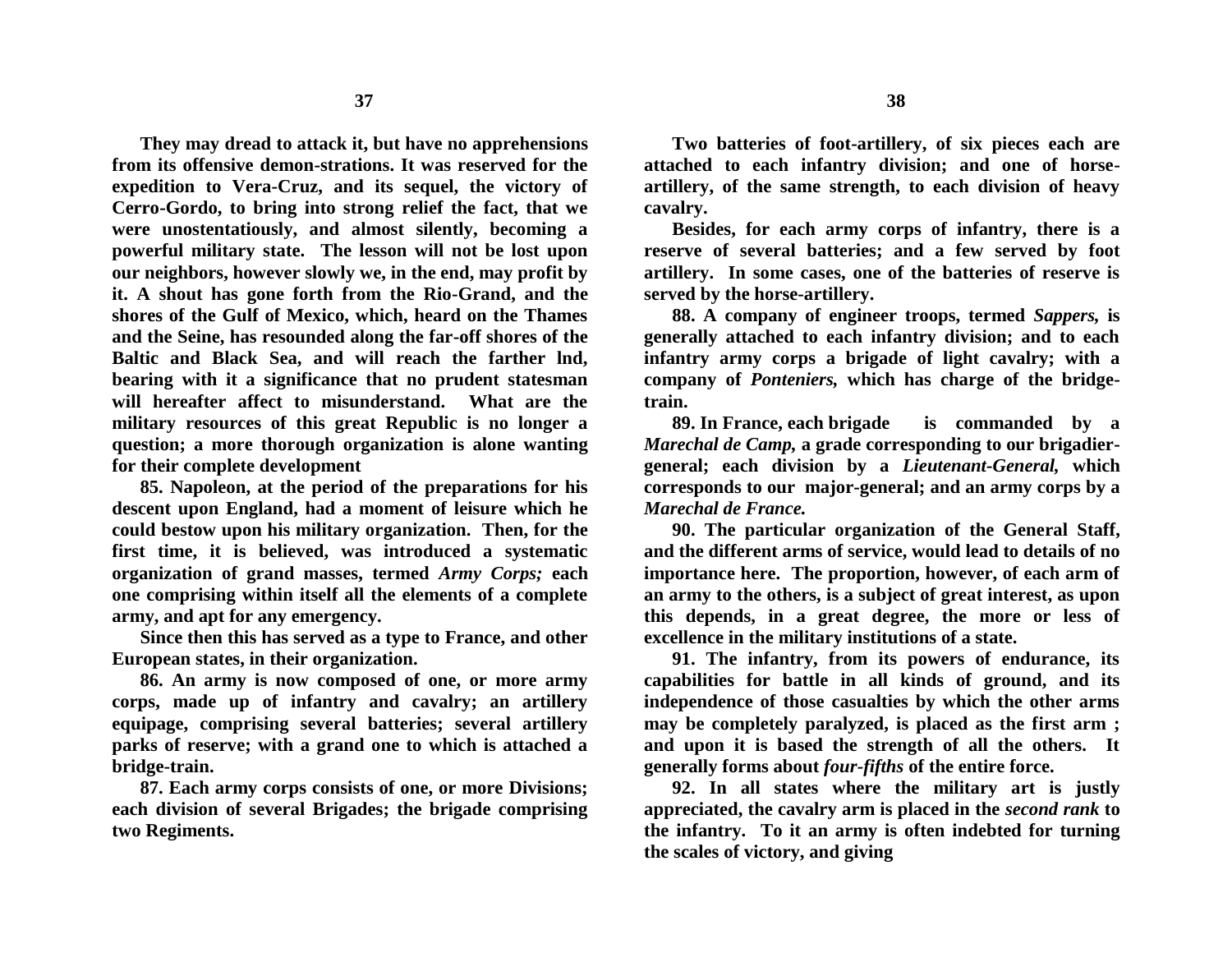**a decisive character to the issue. To it, the infantry, when exhausted by fatigue, or broken, often owes its safety, and through the respite gained by its charges, finds time to breathe and reform. Without it, much of advanced-post duty, patroles, and detachment service requiring great celerity, would be but badly performed.**

**But the arm of cavalry by itself can effect but little; and, in many circumstances, does not suffice even for its own safety, The smallest obstacles are sufficient to render it powerless; it can neither attack nor hold a post without the aid of infantry; and at night is alarmed, and justly so, at every phantom.**

**The proportion borne by the cavalry to the infantry should vary with the features of the seat of war; being greater in a champagne than in a broken, or mountainous country. The proportion of** *one***-***fourth* **of the infantry for the first, and one-sixth for the last, is generally admitted by received military authority as the best.**

**93. The artillery is placed** *third in rank* **among the arms. Its duties are to support and cover the other arms; keep the enemy from a approaching too near; hold him in check when he advances; and prevent him from** *debouching* **at particular points. To perform these duties it is considered that an allowance of one** *piece. for each thousand men* **of the other arms, and one in reserve forms the proper quota of this arm. It is to be remarked, however, that this proportion supposes the other arms in an excellent state of organization and discipline. In the contrary case, the quota of artillery must be increased; for it inspires poor troops with confidence, as they rely upon it, to keep off the enemy, and to cover their retreat. But here arises another disad-**

**vantage; as artillery is utterly incapable of defending itself, and therefore, when present in an over proportion, it must necessarily sustain great losses in guns and the other**  *materiel***.**

**94. The arm of engineering, although requiring more science and a higher grade of talent for its duties than any other, takes the** *last place in tactical considerations.* **To it is intrusted all that pertains to opposing passive obstacles to an enemy's advance, and removing those which he may have raised. To it is assigned that most difficult of all tasks to the soldier, patient endurance of manual toil, and a disregard of everything but the work in hand, whilst exposed to the enemy's fire. The proportion of engineer troops will depend in a great measure upon the character of the operations undertaken; being most in sieges, and least in those depending mainly on maneuvres. In the French service, the engineers are one-half the strength of the artillery; a large number, but rendered necessary by the peculiar military position of that country.**

**95. The troops which compose the three principal arms are generally subdivided into two-classes,** *heavy* **and** *light***; partly arising from the nature of their weapons, and partly from their destination on the field of battle.**

**96. This subdivision is less marked in the infantry than in that of the other arms; for although in most foreign armies, a portion of the infantry carries a sabre with the musket, still this additional weapon is of rather questionable utility; for the musket is the one which, under all circumstances of attack and defence, will be resorted to.**

**97. All infantry now receive the same instruction; but whether a portion of it ought not to be reserved especially for the duties consigned to light**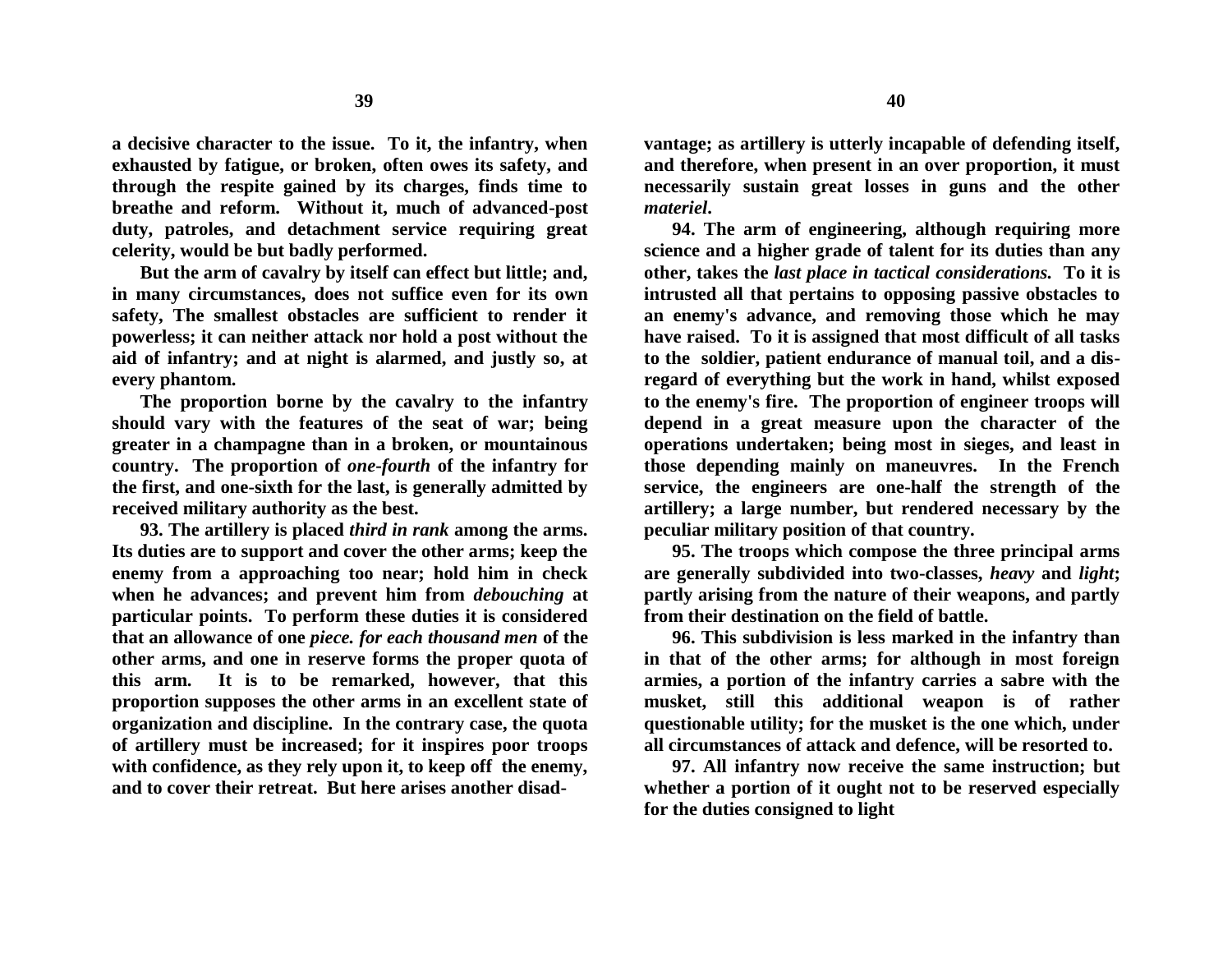**troops, is still a disputed point. One thing is certain, that perfection is more easily reached by confining the individual to one branch of his art. than by requiring him to make himself conversant with the whole. Still it might be often found inconvenient, at the least, if infantry were not able to perform all the functions required of it.**

**98. The service of light infantry often demands great individual address, intelligence, and well-developed physical powers; a combination of qualities not easily found, and seldom, indeed, without careful habitual training. Whereas, in infantry of the line, the qualities of the individual are of less importance, as results here depend almost solely upon the action of the mass.**

**99. The habitual order of battle of light infantry is** *the dispersed order;* **and whether acting offensively or defensively, it depends for its results upon the effect of its fire, resorting to the close order, and using the bayonet, only exceptionally. As each individual, although immediately supported by his own file-closer, and those on his right and left, is still often thrown upon his own resources, being obliged to take cover where he can most conveniently find it, he must be a good marksman, cool, deliberate, and circumspect; since it may become necessary to keep an enemy occupied hours, and even days together, pressing on him at one moment and yielding to him the next, or holding with tenacity, and disputing inch by inch some particular point as it may suit the views of the general in commands**

**100. In infantry of the line, as success depends upon the action of the mass,** *ensemble,* **coolness, and determination should characterize all its movements, whether it delivers its fire in line, forms in column** 

**to attack with the bayonet, or throws itself into square, to await the charge of the enemy's cavalry.**

**101. The duties of light infantry are to open an engagement, and, after it is fairly got under way, to keep it going; turning it to advantage if successful, otherwise breaking it off. In its relations to the infantry of the line, it should cover the flanks of the latter; clear the way for its advance by rooting the enemy out of all covers, and then holding them if requisite. Upon it devolves all advancedpost, detachment, and advanced and rearguard service.**

**102. To the infantry of the line is confided everything where firmness is the essential requisite; as the attack or defence of key-points, the formation of all supports and reserves; whether on the field, or in the attack and defence of posts.**

**103. There is a third class of infantry, termed** *riflemen,* **which does not form a part proper of the arm of infantry; partaking, when properly constituted, more of the character of partisan than of regular troops; being chosen only from that portion of a population whose habits lead them to a daily use of fire-arms, and give them an unerring aim. As an auxiliary in the defence of particular localities, where they are secure from the attack of the bayonet, or of cavalry, and can deliver their fire with that deliberation which their weapon demands, riflemen will often be found invaluable; as nothing is more dreaded by troops generally than this lurking, and often invisible foe, whose whereabouts is only divined by the destruction he deals around him.**

**104. In cavalry, the distinction between heavy and light is more strongly marked, and the functions of each more clearly defined than in infantry.**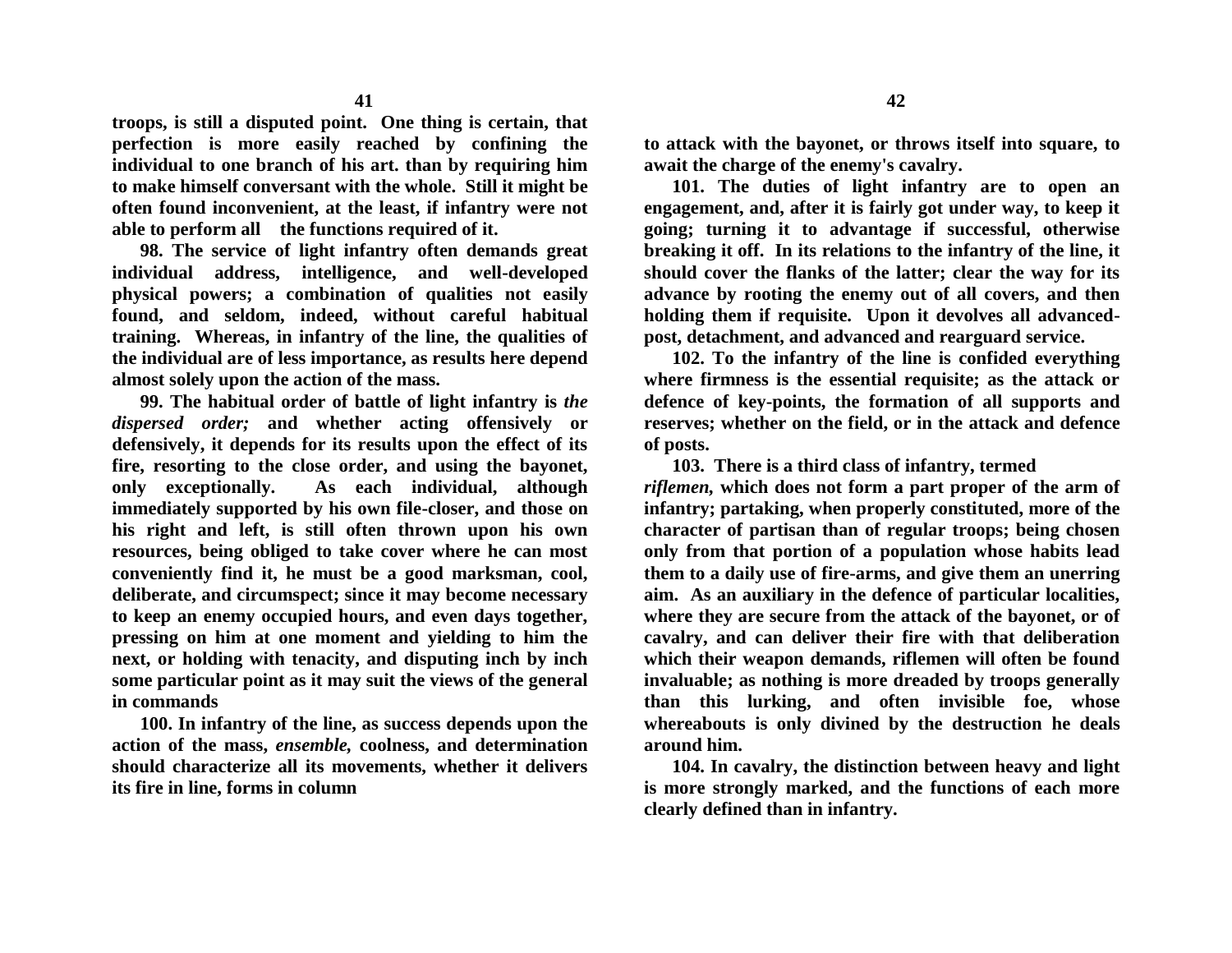**105. The** *cuirassiers,* **from their defensive armor and heavy sabre, which in both man and horse call for great physical powers, constitute the true heavy cavalry. The**  *dragoons and hussars* **belong to the light, and the lancers indifferently perform the functions of either.**

**106. The most essential quality of all cavalry, which distinguishes it from all other arms, and gives it the faculty of taking an enemy frequently at disadvantage, is that of celerity. If to this the rider unites boldness, and even, when called for, recklessness, it makes of this arm a truly fearful one.**

**107. Cavalry, to attain its ends, should unite several essential conditions; horses and weapons in good condition; sufficient depth of ground both in front and rear to gather speed for the charge or space for rallying; to be left boldly but skilfully into action; have its flanks covered against a surprise; and be followed by a support, or reserve, to cover the retreat, or secure from the effects of confusion the line charging, if brought up unexpectedly by the enemy.**

**108. There are qualities which are peculiar to each kind of cavalry, growing out of the duties required of this arm. To the heavy cavalry, the** *cuirassier sans peur,* **should belong the attribute of irresistibility. Apparently as careless and indifferent to the maddening strife around, as was** *le Noir Faingeant***, in the "Gentle and Joyous Passage of Arms of Ashby-de-la-Zouche," whilst waiting the moment for action; the cuirassier, when, with sabre raised, he rushes on his foe, should, like the tornado, level all before him, and leave nothing of his task unfinished but the gathering of the wreck he leaves in his track.**

**109. The dragoon, when first instituted to combine the functions both of the foot soldier and cavalier, was found, like most mongrels, to have the qualities of neither in a very serviceable degree. Ye still retains his musquetoon, and on outpost duty, and skirmishing in broken ground, does a soldier's duty with this weapon. Apt for attacks, whether in close order or dispersed, he should lend himself to the charge kindly; and in cases where thrown on his own resources, display all the intelligence, activity, and circumspection of the best light infantry.**

**110. The dashing bold hussar, that epitome of military impudence and recklessness at the tavern, should present those qualities in a sublimated form on the held. Regardless of fatigue and danger, his imagination should never present to itself an obstacle as insurmountable. On the march, constantly at the enemy's heels; in position keeping him it all moments on the alert, harassing him either with fatigue, or apprehension for the security of his rear and communications; on the field careering with a falcon's speed and glance upon his quarry, however it may seek to elude his blow, such should be the hussar.**

**111. The lancer, like the poet, "is born not fashioned." In the hands of the Pole, the lance, whether used to charge in line or in the dispersion of pursuit, is a truly fearful weapon-, but to those to whom long practice in its use has not made it a second nature, it is only embarrassing, and more to be avoided by a comrade than by a foeman. Still the apprehension of being run through has a powerful moral effect upon a man; and there is no sound more appalling to a flying enemy than "here come the lancers."**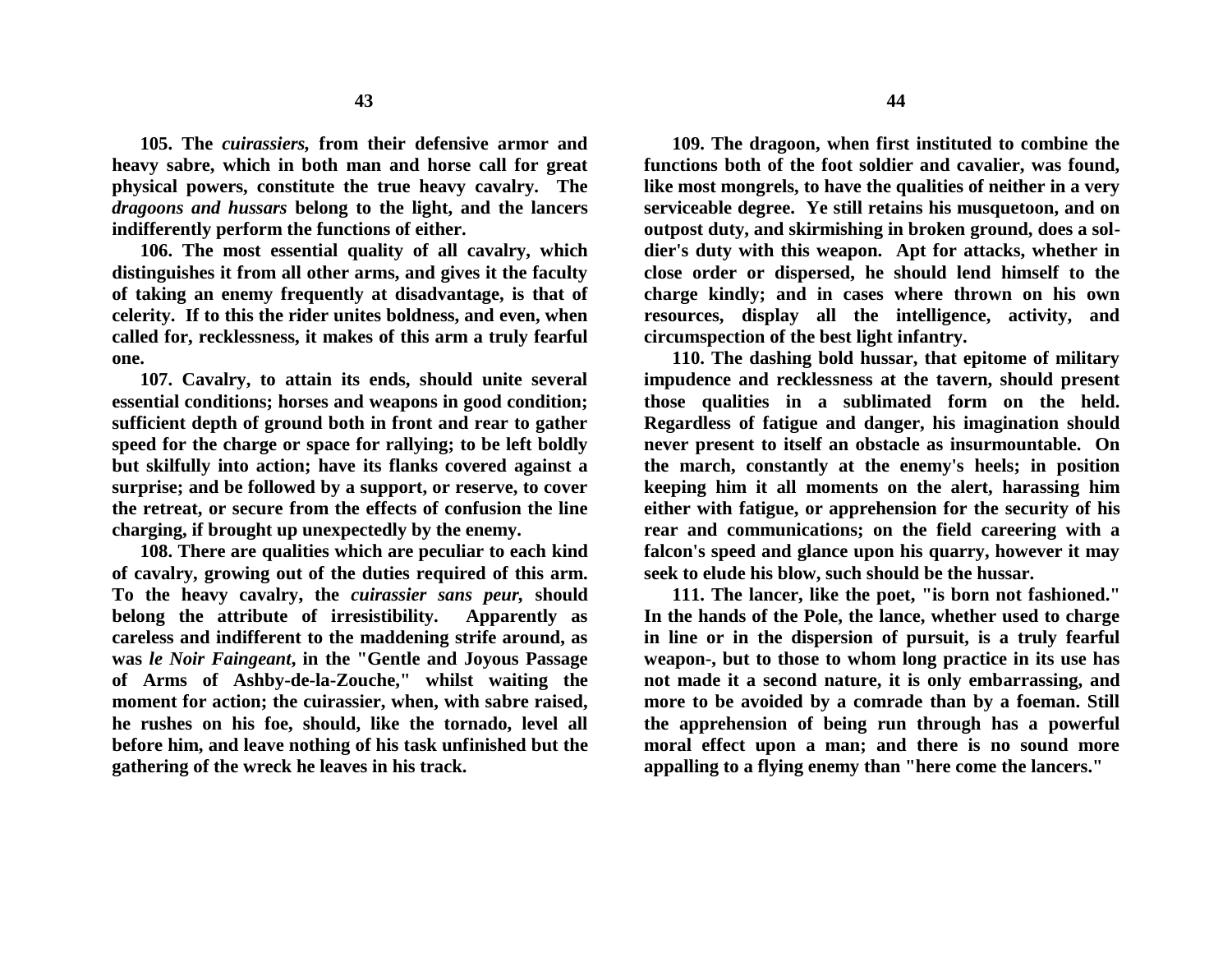**112. As the functions of heavy cavalry are to bear down all opposition, and present an impassable wall to the enemy's efforts, its duties are confined to the battle-field; there, placed in the reserve, it is held in hand until the decisive moment arrives, when it is launched forth to deal a blow from which the enemy hopelessly struggles to recover, either to achieve victory, or to fend off utter defeat.**

**113. To light cavalry are intrusted the important duties of securing from surprise the flanks of the heavy; to watch over the safety of horse artillery, and to perform the services required of them by infantry divisions, and those of detachment service in general.**

**114. The artillery, which had for a long period, and even still, preserves the character of eminent respectability, has of late years begun to infuse a dash of the dare-devil spirit of the cavalier into its ranks. If it has not yet taken to charging literally, it has, on some recent occasions in our service, shown a well-considered recklessness of obstacles and dangers, fully borne out by justly deserved success.**

**115. The distinction between light and heavy in this arm arises not only from the difference of calibre in the pieces, but also in a difference of their tactical application.**

**116. The heavy field calibre is the 12-pounder, which is reserved for batteries in position, and is seldom shifted during the action.**

**117. The light field calibre is the 6-pounder, and the 24 pounder howitzer, which are served either by foot or horseartillery, and follow the movements of the other arms.**

**118. Improvements both in the** *materiel* **and the tactics of artillery have been very marked within**

**late years. Formerly, considered only in the light of an auxiliary on the battle-field, artillery now aspires, and with indisputable claims, to the rank of a principal arm. Its decisive effects, at the late battles on the Rio-Grande,\* are supported by testimony too emphatic to be overlooked.**

**119. From the studies required of him, the artillerist is well trained to maintain the characteristics of his arm; courage of the highest order, in which the physical is always under the control of the moral element, producing, as a necessary result, unbounded devotion to the task assigned; a presence of mind that nothing can disturb; and that coolness which no danger, however appalling, can impair.**

**120. The tactical applications of artillery on the field depend on the calibre. To the heavy are assigned the duties of occupying positions for strengthening the weak points of the field of battle; for securing the retreat of the army; for defending all objects whose possession might be of importance to the enemy, as villages, defiles, &c.; and for overturning all passive obstacles that cover the enemy, or arrest the progress of the other arms.**

**121. The light pieces, served by foot-artillery, follow the movements of the infantry; covering the**

**\*In alluding to the late brilliant achievements of our artillery, it is but just to call attention to the fact, that the country is indebted for it to the Hon. Joel R. Poinsett, late Secretary of War under the administration of President Van Buren. Without the forethought and military sagacity of this accomplished gentleman, and his untiring efforts, while in office, to promote the public good and insure its safety if suddenly brought into a state of war; the country, in all probability, would have been found, on the breaking out of the Mexican difficulties, in the same dilemma with regard to this most important arm as it was in some other hardly less essential points. It is to be hoped that the maxim so often idly repeated, and the value of which was here forcibly illustrated,** *In Peace prepare for War,* **may not again be used in vain.**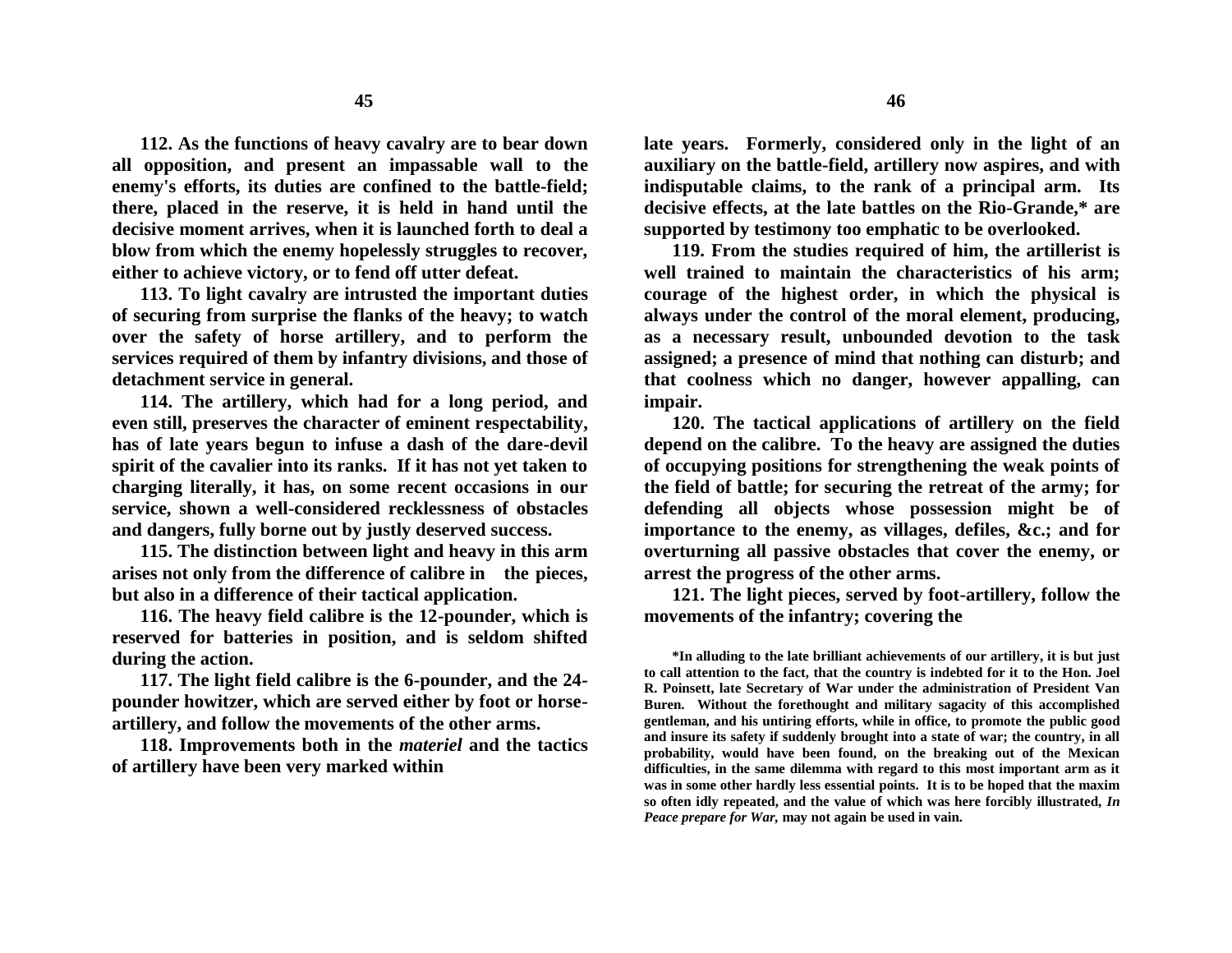## **flanks of its position, preparing the way for its onset, and arresting that of enemy. It is of this that the principal part of the artillery in reserve is composed.**

**122. The horse-artillery is held in hand for decisive moments. When launched forth, its arrival and execution should be unexpected and instantaneous. Ready to repair all disasters and partial reverses, it, at one moment, temporarily replaces a battery of foot, and at the next is on another point of the field, to force back an enemy's column. In preparing the attacks of cavalry, this arm is often indispensable and always invaluable; brought with rapidity in front of a line, or opposite to squares of infantry, within the range of canister, its well directed fire, in a few discharges, opens a gap, or so shakes the entire mass, that the cavalier finds but a feeble obstacle, where, without this aid, he would in vain have exhausted all his powers.**

#### **MANNER OF PLACING AND HANDLING TROOPS.**

### **INFANTRY.**

**123.** *Position and Formation***. On the field of battle, whether the object be to attack, or defend, the infantry is divided into three bodies; an advanced-guard, the main-body, and a reserve. Their proportion will depend upon the total force, and the character of the position occupied. The advanced-guard must be of sufficient strength to hold the enemy in check, but, at the same time, the main body, upon which the brunt of the action should fall, must not be left of insufficient force, by unnecessarily increasing the advanced-guard; and the reserve should be strong enough to repair any disaster that may befall the main-body; or to profit by its success in accomplishing the complete overthrow of the enemy-**

**124. These three bodies are separated from each other by intervals which will depend upon the nature of the ground. The advanced-guard occupying the front; the main-body at a distance from 150 to 300 paces in its rear; and the reserve at a like interval to the rear of the main body. Where the ground, for example, is undulating, and therefore favorable to masking the troops from the enemy's fire, these intervals may, if requisite, be reduced to 80 or 100 paces.**

**125. The troops composing these three bodies will be formed either in columns of battalions, or**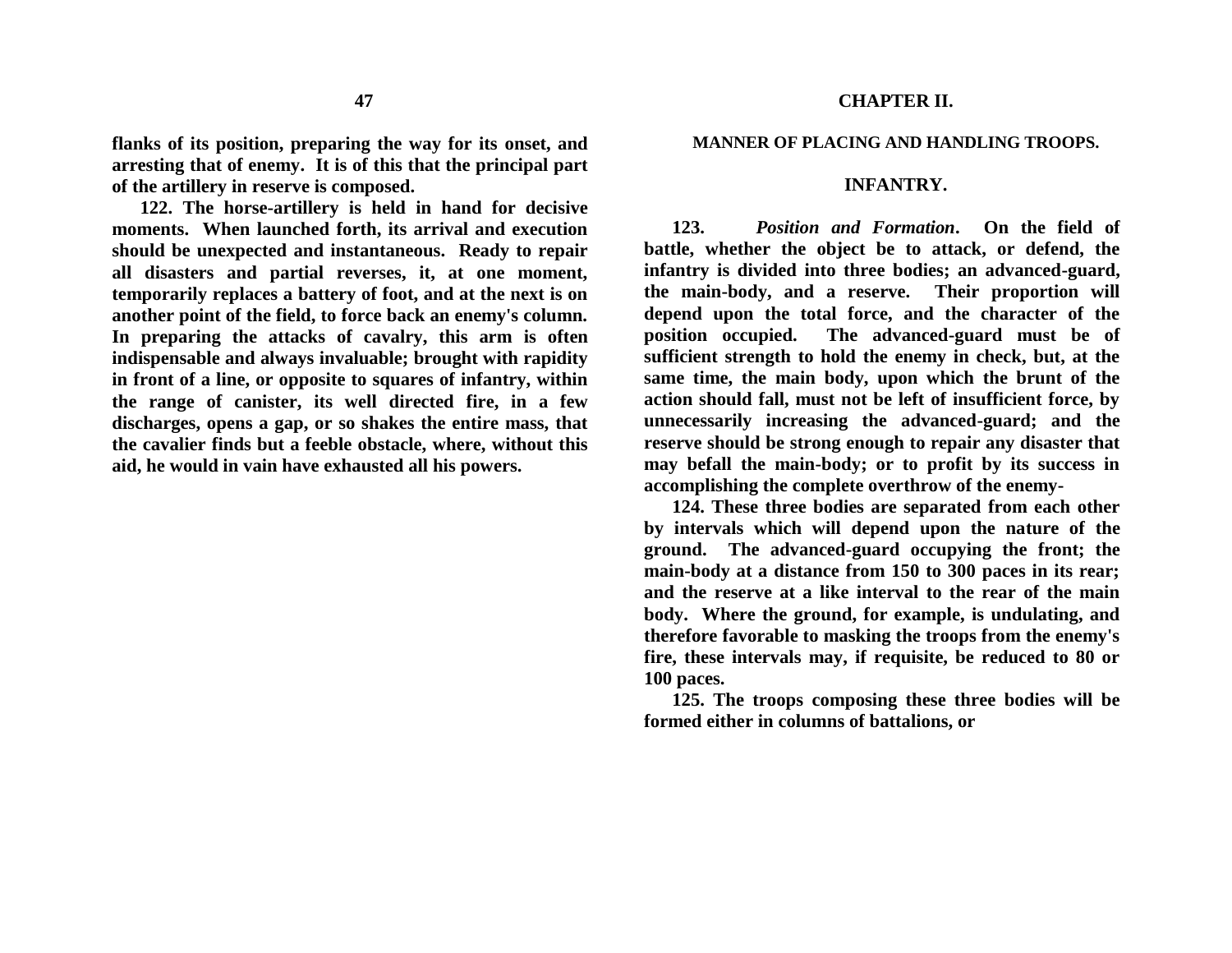**be deployed, according to the circumstances under which they may be placed. For an attack, for evolution, or for defence against cavalry, the formations of columns of battalions is best. To repel the enemy's attack by a fire, and in some cases, to present a less favorable mark to his artillery, the battalions are deployed. The battalions, whether deployed or in column, preserve the proper intervals for evolutions; these intervals may be increased in obstructed ground without weakening the defence.**

**126. The battalions composing the main-body may be drawn up in one or two mines. The latter usually obtains only when a large force is present. In this case the re serve no longer holds the position of a third line, as in the other; but forms an independent body, to be used according to the emergency; the second line supporting the battalions of the first, and, for this purpose, occupying positions to the rear, opposite to their intervals.**

**127.** *Defence***. When the position is taken up to receive the enemy's attack, and then either to remain on the defensive, or to assume the offensive, as circumstances may justify, the advanced-guard will be posted on the ground most favorable to hold the enemy in check, and so force him, by disputing it with tenacity, to develope his means and plans. This is best done by a judicious combat or skirmishers, who, for this purpose, are thrown forward 300 or 400 paces, to feel the enemy, and are only reinforced when closely pressed.**

**128. Whether the advanced-guard shall maintain its ground obstinately until reinforced by the main-body, or whether it shall fall back, either on the flanks or to the rear of the main-body, must be determined by the strength of its position. If this be so strong that the enemy's loss in carrying it must** 

**be great, then it should be pertinaciously maintained; in the contrary case it must, after a suitable show of resistance, be abandoned.**

**129. As a general rule, troops should be placed as much out of view as practicable before they into action, by taking advantage of covers offered by the ground. The main-body should be kept masked in this way until it is called to engage the enemy. If it advance to support the advancedguard, it will usually attack with the bayonet - if the advanced-guard is called in, the main-body will usually receive the enemy by its fire; the battalions being deployed for this purpose. If the enemy is staggered by this fire, or, in advancing, shows, by the wavering or confusion of his line, a want of confidence, the fire may be followed up either by a charge of the troops in line; or they may be formed in columns of attack before charging, if the enemy perseveres in his onward movement. A charge by a column, when the enemy is within 50 paces, will prove effective, if resolutely made.**

**130. The reserve is composed of the most reliable troops. It should be distinguished for cool courage; acting under all circumstances, either defensive or offensive, with circum-spection and determined resolution.**

**As the object of the reserve is to infuse greater energy into the action of the main-body, and, if necessary, to strike a last and decisive blow, it should be kept masked from the enemy's fire and view until called into action. The proper moment for engaging the reserve is either when the enemy has been shaken in his attack by the resistance offered by the main-body, or when the latter is unable farther to resist the enemy's efforts. If engaged too soon, the resistance offered to the reserve may pre-**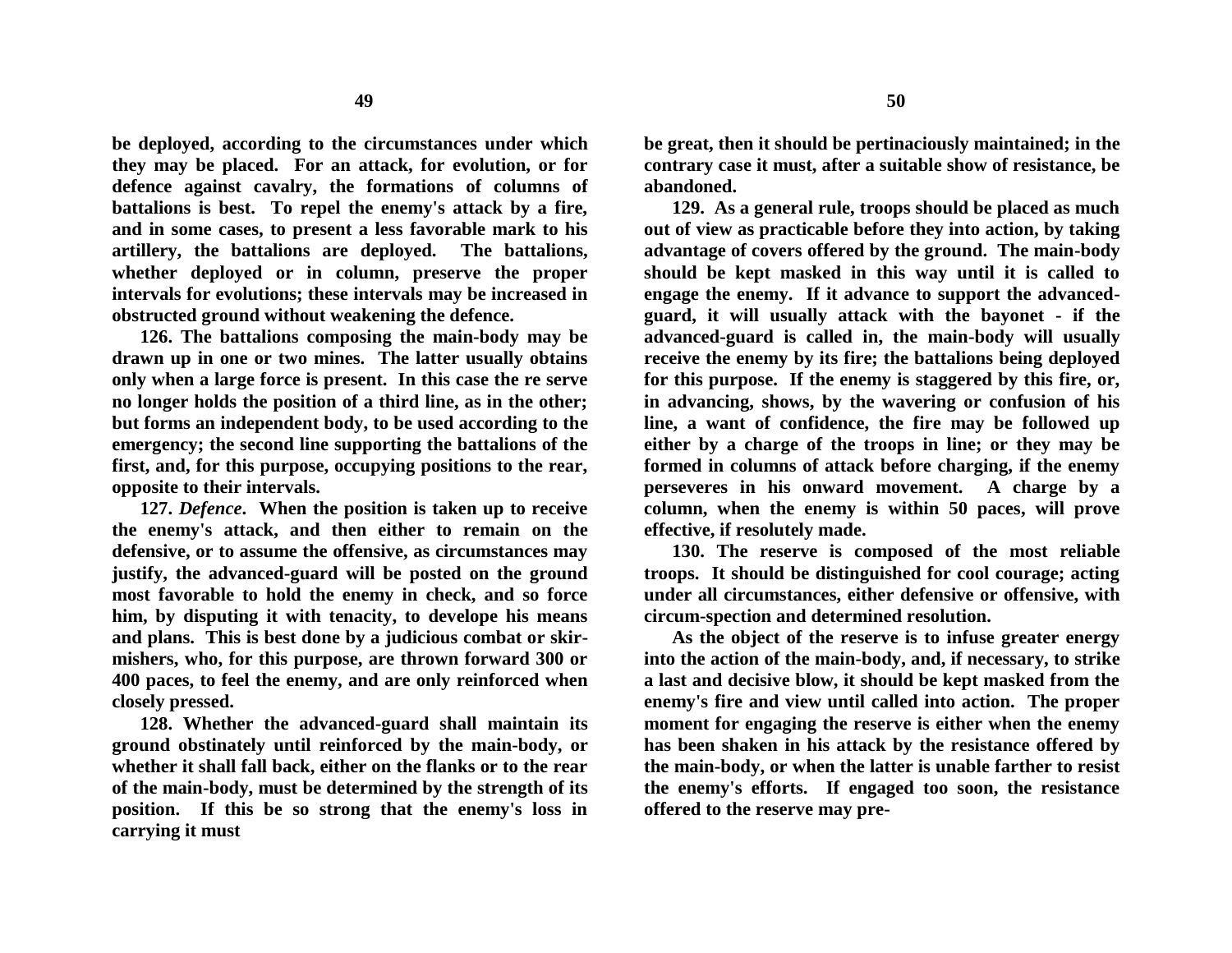**vent its making a decisive blow; if not engaged in time, the main-body may be too far exhausted and disorganized to rally.**

**In cases where the reserve forms a second line, to support the main-body, it should approach the first line when it becomes engaged, to be ready to replace it when circumstances may render it necessary. The advancedguard, in such cases, should retire to the rear, to act as a reserve.**

**131.** *Attack.* **In the attack of infantry, the same fundamental dispositions are made as for the defensive. The advanced-guard will not throw forward its skirmishers until they are near enough to engage the enemy. The line of skirmishers should be strongly supported, and will press the enemy with vigor and without relaxation. If the force engaged be small, the main-body will regulate its movements by those of the line of skirmishers; if considerable, the reverse will obtain.**

**132. The main-body and reserve follow in column the advanced-guard, preserving the requisite intervals. The columns should take every advantage of the ground to mask their movements; getting rapidly over any where they are much exposed to fire. So soon as the advanced-guard is checked, it will fall back either on the flanks of the columns, or to the rear; and the main-body will be immediately brought into action, either by deploying and opening its fire, or by a vigorous charge with the bayonet. If the main-body falters in its attack or gives any signs of want of resolution, the reserve should advance at once through the intervals, and make a vigorous charge with the bayonet.**

**133. If the attack by the main-body is made with the bayonet, the interval between it and the col-**

**umns of the reserve may be lessened to 80 or 100 paces. The flanks of the columns of attack, and intervals between them, should be occupied by skirmishers. This is an important precaution; as, by forcing the enemy to deliver his fire before the columns have reached within a destructive range, the main obstacle to their onward movement will be removed.**

**134. Pursuit. If the assailed retires, the pursuit must be conducted with system and in good order. The line nearest the enemy will throw forward a few troops in pursuit; which, in most cases, will be preceded by skirmishers. The line in close order, will follow these troops until it attains a good position to receive the enemy, should he make- an offensive movement, when it will be halted and formed in readiness for action. A pursuit by infantry alone cannot be pushed far, even should the enemy retire without any order, or show of resistance, as the retreating force will soon distance their pursuers.**

**135.** *Retreat.* **When, either in the defensive, or offensive, it becomes necessary to retire, the first point to be attended to is to withdraw the troops engaged; either to a good position to their rear, where they can halt and face the enemy, or else behind the line in their rear, which should hold the assailants in check, and allow the retreating troops to fall back in good order. Having fairly-got disengaged, dispositions must be promptly made to withdraw from the field. This may be done by the entire force moving off together, if the enemy shows no disposition to follow up his success with energy; or, in the contrary case, by retiring by successive portions; the line which withdraws falling some 150 paces to the rear of the one by which**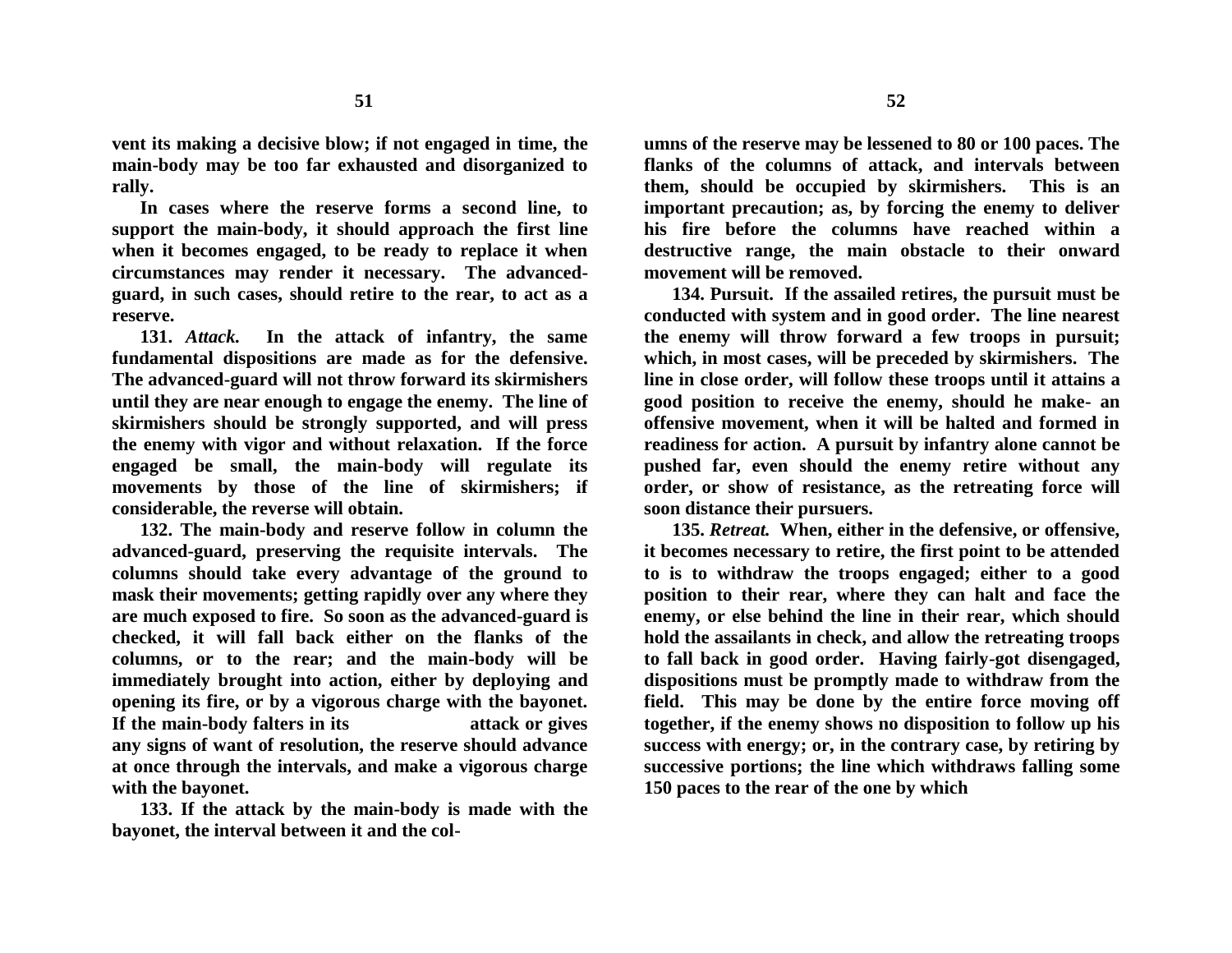**it is covered, whilst falling back, and then forming, to cover in turn the retreat of the latter.**

**The dispositions made in the retreat will depend entirely upon the character of the enemy's pursuit, and the features of the ground. It will usually be made in columns, covered by skirmishers, if the pursuit is made by infantry alone; if by cavalry, the retreat must be made with great circumspection; the troops retiring slowly and in good older, adopting the formation against cavalry; never hastening the march, unless very near a good position for defence, which should be attained as rapidly as possible, unless closely pressed by the cavalry.**

**136. If it be necessary to continue the retreat for some marches, under the eye of the enemy, a rear-guard must be formed; selecting, from a fourth to a third of the entire force, for this service. The main duty of the rear-guard is to hinder the enemy from pressing too closely on the mainbody; and it should therefore, under no circumstances, allow itself to be forced back upon the main-body. The dispositions adopted by the rear-guard will depend upon the features of the ground;- its rear will usually be covered by a line of skirmishers. The rearguard will keep within good supporting distance of the main-body; and, when pressed by the enemy, the latter, whenever a favorable position offers, will halt and form; to cover the former, and force the enemy to greater circumspection.**

**137.***Measures for protracting an Engagement.* **In the attack, as in the defence, it may frequently become an object to protract an engagement, without coming to any decisive result; either for the purpose of holding a position for a certain time, to favor other objects, as the arrival of reinforcements; or to occupy an adversary upon one point whilst a** 

**decisive blow is preparing on another. This game can be played only upon ground favorable to alternations from the defensive to the offensive; and should only be intrusted to troops thoroughly conversant with the duties of skirmishers. The main-body is kept some two thousand paces to tile rear of the skirmishers in such affairs; taking advantage of the ground, and making suitable dispositions of the troops to avoid the effects of the enemy's artillery. Small columns are thrown forward between itself and the troops engaged, which take post in covered ground, to be at hand to support skirmishers. - The troops engaged should be promptly reinforced, when the enemy presses onward; and attempts should be made, by charging him in flank, to force him to retire. The troops in action should be frequently relieved, and the opportunity should be seized, when the fresh troops come to make an onward movement on the enemy, and force him from any points he may have gained.** 

**138.** *Defence against Cavalry.* **When infantry is threatened by cavalry, the proper formation to repel its charge is that of squares. If but one square is formed, it must rely on its own resources to beat off the enemy; but when there are several they may give mutual support by bringing a flank fire from one upon a force advancing on either of the twp contiguous to it. The safety of infantry against cavalry will depend upon the preservation of perfect coolness, good order, and connection in the ranks; the avoidance of any precipitate movements which bring**

**about a surprise; and the husbanding of its ammunition, and reservation of its fire until the enemy is within a deadly range. Well disciplined infantry, whilst in position, and when not exposed to a fire of artillery, may securely trust to its**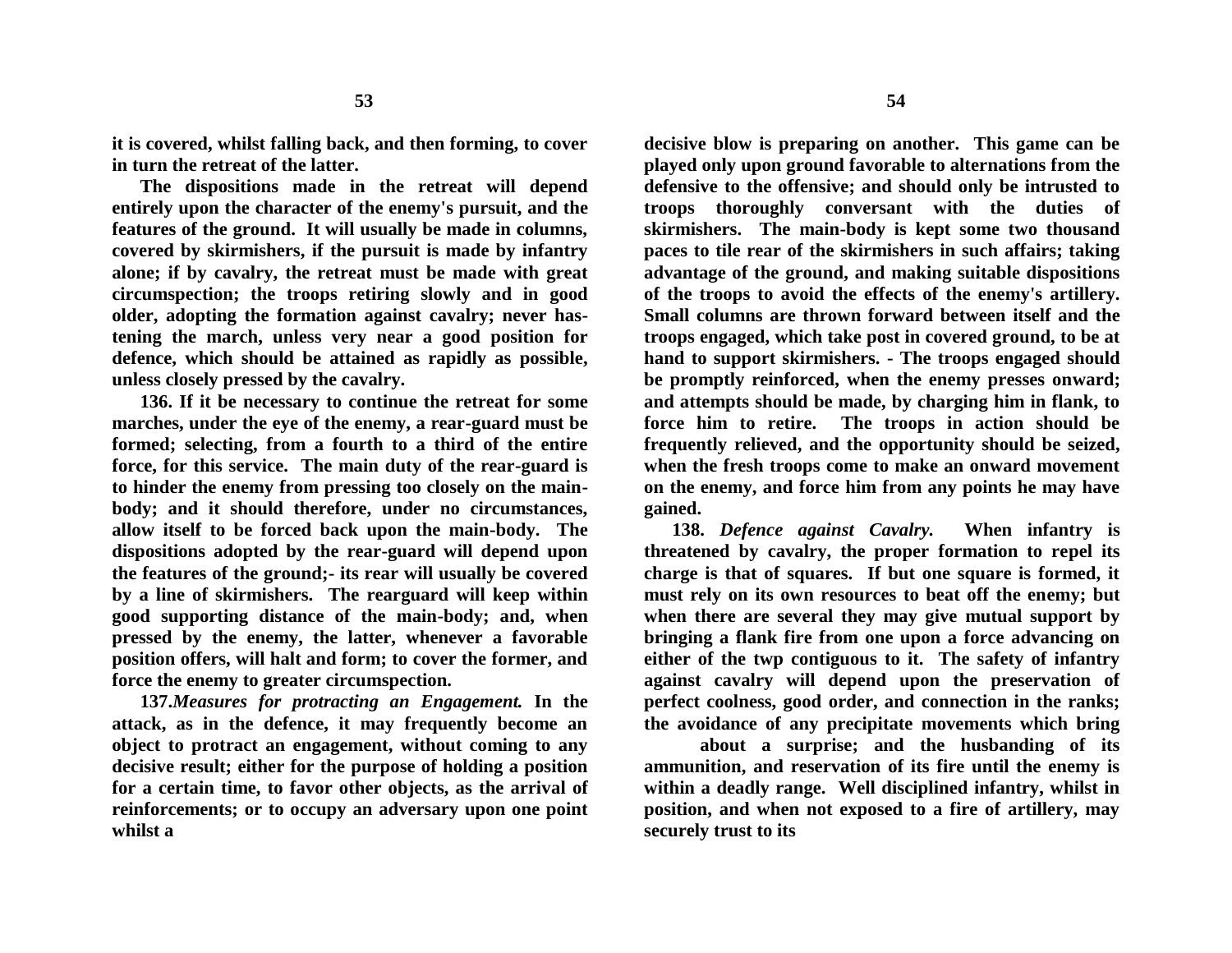**own resources to repulse the best cavalry, so long as it adopts the proper precautions. If annoyed, as sometimes may happen, by the fire of a few horsemen, advanced to draw the fire of the squares, it will be better to throw out some skirmishers, ten or twelve paces from the squares, to keep off such attacks, than to open a fire from the squares.**

**139.** *Defence, &c, against Artillery.* **Infantry may take advantage, either of covers presented by the ground, or occasionally shifting its position, to avoid the fire of artillery. Very slight undulations, or obstructions, like the low banks along the borders of ditches, will serve to cover troops, by causing the shot to rise above them. If no covers are at hand, the chances of casualties, when within pointblank range may be diminished by moving forward, or backward, some 50 paces; if the fire be a ricochet, the position should be -shifted some 50 paces to the right or left. The enemy's batteries may be annoyed, and sometimes be forced to change their position, by sending out good marksmen, who advance singly to within some 250 paces of them; where, lying down, they can pick off the officers, men and horses.**

**140.** *Attack of Artillery***. Whenever it is found necessary to carry a battery by the bayonet, the troops for this duty are divided into two detachments; one of which is charged with capturing the guns, and the other with attacking the supports of the battery.**

**The dispositions made by the detachment which moves against the guns will be the usual one of skirmishers; the line surrounding the battery, and opening their fire upon it when within about 250 paces, taking advantage for this purpose of any covers, to screen the men. The supports of the**

**line of skirmishers should be kept well to the rear to be ready against a flank movement on the line. If this maneuvre succeeds in drawing the fire of the guns, and any confusion is observed among the men, then a rush must be immediately made upon them with the bayonet.**

**The detachment against the supports of the battery will make its dispositions according to the kind of troops which compose the supports. If of infantry, the detachment to seize the guns, divided into two portions, will advance either in line, or column, as may be best, on the flanks of the line of skirmishers; gradually getting in advance of it, and closing on the flanks of the battery, so as to attack the supports in flank; keep to the rear of the line of skirmishers, in order to tempt the supports to move forward, and thus mask the fire of their guns. If the supports are of cavalry, the detachment, divided into two columns, will follow the line of skirmishers, in rear of the flanks; to cover it against a charge of the cavalry.**

#### **CAVALRY.**

**141.** *Position***. This arm is usually placed in the rear of the infantry, on ground favorable to its maneuvres, and where it will be masked from fire until the moment arrives to bring it into action; here, if acting on the defensive, the cavalry watches its opportunity to support the other troops, driving back the enemy, by prompt and vigorous charges, when these are hard pressed; or, if on the offensive, biding its time, to rush upon the assailant, and complete his destruction; when his ranks commence to waver or show signs of disorganization from the assaults of the other arms**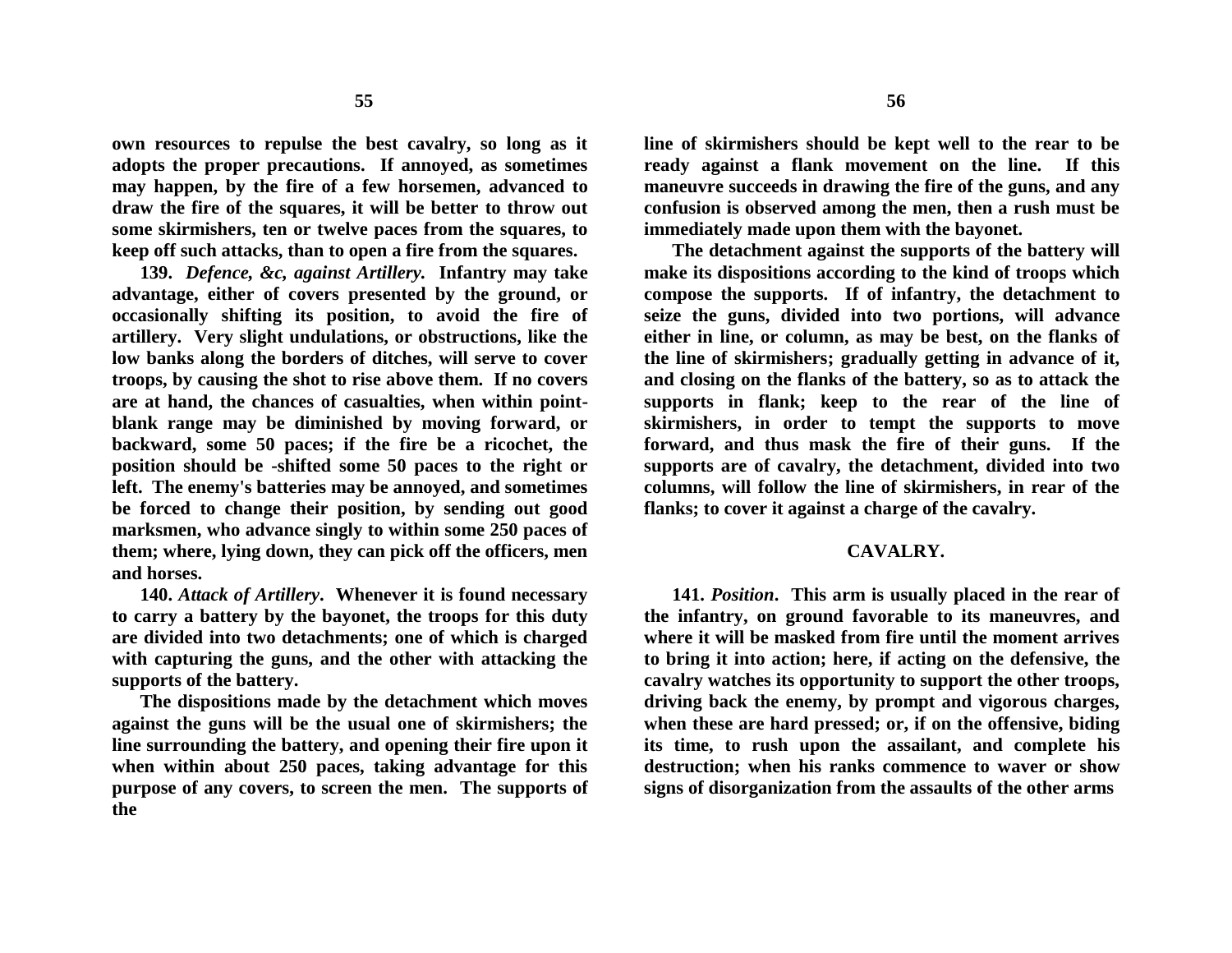**142. Formation. The habitual formation of cavalry for the attack is in a line of two ranks, with reserve, or support to its rear. The supports are indispensably requisite to guard against those chances of danger to which cavalry is particularly exposed, if attacked in turn, when in a state of partial disorganization after a successful charge; or when threatened by an offensive movement against its flanks.**

**The supports offer a safeguard against either of these dangers; for, if the front line is brought up by the enemy, after a successful charge, it can retire and rally in the rear of the supports; and if the enemy makes a movement against the flanks, the supports, placed behind them and in column, can form and anticipate the enemy's charge. For the foregoing reasons, cavalry should not give way to a headlong pursuit after a successful charge, unless its supports are at hand; and, in cases where a charge is made without supports, a portion only should engage in pursuit, the rest being rallied to form a support.**

**143. Cavalry is seldom called on to use firearms. When on out-post service, or acting on the defensive on ground unfavorable to charging, a portion of the force may be dispersed as flankers, to hold the enemy in check by their fire. In this case their movements are regulated in the same way as other skirmishers.**

**144.** *Defence.* **The defensive qualities of cavalry lie in the offensive. A body of cavalry which waits to receive a charge of cavalry, or is exposed to a fire of infantry, or artillery, must either retire, or be destroyed: This essential quality of cavalry renders its services invaluable in retreats where the enemy pursues with vigor. In such cases it should be held in constant readiness to take advantage of**

**every spot favorable to its action; and, by short and energetic charges, force the enemy to move with circumspection.**

**145.** *Attack against Infantry***. So long as infantry maintains its position firmly particularly if the ground is at all unfavorable to the movements of cavalry, the chances are against a successful attack by the latter. Cavalry should therefore either wait patiently until a way is prepared for its action, by a fire of artillery on the enemy's infantry; or until the infantry his become crippled and exhausted by being kept in action for some time; or else, watching its opportunity, make a charge whilst the infantry is in motion, so as to surprise it before it can form to receive the attack.**

**Cavalry should direct its charge on that point of the enemy's infantry where it will itself be exposed to the least column of fire. If the infantry is in line, the charge should be made on one of its flanks; if in square, on one of the angles of the square; and when several squares are formed, so as to afford mutual support by their fire, selecting the squares on the flanks as most vulnerable, from their position.**

**146. The formation usually recommended for charging against squares, is that of three squadrons in line at double distance, the leading squadron being followed by the others, either directly in its rear; or else the squadrons may be formed in echelon, successively overlapping each other by about the front of a platoon. The angle of the square is charged by each squadron in succession, if the charge of the one preceding it fails; the repulsed squadrons of each wheeling to the right, or left on retiring; to leave the way clear for its successor. A fourth squadron follows those in line; to**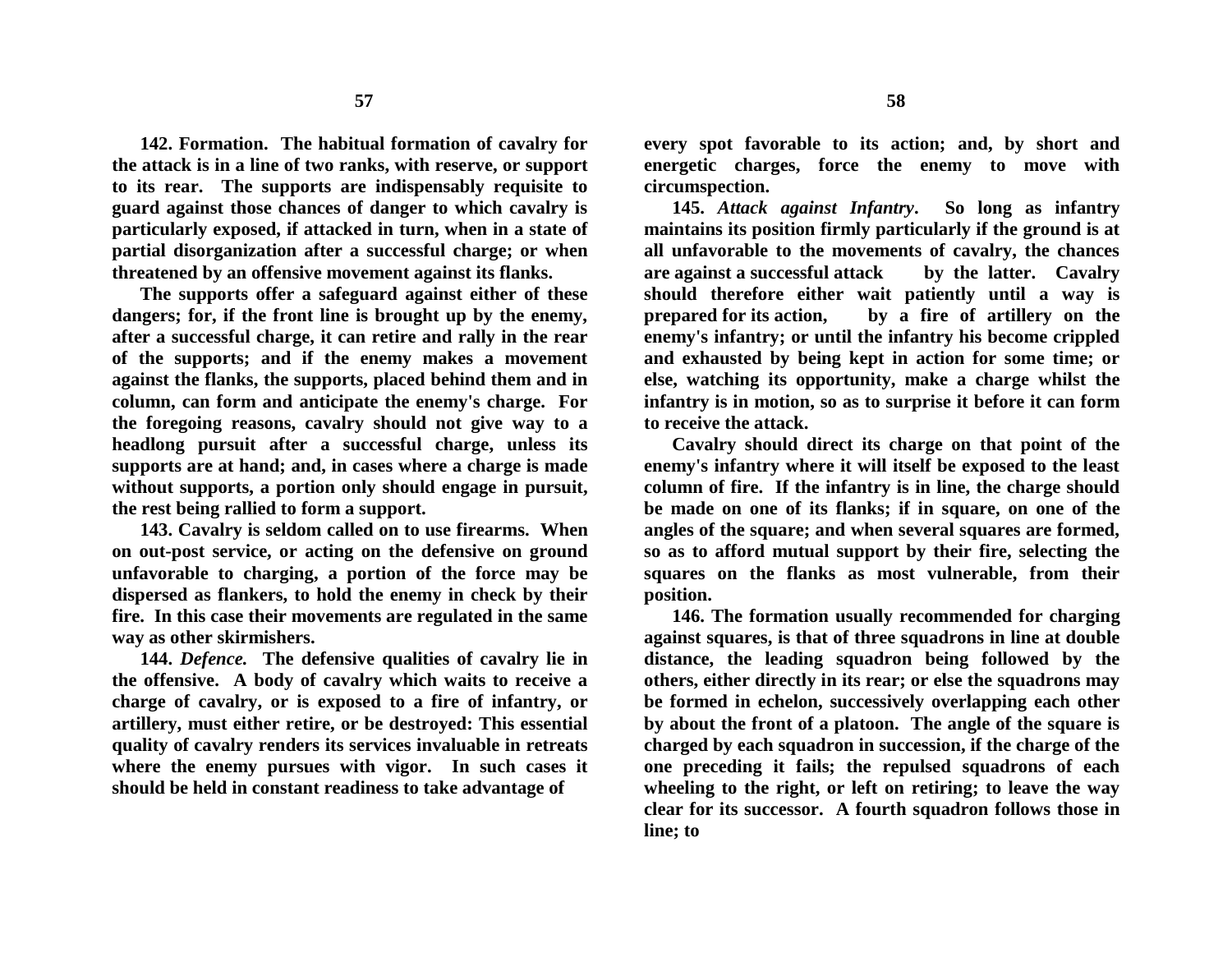**surround the square and make prisoners if it should be broken by the charge.**

**147. To draw the fire of the infantry before charging, a few skilful flankers may be thrown forward, to open a fire on the square. Stratagem may also be tried, by moving along the front of-the infantry, at some 400 paces, and then charging, if is tempted to throw away its fire at this distance. In an attack where several squares are in line, if one fires to second another it should be instantly charged.**

**148.** *Attack against Artillery.* **In attacks against artillery, the detachment of cavalry should be divided into three bodies; one-fourth of the detachment being charged with carrying the guns; one-half to attack the supports of the battery; and the remaining fourth acting as a reserve, to cover the parties in advance, from an offensive movement' against their flanks, or rear.**

**The party to secure the guns make their attack in dispersed order, and endeavor to gain the flanks if the battery. When the battery has a fair sweep over the ground along which they must advance, attacks, they should, by maneuvring and false attacks, try to confuse the artillerists, and draw their fire before their charge.**

**The attack against the support of the battery will be directed in the usual manner; the party manouvring to gain their flanks.**

### **ARTILLERY.**

**149.** *Position.* **The manner of placing artillery and its employment must be regulated by its relative importance under given circumstances, with respect to the action of the other arms.**

**In the defensive, the principal part Is usually assigned to the artillery ; and the positions taken up by the other arms will, therefore, be subordinate to those of this arm. In offensive movements the reverse generally obtains.**

**150.** *Defence.* **In defensive positions the security of the batteries is of the last importance. Unless the batteries are on points which are inaccessible to the enemy's cavalry and infantry, they must be placed under the protection of the other troops, and be outflanked by them.**

**As in the defensive, we should be prepared to receive the enemy on every point; the batteries must be distributed along the entire front of the position occupied, and on those points from which they can obtain a good sweep over the, avenues of approach to it: the guns being masked, when the ground favors, from the enemy's view, until the proper moment arrives for opening their fire.**

**151. The distance between the batteries should not be much over 600 paces; so that by their fire they may cover well the ground intervening between them, and afford mutual support; the light guns being placed on the more salient points of the front, from their shorter range and greater facility of maneuvring; the heavier guns on the more retired points. Guns of various calibre should not be placed in the same battery. A sufficient interval should also be left between batteries of different calibre, to prevent the enemy from judging, by the variation, in the effect of the shot, of the weight of metal of the batteries.**

**Those positions for batteries should be avoided from which the shot must pass over other troops, to attain the enemy. And those should be sought for from which a fire can be maintained until the enemy**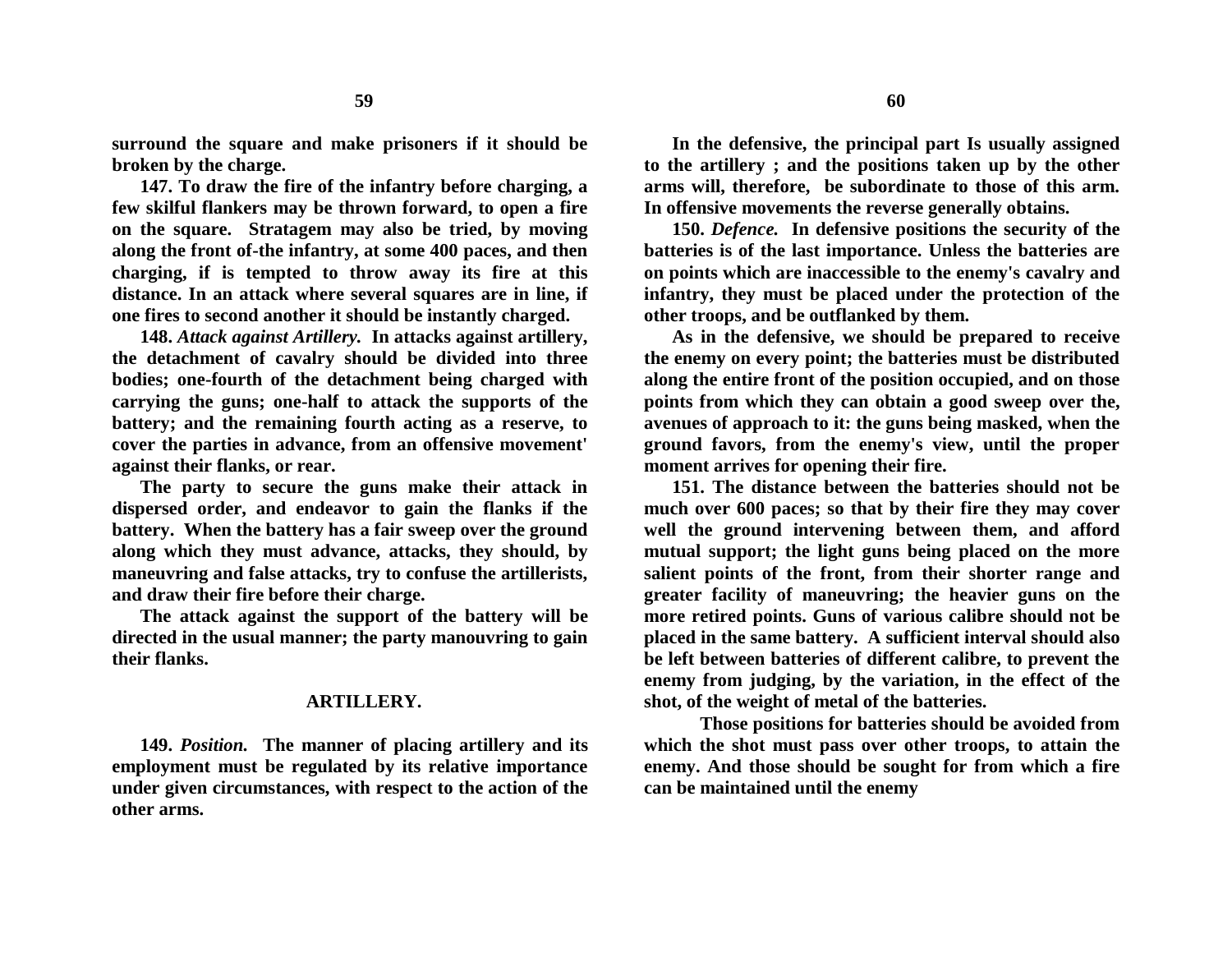**has approached even within good musket range of them.**

**Where the wings of a position are weak, batteries of the heaviest calibre should be placed to secure them.**

**152. A sufficient number of pieces- selecting for the object in view horse-artillery in preference to any othershould be held in reserve for a moment of need; to be thrown upon any point where the enemy's progress threatens danger; or to be used in covering the retreat.**

**153. The collection of a large number of pieces in a single battery, is a dangerous arrangement; particularly at the outset of an engagement. The exposure of so many guns together might present a strong inducement to the enemy to make an effort to carry the battery; a feat the more likely to succeed, as it is difficult either to withdraw the guns, or change their position promptly, after their fire is opened; and one which, if successful, might entail a fatal disaster on the assailed, from the loss of so many pieces at once.**

**154. In all defensive dispositions the ammunition should be most carefully husbanded. A fire should never be opened until the enemy is within good range; and, when once opened, be continued with perseverance and coolness up to the last moment in which it can be made effective.**

**155.** *Attack.* **In the outset of offensive movements, good positions should be selected for the heaviest pieces, from which they can maintain a strong fire of the enemy until the lighter pieces and the columns of attack are brought into action. These positions should be taken on the flanks of the ground occupied by the assailant, or oil the centre, if more favorable to the end to be attained. In all** 

**cases, wide intervals should be left between the heavy batteries and the other troops; in order that the latter may not suffer from the return fire which the assailed will probably open on the batteries. For the same reason, care should be taken not to place other troops behind a point occupied by a battery, where they would be exposed to the return fire of the assailed; when this cannot be avoided, the troops should be so placed as to be covered by any undulation of the ground; or else be deployed in line to lessen the effects of the shot.**

**166. The artillery which moves with the columns of attack, should be divided into several strong batteries; as the object in this case is to produce a decisive impression upon a few points of the enemy's line; by bringing an overwhelming fire to bear upon these points. These batteries should keep near enough to the other troops to be in safety from any attempts of the assailed to capture them. Their usual positions will be on the flanks and near the heads of the columns of attack; the intervals between the batteries being sufficient for the free maneuvres of the other troops, in large bodies. The maneuvres of these batteries should be made with promptitude; so that no time may be lost for the action of their fire. They should get rapidly over unfavorable ground to good positions for firing, and maintain these as long as possible; detaching, in such cases, a few pieces to accompany the columns of attack. In all the movements of the batteries, great care should be taken not to place them so that they shall in the least impede the operations of the other troops.**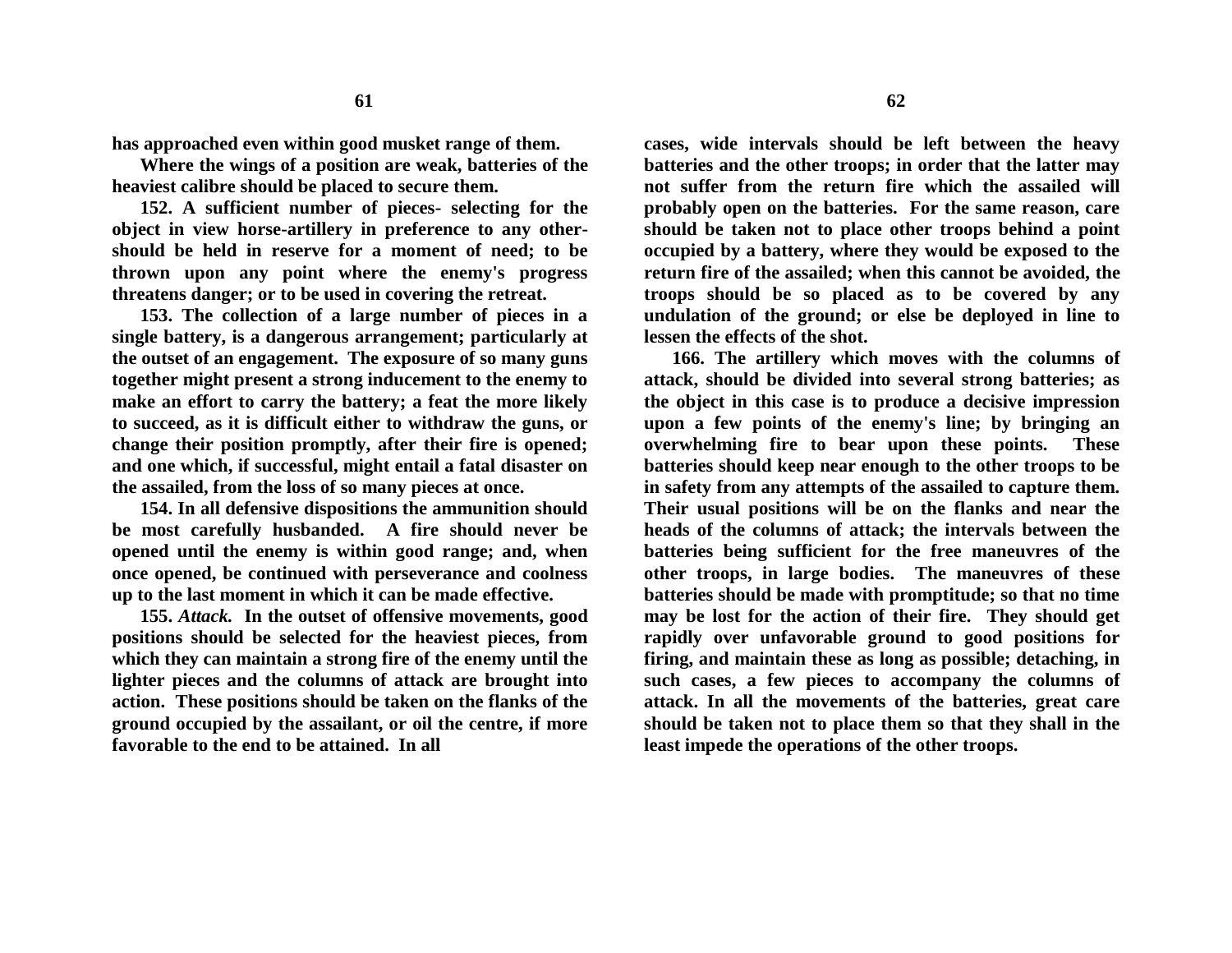### **POSITIONS.**

**167. Among the most important modern additions to the military art, is that of** *topography,* **or the study of the natural features of positions, with a view to turn them to account in the first dispositions for battle, and its various succeeding phases.**

**158. It is only by this study that the** *coup d'oeul militaire***, or the art of disposing troops in harmony with the ground on which they are to act, can be brought to any high degree of perfection; whatever may be the natural gifts of the individual.**

**159. This study is not altogether of modern origin. Among the ancients, some of the Greek generals have given evidence of a feeling of its importance; as in the examples of Epaminondas, Xenophon, Alexander, and particularly of Philopoemen. The Romans, although having adopted an order of battle which lent itself better to varied features of ground than that of the Greeks, still showed but little knowledge of this branch, until after the wars with Pyrrhus, when the art of** *Castrametation* **underwent some change with them.**

**160. The tactics which grew out of the French Revolution gave to topography great prominence; and no general perhaps has ever displayed more consummate attainments in this respect than Napoleon; whose descriptive memoirs, part-icularly of the Alps, are considered as models for all graphic writings; presenting with clearness and comprehensiveness, a picture that the mind's eye cannot fail to seize.**

**161. The term** *Position* **is applied to any ground taken up by a body of troops either to make, or to receive an attack.**

**162. To select a position understandingly, an officer must possess a thorough practical knowledge of the tactical combinations of the different arms; their respective qualifications for the offensive and defensive; and of the adaptation of ground to their particular manouvres.**

**163. In choosing a position, the ground must be examined not only with respect to its peculiar suitableness to the object in view, but also with reference to the influence of that in its vicinity upon this object.**

**164. The first point to be looked to is the extent of the position. This should be such that, deduction made of the advanced-posts, and of the reserve, its front and flanks shall present an unbroken line of troops, from which a close and well-sustained fire can be brought upon all points by which these can be approached.**

**In estimating the front of a position, an allowance of about 180 yards may be made for each battalion, from 600 to 700 strong; about 60 yards for each squadron of horse of 48 files, the necessary intervals between these units being included in this estimate; and from 12 to 20 yards for the interval between the pieces of a battery.**

**In estimating the depth, an allowance of 600 to 800, yards at feast, should be made from the front to the rear; in order that the two lines and the reserve may be posted in suitable relative positions**

**165. The position should offer no features by which the prompt movement of troops from one point to another, for mutual support, might be ob-**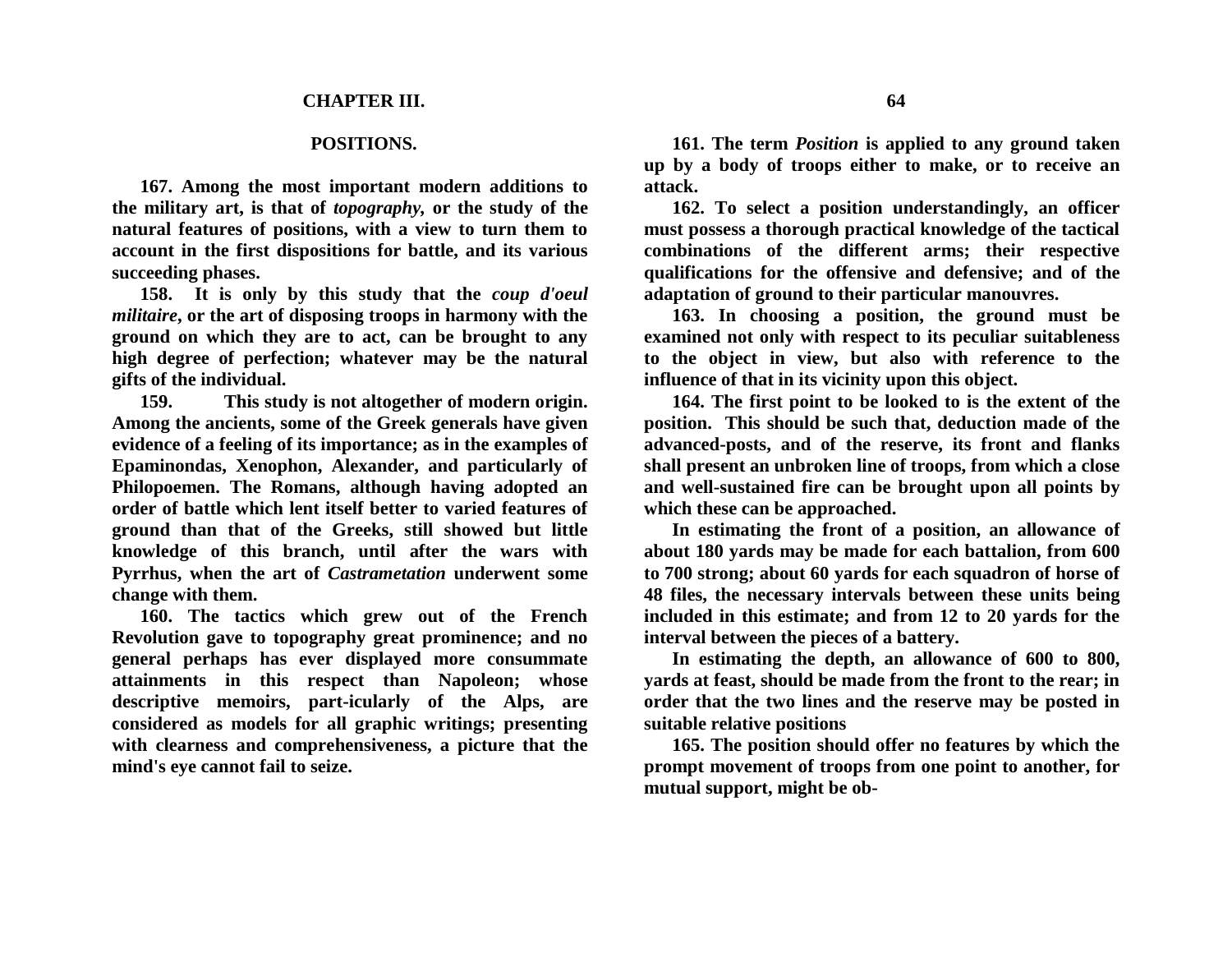**structed. Its** *debouches* **to the front for offensive movements, as well as those to its rear in case of retreat, should be ample. It should be beyond the effective cannon range of commanding heights both on its front and flanks.**

**166. The flanks, being the weakest points of body of troops, must be secured from being turned, or attacked; by resting them upon some strong natural feature of the position, as a river, precipice, &c., which the enemy can neither turn, nor seize upon; or else on some point that will afford sufficient means of prolonging the resistance to enable reinforcements to reach it in time, as an entrenched village,\* a field work, &c. When the flanks cannot be secured in either of these ways, they must be strengthened by an accumulation of troops upon them; to offer a vigorous resistance to the enemy should he attempt an attack.**

**167.** *Positions for the Defensive.* **When a position is taken up to maintain a strictly defensive attitude, the natural features of its front should be of a character to prevent an enemy from approaching in good order; and to enable the assailed to dispute, with advantage, every foot of ground. The enemy, moreover, should not be able to turn the position, when it is unavoidably exposed to this maneuvre, without great risk to his own safety, by an offensive movement of the assailed on his flanks, or rear.**

**168. The manner of disposing and handling troops in a defensive position will mainly depend upon its natural features. The only rule that can be laid down is, to post the different arms upon ground best adapted to their respective tactics;**

**and in such relative positions as to afford mutual support, and not impede each other's movements.**

**169. The obstructions on the front and flanks of the position will be occupied by the advanced-guard, formed of light troops of each arm, if the ground is favorable to their combined action; for the purpose of observing the enemy, and holding him in check if he makes an onward movement.**

**170. The main-body of the infantry will occupy every point, between the obstacles on which the flanks rest, in such a manner that no intervals shall be presented through which the enemy can penetrate without being exposed to a close and powerful line of fire.**

**171. The artillery will be placed on those points where it can have a commanding view of the ground in advance of the position, and sweep by its fire the approaches of the enemy, both in front and flank.** 

**172. The cavalry, posted in rear of the infantry, should occupy ground upon which it can make effective charges, to support the infantry when pressed by the enemy.**

**173. In posting troops on obstructed ground, care should be taken not to place them on points where they can only be idle spectators of the combat; either from the impossibility of their being approached by the enemy, or from their not being able to join the enemy at the proper moment. In like manner, those points should be avoided where, from obstacles in their rear, the safety of the troops might be compromised in case of retreat. Whenever it becomes necessary to dispute the possession of the latter class of points with the enemy, the avenues to the rear must be occupied by detachments of suitable strength, to secure the retreat of the troops in advance.**

**<sup>\*</sup> See Chapters VII, IX, X, and XI, Mahan's Field Fortification, on Intrenchments, &c., of Positions, &c.**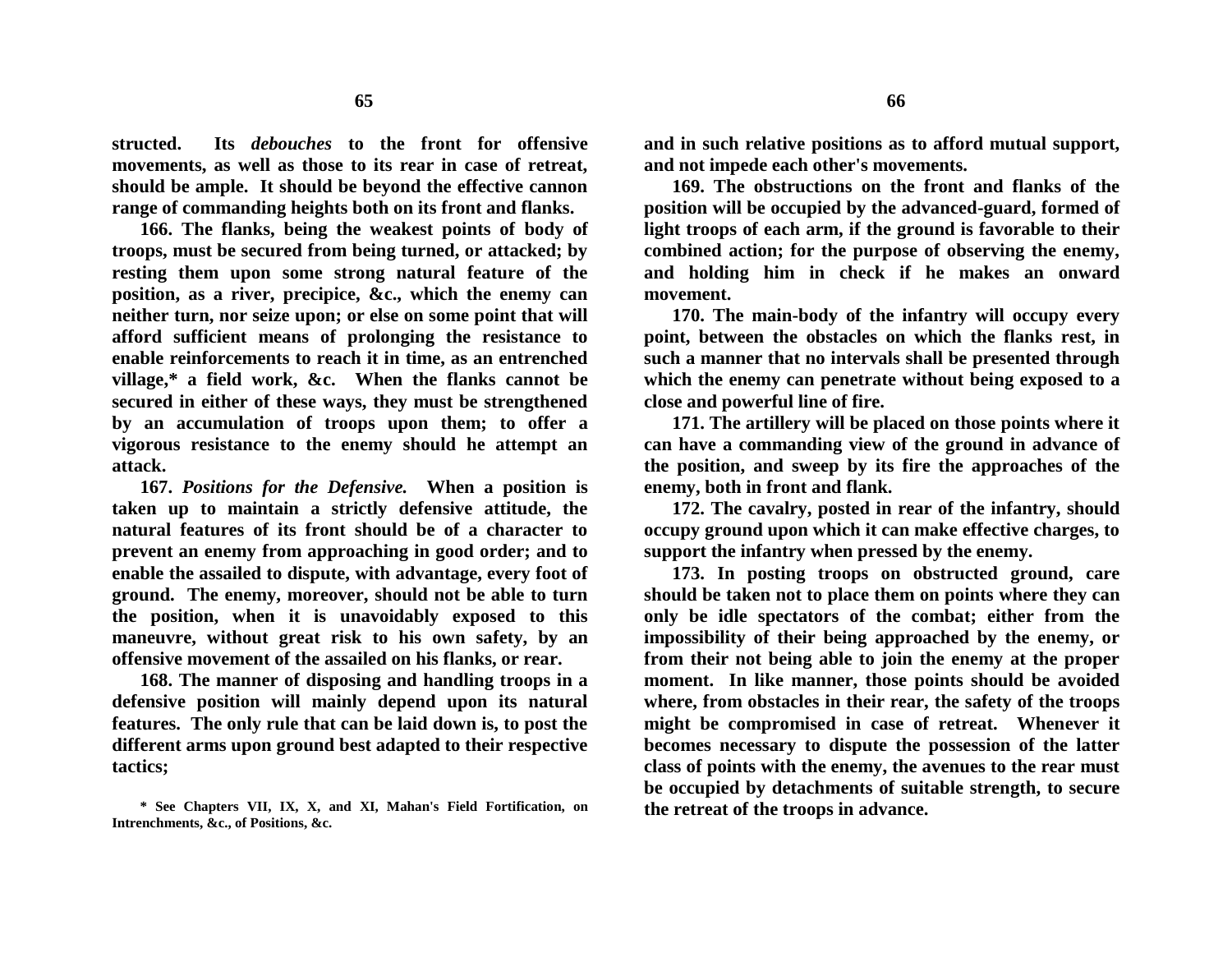**174. In order that the necessary maneuvres may be promptly executed, without confusion; and to avoid offering a mark that might attract the enemy's fire, and occasion useless exposure; no more troops should be placed on any point than its defence may indispensably require; and whenever it becomes requisite to strengthen a weak point, by an accumulation of troops upon it, every advantage should be taken of the undulations, or other accidents of the ground, to mask them from the enemy's fire until the moment arrives for bringing them into action.**

**175. The value of obstacles, as supports for the flanks, or as obstructions in the front, or rear of a position, is altogether relative; and depends on the number of troops. A very slight obstacle on a flank, which will serve to hold the enemy in check but a few minutes, may answer all the purposes of a small body of troops; by enabling them to make such changes in their dispositions as the nature of the case may call for; whereas a larger body, under like circumstances, might be overwhelmed on their flank before they could make suitable maneuvres to prevent it. A broken, obstructed country to the rear, presenting few and narrow avenues of retreat, might be fatal to a large body of troops forced to retire in the face of an enemy; whereas, to a small body, the same features of ground might present many points where strong positions could be momentarily taken up to hold the enemy in check, and force him to pursue slowly and circumspectly.**

**176. When it is found that the enemy is moving upon the position, the advanced-guard makes suitable dispositions to hold him in check; by occupying with its skirmishers all the obstacles in its front**

**and flanks; when forced to retire upon the main position, these troops concentrate more and. more is they approach it, taking care not to mask the fire, or impede the action of the main-body.**

**177. The artillery will only open its fire when the enemy is within a destructive range; it will then concentrate its efforts against the columns of attack; not replying to the fire of the enemy's batteries, unless it becomes urgent to do so, from their effects upon the other troops. The artillery will maintain its positions with pertinacity, as long as possible - watching its opportunities, during the different phases of the action, to support and succor the other arms; as, for example, when it becomes necessary to replace the front line of infantry by the reserve; to advance the cavalry; when the other arms are obstinately disputing a decisive point; or when the enemy abandons the attack. The great mobility of field-artillery, owing to the more recent improvements, places it in the power of this arm to act with great boldness in support of the others. The ground over which the gains may be required to move, for this purpose, should be well examined, before the attack commences, by the officer commanding the artillery; that no delays may occur in bringing them into action upon the proper point at the proper moment.**

**178. The main-body of the infantry should not open its fire until it can be thrown in with deadly effect. If the enemy, unchecked by the fire, still pushes forward, he must be met by a charge, either in line, or column, from the point menaced; a portion of the reserve immediately closing the interval left by the troops making the charge.**

**179. The reserve should not be brought into action unless its co-operation is indispensable for ob-**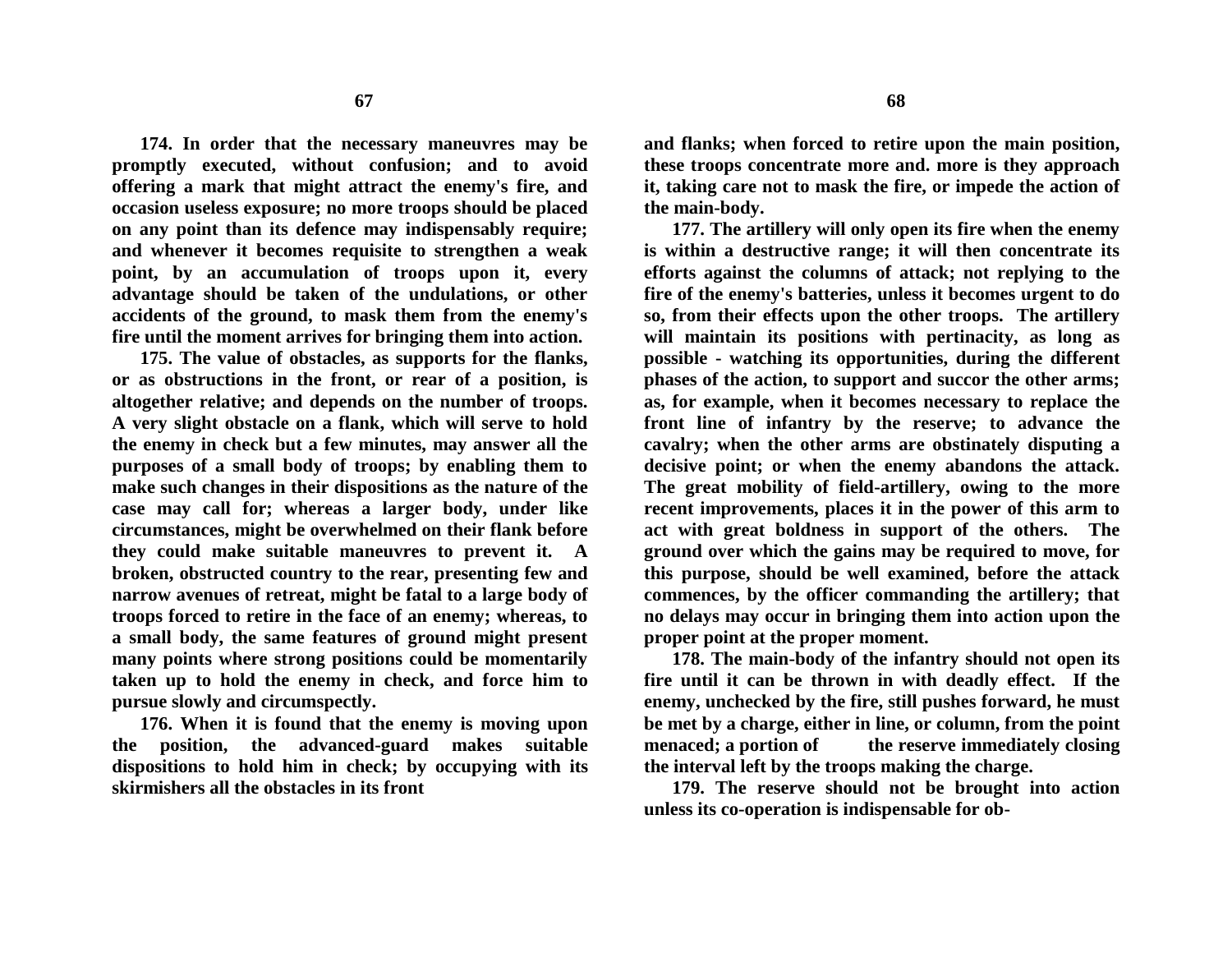**taining some decisive result; as forcing the enemy back from some important point from which the main-body has been compelled to retire; or covering the retreat of the main-body, until it can rally and form again in the rear.**

**180. The cavalry must be in readiness, from its position, to act promptly, either against an attempt upon the flanks of the infantry; or to profit by any faults, or disorder of the enemy. If the enemy throws forward small detachments without supporting them properly, or advances his mainline without securing his flanks, or shows symptoms of confusion in his infantry, the opportunity should not be lost by the cavalry. In all movements of the infantry, either in advancing or retiring, the cavalry should be at hand to cover it from a sudden attack.** 

**181. If the enemy is beaten off, pursuit is made, either by the cavalry or by detachments of infantry, according to the features of the ground; whilst the main-body is promptly rallied, and placed in position, to receive the enemy should the attack be renewed.**

**182. The dispositions for a retreat will depend upon the circumstances under which it may be made. When the troops retire by successive lines, the greater portion of the artillery should always be in the line nearest the enemy, and between the battalions; the remainder being in the second line, ready to repulse any flank attack. The cavalry is posted in rear of the second line, either upon one, or both wings, to be in readiness for a charge at any moment.**

**183. When the entire force moves off together, the rear is secured by a rear-guard of the best troops, composed of one, or several arms, as the circumstances of the ground may require. The**

**rear-guard will profit by the features of the ground to check the enemy; but will be careful not to lose time, by prolonging unnecessarily the resistance on any point; as this might bring down the main force of the enemy upon it.**

**184. Great circumspection should be shown in retreating through obstructed ground; in watching the enemy's movements on the flanks; and in timely securing defiles leading to the rear; to prevent the enemy from cutting off the retreat.**

**185.** *Attack.* **An enemy may be made to abandon a defensive position, either by driving him from it; or by maneuvring to turn it and so force him to fall back, to secure his line of communications. In attempting the latter plan, it should not be forgotten that the assailant is, to a greater or less degree, exposed to the same danger as his adversary, who, if active and enterprising, may turn the tables on him.**

**The celebrated battle of Rivoli, in which a portion of the Austrian force turned the flank of the French position, and was there obliged to lay down their arms,---Napoleon, using on that occasion, when these troops were discovered in his rear, one of those magical expressions, "***Those are ours,"* **by which he so well understood how to electrify the soldier---is a remarkable example on this head. The battle of Buena-Vista, where the Mexicans, after turning the flank and gaining the rear of our troops, barely escaped a similar fate, is another; whilst that of Cerro-Gordo is as remarkable for the masterly and admirable manner in which the enemy's position was turned and carried, although resting upon ground which was fairly deemed impracticable by him.**

**186. In, planning the attack of a position, atten-**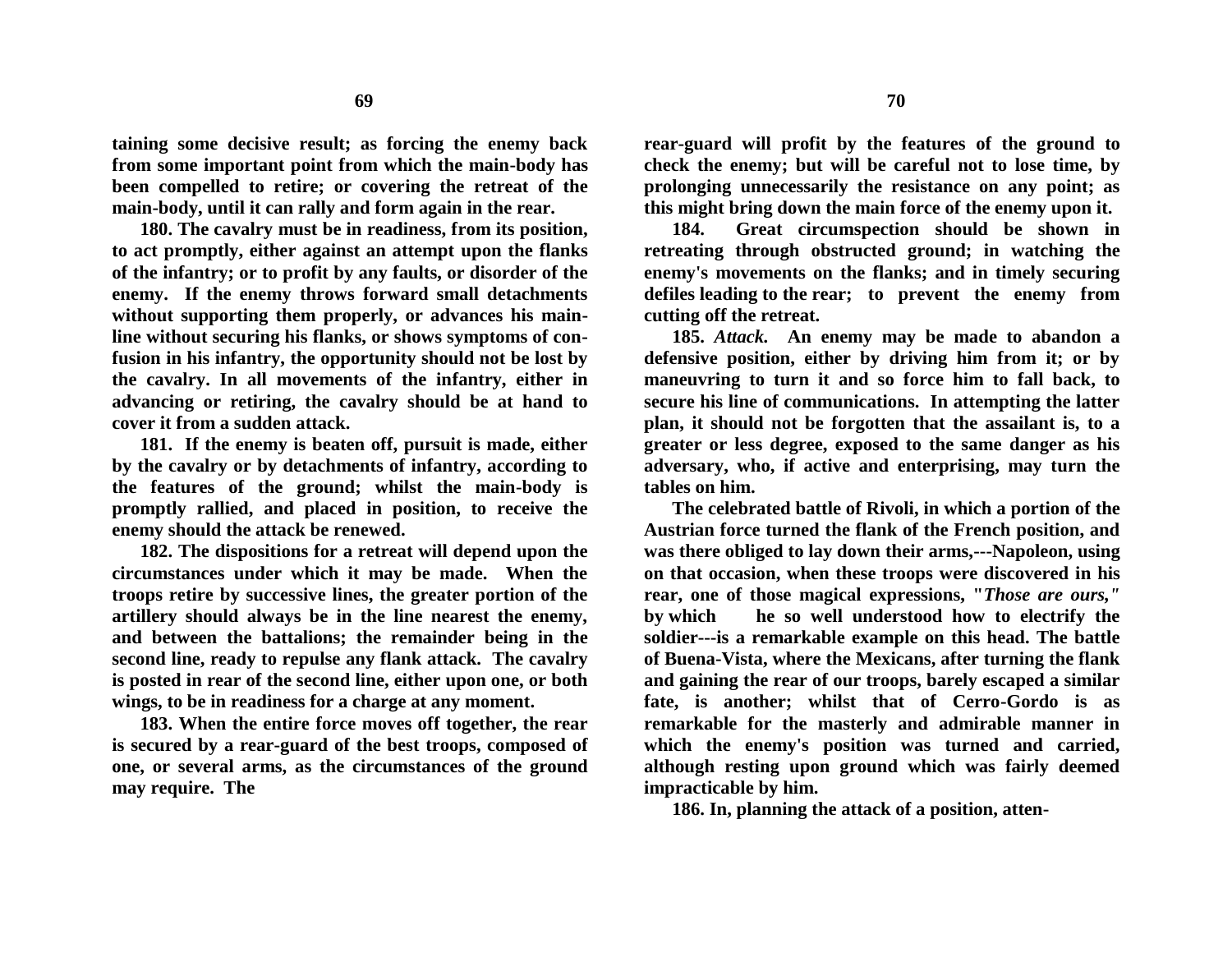**tion must, in the first place, be directed to those points in which its main-strength resides, and for this reason termed the key points, the loss of which will force the assailed to retire. As the assailed will probably put forth all his efforts to maintain these points, their attack will demand corresponding exertions on the part of the assailant; and should be made only with troops of the best character.**

**187. In the second place, those points must be carefully examined, which, by their fire, flank the position; as an advance upon its front cannot be made without great loss and hazard of success until the assailed is dislodged from them.**

**188. Finally, points which are weak, either from the features of the ground, or from a faulty disposition of the troops; as approaches which are badly swept by the fire of the assailed; an exposed flank with too few troops; or a point where they are not properly placed for mutual support.**

**189. The main effort of the assailant is seldom directed against more than one point of the position; that one being usually selected which, if carried, will lead to the most decisive results; as for example, one of the flanks, when not resting upon any strong obstacles. But the main attack is always combined with demonstrations upon some other point; both with a view of deceiving the assailed as to the real point of attack, and to prevent him from withdrawing troops from other points to strengthen the one menaced.**

**190. These demonstrations, or false attacks are, in some cases, made by the advanced-guard of the assailant, after driving in that of the assailed; in others, by a special detachment. In the latter case, the detachment should seldom exceed a fourth of the entire force; and should be composed of troops**

**of each arm; both for its own safety against any offensive movement, and to present to the assailed a likelihood of danger.**

**191. The advanced-guard, composed of light troops of each arm, commences the attack, by driving in the advanced posts of the assailed; keeping within supporting distance of the main-body, and occupying such points as may be necessary to cover its maneuvres, or to secure its retreat in case of failure. If a reconnaissance of the position has not been previously made, it will be effected under cover of the movements of the advanced-guard.**

**192. The artillery takes position where it can silence the batteries of the assailed, and prepare the way for the advance of the other troops. The infantry is usually formed in two columns for the real attack; the leading column being sometimes preceded by an advance. A part of the artillery advances either in one body, or in echelon, on the flank of the column of attack; the leading section preceding, by about a hundred paces, the -head of the column of attack. If the column of attack deploys to open its fire, the artillery moves to one of its flanks and seconds it by a fire of case shot. If the column charges with the bayonet, the advanced portion of artillery retires to the position of that in the rear; to be ready to cover the infantry by its fire, if the attack fails. The cavalry follows in the rear of the infantry; to secure its flanks from any offensive movement, and to hold the assailed in check, should he attempt a pursuit after beating off the infantry.**

**193. If the attack is successful, the artillery and the greater portion of the infantry are immediately formed in good order, to be in readiness for any**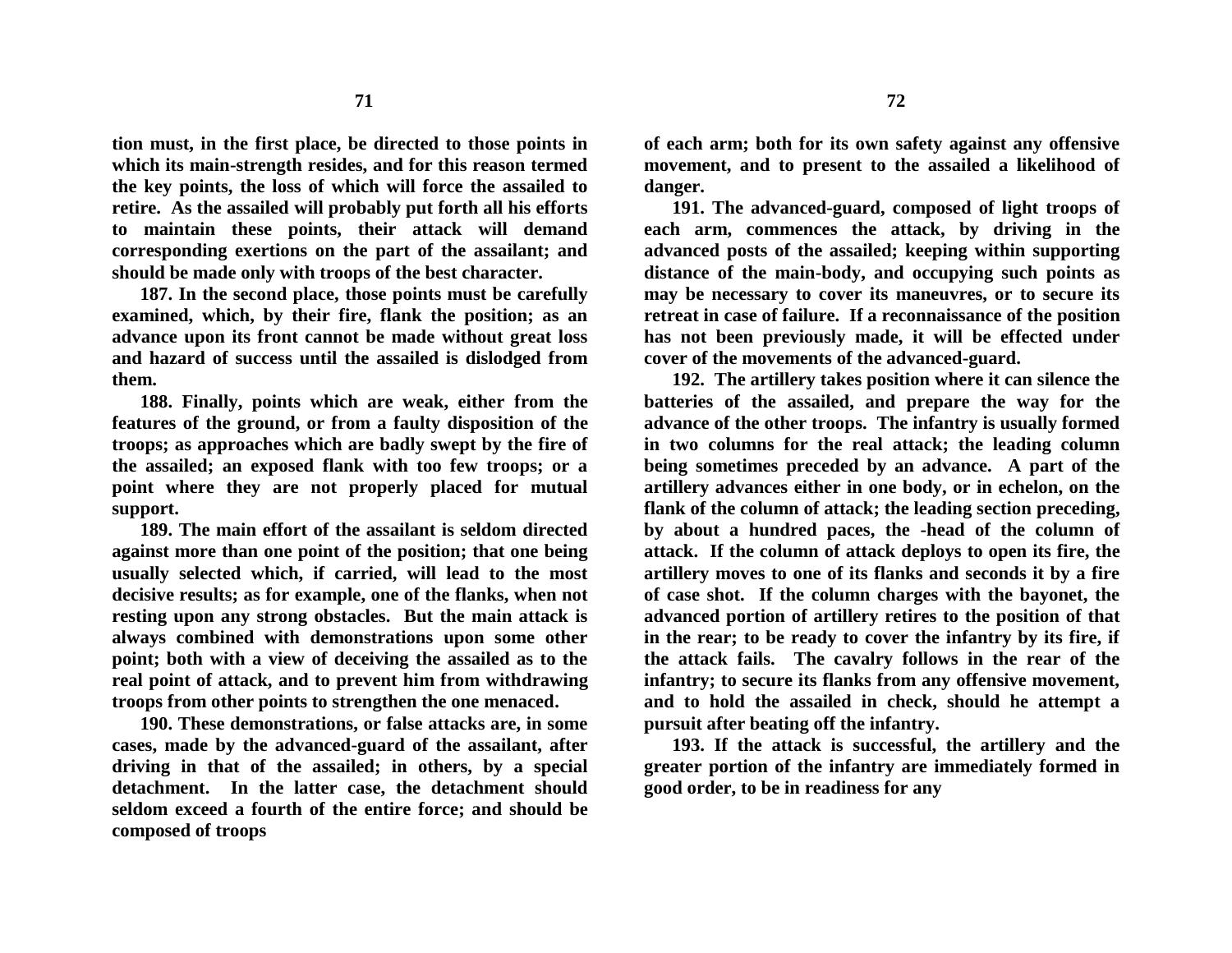**73**

**emergency; the pursuit being left to the cavalry and some detachments of infantry. In case of failure the troops engaged fall back under cover of those in their rear; the artillery, by a well-directed fire, and the cavalry by opportune charges, holding the enemy in check, until order is re-established in the retiring troops, as a preliminary to a retreat, or to a renewal of the attack.**

**194.** *Positions in obstructed Ground.* **This term may be applied to localities where the ground, although level, is cut up by ditches, hedges, broken roads &c, which obstruct the free movement of troops.**

**195. Positions of this character are more favorable to the defensive than the offensive. As, from the nature of the case, connected movements are, for the most part, impracticable, the commander will find it difficult to direct the engagement, and must rely upon the judgment and skill of his subordinates for its successful issue.**

**196. The general disposition of the troops will be in dispersed order. There will be but few opportunities for the action of cavalry; and the artillery can seldom find positions to act in mass. The light cavalry and light pieces may be placed in front, wherever they can act with advantage, and support the infantry. The supports and reserves should be kept well to the rear of the troops engaged; to be ready to meet the enemy should he attempt to turn the flanks, a maneuvre to which obstructed ground is frequently favorable. The heavy cavalry and heavy artillery take post to the rear, at any point which may offer a good position to cover the retreat.**

**197. The attack, like the defence, will be mainly conducted by the infantry, and some light pieces;** 

**the infantry, acting as skirmishers, and the artillery being employed to force any opening, that may offer, for the advance of the infantry.- Whenever the artillery gets a good position it should endeavor to keep it as long as practicable. The cavalry can effect but little; as the enemy's, even if inferior in strength, may watch its opportunities, from behind obstacles, to make short and successful charges. The artillery not in action will occupy the roads, at points to the rear most suitable fir covering the retreat, if the attack fails.**

**198. In positions of a mixed character, presenting alternations of open and obstructed ground, the troops on the defensive must guard, with great care, every accessible point at which the assailant can** *debouche* **from the obstructed upon the open portions. A strong fire of heavy artillery should be brought to bear upon these points; and cavalry should be posted in places where they can be masked from the enemy's fire, and be at hand to charge the assailant, as he attempts to** *debouche.* **These efforts should be seconded by the bayonets of the infantry, if a favorable opportunity occurs.**

**199. The obstructed ground to the rear must be strongly occupied, to secure the retreat; by posting light troops under the cover afforded by the skirts of woods, by ditches bordered with trees and hedges, &c.; and advantage must be taken of every small defile, to dispute the ground inch by inch.**

**200. In the phases of engagements in positions of this character, the defence must frequently be accommodated to the troops at hand; as in the confusion of the most orderly retreat, in such cases, it is impracticable to preserve that connection between the movements of the different arms which would be best for mutual support. If the assailant, by**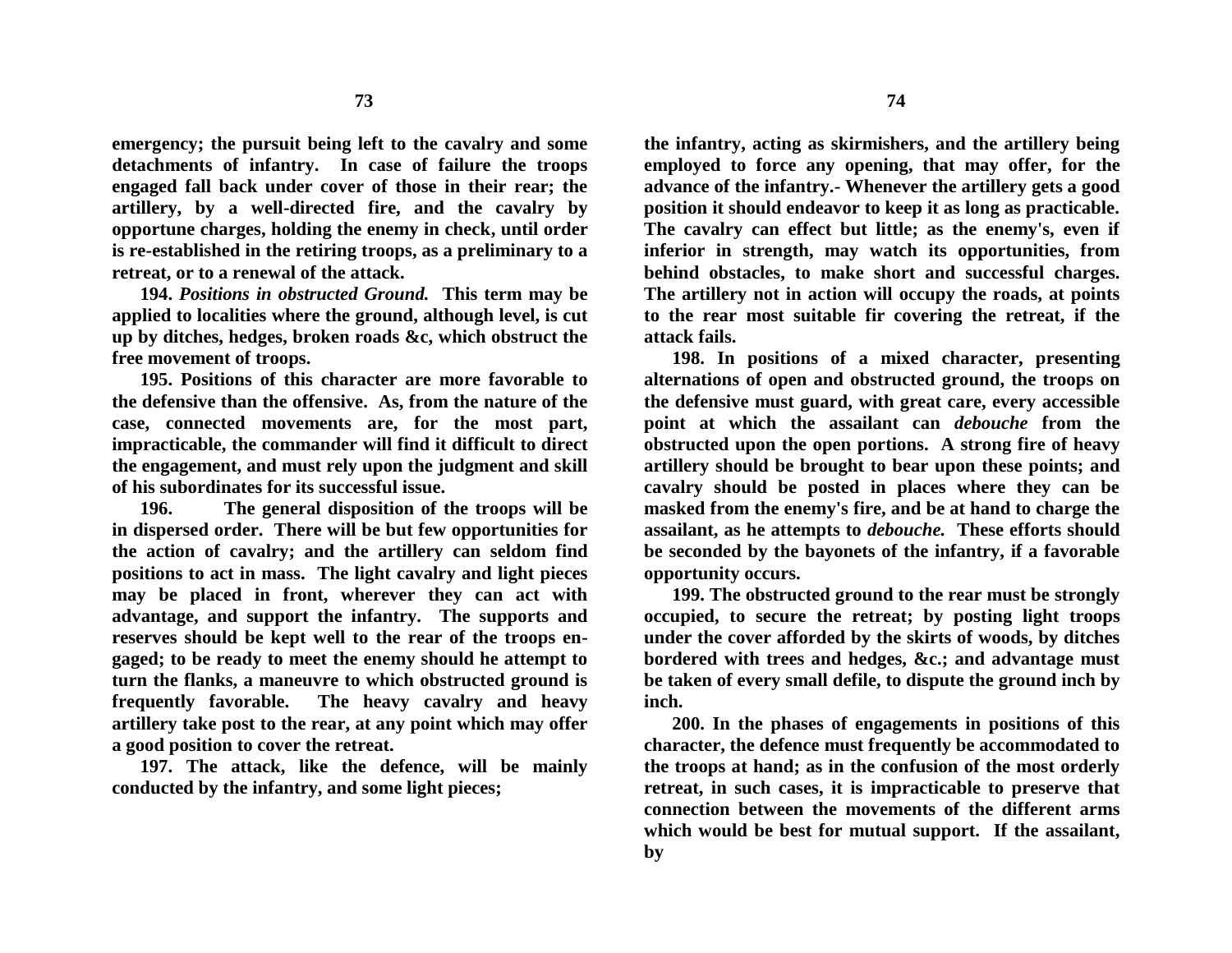**disconnected movements, or a disorderly pursuit, lays himself open to an attack, it should be made and pressed with vigor, or not at all.**

**201. In the attack of mixed positions, the supports and reserves should be kept well to the rear, whilst the troops are engaged in the obstructed portions; to guard against offensive movements on the flanks by the assailed. Those engaged should close in as the ground opens to prepare to**  *debouche* **upon it in force; in which operation the infantry must covered by the cavalry and artillery. In advancing upon the obstructed ground, the way must be prepared for an attack with the bayonet, by a heavy fire of the artillery, directed particularly upon the most accessible points.**

**Operations of this character demand extreme prudence and forethought. Every forward movement must be made with great caution; every point gained must be well secured; and its possession disputed with tenacity if the assailed attempts to repossess himself of ii. In no other way can the troops engaged be kept well in hand, and be prevented from the confusion and dangers of a hasty pursuit.**

**202.** *Positions in Forests.* **In occupying a forest defensively, the skirts and the openings to it, as roads, &c., must be strongly guarded by a line of skirmishers with its supports and reserves, and by artillery so placed as to sweep in flank those points which are most accessible-, as the salient portions, and the roads. The line of skirmishers, besides availing themselves of the natural covers of tile position, as trees, ravines, &c., will form abatis in front of the more accessible points; and the cannon, in like manner, should be covered by epaulments, when suitable means are at hand.**

**203. The main-body will take up a central position, on ground favorable to the defence; covering its flanks by marshes, or other like obstacles, strengthening, if requisite, its front by abatis; and guarding all the approaches by a suitable disposition of its heavy artillery. The points of junction of roads leading to the front should be strongly occupied, and strengthened, when practicable, by field-works.**

**204. The space between the skirts of the wood and the central position should be obstinately disputed; advantage being taken of any clearings that may occur, to post light pieces and cavalry in ambush near them, to drive back the assailant, as he** *debouches* **on the open ground.**

**205. As cavalry can only act, under such circumstances, in small detachments, the main body of it will take position to the rear, to cover the retreat of the other troops from the forest, and check the assailant in** *debouching* **from it.**

**206. The attack will be directed on the salient portions, and upon the entrances of the forest; first by a, heavy fire of artillery, to drive back the infantry, and force the guns of the assailed to retire. This will be followed up by a rapid attack in line, with the bayonet, on those points, whilst demonstrations are made against the others occupied by the assailed.**

**If the attack with the bayonet succeeds, the troops must secure the points seized before pushing forward in pursuit; placing some cannon and troops at the most suitable points, to cover the retreat, should the assailed make a strong offensive movement.**

**207. The pursuit should be made firmly but cautiously; the skirmishers leading and rooting out the**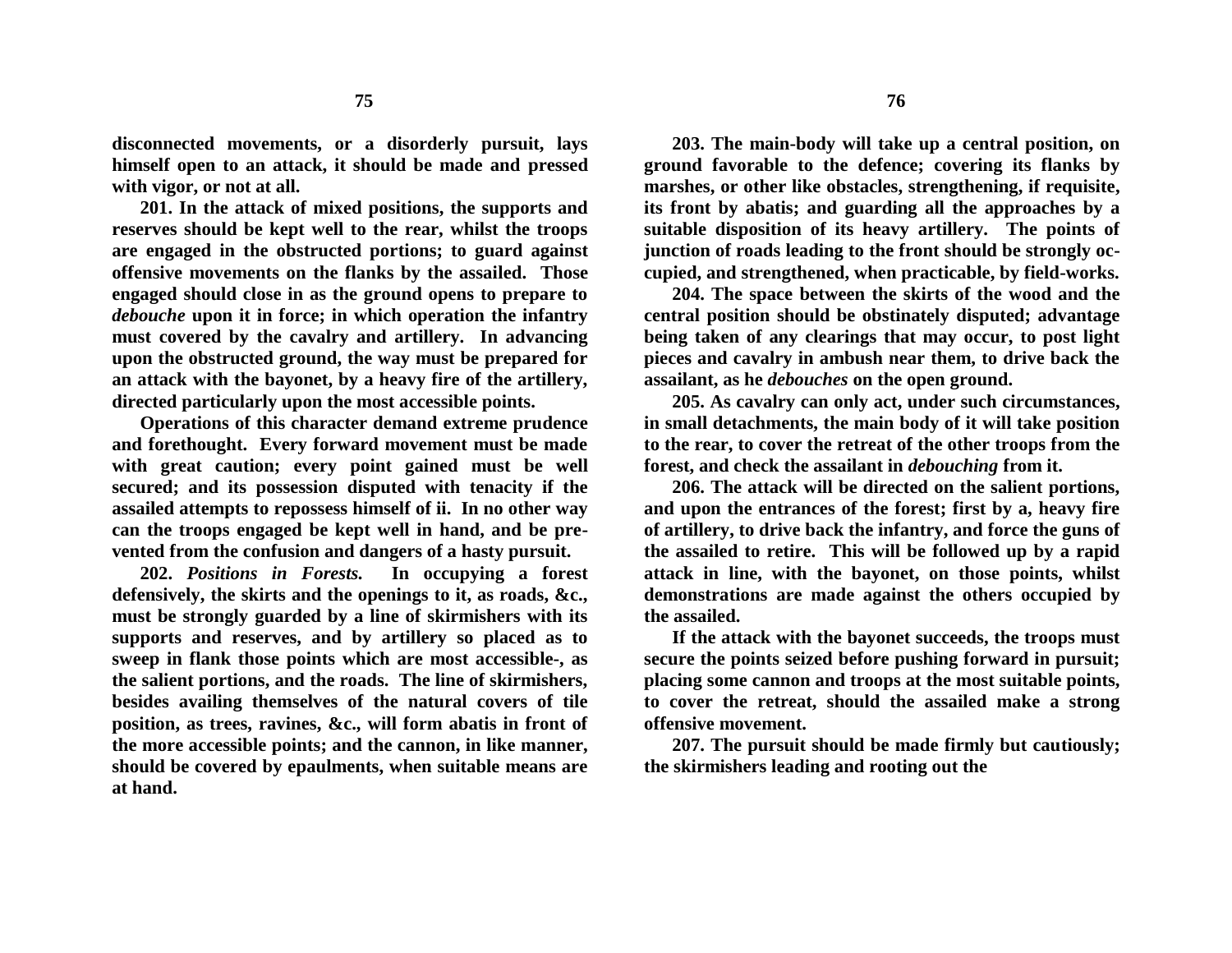**assailed from every strong cover; some field-pieces, and a column of infantry, each secured by skirmishers on their flanks, following upon the main road, with a detachment of cavalry well to the rear, but within supporting distance, to act according to the emergency.**

**208. If the assailed makes a firm stand at his central position, an attack upon his front will not only be bloody but of doubtful success; an attempt should therefore be made to turn his flanks, he is occupied in front by demonstrations and false attacks.**

**If the assailed retires, the pursuit will be made by some light pieces followed by the infantry and cavalry; the different arms being employed according to the varying circumstances of the ground.**

*209. Positions in Mountains.* **The best and only safe system of defence in mountainous positions is to occupy, with the main-body, a central point, at which the principal passes meet and be always in a state of readiness to act offensively against the enemy, on whatever point he may advance; throwing forward strong detachments in the principal passes to observe the enemy, and offer a vigorous resistance, in order to force him to develop his plan of attack. So soon as it is ascertained on what point the principal force of the enemy is concentrated, the main-body will advance, from the central position, to a point where it will be secure from a flank attack, to act offensively. The detachments on the other passes will act on the flanks of the enemy, by crossroads, if they can do so, or will try to fall on his rear.**

**210. When circumstances constrain to a passive defence, a position must be taken up either across,** 

**or along the valley, which will best secure the flanks, and cover the line of communication.**

**211. The attack in mountainous positions is conducted on the same principles as the defence. The assailed must be threatened on every point; by throwing columns into the several passes;, whilst the main-body advances along one of the principal lines. If the assailed maintains a strict defensive, the several columns unite and make the attack; if he assumes the offensive, the principal columns must be reinforced, and an attempt be made to throw detachments on his flanks and rear, to force him to fall back. The flanks of the troops in column, advancing in the valleys, must be covered by detachments of skirmishers on the heights.**

**212. The attack will be made mainly by the infantry, as skirmishers. A strong line of fire must be maintained with great pertinacity; the supports must be kept well to the rear; the. reserve and main-body holding the points of junction of the roads leading to the front, and not advancing until the engagement is well under way.**

**Great prudence must be shown in advancing; as the troops engaged are liable at any moment to an attack on their flank. If the assailed attempts this maneuvre, the line of skirmishers must hold on pertinaciously to the ground gained, whilst the supports display and keep the enemy in check, until the reserves can be brought up to -repel the attack with the bayonet. As the line of skirmishers force back the assailed, the main-body follows in column along the valley; its flanks being secured by skirmishers on the heights. If opposed by the as-sailed, the main-body must attack with vigor, to carry its point promptly; as those engaged in- front have no chance of being relieved.**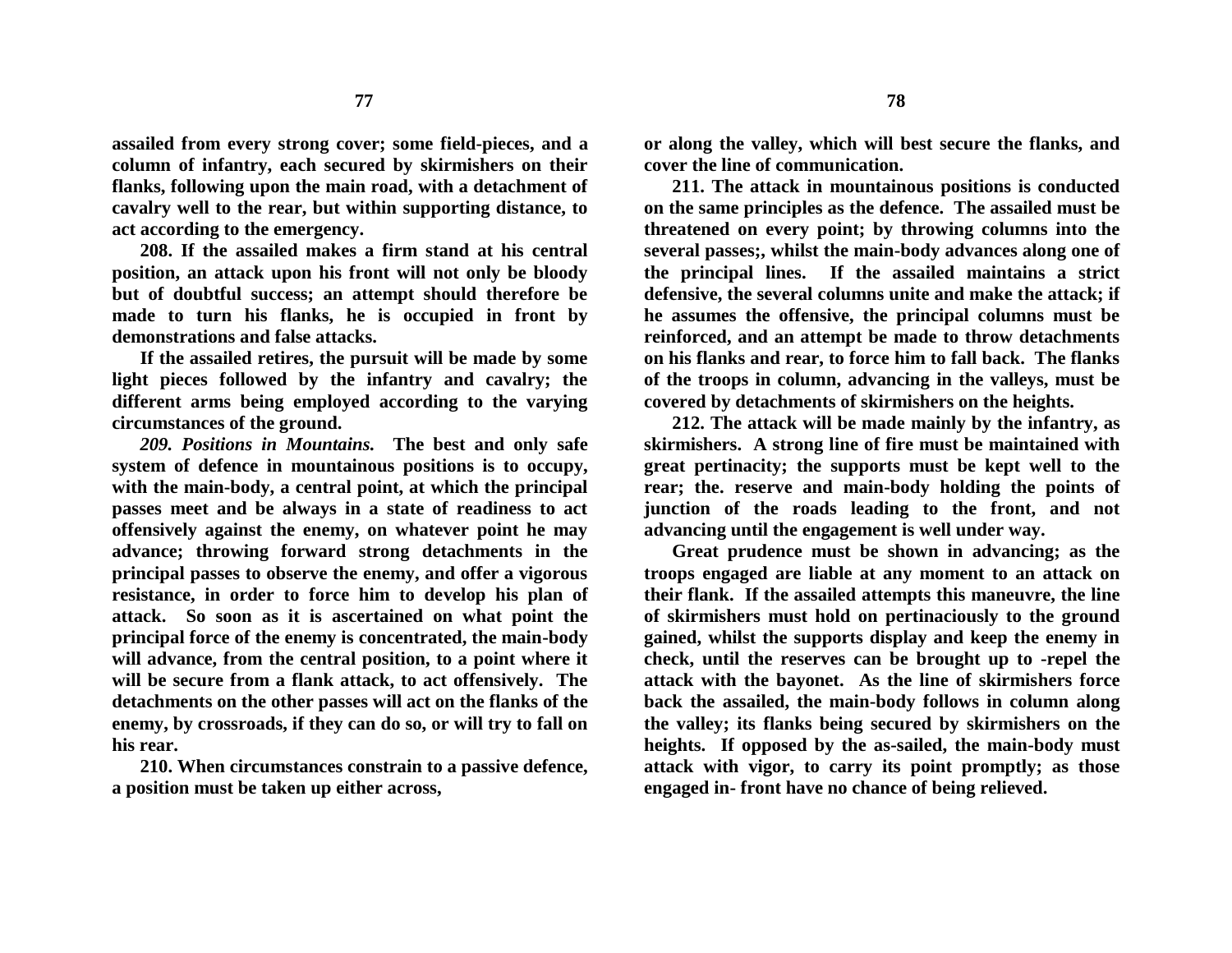**213. There is here seldom any field of action for cavalry; the main portion of this force will therefore be kept to the rear; occupying the points of junction of the passes. Small detachments of dragoons may occasionally do good service in front; making charges, or fighting on foot, as the opportunity offers.**

**214. The artillery can seldom find positions olY**

**the roads. A few light pieces, which can be placed in position on the heights and be well served, may frequently produce very decisive results. When it is necessary to open a way, for the main-body to advance, at points of peculiar strength, it should be done by the heaviest pieces. The horse-artillery will usually be attached to the troops charged with making a demonstration on the flanks of the enemy's position, through the secondary passes.**

**215. As the assailed will probably obstruct the passes by abatis, or other obstacles, a detachment of engineer troops should accompany each column, being kept always at hand to clear away the obstructions.**

**216.** *Positions near Rivers***. Positions may be selected near rivers either for the defensive, to prevent anenemy from passing; or for the offensive, to force a passage.**

**217. A position for guarding a river should be selected at some central point, from which the troops can be rapidly marched to oppose the enemy wherever he may attempt to cross. Small posts are established along the course of the river, at the most suitable points for observing the enemy; and communicating to the rear intelligence of his movements.**

**So soon as it is known that a decided attempt is**

**to be made at any point, the cavalry, with some batteries of horse-artillery, will move to oppose it. If, on reaching the point, it is found that the enemy has succeeded in throwing over a portion of its forces, they must be vigorously attacked, by successive charges of cavalry, and by a persevering fire of the artillery. If the ground is obstructed, so that the cavalry cannot charge, the dragoons should dismount and act as skirmishers. Positions should be selected by the artillery, where it can take that of the enemy, on the opposite bank, in flank; the object being to silence it, or to draw off its fire, to enable the cavalry to act. Everything here depends on lengthening the affair; and preventing the enemy from reinforcing the troops that have passed, until the main-body can arrive from the central position, to support the cavalry and artillery engaged.**

**218. The passage of a river in the face of an enemy is an operation of extreme difficulty; and every means should therefore be employed to deceive the enemy, and draw off Ms attention from the point selected for the passage. The bridge-train and other requisites being in a state of readiness, the night-time is selected as most favorable to a successful issue.**

**The point, selected to pass a river in the face of an enemy, should combine several properties, as a position; to give the assailant a decided advantage over the assailed. The river at this point should be narrow, so that the bridge may be rapidly constructed; the banks should form a bend towards the assailant, to enable him to plant his batteries in a position to concentrate their fire on that part of the ground, on the opposite bank, where the troops must form; care being taken that these batteries are not exposed to an enfilading fire from**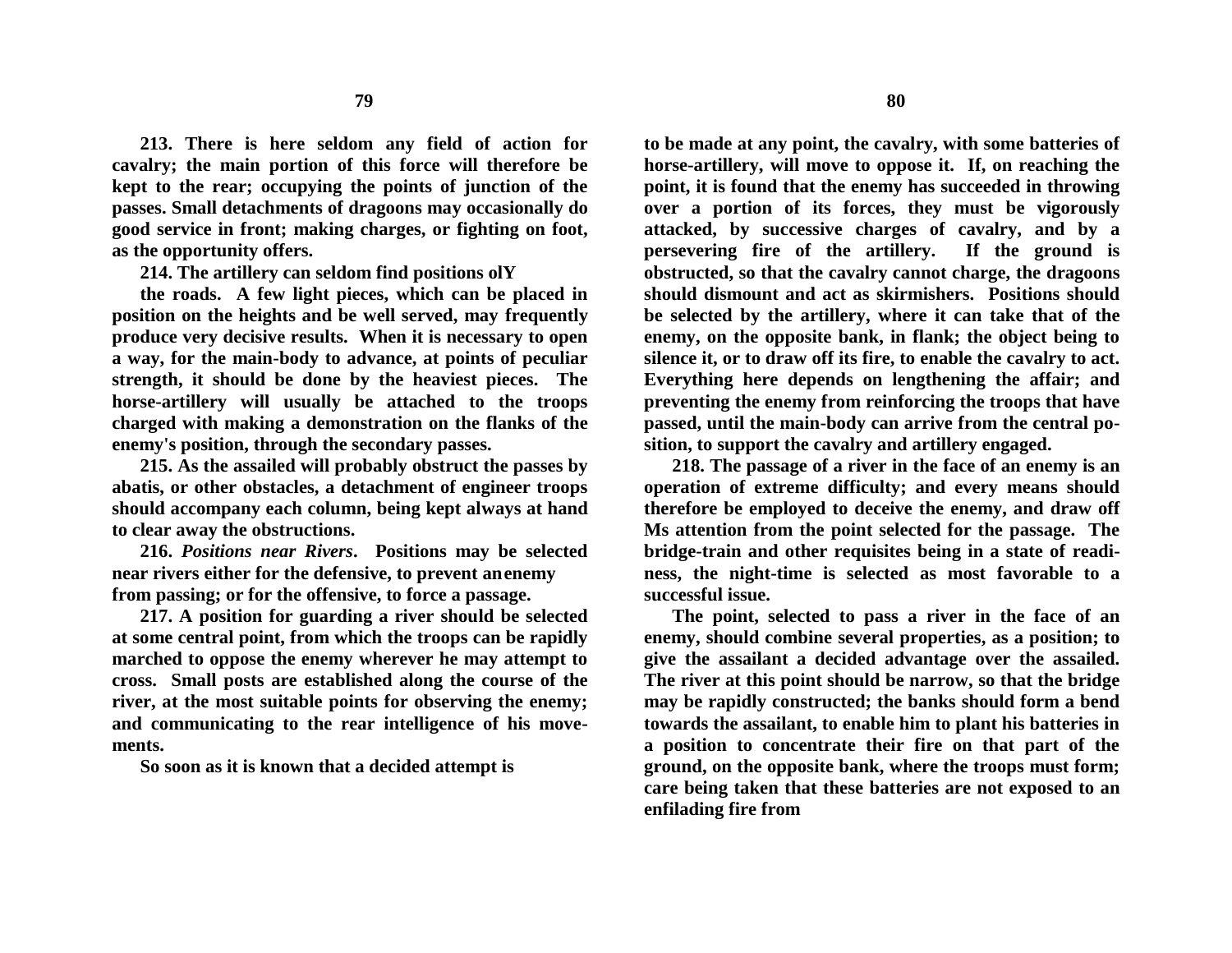**those of the assailed, within the proper range for this fire; the ground near the landing place, on in order that the troops, passed over in boats before the bridge is ready, may not be exposed to the artillery and cavalry of the assailed, and may be enabled to maintain their position until reinforced by the main-body. If there are islands, near the point of landing, from which a fire of artillery and infantry can be brought to bear on the assailed, they should be occupied by infantry, and some filed-pieces; particularly if they are wooded, or offer other covers.**

**219. in moving upon the point, silence and perfect order should be preserved throughout. Batteries of the heaviest guns are placed at the most suitable points, to bring a converging fire to bear upon the approaches to the landing on the opposite shore. Light troops are thrown over in boats, to occupy the ground in advance of the landing which troops, if discovered by the advanced posts of the enemy, should be rapidly reinforced. So soon as the bridge is ready; all advanced-guard, composed of troops of all arms, will pass and take position to cover the formation of the main-body. The advanced-guard will mainly keep on the defensive, acting with great prudence, not to offer any advantage to the enemy; its task being to gain time for the rest of the forces to pass.**

**220. The order in which the main-body should pass must be regulated by the character of the ground, and the resistance offered by the enemy. Usually a portion of the heavy guns follow the advanced-guard, and take position to check the enemy; the main-body of the cavalry with its batteries of horse-artillery passing last. In other**

**cases, it may be best to throw over the cavalry and horseartillery before the other troops.**

**221. The task, imposed upon the batteries, of covering the passage, is of the greatest moment. Careful attention should be given to the management of their fire; directing it, in all cases, upon that portion of the enemy's force whose presence is most threatening.**

**222. A retreat across a river, when pressed by the enemy, is of all operations the most difficult; and requires every auxiliary means to save the retreating force from destruction. The point selected for the passage should have the same requisites as one for the offensive; and its natural strength should be increased by field works; in order that the enemy may be kept from pressing too hotly upon the rear of the troops that pass the last.**

**In a retreat of this character, all the usual stratagems for deceiving an enemy must be resorted to before commencing the movement;- so that time sufficient may be gained for making the necessary dispositions to secure the point of passage, as well as to gain a march, or two, in advance. The heavy artillery should be dispatched at an early moment to the rear, to take a position on the opposite shore, for covering the passage. The rest of the force, covered by a strong rear-guard, formed of the best troops, will effect their passage gone rally in an inverse order to that followed in one for the offensive.**

**One of the worst dangers to be guarded against is the confusion caused by hurry. To avoid this, the arrangements for the march of the different bodies should be made with the greatest care; so that each may reach, at the proper moment, the point of passage.**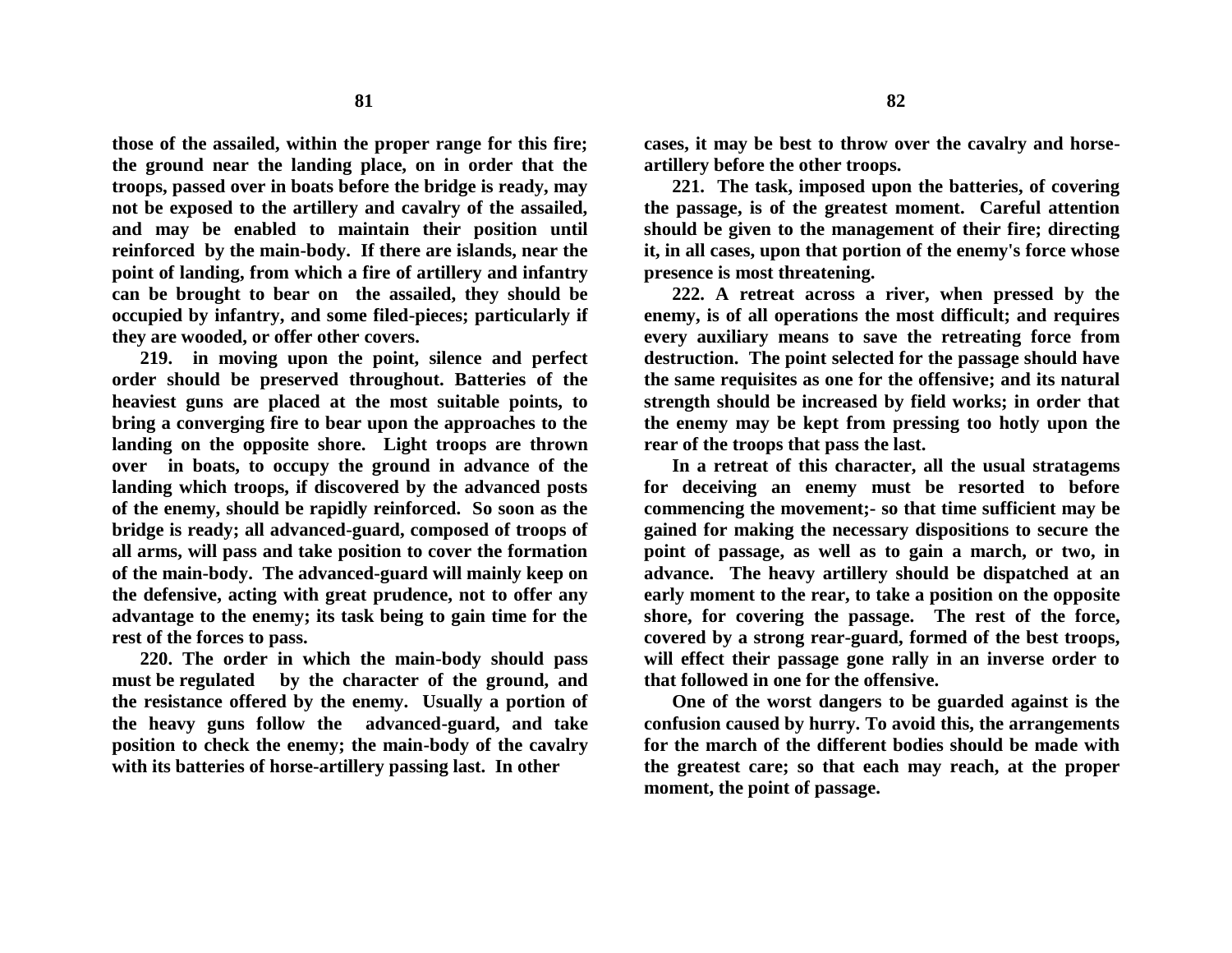## **CHAPTER IV.**

## **ADVANCED-GUARDS AND ADVANCED-POSTS.**

**223. To keep an enemy in ignorance of the state of our**

**forces and the character of our position is one of the most indispensable duties in war. It is in this way that we oblige him to take every possible precaution in advancing; forcing him to feel his way, step by step, and to avoid risking his own safety in hazarding those bold and rapid movements which, when made against a feeble, or an unprepared enemy, lead to the most brilliant results.**

**224. This object is effected, by placing between the position occupied by the main force, and the presumed direction of the enemy, a body detached from the main force, but acting always with reference to it, termed an**  *Advanced-Guard.*

**This term is used for any body of troops so separated from the main-body; whatever its strength and composition; and whether the troops be in position, or on a march.**

**225. For a large force, the advanced-guard is necessarily composed of troops of all arms; its strength being proportioned to that of the main force;-the more or less resistance of an independent character it may be required to make; -and the greater or less extent it may be found necessary to embrace, by its advanced-posts, on the front and flanks, to watch and anticipate every movement of the enemy.**

**The proportion of the advanced-guard to the**

**main-body may vary from a third to a fifth of the total force. In armies of some strength, or large** *corps-d'armee***, particularly where the nature of the country requires a wide development of advanced-posts, the larger proportion is demanded; as at least one-third, or even one-half of its strength will be required for the advanced-post service. In a small force of two or three thousand men, one-fifth will usually be all that can be well spared for the same purposes.**

**226. Our purpose, in all cases, should be to keep the enemy in a state of uncertainty as to our actual force, and movements; and this can be effected only by keeping constantly between him and our main-body a force of sufficient strength to offer an obstinate resistance, if necessary, to every attempt he may openly make to gain information; and even to act offensively against him, when occasion offers, so as to keep him in doubt as to the actual character and number of the troops before him; the old military axiom, being always kept in mind, that "***a sword opportunely drawn frequently keeps another back in its scabbard."*

**227. In all defensive positions, the advanced-guard and its advanced-posts should retire slowly but circumspectly; so that the main-body may have time to take all its defensive measures. In the offensive, the attack of the advanced-guard should be decided and vigorous; pressing upon the enemy at every point; and leaving nothing undone to moralize him, by the confusion which so often follows from an impetuous onset.**

**228. Whilst in position, the advanced-guard should take advantage of the natural, or other obstacles on its front and flanks which are within supporting distance; to strengthen itself, and gain**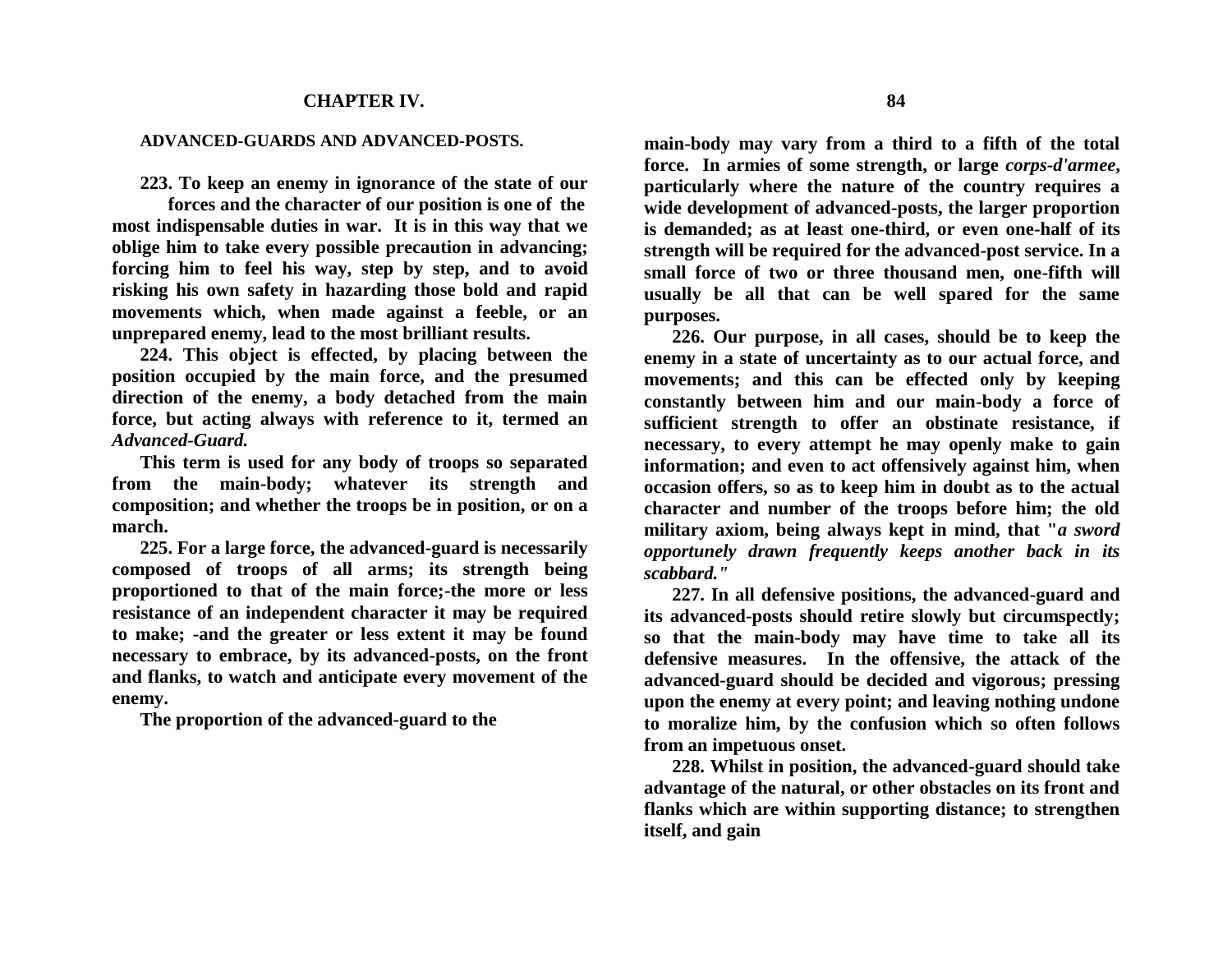**supports for its advanced-posts. In this way, its means of resistance, whether acting offensively, or otherwise, may be greatly augmented. Ground of this character, taken up by the troops, should not be abandoned without very cogent reasons for it; since, should circumstances bring about a forward movement, it might cost more to regain what was given up than to have maintained up than it obstinately at first.**

**229. The ground to be taken up by an advanced-guard. and embraced within its advanced-posts, should be carefully chosen. To take position where the movements of the enemy can be well watched, whilst our own troops are kept concealed, and not liable to a sudden attack, either in front or flank, are the** *desiderata* **in such cases. If, in following this guide, it should lead to a development of advanced-posts which would be too weak at any point for a tolerable resistance, there remains but the alternative to retire slowly before the enemy,--taking care that he do not slip behind the out-posts and their supports,-- upon some central point to the rear, where the advanced-posts, united to the troops in reserve, may make a good stand; and from which, if the chances are favorable, they may advance upon the enemy, and make him pay dearly for his temerity.**

**230. In all affairs of advanced-posts, great circumspection is to be shown, both by the officer in command of the advanced-guard, in throwing forward fresh troops to strengthen a point assailed, as well as on the part of the general-in-chief, in sustaining the advancedguard by weakening his main-body. These are points that can only be decided on the spot. The safer rule, in all cases, is not to weaken the main-defence, or main attack,**

**by detaching from it, to support a feeble point. lf the force engaged, under such circumstances does not suffice for its own defence, it is best for it to fall back in time; and, taking position with the main-body, endeavor, by their combined efforts, to turn the scales of victory in their favor.**

**231. The duties of advanced-guards being so much more frequently to feel and occupy an enemy, preparatory to some decisive blow by the main-body, than to engage him with a view to follow up any advantage gained, it follows, as a matter of course, that they should be composed of the most efficient and active light troops at the general's disposal. Such troops, in the hands of a solid, energetic, but prudent leader, will be the right arm of an army. Prompt on all occasions; never taken at fault, they keep the enemy constantly occupied; harass him with fatiguing precautions, to secure his flanks and rear; whilst their own force is kept relieved from these annoyances, and always fresh for any great emergency.**

**232.** *Advanced-Posts.* **The duties of the advanced-posts are the same whether the troops are stationary or in movement; they are, 1. To keep a good lookout for the enemy, and when in his immediate presence, to take all means to be accurately i, position, and movements; 2. Should the enemy advance, to hold him in check long enough to give the main-body ample time to be prepared for his attack.**

**233. By a faithful discharge of these duties, the whole army can, at all times, and under all circumstances, be kept in a state of readiness for action; without subjecting the soldier to any failure beyond the ordinary physical endurance of a well-developed manhood; as but a small portion, comparatively, of**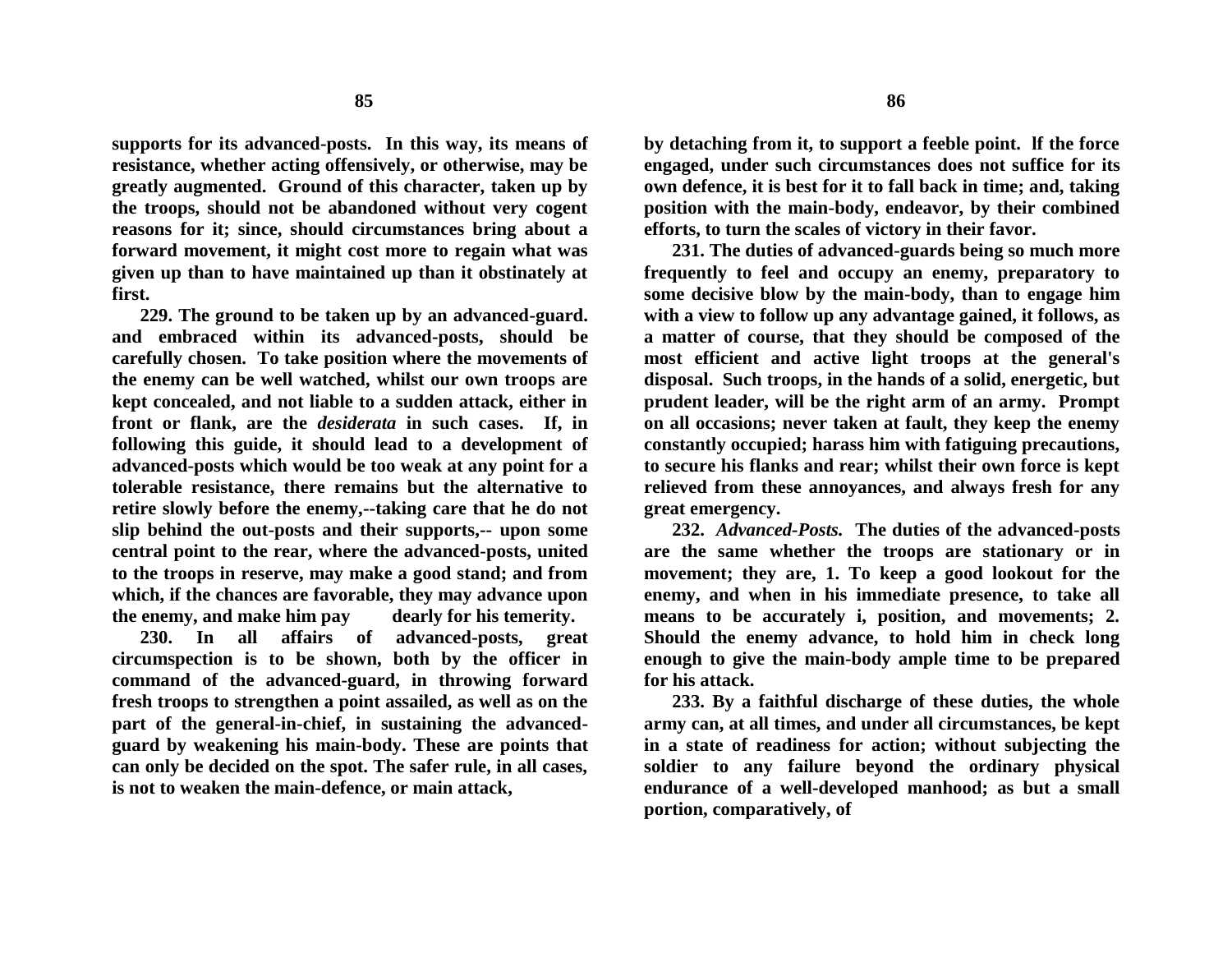**the force present is required to watch over the safety of the rest, and can therefore be frequently relieved, so that every one may have time sufficient for the repose demanded after extraordinary exertions.**

**234. The object being to secure the front and flanks of the position, occupied by the main-body, from any attempteither to reconnoitre, or attack it, the detachments which form the advance-posts must be so distributed as to embrace all the avenues by which the enemy can approach the position. The system adopted, in most services, to effect this object, consists of two, or three concentric lines of posts, disposed in a** *fan-shaped* **order. The exterior line, which forms the** *Out-Posts***, embraces a wide circumference; and by means of a chain of** *Sentinels,* **posted in advance, prevents any one from penetrating to the rear between the posts, without being seen.**

**235. The second line, which is one of** *Grand***-***Guards***, embraces a narrower circumference than the line of outposts; occupying the more important avenues from the outposts to the interior; so as to be in a position to support the out-posts in case of necessity; and to receive them if driven in.**

**236. The interior line consists of several strong detachments, termed** *Pickets,* **posted upon the main avenues to the position. They serve as supports to the two exterior lines, upon which they rally if forced to retire before the enemy.**

**237. Besides these dispositions for security,** *Paroles* **are kept up between the line of posts, to keep the one informed of the state of the other; and also between the out-posts and chain of sentinels, to see that the duties of the latter are well performed ; and to search any ground not brought well under the eyes of the sentinels. The whole, in this way**

**forms a connected system, for observing the enemy and for mutual support in case of attack.**

**238. The duties of the out-posts, and of the advancedguards which form their supports, are strictly those of observation. If attacked, they offer no resistance farther than to enable them to feel the enemy perfectly, and never lose sight of him. The task of holding the enemy in check by a vigorous resistance, so as to procure sufficient time for the main-body to make its dispositions for the battle, is consigned to the pickets.**

**239. The ground taken up by the advanced-posts will depend on the capabilities which its natural features offer for the defence; on the number and character of the approaches it presents to an enemy for attacking the front, or flanks of the position occupied by the main-body; and upon the facilities it may afford for communication between the posts.**

**240.** *Out-Posts.* **The position of the out-posts, with respect to the main-body, will be regulated by the more or less broken character of the country. As a general rule, the mean distance may be taken at about two miles. The line occupied by these posts should take in all the approaches to the front and flanks of the main position. When a position is to be held for some time, or is taken up after a battle, the out-posts may be thrown farther in advance; to procure greater repose and security for the main-body.**

**241. The ground on which the line of out-posts is established should be carefully examined; with a view both to observation and defence. As far as able, those points should be selected for posts present, some natural advantages for the defence will screen the troops from the enemy's**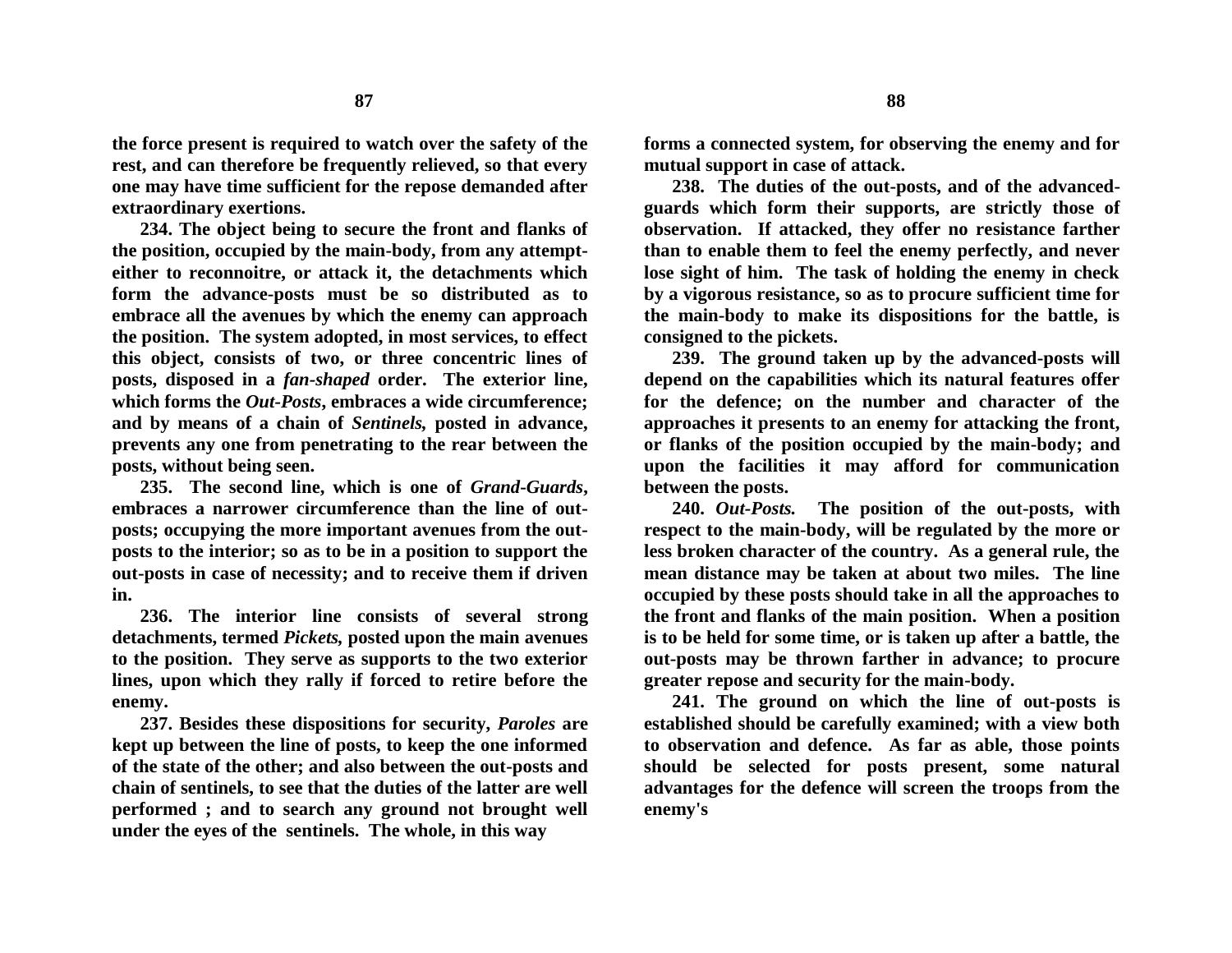**view; and enable them to watch all his movements. Whenever the features of the ground do not offer natural obstacles to cover the posts, artificial means of a slight character should be resorted to. The flanks of the line should rest upon strong natural obstacles; when such cannot be found, without giving the line too great an extent, these points must be secured by strong pickets of cavalry or infantry, thrown back to form crochets; from which patroles must be constantly kept up on the flanks, in the presumed direction of the enemy.**

**242. The strength of each out-post, and the distance from one to the other, will be regulated by the features of the ground, and the number of sentinels, or vedettes that each post must throw out. The posts should, as far as practicable, be within sight of the advanced-guards to which they belong, and the sentinels of their respective posts. When the ground does not permit this arrangement, sentinels should be placed at intermediate points, to communicate promptly whatever may happen at the line of posts, or of sentinels, to the rear. Posts of infantry should not, as a general rule, be placed farther apart than 600 paces; nor their sentinels more than 300 paces in advance of the posts. Those of cavalry may be some 1500 paces apart; and their vedettes from 600 to 800 paces in advance. The strength of each post should be calculated at the rate of four men for each sentinel, or vedette.**

**243.** *Sentinels.* **The sentinels and vedettes form a chain in advance, and are posted on points from which they can best watch the enemy, without being seen by, or exposed to him, in any way. As one of their main duties is to prevent any one from passing their chain, they should be so placed with respect**

**to each other, that they can see all the ground between their respective posts, and be able to stop anyone who may attempt to pass between them. At night and in misty weather, the sentinels should be doubled and be drawn in nearer to the out-posts.**

**Whenever it may be deemed necessary to post sentinels on points beyond the line of out-posts, they should be furnished by posts detached in advance of the line.**

**244** *Grand-Guards.* **As the grand-guards furnish the out-posts, and serve as their supports, not more than onethird of their force should betaken for the out-posts. The grand-guards are posted on the principal avenues leading to the detachments on which they are to fall back, if driven in; and, when of infantry, about 200 paces, and of cavalry, 600 to 800 paces, in the rear of the out-posts. The points which they occupy should be selected, both to secure them from the enemy's view, and to give a ready communication between them and their respective out-posts. No difficult, or broken ground, should lie between the grand-guards and their out-posts; if any such occur, particularly if it be of a nature to offer facilities to in enemy to penetrate to the rear, the whole should be posted on the farther, or hither side of it; and in preference in the latter position, if by it the chain of posts can be preserved unbroken.**

**245.** *Pickets.* **The main-detachments or pickets, which form the supports to the grand-guards and out-posts, occupy the principal avenues to the position of the mainbody. As their duty is to hold the enemy in check; the points which they take up should be susceptible of a good defence; such, for example, as villages, defiles, &c.; whenever these advantages are not found at hand, resort should be had to any temporary obstacles, as abatis, &c,**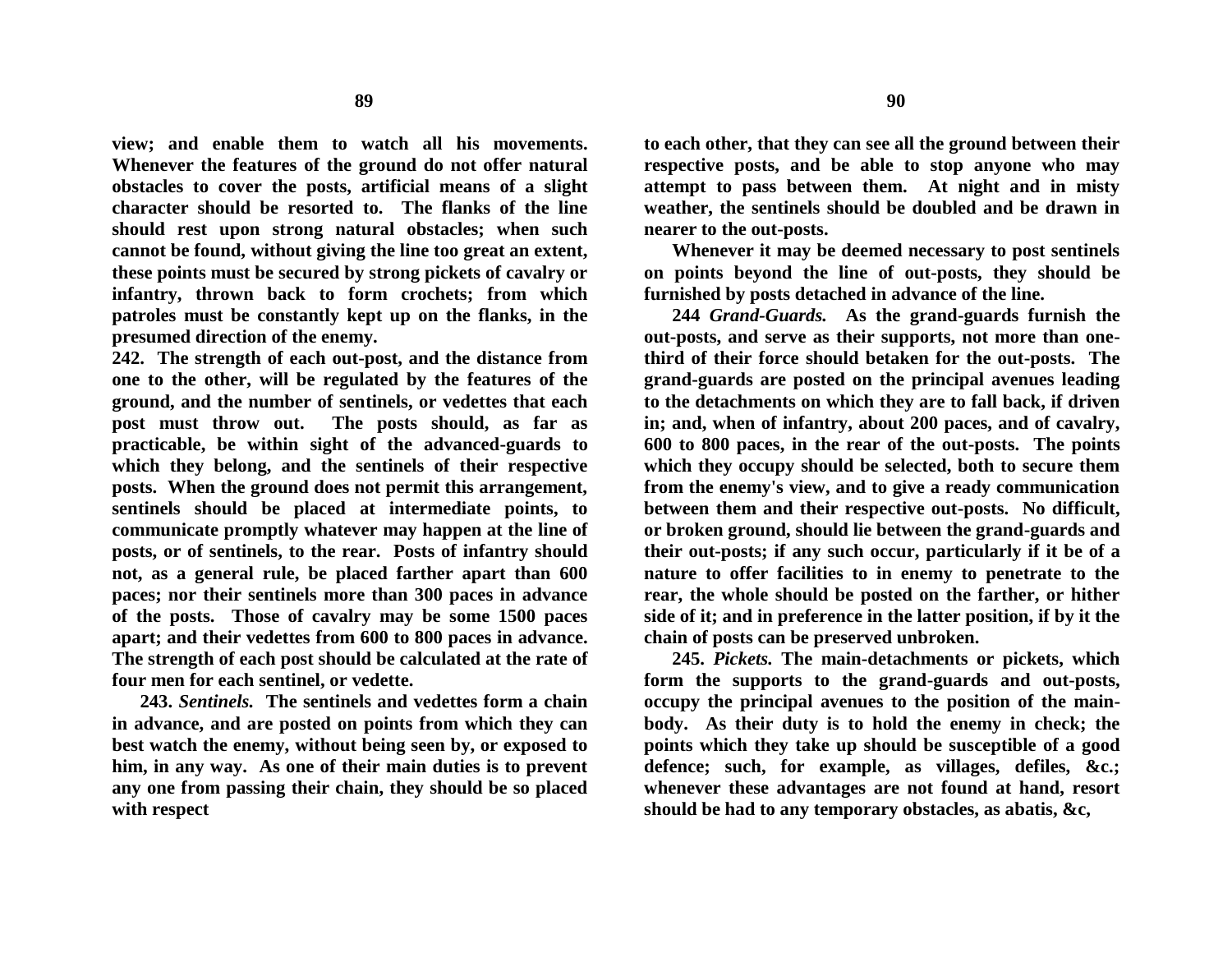**which can be readily procured, to place the troops under shelter. The points thus occupied should, as a general rule, be about midway between the line of out-posts and the position of the main-body.**

**246. Small posts should be thrown forward by the pickets, between their position and the line of grandguards; both for the greater security of the detachments, and as supports to the grand-guards. In like manner, when the line of pickets is of considerable extent, intermediate posts must be established, to keep open a communication between them.** 

**247. No pains should be spared to obstruct the approaches of the enemy to the points occupied by the pickets; particularly those which lead to the flanks; leaving open such only as will oblige the enemy to attack under the most unfavorable circumstances; and if, between the advanced-posts and the main-body, a defile, or other unfavorable pass should occur; which the enemy, by turning the line of the advanced-posts, might seize upon, and thus cut off their retreat, it should be occupied by a strong detachment; both to prevent such a maneuvre, and to favor the retreat on the main-body.**

**248.** *Strength of Advanced-Posts.* **The entire strength of the advanced-posts, as well as the relative strength of the pickets, grand-guards, and out-posts, will depend upon the character of the ground covered by them; as being more or less open; and presenting more or less facilities for circumscribing the approaches of the enemy to the main position, It rarely occurs that sufficient troops can be detached to cover all the accessible ground, and perform the duties in a thorough manner.**

**249. The strength of each picket, and the kind of troops of which it is composed, will depend on the degree of resistance to be offered to the enemy's**

**attack; and the character of the position occupied. In most cases, where a vigorous defence is called for, they will consist of troops of all arms; and an aggregate of several hundred men. The grand-guards, out-posts, and patroles, should not exceed one-third the strength of the pickets to which they belong. They will be composed of cavalry, or infantry, according to the more or less broken features of the ground.**

**250. It rarely occurs that artillery is placed at the outposts. Whenever it happens that a piece, or two, may be deemed necessary, to sweep some passage, or defile, in advance of the line of outposts, the guns must be protected by a strong post, to insure their safety in a retreat.**

**251. If, from the character of the ground, the out-posts are mainly of infantry, some cavalry should always be attached to them, to patrol in advance of the position, and to convey intelligence to the rear of what may be passing in the neighborhood of the out-posts.**

**252. When the advanced-posts cover an advancedguard, the commanding officer of the whole should take a position, with his artillery and the main-body of his command, at some central point, in the rear of the pickets; in order to be ready to support them if hard pressed by the enemy. The choice of this position is an object of the greatest importance; as the safety of the advanced-posts as well as that of the main-body may depend upon the degree of judgment shown in this selection.**

**253. So soon as the advanced-posts have taken their stations, instructions should be given to the officers of the different posts, with respect to the points upon which they are to fall back, in case of being forced in; the lines of communication they**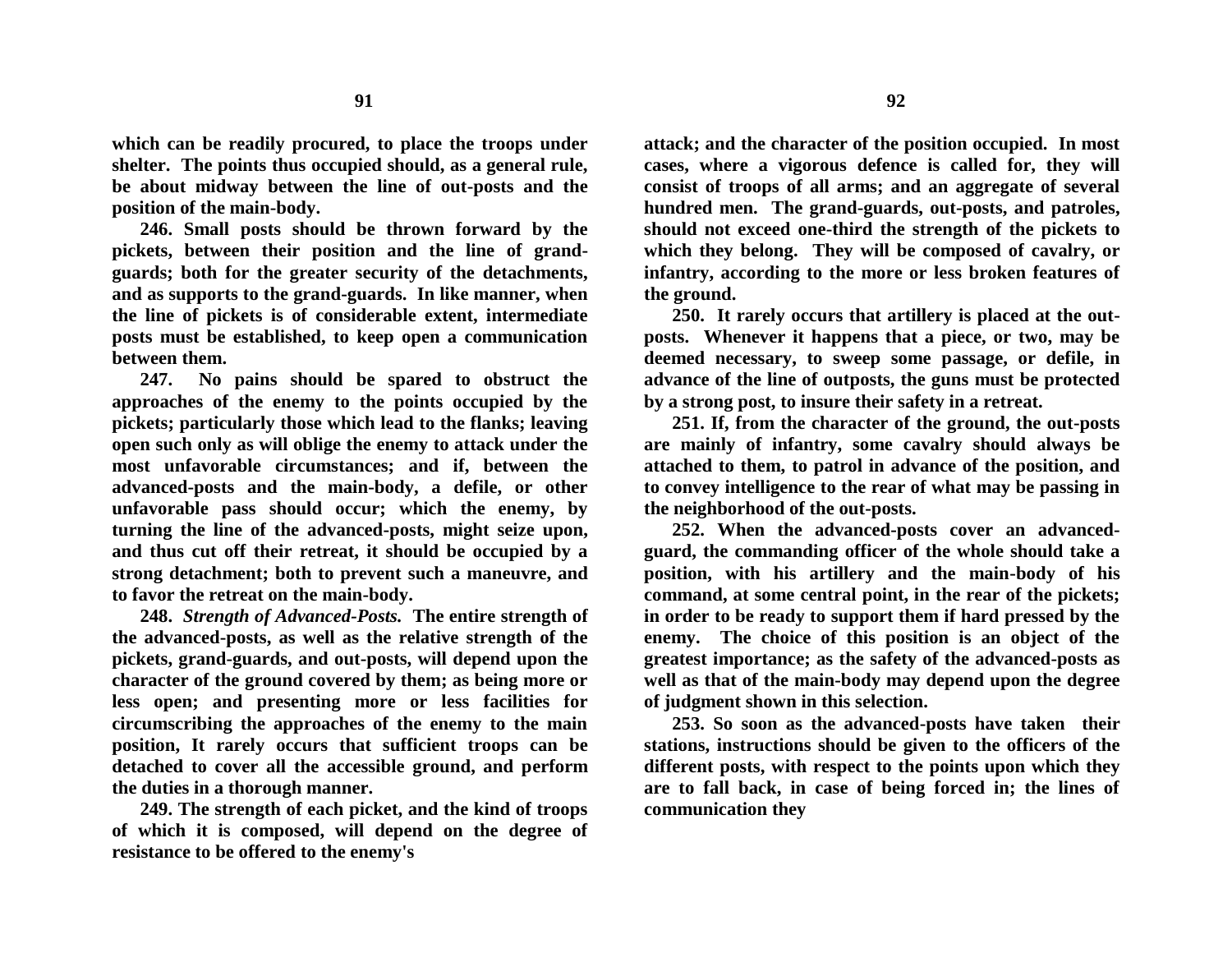**must retire by; and the position they must take up, in joining the supports to which they respectively belong**

**254.** *Duties of an Officer commanding an Out-post.* **An officer in command of any of the out-posts must be capable of untiring vigilance and activity; to perform the various duties which devolve upon him.**

**He should be provided with a god map of the country, a telescope, and writing materials.**

**255. He will thoroughly reconnoitre the ground upon which he is to dispose his command; and also as far in advance as circumstances will admit; questioning closely any inhabitant he may find. After taking up his position, he should go forward, with the half of his command, and post each sentinel himself. If, however, he relieves another in the command, and deems it advisable to make any changes in the dispositions of his predecessors, he should promptly report the facts to the commanding officer in his rear.** 

**256. When the officer finds that the enemy is not in his**

**immediate neighborhood, he should endeavor to feel his way cautiously towards him by patrols; and when in immediate presence, he should omit no means to watch the enemy's movements; and from the occurrences of the moment, such as noises, the motion of clouds of dust, camp fires, conflagrations, &c., endeavor to divine what is passing in his camp, and his probable intentions.**

**257. Accurate written reports should be promptly sent to the officer in command, in the rear, on all these points. The reports should be** *legibly* **written, and should clearly, but** *concisely,* **state what has fallen under the officer's eye; what he has learned from others; and the character of the sources from which his information is drawn.**

**258. He will particularly see that no communication with the enemy be allowed; and that no flag be permitted to pass the line of posts, without orders from the rear.**

**259. The post under the officer's command, whether horse or foot, should not all be allowed to sleep, or eat at once. The horses, when watered, should be taken singly, or by pairs, and always mounted. At night, one-half of the command should be under arms, prepared for an attack; the other seated, their arms and the bridles of their horses in hand. The men should never be permitted to occupy a house; and if the weather is such that a fire out of doors is indispensable, it should be as much concealed as practicable; one-half only being allowed to sit near it; the other posted, at a convenient spot at hand, to fall on the enemy should he attempt a stroke.**

**260. When the position taken up is to be held for some time, it will be well to change the locality of the posts occasionally; this should be done, particularly at night, in a hilly district, changing the post from the brow of the hill, where the men can best keep a look-out by day, to the low ground at night, as more favorable to detect any movement above.**

**261. The out-posts are usually relieved at daybreak, as, being the most favorable moment for the enemy to attempt a surprise ; the new-guard will serve to reinforce the old. For the same reason, the old guard should not be suffered to retire before the patrols come in, and report all safe.**

**262. As a general rule, no post should ever retire before an inferior force; and, if attacked by one superior to it, resistance should be cautiously made with a view solely to give time to the grand-guard**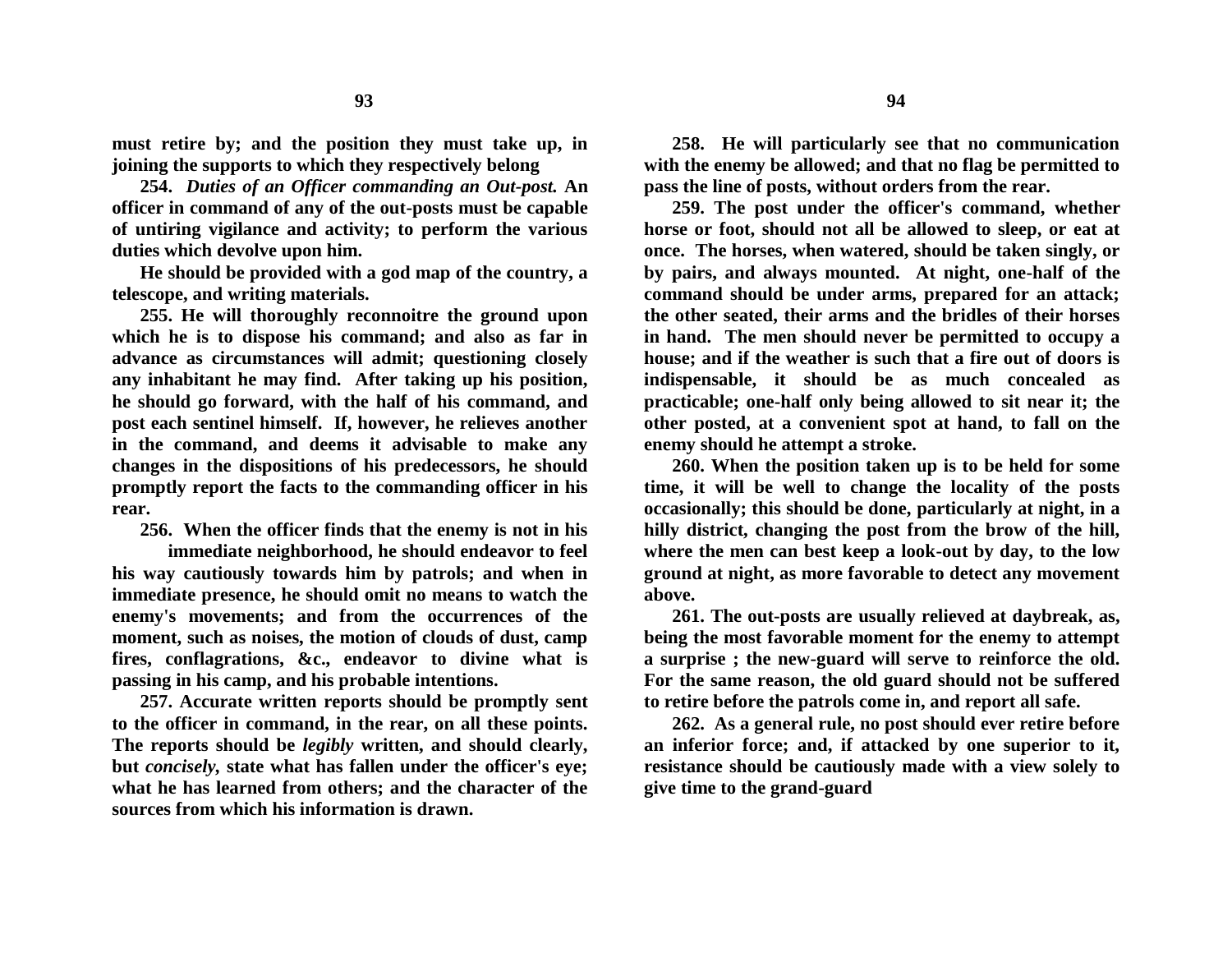**to be in readiness to receive the enemy. When it is seen that the movement of the enemy is serious, the officer should draw in his sentinels as skirmishers, and retire upon the grand-guard; the latter will usually be divided into two divisions, one of which will be sent to take up a position to the rear, to cover the retreat; the other will act as support to the line of skirmishers, so as to feel the enemy. In all cases of retiring, whether of sentinels upon their posts, or of posts upon their supports, care should be taken to assume a direction towards the flank of the force in rear; so as to unmask its front and not impede any forward movement it may make, if necessary.**

**263. The degree of resistance to be offered by the pickets will defend on the object to be obtained, and the importance of the point occupied. They should not retire until they have received the whole of their grand-guards, out-posts and patrols.**

**264. At night the precautions should be necessarily redoubled; and every movement be made with extreme caution. Whenever any noise is heard in the direction of a sentinel's post, the officer should proceed, with a part of his command, in its direction ; to ascertain the cause of it. If he finds that it arises from an onward movement of the enemy, he should only fall back upon his grand-guard when he sees that resistance would be unavailing; retiring slowly -and cautiously, and taking every advantage, which the ground offers, to check the enemy's advance. Should the enemy fall suddenly upon his command, he must endeavor to cut his way through, and reach his position in the rear by the best circuit he can find.**

**265.** *Advanced-Guards.* **Measures of pre-caution, for a force in position, are far more easily arranged than for one in motion. At a halt of some**

**days, but slight changes in the first dispositions, arising from a more thorough knowledge of the sound taken up, will be requisite; on a march, the scene is continually shifting; and the enemy may fall on just at that point, or under those circumstances in which we are least prepared to meet him. Hence a necessity for doubling the ordinary precautions on a march, and keeping the troops more in hand, so as to be, at all moments, prepared for any emergency.**

**266. The spirit of the dispositions is the same in both cases; changes in the details, so as to adapt our force to the changing features of the ground passed over, present the real difficulty. On a march we may have to guard against an attack on the head of the column; on either flank, or both; and in the rear. Hence a necessary disposition of movable advanced-posts, in each of these directions, keeping pace with the progress of the main-body, and far enough from it to give it timely warning of a threatened attack.**

**267. The dispositions in front is termed the** *Advanced-Guard***; those on the flanks, the** *Flankers***; and those in rear, the** *Rear-Guard.*

**268. As the head of a column in march towards the enemy is the weak point, it is here that the principal strength must be accumulated, so that, if threatened with an attack, sufficient resistance can be offered, to enable the rear divisions to come and take timely position for battle. The advanced guard should therefore be composed of troops of all arms, and be always in a suitable state of readiness to receive the enemy, according to the nature of the ground upon which it may be formed. To watch the enemy; resist him with obstinacy, should he suddenly attack, until time in gained for the**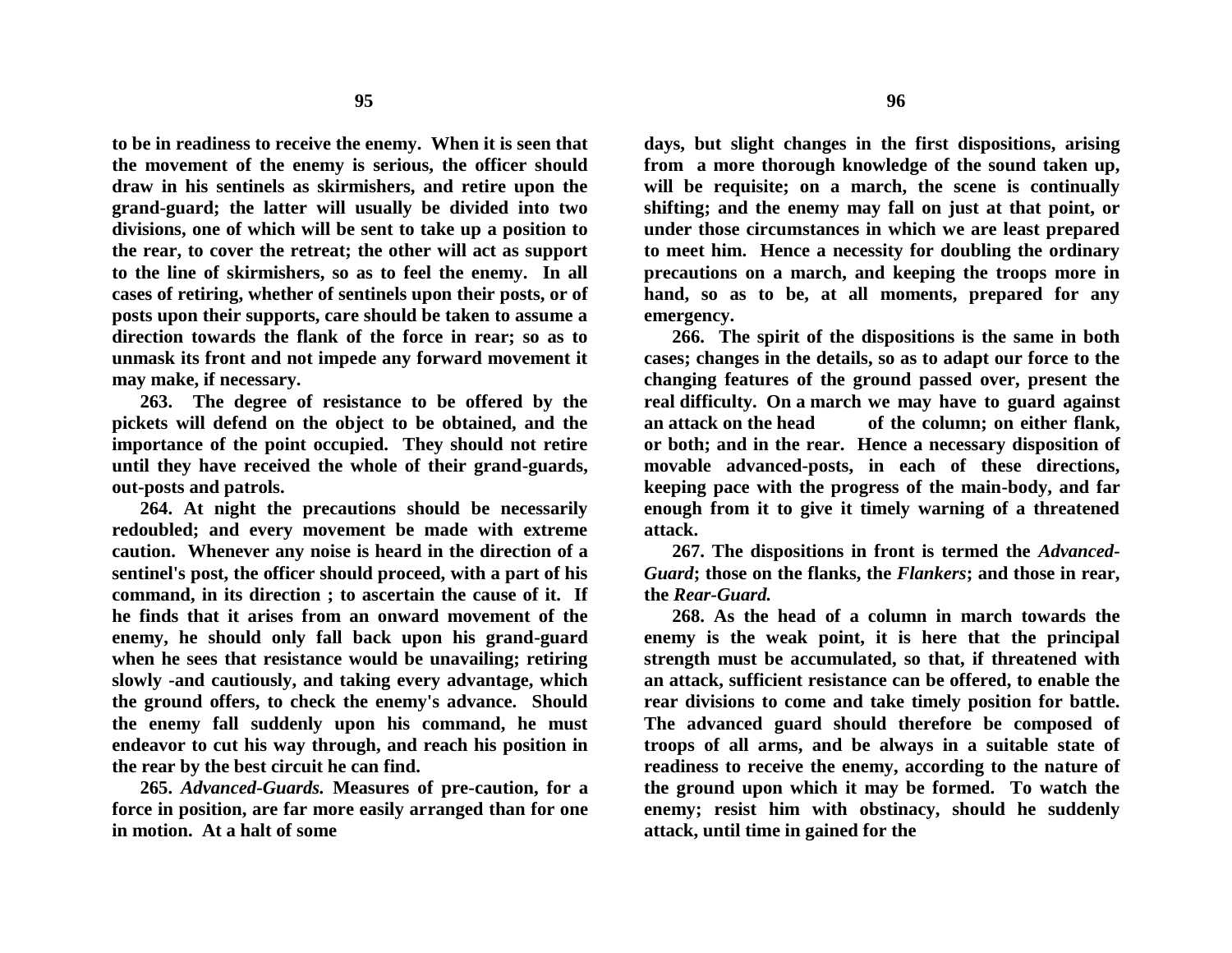**main-body to receive him; drive in his advanced-posts with impetuosity: such are the duties which this body may in turn be called on to perform.**

**269. The first of these duties, that of learning the whereabouts of an enemy, is intrusted to individuals, or to parties of more or less strength, as the occasion may require; light cavalry being usually selected, in preference to any other arm, for this service.**

**270.** *Head of Advanced-Guard.* **A head or leading detachment of some force, composed usually of both cavalry and infantry, and if requisite some pioneers, forms the advance of the main-body of the advanced-guard; for the purpose of searching all the ground within a dangerous proximity; And of clearing the way for the advancing columns. Through this detachment a communication is kept up with the flankers; a all the ground is thus hemmed in around the advancing column, by which an enemy might approach it.**

**271. The strength of the leading detachment will depend greatly upon the character of the country; and upon the state of the weather and season being more or less favorable to the unobserved approach of an enemy. A leading detachment of one-fourth the total advancedguard; two flank detachments, to act as flankers, of oneeighth; and a rear detachment, acting as a rear-guard, also of one-eighth; taking, in all, one-half the total strength of the advanced-guard, is considered, under ordinary circumstances, a good distribution for the duties to be performed.** 

**272. All the ground, within the proximity of the advanced-guard, must be carefully searched by it. No invariable rule can be laid down on this subject, everything depending on the character of the coun** 

**try; the state of the weather; and the march being bi div or night, as to the more or less dispersed order that can be adopted for examining the ground.** 

**273. The leading detachment, and those on the flanks, should keep in a position, with respect to each other, that will admit of prompt mutual support and guarding against the approach of an enemy unperceived. The flank detachments, for this purpose, keeping some-what to the rear of the leading one. The most advanced potions of these troops should be of cavalry, unless the country be mountainous, or very thickly wooded, in which cases infantry is the best arm for the duty.**

**274. The distance that should be left between the leading detachment and the principal body of the advanced-guard, will depend upon the more or less of necessary precaution already alluded to. An interval of from a thousand to two thousand paces may be left between the leading detachment and the main-portion; the small detachments thrown forward from the leading detachment may precede it from two hundred to six hundred paces ; whilst the leading men, who form, as it were, the apex of this disposition, precede the last about one hundred paces.**

**275.** *Dispositions of Advanced-Guard.* **From these indications of the manner of distributing the troops of the advanced-guard, the following general dispositions, adapted to ordinary circumstances of locality may be gathered. The apex, or most advanced point, may he formed of a staff, or other intelligent officer, under the escort of a few horsemen; in his rear follow small detachments of horse, preceded by a line of horsemen, as skirmishers, in dispersed order, thrown out from them; this line of small detachments and their men may embrace a front**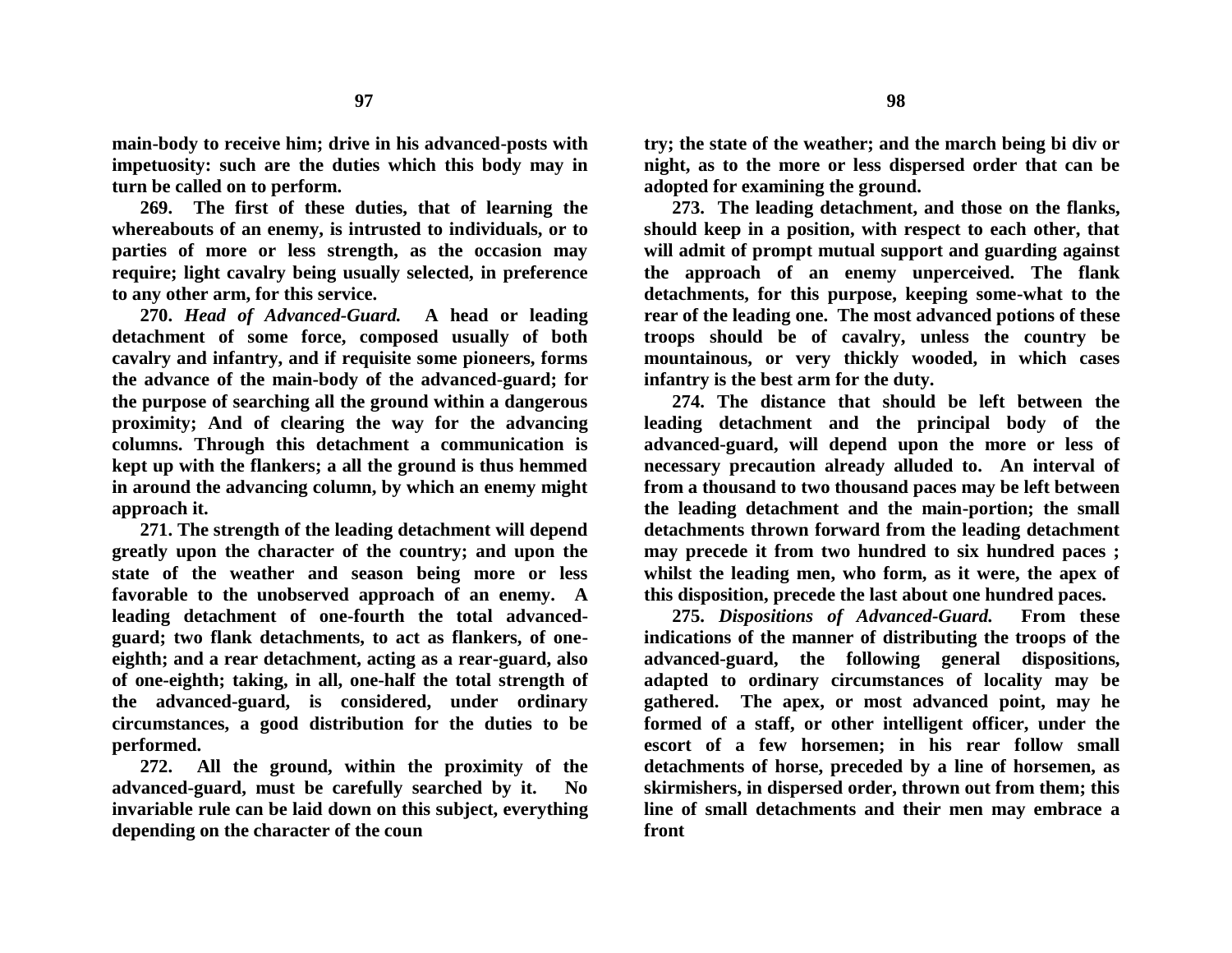**of a thousand or more paces, according to the face of the country. On each flank of the detachments, from which the skirmishers are thrown forward, march small detachments of both horse and foot, as supports of the line. In the rear of this line, at a hundred paces or so, may be placed a small detachment, charged with patrolling either on the front or flanks. Finally, at some sixty paces in rear of the detachment for patrols, follows the remaining portion of the horse and foot, composing the leading detachment. The main-body of the advanced-guard, following some hundred paces farther to the rear; and the rear of its march, being closed by the small rear detachment already mentioned.**

**It will be seen, by comparing this disposition of troops of an advanced-guard in march, with the one adopted for the advanced-posts at a halt, that they are analogous, and differ in no material respect, as their object in each case is the same.**

**276. In a forward movement, this general disposition of the troops of the troops pf the leading detachment should be adhered to, as far as the features of the ground will permit. Whenever these features become such that a concentration on the centre is rendered necessary, a proper order should be temporarily taken, to enable the troops promptly to resume their original order, so soon as the ground opens. The leading line of skirmishers will carefully examine all hit ground over which they pass; and observe all that occurs around them. The men, for this purpose, keeping in pairs; and taking all suitable precautions not to place themselves in positions favorable to being seen from a distance.**

**277. If the enemy is met, dispositions are immediately taken to receive him. The line of skirmishers is strengthened; the supports brought up;**

**and if there is any artillery, it takes position on the road, to sweep it. In this order, the whole of the leading detachment falls back slowly upon the main body of the advancedguard; and further dispositions are made according to the exigency of the case.**

**278. The general order of march of an advanced-guard remains the same in all circumstances of ground; the position of the troops alone varying with changes of its features. In broken ground, for instance, the line of skirmishers of the leading detachment would be of infantry, and this line would be supported by some cavalry.**

**279. A strict observance of good order, particularly among the troops of the leading detachment, is of the first importance; nothing should therefore be permitted which might either withdraw their attention from their chief duty of watching; or which might give warning to an enemy of their approach. They should especially guard against being drawn into the use of their fire-arms, short of an actual surprise.**

**280. On a night-march the precautions should be redoubled. The leading detachment will be more concentrated, keeping mostly to the road. If the enemy is seen, word will be sent at once to the rear, for a haIt, and the suitable dispositions will be taken, as noiselessly as practicable.**

**281. All defiles met with of any length should be examined carefully by some scouts, before any number of troops venture into them; and then proper measures should be taken for securing them from an attack, until the troops are all clear of them. All woods that can be easily gone round should be made the circuit of by some horse before passing through them. Thick forests should be carefully**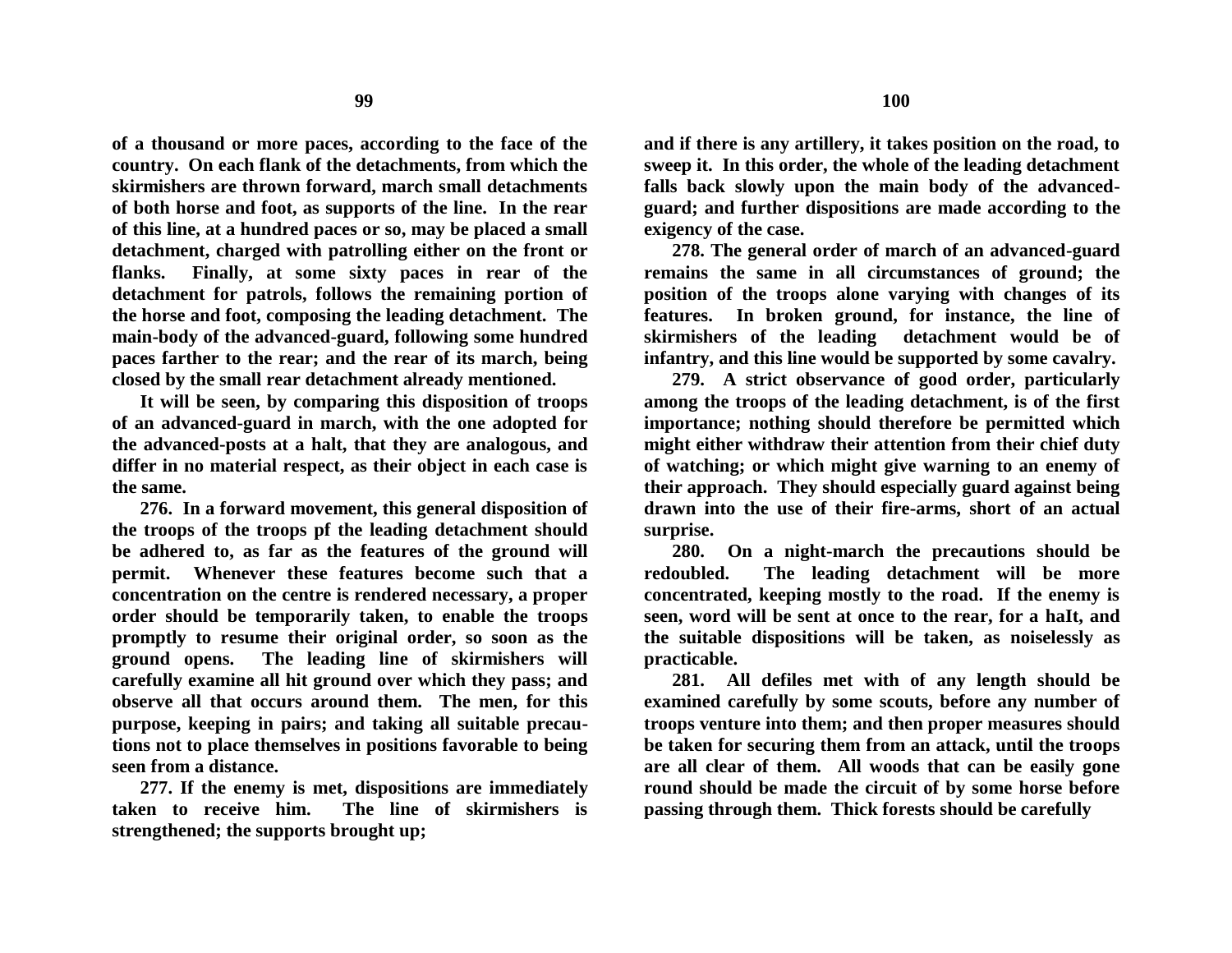**examined, a hundred or more paces on each side of the road. And in all cases any doubtful ground must be first searched, by the leading troops, before any large body approaches within musket-range of it.**

**282***. Flank Patrols.* **Besides the flankers proper, which constitute a part of the movable advanced-posts, detachments of an independent character are sent out to patrol along the flanks of the main-column. These should keep themselves in communication, by suitable dispositions of vedettes, with the flankers.**

**283. As the flank patrols are frequently beyond direct supporting distance, they must adopt all the necessary dispositions against surprise of any other body marching independently; having their advanced-guard, &C., &C.**

**284. These patrols keep on a level with their column; and particularly secure all lateral roads, or defiles, by which it might be suddenly attacked, until the column is beyond danger. Great activity, watchfulness, and caution, should characterize this service. The officer in command of a flank patrol must use his discretion, in meeting an enemy, whether to attack him, or to let him pass, if he has not himself been observed.**

**285. Rear-Guard. The duties of a rear guard, in retreat, will depend upon the more or less of activity and vigor shown by the enemy in pursuit. If the enemy is enterprising, then it will require all the sagacity of the commanding-officer; all the firmness of the soldiers; to cover and defend the rear of the column, and to guard against demonstrations upon its flanks. To hold the enemy in check, just the time necessary to enable the retreating column to extricate itself from unfavorable ground; and then to withdraw from the fight, without being to**

**far compromised; to prevent the enemy from pressing on so hotly as to force the main-body of the rear-guard upon the tail of the column whose retreat is to be secured, are problems of no easy solution; and call for all the best military qualities, both in the officer and the troops to whom the solution is assigned.**

**286. In mutual support among all the arms; aptitude for turning to advantage all variations in the features of the ground; and tenacity in keeping every advantage until the last safe moment; reside the excellence of a rear-guard. In interdicting by the fire of its skirmishers all approach to its covers; in occasional bold maneuvres of its light-artillery, when the enemy's columns are open to its fire; in daring rapid charges of its cavalry, when the enemy presses forward to gain some critical point; a rear-guard may give an enemy such lessons as will force him to adopt that prudential course, on which its own safety, and that of its column, alone depend.**

**287. As the march of a rear-guard is an almost continual running fight, its dispositions should be taken for phase of its duties. Its rear should accordingly be closed by a line of skirmishers, properly supported by the other arms. This line must equally exhibit caution, coolness and firmness; giving way to no hasty movements; and reserving its fire until it can be thrown in with murderous effect. If forced back by superior numbers, the skirmishers should concentrate on the flanks of the other troops, leaving the road clear, either for the fire of the artillery, or for the action of cavalry, or of infantry in mass.**

**288. In all its actions, the rear-guard should never lose sight of the danger it continually runs of**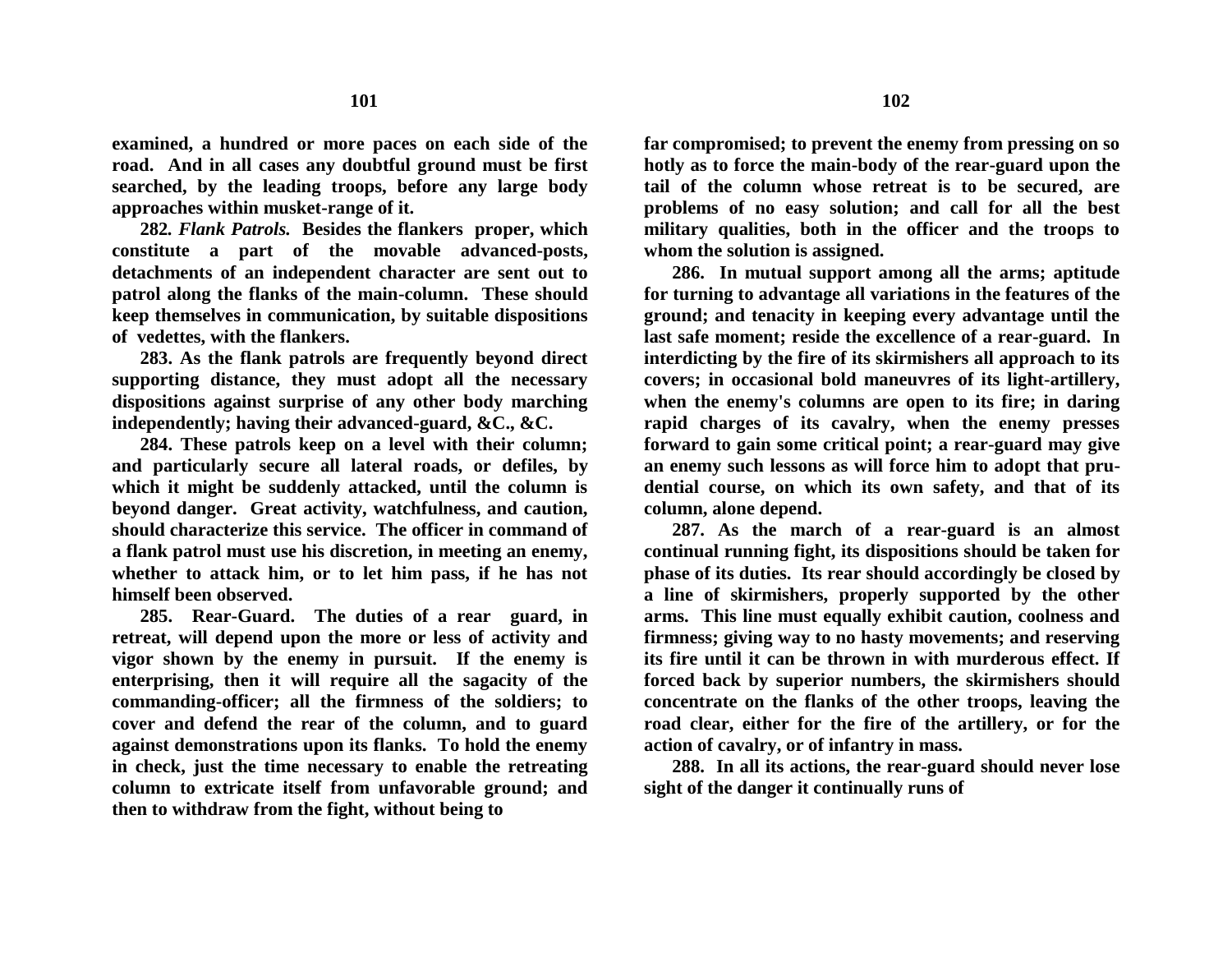**being surrounded, or cut off, by a movement on its flanks, or rear. Against this; its only course is to push out flank patrols, as far as they can safely venture; restricting these to the duties of conveying timely warning, to the main-body of the rear-guard of any appearance of a movement of the kind referred to; and of preventing it, if attempted, by a bold stand, either defensive, or offensive, as circumstances may demand.**

**289.** *Advanced-Posts in Cantonments***. As cantonments are taken up either during seasons when operations cannot be well carried on; or to give the troops some extraordinary repose, after a harassing campaign; more advanced-posts will generally be necessary than under ordinary circumstances; and to fulfill their end they ought to be placed on ground favorable to a strong resistance; in order to give the separated corps time to concentrate against an earnest attack of the enemy.**

**290. A good disposition of stations for out-posts, from which the enemy can be seen at a distance; a line of supports placed on strong ground in the rear; easy communications for concentration on the main-body; active and vigilant patrols, kept moving not only along the front, but penetrating on the flanks, and rear of the enemy, to get**  wind of his strategical plans: such are the general **precautions demanded of its advanced-posts, by an army in station for some time.**

**291. In the disposition of the main force, to concur with the preceding, one precaution should not be omitted in a stay of any duration; and that is, not to allow any one body to remain long enough in a village, or inhabited place, to become in a degree domesticated. Nothing is more likely than this to injure the morale of the best troops. The seductions**

**of otherwise harmless pleasures, may lead to fatal habits of remissness in duty; and the officer quietly indulging in his game at cards, in a family circle, may receive his summons for surrender, as he is gathering up his last trick.**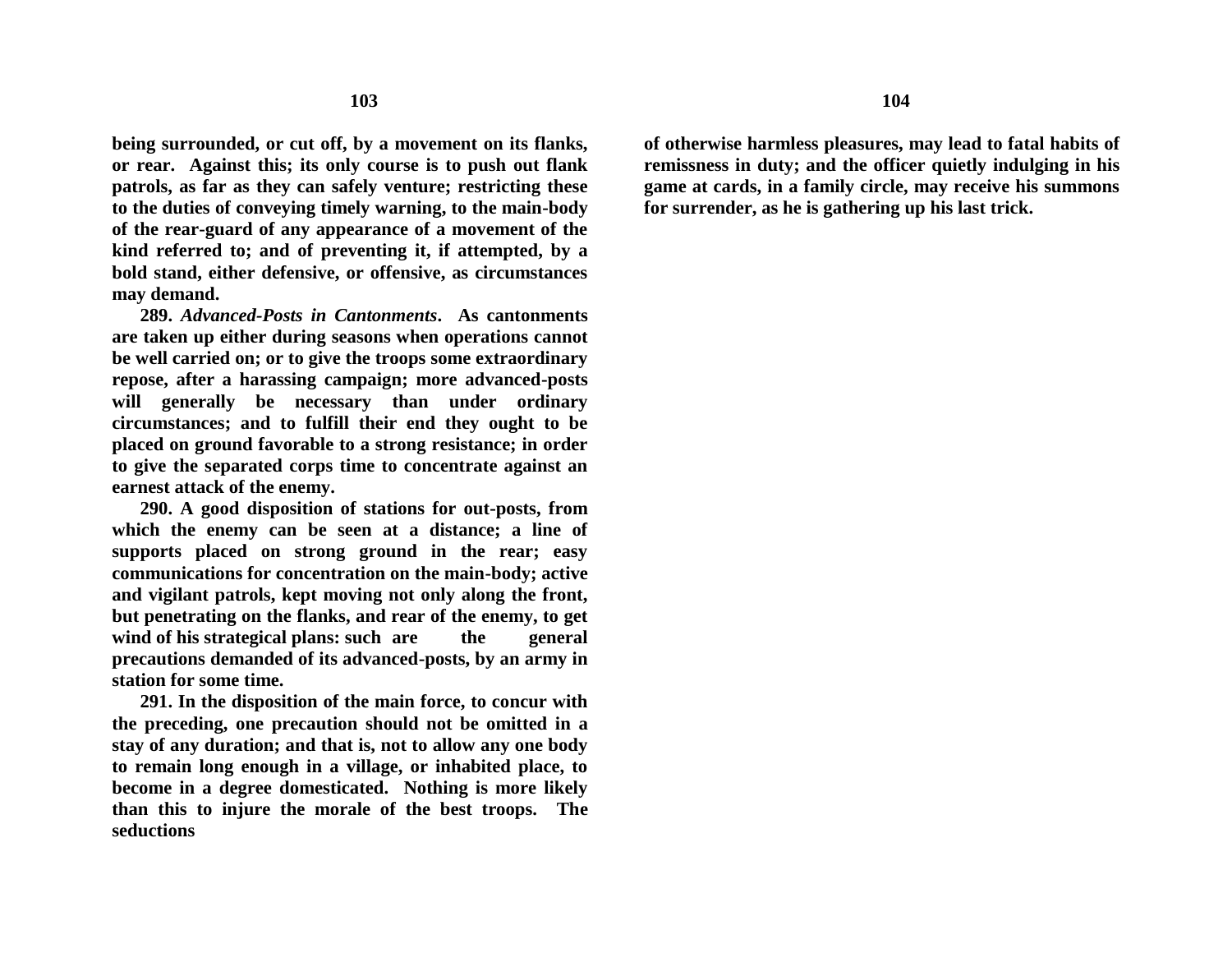## **RECONNAISSANCES.**

**292. There are no more important duties, which an officer may be called upon to perform, than those of collecting and arranging the information upon which either the general, or daily operations of a campaign must be based. For the proper performance of the former, acquirements of a very high order, in the departments of geography and statistics, are indispensable requisites; to which must be added a minute acquaintance with topography, and a good** *coup d'eoil militaire* **for that of the latter.**

**293. However detailed and perfect may be a map, it can never convey all the information that will enable an officer to plan, even an ordinary march, with safety; still less, operations that necessarily depend, for their success, upon a far greater number of contingencies. To supply these deficiencies of maps, an examination of the ground must be made by the eye; and verbal information be gained, on all the points connected with the operation over this ground. This examination and collection of facts is termed a**  *Reconnaissance.*

**294. From the services demanded of a reconnoitring officer, it is, in. the first place, evident, that he should possess acquirements of no ordinary character; but in addition to these he should be gifted by nature with certain traits, without which his acquisitions would be of little account, in the discharge of the responsible duty in question.**

**295. With clear and specific information before**

**106**

**him, one-half of a general's difficulties, in planning his measures, are dissipated. In a letter from General Washington to Major Tallmadge, now to be seen framed in the office of the Commissary-General of New York, he remarks, in relation to reports made to him, on a certain occasion: "But these things, not being delivered with certainty, rather perplex than form the judgment." It is in truth this feeling of certainty that constitutes all the difference; having it, the general makes his dispositions with confidence; without it, he acts hesitatingly; and thus communicates to others that want of confidence felt in his own mind.**

**296. An officer then, selected for the duty in question, should be known to be cool-headed and truthful; one who sees things as they are, and tells clearly and precisely what he has seen. In making his report, whether verbally or in writing, the officer should study conciseness and precision of language. He must carefully separate what he knows, from his own observation, from that which he has learned from others; and add all the circumstances of place, and time, with accuracy.**

**297.** *Duties of Reconnoitring Officer***. The first thing to be done by an officer, selected for a reconnaissance, is to ascertain precisely the duty required of him; and what further should be done in case of certain contingencies that may, from the nature of the duty, be naturally looked for. In the performance of the duty assigned him, and in making his report, the officer should keep always in mina the specific character of his mission, as his guide in both points.**

**298. As the need of a reconnaissance supposes a deficiency in information upon the features of the country, the officer, detailed to make one, should**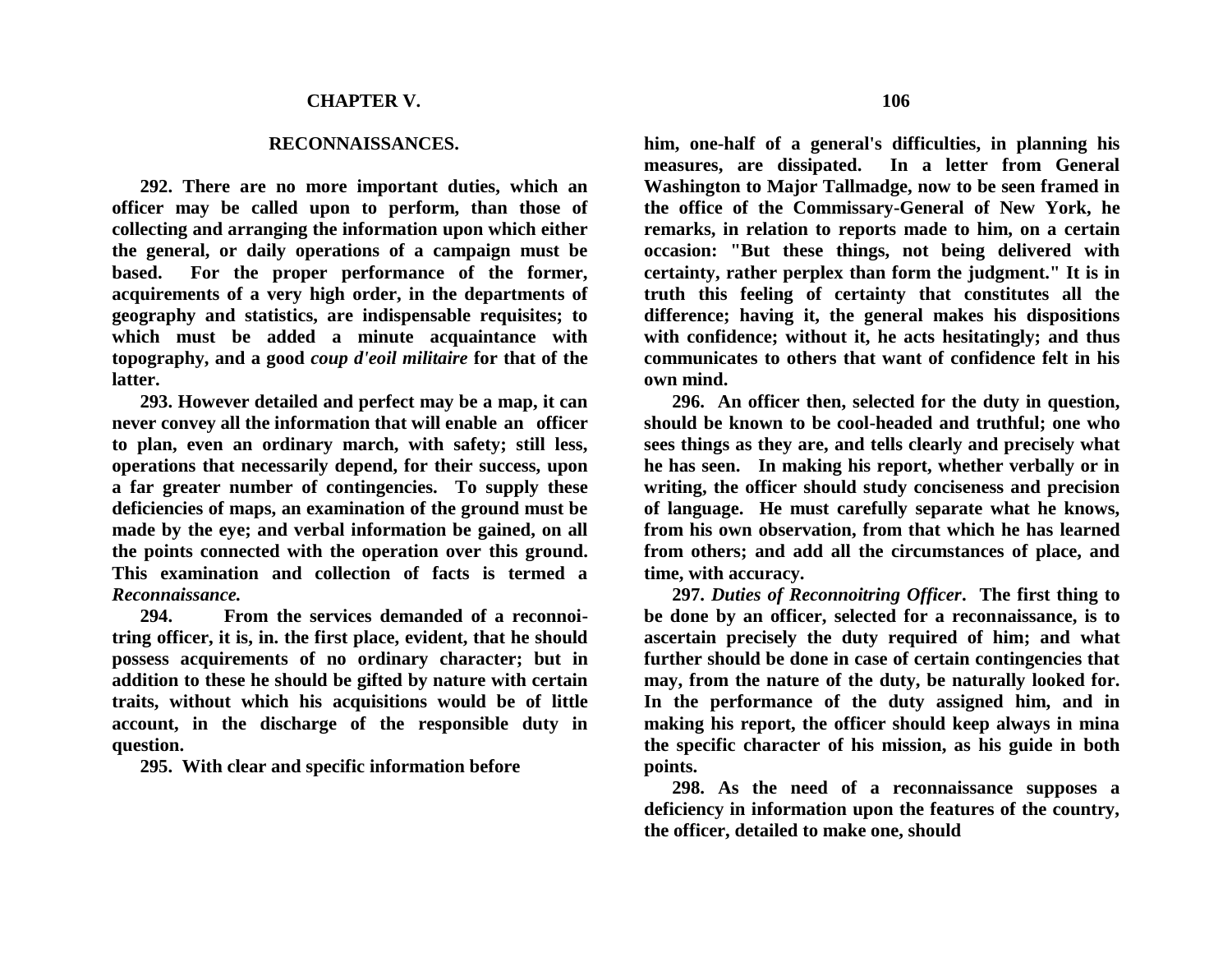**provide himself with maps, a good telescope, such simple aids for judging of distances, and ascertaining the relative distance of objects, as he can himself readily make; writing materials; one or more good guides; and gain all the knowledge he can, upon his mission.**

**299. The talent of judging of distances, and of the connection between the various features of a country within the field of vision, is partly a natural and partly an acquired one. Some individuals can never be brought to have any confidence in their own judgment on these points; others have a natural aptitude for them, which requires but little practice for their perfect development. The powers of the eye vary so greatly among civilized persons, that no general rules can be laid down, as a guide for the matter in question. Among uncivilized hordes, used to a roaming life, there are found standards which are well understood by all, - the Arab, for instance, calling that distance a mile, at which a man is no longer distinguishable from a woman growing out of their habits.**

**300. The first thing then to be done by an officer, in acquiring the** *coup d'oeul militaire***, is to learn, both from books and on the field, what space is taken up by a battalion and its intervals, by a squadron, and by a battery when in order of battle; how much when in column of march; and the average time required for certain movements, under given circumstances of the ground. This acquirement he may make by adopting some standard of his own; his ordinary pace, and that of a horse, serving for computing time and distance reciprocally. The next step is to acquire the habit of estimating, by the appearance of these different objects, from various**

**points of view, how far off they are. This must be done practically. A very simple aid to it is the following; - Upon the stem of a lead-pencil, cut square, and held out at a uniform arm's length from the eye, and by means of a thread attached to it and fastened to the top button-hole, let the officer mark off, on one of the edges, the length seen on it by holding the pencil upright between the eye, and a man placed successively at different distances from it, as 100, 150 - 1000 yards. This will give one rough standard fir practice. Another may be made by first ascertaining the average height of certain cultivated trees, as the apple, &c.** 

**301. For getting relative positions, a contrivance for measuring angles roughly must be used. This is done by first folding a leaf of paper across, and then doubling it along the folded edge, as if to divide it into four equal parts. The angle between the edge of the first fold and that of the second will be a tolerably accurate right angle. Now by cutting off carefully along the fold, one of the pieces, we obtain a quadrant or 900; then folding this at the angle, so that the two edges will exactly coincide, we get the half of a quadrant or 450; and so on, by successive bisections, we can mark off smaller angles. Then making a pen or pencilmark along each of the folds, and numbering the angles successively from 0 to 900, we have a rough** *protractor,* **that can be used both for measuring angles and setting them off on a sketch. To measure vertical angles, a thread with a light plummet, must be attached to the angular point. If the object is above the horizon of the eye, we hold the protractor with** *the angular point from the eye,* **so that the plumb-line will fall along the face of the paper just touching if; then directing the top edge of the protractor**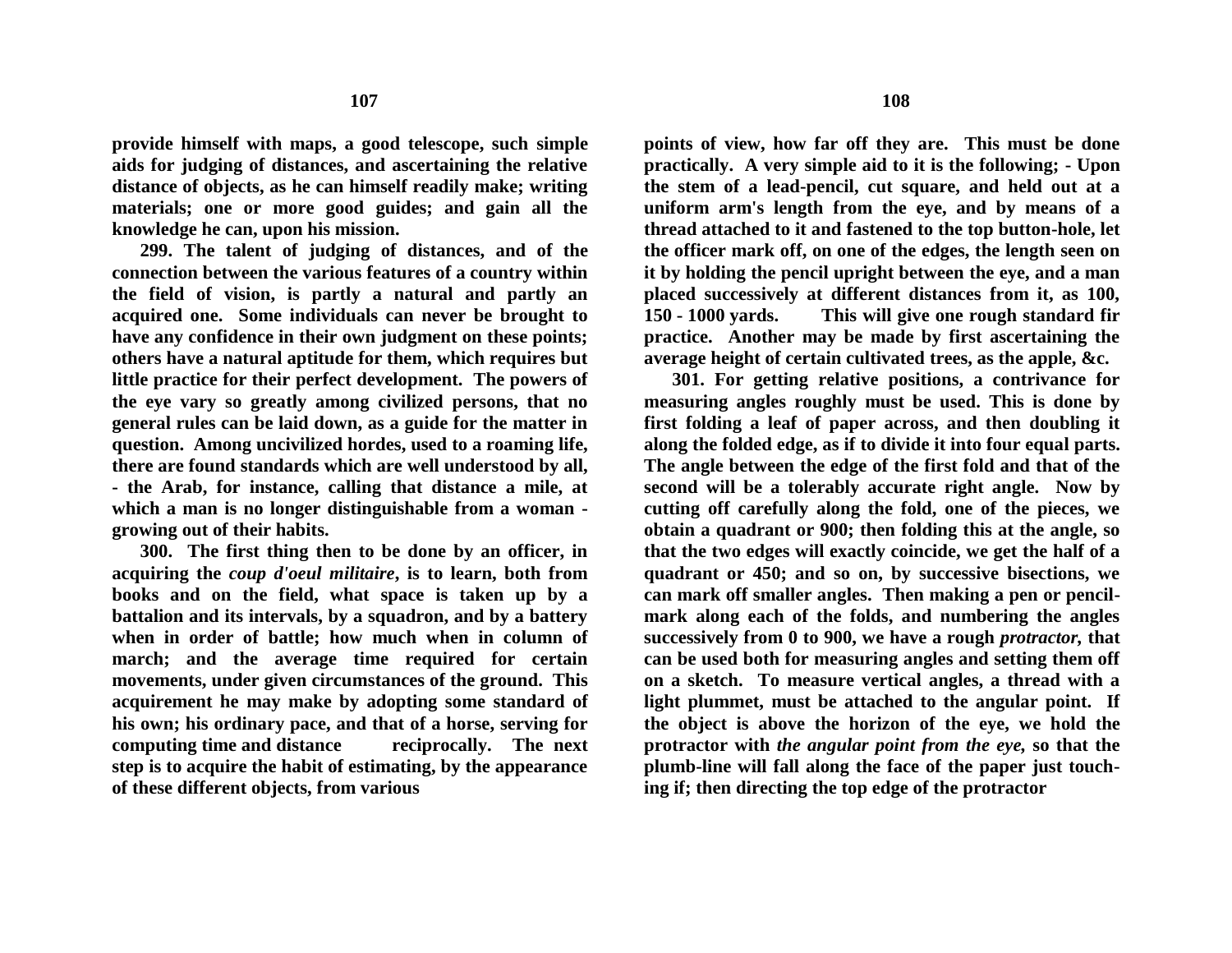**line of sight and the horizon of the eye, If the object is below the horizon of the eye, the angular point** *is placed towards the eye***; the same series of operations will give the angle below the eye's horizon.**

**302.** *Guides***. Trustworthy guides are invaluable, but most rare, in an enemy's country. The best, from the information they acquire by their habits of life, are to be found among those classes whose avocations keep them much abroad, going from place to place within a certain sphere constantly; such as common carriers, hunters, smugglers, &c. Among the first thing to be attended to by an officer, in taking post at any point, is to find out persons of this class, and to ascertain their whereabout when wanted. Kind treatment,** *douceurs***, and promises, should not be spared, to enlist either their good will or their interests; and, if policy requires it, they may openly be treated with apparent harshness, to screen them from odium among their neighbors**

**303. If none of this class can be found, then resort must be had to a higher; local authorities being in preference selected, and if necessary forced to act. Here very careful treatment is requisite; when the necessity of the case is admitted by them, much may be gleaned by kindness, courtesy, and a certain deference, from such persons, that cannot be looked for from their inferiors.**

**304. Before starting on his mission, the officer should question his guide thoroughly; and if he has several, question each apart; like precautions** 

**should be taken with respect to other inhabitants. Care must be had to find out the usual beats of one taken as a guide, so as not to take him out of his own neighborhood. In all cases, the guide must be well watched, however trustworthy he may seem. If unwilling, or sulky, he must, if needs be, be tied, and attached to a strong man, with a rope round his middle; being first strictly searched for any cutting instrument about him.**

**305. Should there be but one guide, he must necessarily be placed with the most advanced portion of the detachment accompanying the officer. If there are several, one must be there also; the one apparently the most intelligent with the officer, who should ply him with questions; and the others in the rear strictly guarded.**

**306. It may be well to remark, that guides are useful even in a country of easy communications; as, in**

**case of a rencontre, they may point out bye-ways convenient for retreat, if necessary.**

**307.** *Reconnaissance.* **To designate all the objects to be embraced in a reconnaissance, would lead farther than the limits of this little work will allow; some general heads, which will serve as guides in all cases, will therefore be alone noticed.**

**308. A general view of the ground to be examined must first be taken in, so as to obtain some notion of the forms of the parts, their connection, and relations to each other, before going into a detailed examination. To one possessed of some topographical knowledge, this study of what is before him will not demand much time. A level country, for example, he knows is usually well cultivated, and therefore has plenty of hedges, ditches, &c., which lend themselves well to affairs of light troops, - may be not a little inconvenient to maneuvres of artil-**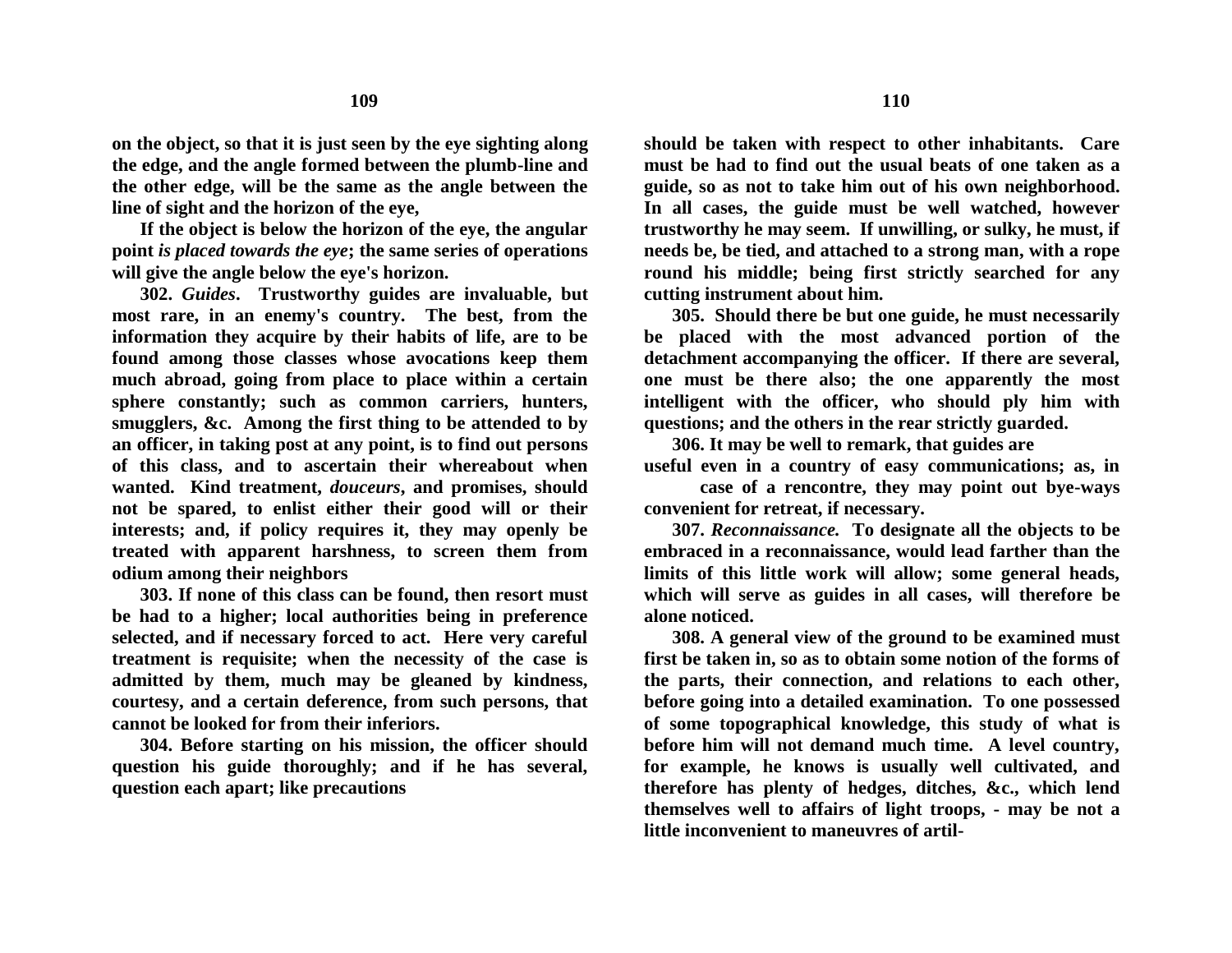**lery; - and frequently bring up cavalry very unexpectedly in full career. In a mountainous one, dangerous passes, narrow roads, torrents with rough beds, ugly sudden turns, &c., will necessarily be met with. Each and all of these demand a particular examination, and in his report their advantages and disadvantages should be clearly pointed out by the officer.**

**309. If the reconnaissance is for an onward movement; the distances from halt to halt, as well as all others, should be estimated in** *hours of march;* **the nature of the roads, and the obstacles along them be carefully detailed; the means that may be gathered along the line to facilitate the movement, as vehicles, men and materials for removing obstacles, &c. The points where crossroads are found, must be specified; the direction of these roads; their uses, &c.**

**310. All local objects along the line. as villages, farmhouses, &c., should be carefully designated, both as to their position on the line, or on either side of it; and also as to their form, and color, &c., as "square white house on the right;" "round gray stone tower on hill to left."**

**311. The names of localities, in the way in which the inhabitants pronounce them, should be carefully written, and called over several times, so as to be sure to get them as nearly as practicable right in sound; then the names, as written by an intelligent inhabitant, should be added.**

**312. All halting points must be well looked to their military capabilities, in case of attack; as well as their resources for accommodating the troops, be thoroughly gone into.**

**If the halt is to take position for some time, to await or watch the enemy, then more care must be**

**taken, the whole site be well studied as to its fulfill in the proposed end; the points of support on the flanks be designated, as well as others in front and rear, that may require to be occupied; the suitable localities to be chosen for parks, hospital, &c. ; the communications to be opened or repaired, pointed out; and all the facilities either for an advance or a retrograde movement, be laid down.**

**313.** *Armed Reconnaissance***. Reconnaissances, made in the neighborhood of an enemy, require to be done**

**under the pro-tection of a proper detachment; the strength and composition of which will depend on the object to be attained.**

**314. If the object be to gain secretly a knowledge of the enemy's whereabout and strength, then a detachment of light cavalry, conducted by a trusty guide, through circuitous bye-ways, and in with celerity, but with proper precautions against falling into an ambush, or having its retreat cut off, is usually resorted to. The details for this will be found udder the head Patrols.**

**315. When an enemy's position is to be reconnoitred, with a view to force him to show his hand, by causing him to call out all his troops; then a large detachment of all arms, adequate to the task of pressing the enemy vigorously, and also of withdrawing with safety when pressed in turn, must be thrown forward**

**316. Under the shelter of either of these forces, the officer, charged with the reconnaissance, takes the best moment, and best point of view, for carefully ascertaining the dispositions made by the enemy. A good time will be at early dawn, when troops, in most services are all made to stand to their arms. The points which the officer must exhibit most attention in finding out, are those occu-**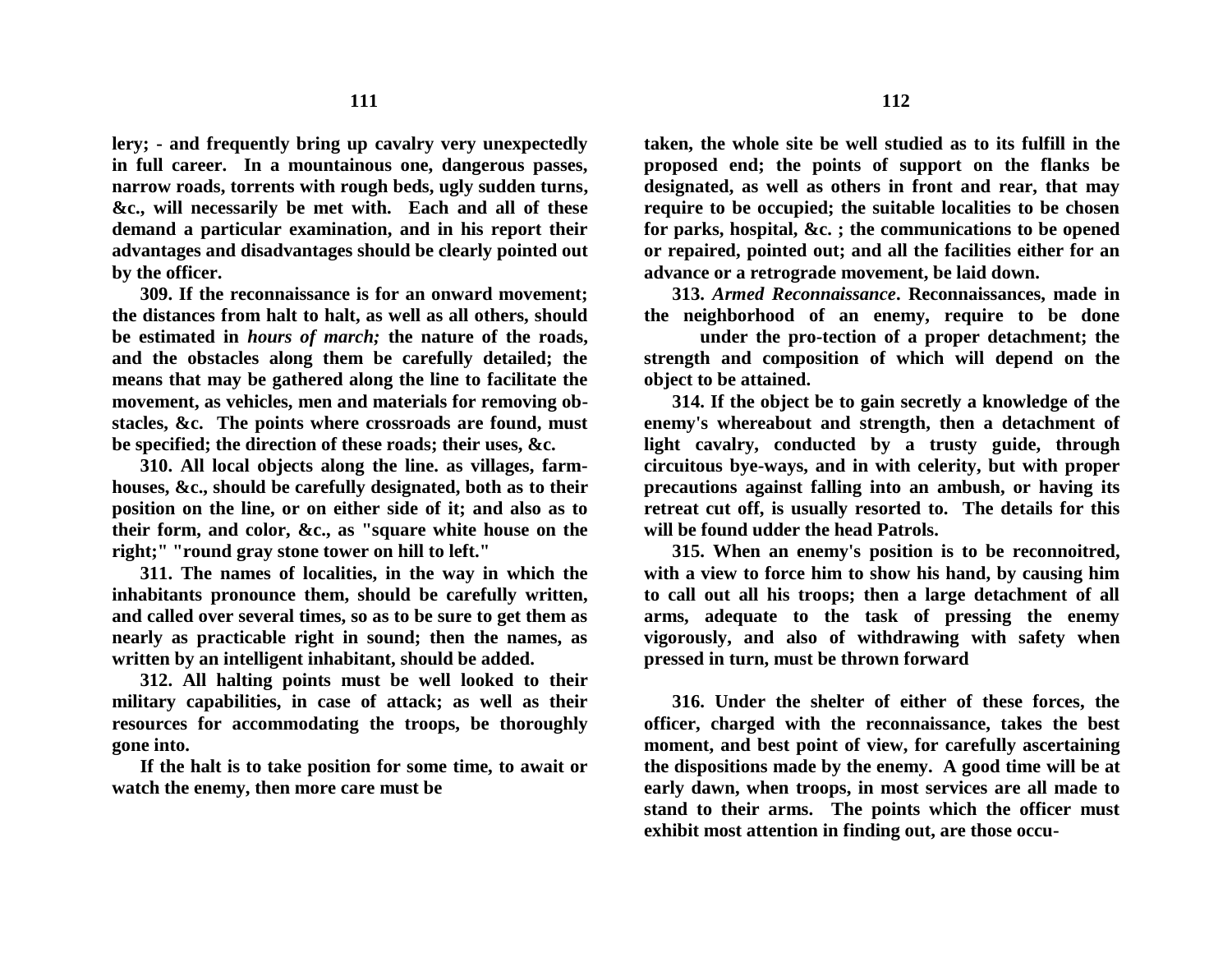**pied by the batteries, and all those in any way intrenched.**

**317. Patrols. Patrols are of two classes, from the different objects had in view. The first are those made with a view of insuring greater security from the enemy's attempts to pass, or force the line of out-posts, and may therefore be termed defensive** *patrols.* **They consist usually of three or four men, who go the rounds, along the chain of sentinels and between the posts; seldom venturing farther than a few hundred paces beyond the sentinel's chain; the object being to search points which might present a cover to the enemy's scouts, and to keep the sentinels on the alert.**

**318. The second class are those made exterior to the line of out-posts, with a view of gaining intelligence of the enemy's whereabouts; and may therefore be termed**  *offensive patrols.* **They are composed of larger bodies of men then the first class, the number being proportioned both to the distance to be gone over, and the extent of front to be examined. In a position, presenting but few crossroads, and sparsely settled, a patrol of ten or twenty horsemen, may be found ample, to search, with all desirable thoroughness, from twenty to forty miles in advance of the position, along the principal avenues to it; whereas, with a more extended front, presenting many lateral avenues, double this number might be required for the same duty. From the information obtained, through the ordinary channels of maps, and by questioning the inhabitants at hand, the commanding officer can usually settle, with sufficient accuracy, the strength of a patrol**

**319. From the duties to be performed by patrols, cavalry are usually employed alone; in cases of very broken country infantry may be necessary**

**but they should always be accompanied by some horse, if for no other purpose than to transmit Intelligence promptly to the rear.**

**320. The main duties of a patrol are to find the enemy if in the neighborhood; gain a good idea of his position and strength; to make out his movements, and to bring in an accurate account of his distance from the out-posts of their own force; and the character of the ground between the position occupied by the respective forces.**

**321. From the nature of these duties, it is evident that both officers and men, for a patrol, should be selected with especial reference to their activity, intelligence, and the aptitude they may possess, from previous habits of life, for a service requiring a union of courage, prudence, and discriminating observation - usually to be met with only in individuals who have been thrown very much upon their own resources. When the character of the country admits of it, the employment of such individuals, singly, or in very small bodies, as scouts, is one of the most available means of gaining intelligence of an enemy, without betraying the secret of our own whereabout.**

**322.** *Duties of Officer in command of a Patrol.* **In conducting a patrol, the commanding-officer should provide himself with a good map, telescope, and guides; and gain all the information he can before starting, by questioning persons in the neighborhood. Nothing should escape his eye along his line of search; and he should particularly note points which might be favorable to his defence, if driven back by enemy; or by which his retreat might be endangered.**

**323. The order of march of the patrol will be regulated by the circumstances of its strength, kind**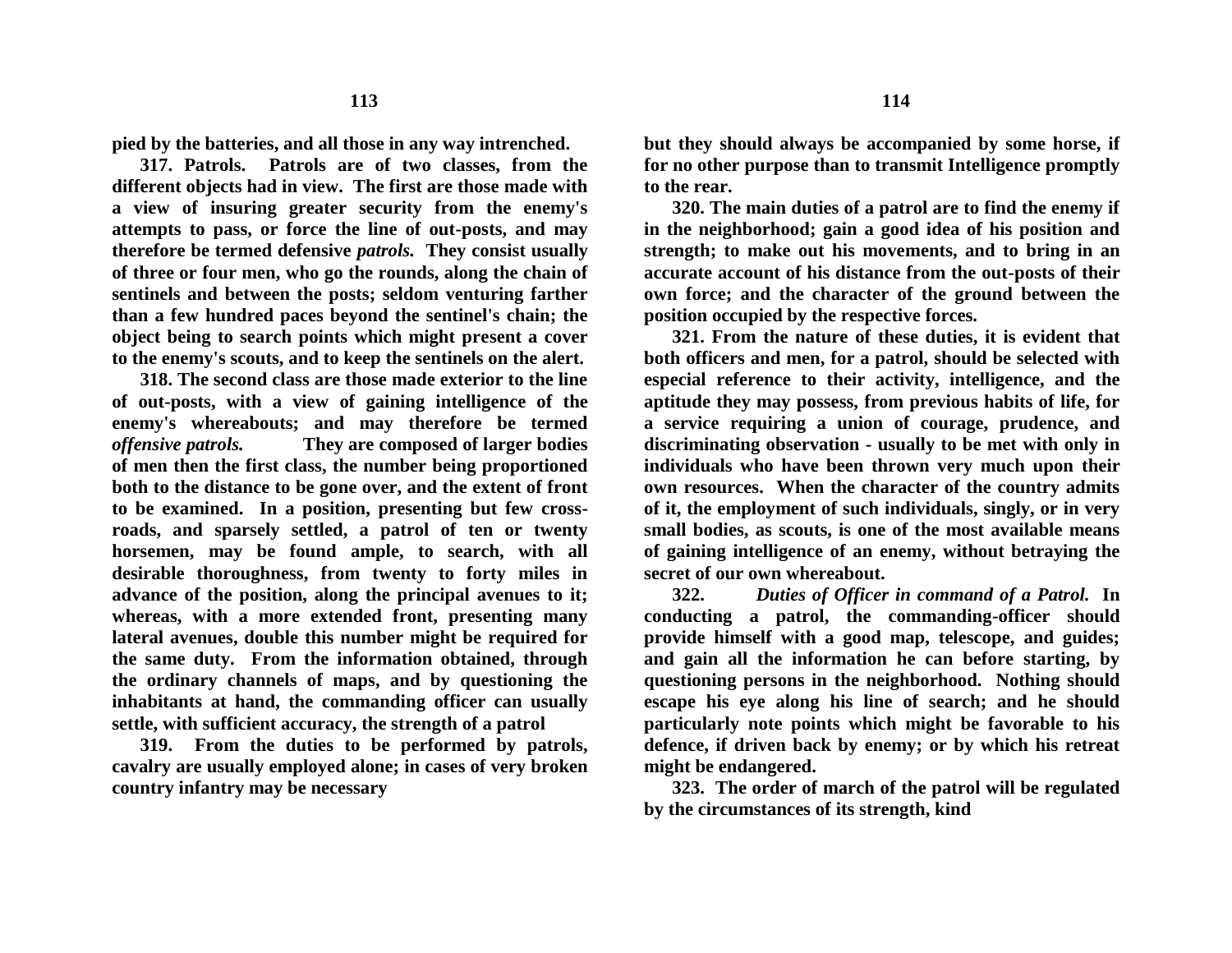**of troops employed, the character of the country passed over, the hour of the day, and the particular object in view. The intelligence and judgment of the officer in command will have sufficient exercise on these points; as he will be continually called upon to vary his dispositions. The general and obvious rule-of keeping a look-out on all sides, will prompt the general disposition of an advanced-guard, rear-guard, and flankers, according to the circumstances of the case, however small his command. The sole object being to carry back intelligence of the enemy, no precautions should be omitted to cover and secure his line of march, without making however, too great a subdivision of his force.**

**324. Too much circumspection cannot be shown in approaching points favorable to ambuscades; as woods, ravines, defiles, enclosures, farm-houses, villages, &c. The main-body should always be halted, in a good position beyond musket-shot, or where cover can be obtained, whilst a few men proceed cautiously forward, following at some distance in the rear of, but never losing sight of each other, to examine the suspected spot. If the officer deem it necessary, at any point, to detach from his command smaller patrols, to examine points at some distance on his flanks, he should halt the rest, at the point where they separate, until the detachments come in and report; or, if he decides to move forward, he should leave three or four men at the spot, to convey intelligence promptly to the rear, if anything is discovered, as well as to himself.**

**325. It may frequently be found that some eminence on the flanks may present a good view of the surrounding country, in which case, if it be decided to use it, two or three men ought to be detached for the purpose, with orders to keep in sight of each**

**other, but far enough apart to guard against a surprise of the whole.** 

**326. When the officer finds himself in the presence of the enemy, he should halt his command at a convenient spot, where they will be screened from the enemy's view; and, having made his dispositions against a surprise, he will proceed with a few picked men to the most favorable point from which he can obtain a good look-out, to reconnoitre the position occupied, and the other points of interest. If he deem it advisable to keep his position, or change it for some other point more favorable, he will first transmit a report to the rear of what he has observed.**

**327. When the patrol moves by night, the ordinary precautions must be redoubled. Signals must be agreed upon to avoid danger, should any of the party become separated from the main body. Careful attention must be given to everything passing around; as the barking of dogs, noises, fires, &c. On approaching any inhabited spot, the command should be brought to a halt, whilst a few picked men move noiselessly forward, and if practicable, by stealing up to the windows, learn the character the inmates.**

**328. It cannot be too strongly impressed upon the mind of the officer in command of a patrol, that be must be all ears and eyes; that he will be called upon in turn, to exercise great boldness, caution, presence of mind and good judgment, in accomplishing a mission where the enemy must be seen but not encountered; and such roads and halting points be selected, both in moving forward and returning, as shall be most favorable to his movements, and least liable to expose him to a surprise, or a disadvantageous collision with the enemy,**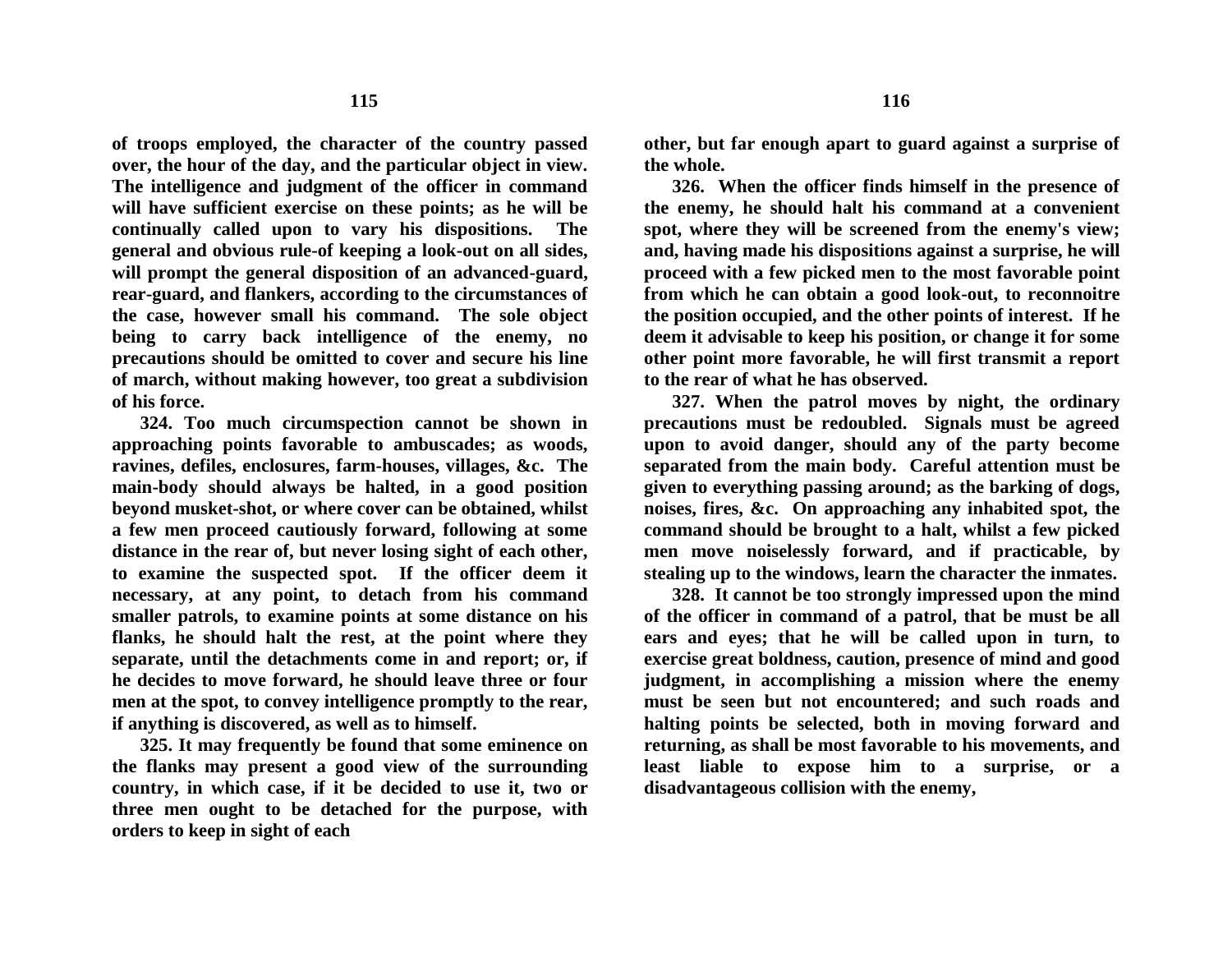## **DETACHMENTS.**

**329. Detachments consist of small bodies of troops, composed of one, or several arms, to which are entrusted some mission connected with the operations of the mainbody, but, for the most part performed beyond the sphere of its support; such, for example, as the occupation of some post, or defile, which is to be held temporarily, as necessary to the movements of the main-body; the surprise of a post held by the enemy; the seizure of a convoy, &c.**

**330. The composition of a detachment will depend upon the nature of the duty to be performed; the character of the country in which it is to operate; the distance of the point to be reached; and the more or less celerity required in the operation. As a general rule, detachments should be formed only of light troops, well acquainted with their duties; and, in every case where it can be done, they should consist of a proper proportion of each arm of the service, if the duty upon which they are sent is at all of an important character. By this combination each arm is enabled to act with more boldness and vigor, from the support with which it will meet in the others; and can better select its moment for action, according to the character of the ground on which it finds itself.**

**331. The combats of detachments will be mostly restricted to firing, and the skillful employment of skirmishers. The troops must be kept perfectly in hand for mutual support, the artillery keeping near**

**the infantry, and the cavalry, whenever the opportunity is presented, hazarding only short but vigorous charges against the enemy.**

**332. The officer placed in command of a detachment, should be thoroughly conversant with the handling of troops; so as to insure constant reciprocity of support; and to be able to seize upon those opportunities of bringing the proper arm into action, and for passing from the defensive to the offensive, which combats between small bodies of troops so frequently present.**

**333.** *March of Detachments.* **As a detachment must rely mainly on its own resources, the** *personneI* **end** *materiel* **of the troops should be rigidly inspected before marching; to see that the men and horses are in a sound state; that nothing is wanting in their equipments; that the gun and other carriages are in good travelling order; and that the necessary amount of ammunition, provisions, and forage have been provided for the expedition.**

**334. Every source of information should be consulted with respect to the nature of the roads, and the country over which the column is to march; and good maps, telescopes, and guides should be provided. If a reconnaissance of the line of march has been directed, it should be placed in charge of a well informed staff, or other officer, conversant with the duties required of him; so that the commander of the detachment may be accurately informed of the state of the roads, as to their practicability for men, horses, and carriages; particularly the number of hours of march from station to station; and the character of the obstacles with which he may be liable to meet, from the state of the bridges, the nature of the water-courses, and the defiles along the route.**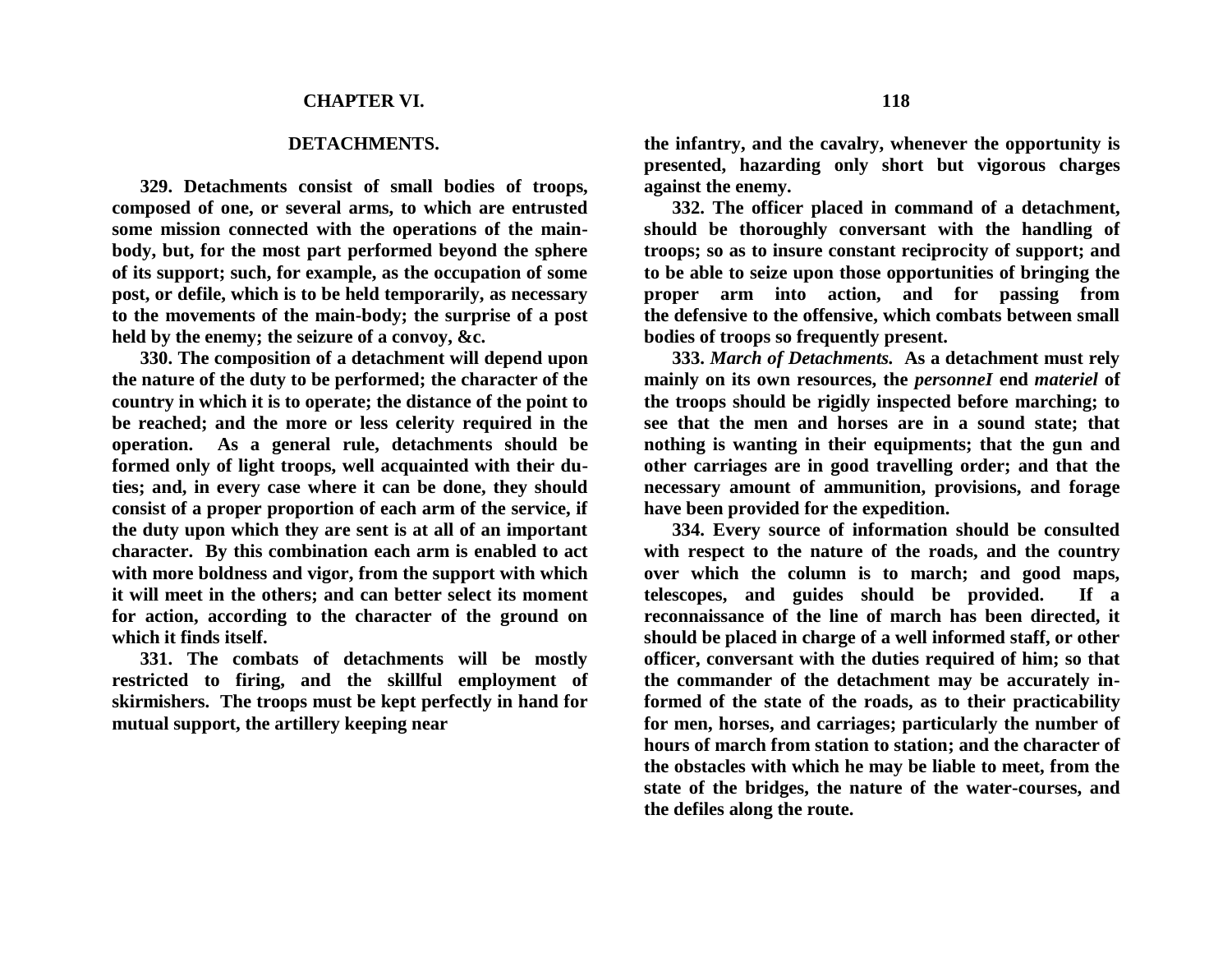**335. In order to avoid being anticipated in our object by the enemy, every attention should be paid to preserve strict order among the troops, and to advance with celerity; so that secrecy maybe kept until the detachment reaches its destination, The troops, for this purpose, should be kept as closely together as the character of the ground will permit; and when the guides are employed, they must be strictly watched, and not dismissed until the march is completed.**

**336. The distribution of troops, or the** *order of march***, will mainly depend upon the character of the country; the general rule to be followed is so to place each arm in the column, that the troops may be formed for action by the most prompt and simple movements. In a very open country, the greater part of the cavalry will be at the head of the column; where it is somewhat broken, half of the cavalry may be in front, and the remainder in the rear; and in a very difficult country the infantry will lead. The artillery may be placed in the intervals of the column where the country is not difficult; in the contrary case it will be in the rear, but covered by a small detachment which it precedes.**

**337. The column must be secured from a sudden attack of the enemy by an advanced-guard, flankers, and a rearguard. The advanced-guard will be composed of cavalry or infantry, or of the two combined, according to the character of the country. In some cases it may be well to have two or three light pieces with the advanced-guard. The strength of the advanced-guard, for detachments not over two thousand men, need not be greater than one-fifth of the whole; for larger bodies it may be be-** **tween a fourth and a third, according to the degree of resistance it may be required to offer.**

**338. The advanced-guard of a detachment should seldom leave a wider interval than about a thousand paces between it and the main-body. In a broken country, when this force consists of infantry alone, the distance should be less, to avoid an ambush. The main-body of the advancedguard should always be proceeded by a few hundred paces by a strong patrol of cavalry or infantry, to search the ground and secure the advanced-guard from falling into an ambush, or from a sudden attack.**

**339. The flankers will consist mainly of a few detachments, which march parallel to the column and a few hundred paces from it, according to the character of the ground; these will throw out a few men, from a hundred to a hundred and fifty paces, on their exposed flank, to keep a vigilant look-out, in that direction, for the enemy-. Occasional patrols may also be sent out on the flanks, when it is deemed necessary to push an examination to some distant point, or to gain a height offering a commanding view of the country. As the object of the flankers is rather to give timely notice to the main-body of an enemy's approach, than to offer any serious resistance, the detachments of which they are composed need only consist of a few men.**

**340. The rear-guard, except in a very broken or mountainous country, which would offer facilities to the enemy for slipping to the rear, need only be a small detachment, placed more to prevent stragglers from falling to the rear than for any other object.**

**341. Night marches should not be made, except in case of necessity. When their object is to surprise an enemy, if there be an advanced-guard, it**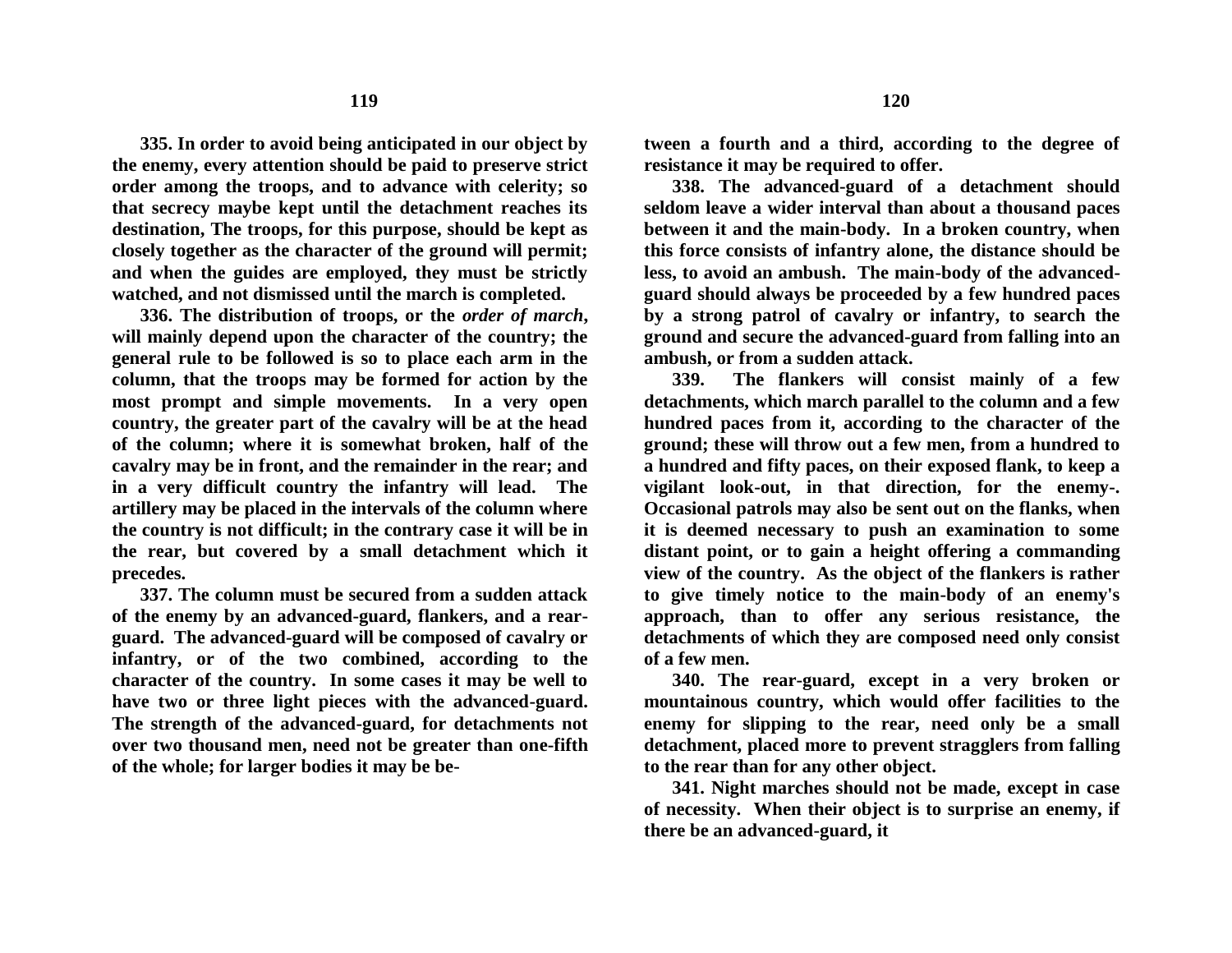**should be kept near the head of the column. Patrols should be sent forward, with orders to advance with great caution, and not push on too far. Flying patrols may, if requisite, be kept up on the flanks. The most exact order and silence should be maintained, and extreme vigilance be exercised to avoid placing the enemy on the alert.**

**342. The following remarks, on the subject of marches, are taken from a little work, "***On the Duties of Troops composing the Advanced Corps of an Army,'"* **by Lieut.-Col. Leach, of the British Army; a work which, for its sound practical views, made in the vein of a judicious, well-informed soldier, who has seen service, commends itself to the juniors of the profession generally.**

**"At the time the following orders were first issued for the march of the light-division, in the summer of 1809, on its route from Lisbon to Talavera, the troops moved off by whole or half sections, according to the width or the road; but, at a later period, a general order appeared, which directed that the infantry should march by threes.**

**"The division having formed in rear of the leading battalion, at whole, half, or quarter distance, or in close column, and the baggage being assembled in rear of it, the march was commenced with precisely the same regularity as would be observed by a regiment or regiments moving in or out of a garrison town; the bands playing, the lightinfantry with arms sloped, and those of the riflemen slung over the shoulder, the officers with swords drawn, and exact wheeling distances of the sections preserved, and perfect silence observed.**

**"After having proceeded a short distance in this manner, the word of command, 'March at ease,' was given by the general at the head of the leading** 

**battalion, and this was passed quickly on to the rear from company to company. The captains, instead of continuing at the head of their companies, dropped back to the rear of them: the reasons for allotting this station to them was, that they might see any men of their respective companies who attempted to leave the ranks without leave. The officers and non-commissioned officers preserved the wheeling distances. The soldiers now carried their arms in any manner most convenient. Some slung them over their shoulders, (most of them, indeed, preferred this mode as the least fatiguing,) others sIoped them, and many trailed them, and they constantly changed from the right hand or right shoulder to the left. Whilst some lighted their short black pipes, others sung or amused their comrades with stories and jests, as is usual on those occasions. Although allowed to prosecute the march in this easy and unrestrained manner, a heavy penalty, nevertheless, awaited the man who quitted the ranks without permission from the captain or officer commanding his company. The captains were always provided with tickets bearing their own signature, on each of which was written, 'The bearer has my permission to fall out of the ranks, being unable to proceed with the regiment.' Any soldier found on the line of march by the rear-guard, without a ticket, was liable to be punished for disobedience of orders; and, as no difficulty was ever experienced by men who were sick, or knocked up, in procuring this certificate of inability to keep up with their regiments, such offenders certainly merited punishment.**

**If a soldier wanted to fall out of the ranks for a few minutes only, he was required to ask leave of the captain to do so, and, moreover, to take off his**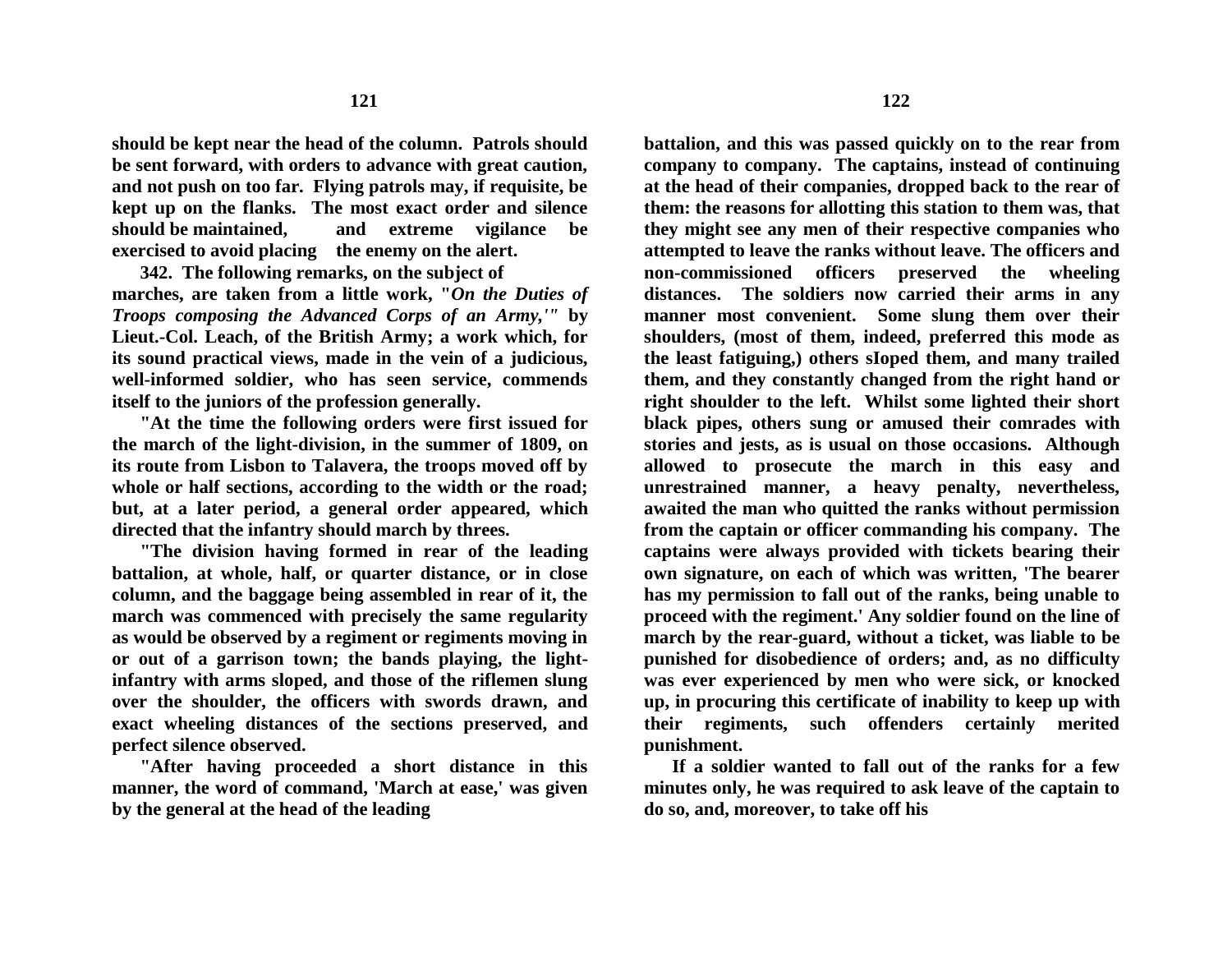**knapsack, and to give it, together with his musket, in charge of the men of his own section, to be carried by them until he rejoined them. This was an admirable order, and it operated in two ways; first, the soldier was enabled, not being encumbered with either knapsack or musket, more speedily to overtake the column on its march; and secondly, if he loitered unnecessarily on the way to rejoin his comrades, who were doubly burdened with his arms and pack, he would be certain to incur their displeasure.**

**"About once in every hour and a quarter or half, a halt was ordered, and ten or twelve minutes allowed for the men to rest. When practicable, this was done on ground near which there was water; but it is a]most unnecessary to add, that very frequently it was not possible to find such favorable spots.**

**"Preparatory to those temporary halts, the word of command, ' Attention!' was given at the head of the leading regiment, and passed on rapidly (as already stated) from company to company. Upon this, the captains moved quickly from the rear of their companies to the front; the arms of the soldiers were regularly shouldered or slung; perfect silence was observed; the pipes were instantaneously put out of sight, either in the haversacks or elsewhere; the dressing and the wheeling distances of the sections were correctly kept; and in an instant there was a magical change from apparent irregularity to most perfect discipline and order.** 

**"On resuming the march after those halts, the troops observed the same extreme regularity during the first hundred or two of yards, as I have already described. The words ' March at ease' being again**

**given, they returned to the song, the story, and the tobaccopipe.**

**"On approaching rivulets or shallow pieces of water, which it was necessary should be passed, neither officers nor soldiers were allowed to pick their way through, nor was the smallest break or irregularity permitted to exist in the ranks; but the column marched through by half sections, sections, or subdivisions, (according to the width of the ford,) preserving the same order as if moving alone a road.**

**"That this regulation was, on some occasions, too rigidly enforced, I have never heard disputed; still, the object at which it aimed, viz. that of expending as little time as possible on each day's march, so as to give the soldiers time to take their rest, to construct huts in the bivouac, to wash their linen, to mend their clothes or shoes, to draw their rations, and to cook their meals, that they might be fresh for whatever fatigues happened to be in store for them, was indisputably a most desirable one.**

**"Those who have campaigned know, that in advancing to attack an enemy, or in retiring before one, the passage of rivers in the line of march, even if so deep as to reach their middles, and under the fire of an enemy also, are expected to be crossed by the troops without a greater derangement taking place in their order of march than the obstacles which they are in the act of encountering, must necessarily produce in a greater or less degree.**

**"With a detachment consisting of a few hundred men, at a distance from an enemy, and with ample time before them to get over their day's march, it would appear that this order might well be dispensed with; but with a division of four or five thousand men, the case is widely different.**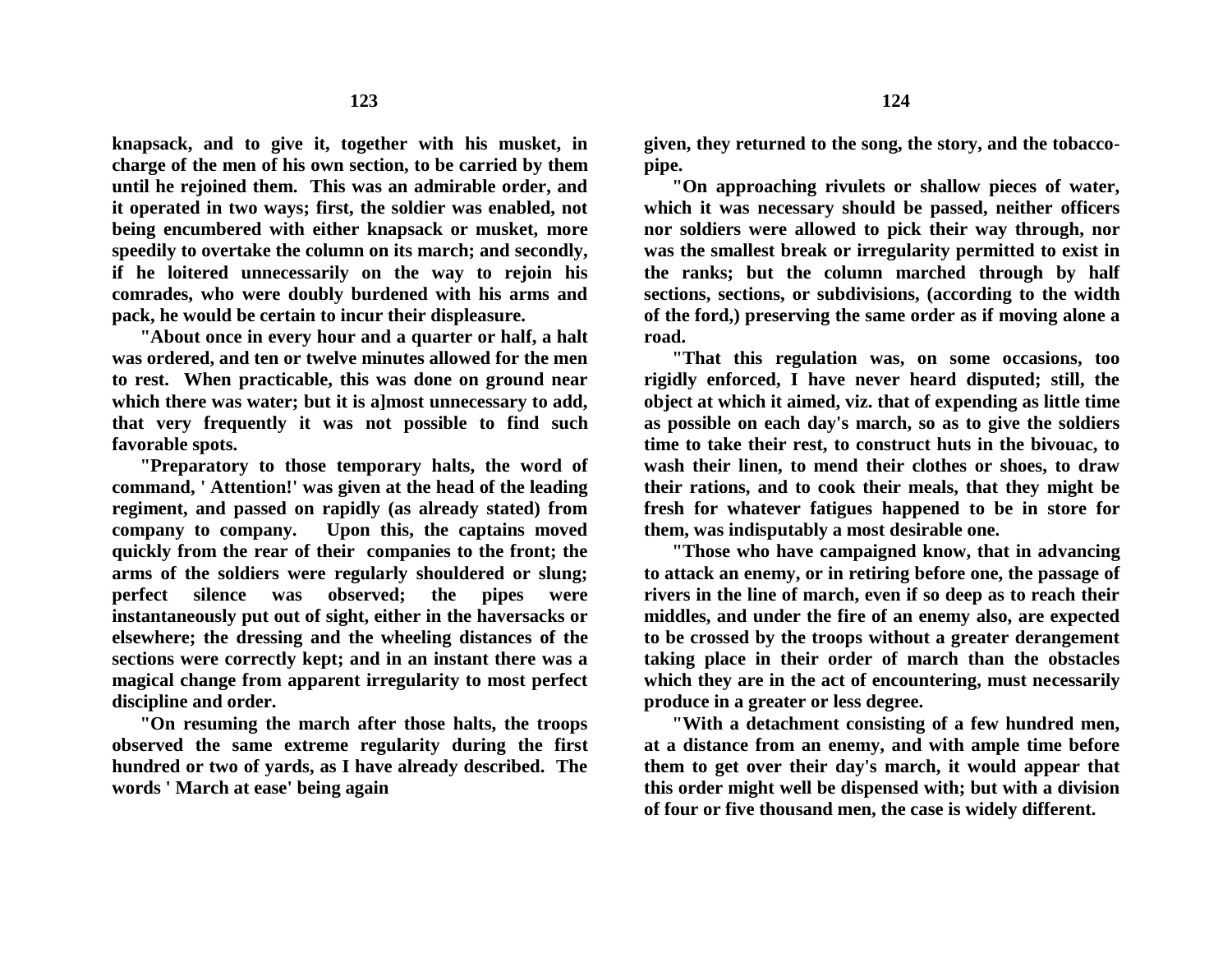**"Let it be supposed that it has arrived at a stream which admits of being passed by sections, subdivisions, or even by companies; and that, instead of proceeding straight through it in this manner, every soldier is permitted to pick his way across in any manner he may think proper, and to break Off from his place in the ranks,--what a vast loss of time would this occasion! When would the rear of the column have effected its passage? Surely the patience of those belonging to the front, centre, and rear of this body of four thousand soldiers, would be pretty well exhausted Iong before the opposite bank was gained by the whole, and the march resumed .**

**"In the rugged and mountainous districts which the army so frequently traversed in the Peninsula, it encountered various defiles and other obstacles, which precluded the possibility of their being passed except by a very small number of men at a time; and the following mode was therefore adopted by each company in making its wav along. The first company of the leading battalion, as soon as it had disentangled itself from the defile, or broken ground, was directed to march forward, perhaps about a quarter of a mile; there to pile arms, and the men to rest. The head of the next company, when it had cleared the defile, halted about thirty or forty yards on the other side, until all the men belonging to it came up in succession. This done, the captain moved it forward independently until it joined the leading company, where it piled arms. Thus, each company, as soon as it had cleared the obstacle, was brought up en masse, and at a regular pace, without reference to those in its rear. By those means that most unmilitary exhibition of file**

**after file running on, like a string of wild geese, to catch those in their front, was entirely avoided.**

**"Few things tend so effectually to fatigue and irritate soldiers who are already jaded, as that of trotting on, bending under the weight of pack, belts, and musket, to overtake those who continue to march on in their front.**

**343. "When the division was about to perform a march not in the immediate vicinity of an enemy, the following arrangements were made either for bivouacking or quartering it, (as the case might be,) so that no time should be lost after it had reached its destination.**

**"A staff-officer, accompanied by the quartermasters of the division, or (if other duties at that moment were required to be performed by the quartermasters) by a subaltern of each regiment, preceded the troops on horseback, so as to arrive long before them at the ground on which they were to halt for the day, or at the town or village in which it was intended they should be quartered.**

**"A whole street, or part of one, (as circumstances admitted,) was allotted by the staff-officer to the quartermasters for each of their regiments, who immediately divided the street into equal portions for the different companies, reserving a house or two for the staff of the regiment.**

**"A sergeant of every company of the division being sent forward so as to arrive long before the troops, and being told by his quartermaster how many and what buildings were set apart for his own people, again subdivided the houses into four equal parts for each of the sections.**

**344. "In the event of any noise or disturbance taking place, whether by day or by night, the probabilities were, that the officers belonging to the companies**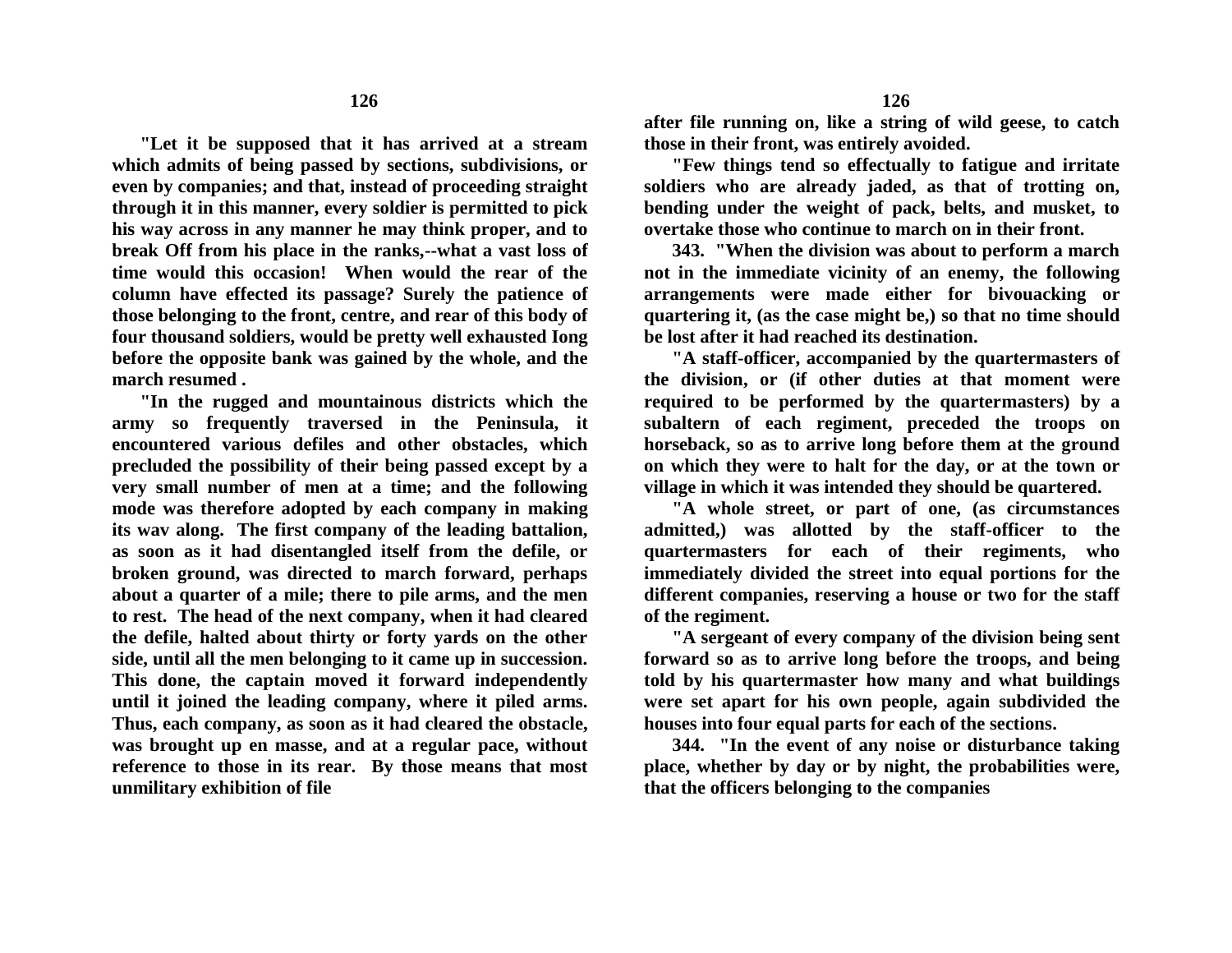**where such irregularities were going on, would certainly hear it, and as instantaneously put an end to it.** 

**"If, then, the division marched into a town, each company was by its sergeant conducted to the houses allotted to it; in which they were established in a very few minutes. It rarely happened, therefore, that the soldiers were kept waiting in the streets for any length of time, as has too often been the case.**

**"Should it, on the other hand, have been intended to bivouac the division, instead of putting it into houses, arrangements of a singular nature were adopted, by sending forward officers and sergeants to take up the ground; by which means each company marched at once up to its own sergeant, on whom they formed in open column.**

**"The rolls were immediately called; the men first for duty were warned for guards, (also inlying and outlying pickets, if near the enemy,) for fatigue duties, to draw the rations, to procure wood for cooking if none was near at hand, to go for water if no river flowed near the encampment, &C. &C.**

**"This done, and the alarm-post, or place of general assembly, having been pointed out to every one, the men were dismissed; the arms piled, the cooking immediately commenced, and all further parades were dispensed with for the day, except a roll-call about sunset.**

**"Parties to procure forage, whether green or dry, were sent out in charge of an officer as soon as the troops were dismissed.**

**344. "Amongst the various regulations laid down for the light-division, I must not omit to mention what were termed mule-guards.**

**"A corporal and three privates of every company, mounted guard at nightfall, whenever the division was encamped. The particular duty expected from the sentinels of these company guards, was to keep an eye to the baggage animals belonging to their officers, (which were picketed to the trees or fastened in some other manner,) and to prevent them from breaking loose.**

**"After the establishment of those little guards, but few instances occurred of whole troops of noisy mules, horses, and asses, chasing each other round and through the camp or bivouac, and galloping over the faces and bodies of the soldiers whilst they were asleep.**

**"Independent of their utility in this way, every company in the division, having its own sentinel, was sure to be instantly apprized of any alarm during the night from the pickets in front; and they were enabled, also, to communicate to their respective companies, without the least delay, any orders arriving at the camp.**

**"Those only who have witnessed it can thoroughly understand with what uncommon facility a dispatch the division could suddenly get under arms, form in column of march, load the baggage, and proceed on the route chalked out for it."**

**345.** *Defensive measures of Detachments.* **In the combats of detachments, whether offensive or defensive, as the employment of skirmishers is the principal means resorted to, and the troops, but in rare cases, act in mass against the enemy, positions should be chosen which will be favorable for this kind of combat. It but seldom happens, in selecting a position for the defensive, that strong points can be found to secure the wings from an attack; but no position should be taken up which**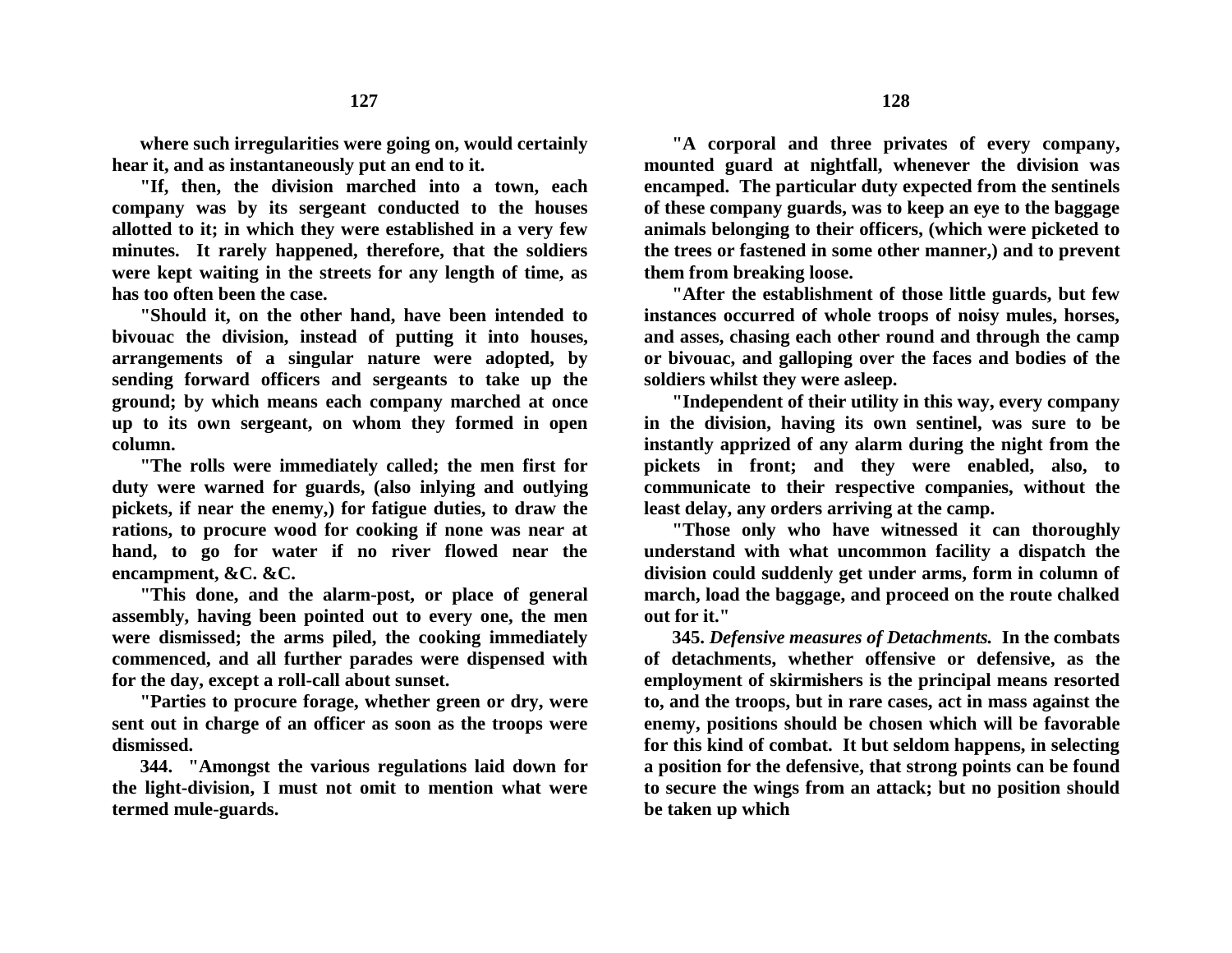**does not present covers for the infantry; good points for the action of the artillery, where it will be but little exposed; as well as shelters where the cavalry may be kept at hand, ready for any emergency, and unexposed to the fire of the enemy's artillery.**

**346. The natural features of the position will necessarily determine the dispositions for the defence. It must, however, be borne in mind that, as it is essential to keep the troops well in hand for mutual support, they must not be too much dispersed; and that a position which requires this cannot be vigorously defended. The artillery should be kept within a hundred paces of the main-body of the infantry; and the cavalry at about two hundred paces. Offensive movements will be mostly left to the cavalry, which should be held in reserve as long as possible, in order that it may act with the more effect upon the enemy when he is weakened. The infantry should only resort to the bayonet under very favorable circumstances; as, when acting in mass, it will be more exposed to the enemy's fire, and be more in danger of being surrounded.**

**347. Defiles in the rear of a position do not present the same dangers to small as they do to large bodies of troops, and may indeed be very favorable to the defence in a retreat; but a position should not be taken up too far in advance of a defile, as it might give the enemy an opportunity of cutting off the retreat of the detachment. Whenever this danger is to be apprehended, it must be guarded against by flankers; whose duty it will be to give timely warning to the main-body of any movement of the enemy to gain their rear.**

**348. If the detachment is forced to retreat, the**

**greatest attention must be given to keep the troops well together, and to inspire them with confidence in their mutual support. Every advantage should be taken of the strong features of the ground for checking the enemy, by occupying it with skirmishers. A portion of the cavalry should be always at hand, to act offensively when occasion offers. The artillery will retire by half batteries, or sections, for the purpose of taking up successive positions to secure the retreat of the main-body. When ever a defile is met on the line of retreat, the entrance to it should be timely secured, by occupying every strong point near it, to cover the retreating column. If the defile is of a character that admits of interior defence, some men should be sent in advance to raise, at suitable points, barriers, or any other obstacles that Will serve as shelters from which the enemy can be held in check.**

**349.** *Defence of Defiles.* **The term defile is applied to any narrow passage through which troops can only pass in column, or by a flank; such, for example, as roads confined between mountains, causeways through marshes, a bridge, &c.**

**350. Defiles are occupied either to secure them for our own purposes, or to prevent an enemy from passing them. In either case, the position taken up by the troops, whether in advance of, or in the rear of the defile, to hold it, will depend upon its length and the features of the ground at its outlets. If the ground in advance is open to the enemy's fire, the entrance to the defile cannot be defended with any chance of success. In like manner, if the ground in the rear is of the same character, and within range of the enemy's fire, it will not be practicable to prevent the enemy from**  *debouching* **if in sufficient force.**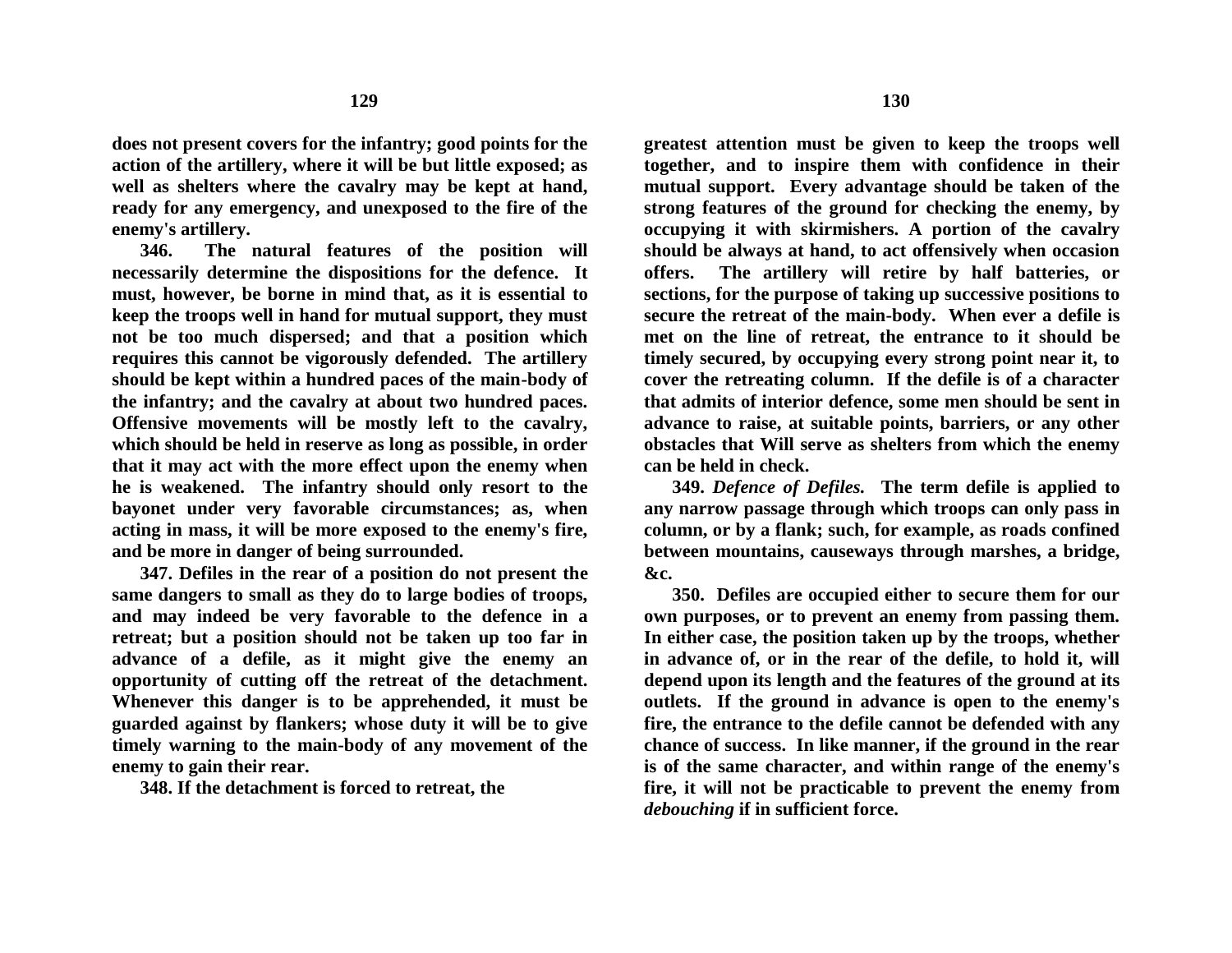**351. When the defile is to be secured for our own use, the ground in advance must be occupied, by taking advantage of all the natural features favorable to the defence. The flanks of the position should, if practicable, rest upon points that the enemy will not be able to turn. The entrance will be guarded by a strong detachment; and if there are points within the defile which would be favorable for checking the enemy, in case of retreat, they should be prepared for defence, by using such means as may be found at hand for strengthening them.**

**352. If it be deemed advisable to take position in rear of the defile rather than in front, the entrance to it should be occupied by a small detachment, for the purpose of observing the enemy; and if there are points on the flanks of the defile which, if in possession of the enemy, would render him master of it, they must be strongly guarded.**

**353. The detachment for the defence of a defile will be composed of one or several arms, according to the character of the ground. Each arm will be posted on the points most favorable to its action, and for mutual support. If the position taken up be in rear of the defile, the artillery should be placed at three or four hundred paces in the rear, so as to command by its fire the interior and outlet. The cavalry should be at some two hundred paces back, ready to charge the enemy in flank as he** *debouches.* **The skirmishers should seize upon every point near the outlet from which the enemy can be reached, both within the defile and as he** *debouches* **from it; whilst the main-body of the infantry will be posted on the right and left of the outlet, in the best positions for throwing in a heavy, and then driving back the enemy with the bayonet.**

**354. When a position taken in advance of a defile is likely to be forced, the retreat should be commenced by sending all the artillery except two to the rear, to take a** 

**position to secure the outlet. A portion of the cavalry will next retire, the rest remaining with the rear-guard, to check by its charges, the enemy, should he press on with vigor to seize the entrance. The main-body of the infantry will next retire by the usual movements, either from the centre or the wings, as the case may require. The rearguard having secured the entrance until the main-body is far enough to the rear to be out of danger, will retire; the cavalry, or the infantry leading, as the defile may present features most favorable to the action of the one or the other arm. As the troops successively clear the outlet, they will take position to receive the enemy should he attempt to force a passage.**

**355. In mountainous passes, where the flanks of the defile can be attained by the heights falling into the hands of the enemy's skirmishers, these points must be occupied by detachments, as well as all paths, or roads leading to the flanks, or to the rear of the defile. The reserves of the detachments should occupy in preference points where crossroads meet. The communications between the detachments and the main-body must be well preserved; and if the detachments are driven in, they must fall back on their supports, and occupy other points on the flanks previously designated. A retreat, under such circumstances, will demand the greatest circumspection, and great unity of action. To secure the retreat of the rearguard, the lateral issues should be well guarded by detachments.**

**356. Bridges and dikes are defended in the same manner as other defiles. A bridge in an open**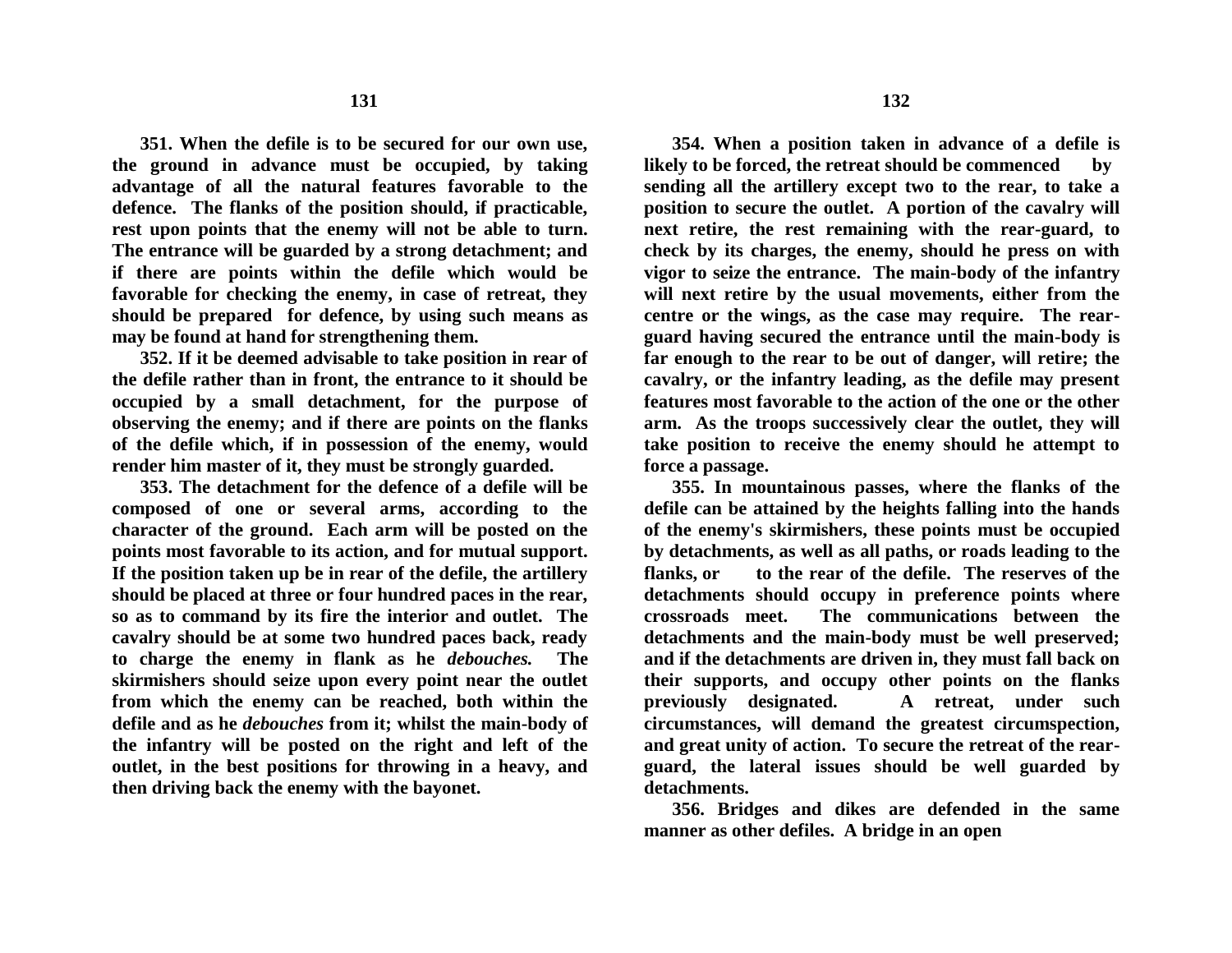**country, particularly one over a small water-course, is not susceptible of a good defence, and the beat thing to be done, to render the passage useless to the enemy, is to destroy it. If the country on the side towards the enemy is open, whilst on the opposite side it is broken so as to present good covers for the troops, a position may be taken up behind the bridge, and the defence be conducted in the usual manner. If, on the enemy's side, the ground is broken, whilst the other side is open, a defence can only be attempted at great risk; as, in case of being forced to retreat, the movement must be made under strong disadvantages, arising from the exposed position of the flanks of the retreating force, whilst on the bridge, to fire, as well as that of the position which must be taken up on the opposite side, if an attempt is made to arrest the enemy at the outlet of the bridge. When both ends of the bridge are favorable to defence, the side towards the enemy may be occupied by a detachment whilst the main-body takes position on the opposite side.**

**357. Fords can only be defended with safety by taking up a position behind them when the ground presents good covers, near enough to the point of crossing to bring a strong fire on the enemy whilst fords are usually the more difficult of defence, as several are frequently found in the same vicinity. The best plan to be resorted to generally, is to endeavor to obstruct them by any means at hand.**

**358.** *Villages, &c.* **Villages which are accessible on all sides should not be occupied by a detachment which is obliged to rely only on its own resources; but when they are so situated that they can be approached by the enemy only in front, having their flanks covered by natural obstacles,**

**and the ground in their rear being favorable to a movement of retreat, they may be defended with success, provided they are not commanded by the ground in advance, within the range of fire-arms, and that the approaches to them can be swept by the fire of the defence.**

**359. On occupying a village, the commanding officer should immediately make himself acquainted with the environs to at least within the range of fire-arms; and lose no time in erecting such obstacles, as barricades across the streets, abatis, &c., as the means at his disposal will permit.**

**360. The defence will mainly fall upon the infantry, which should be divided into three parties for this object; the one will occupy all favorable points where cover can be obtained on the outskirts of the village, such as ditches, enclosures, &c.; another, divided into a suitable number of detachments, will be posted, under cover, on the most accessible avenues to the position occupied by the first, of which they will form the supports; the third will form one or more reserves, according to the extent of ground taken up, and will be posted at some central point most convenient to act, according as circumstances may demand.**

**361. The artillery will be placed at those points where it can best sweep the ground over which the enemy must approach to attack the weak points of the position. It should be covered by an epaulment, and be masked until it is necessary to open its fire.**

**362. Cavalry can aid but little in the interior defence of a village; if it form a part of the detachment, it may take post so as to secure the flanks of the village, if they are not well covered; otherwise a position should be taken by it in rear, to be ready**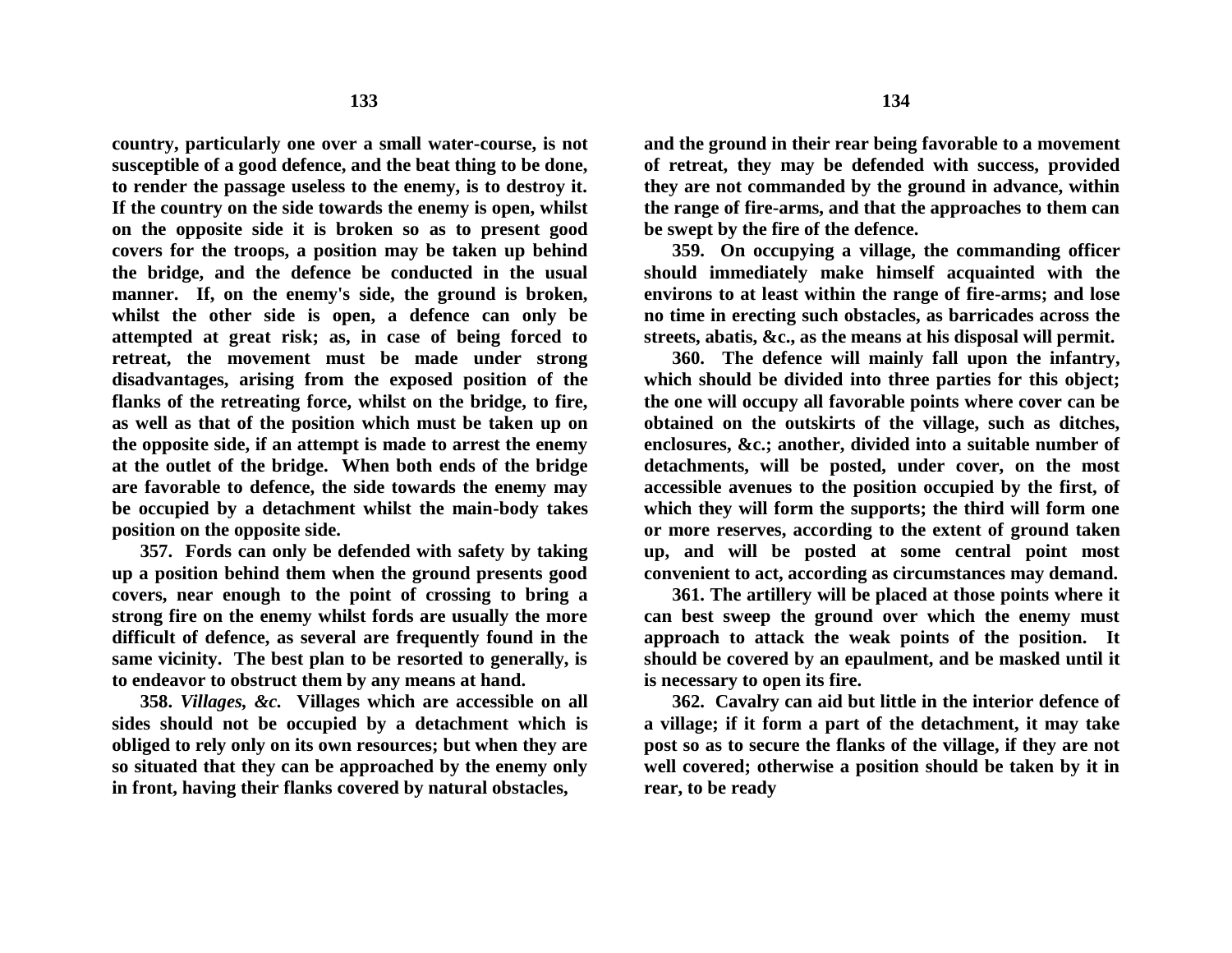**to cover the retreat, if the other troops should be driven out by the enemy.**

**363. In the defence of a village, the detachment, unless it should find itself decidedly superior to the enemy, will rely mainly upon the-effects of its fire. Sorties may be attempted, if the enemy commits any blunder; such as exposing himself to a flank attack, or not supporting well his advanced line. When a sortie is decided upon, the point from which it is made should be strongly occupied, to cover the party sallying out in case of a repulse. The party for the sortie should attack with vigor, but with due precautions against being cut off; and if they succeed in driving back the enemy, they must not engage in a headlong pursuit, but fall back under cover of the party holding the point from which they sallied.**

**364. If the troops occupying the exterior line are in danger of being turned by a flank attack, they must retire upon the village, and take up positions previously designated for this contingency. To insure good order and steadiness in this movement, the supports should hold the enemy in check by a sortie on his flank.**

**365. When it is found that the village must be evacuated, the supports will act with the line of skirmishers, to delay the progress of the enemy, by disputing every favorable point, in order that the reserves may have time to retire and take up a position in the rear, to secure the retreat of the troops still engaged.**

**In the retreat, the troops falling back on their supports, or reserves, should be careful not to place themselves so as to obstruct either their movements, or their fire upon the enemy.**

**366.** *Inclosures and Houses.* **In the defence of**

**posts, it frequently becomes necessary to occupy isolated houses and strong farm-yard enclosures, to prevent the approach of the enemy on some point. In such cases the doors and windows, through which an enemy might force his way in, must be strongly barricaded, those from which a good fire can be brought to bear upon the enemy, should be arranged to give the men secure shelter whilst firing; loop-holes must also be made through the walls to give more fire. If circumstances require that the house be held until the last extremity, the arrangements in the interior must be made to defend it story by story, until the object to be attained is accomplished.**

**367. The distribution of the troops will depend on the character of the enclosure. When it is spacious and open, the usual distribution of a line of troops around the walls, with supports and a reserve, will be made. In a house, the troops will be divided into several parties, each under the command of a subaltern, or non-commissioned officer, who will direct the defence of their respective stories. When there are men enough, two should be placed at each loophole, and a small reserve be kept in the most sheltered spot at hand. The main reserve will occupy the point most convenient to fall upon the enemy should he force his way in. The men at the loop-holes should be cautioned not to throw away their fire, and at suitable intervals they should be relieved by men from the reserve.**

**368. It is but seldom that artillery can be used in these cases. Some pieces may be posted with advantage in enclosures. Cavalry can be of no service, except it can act in ambush from some point where it may fall on the enemy's flank.**

**369.** *General Measures for the Attack.* **The dis-**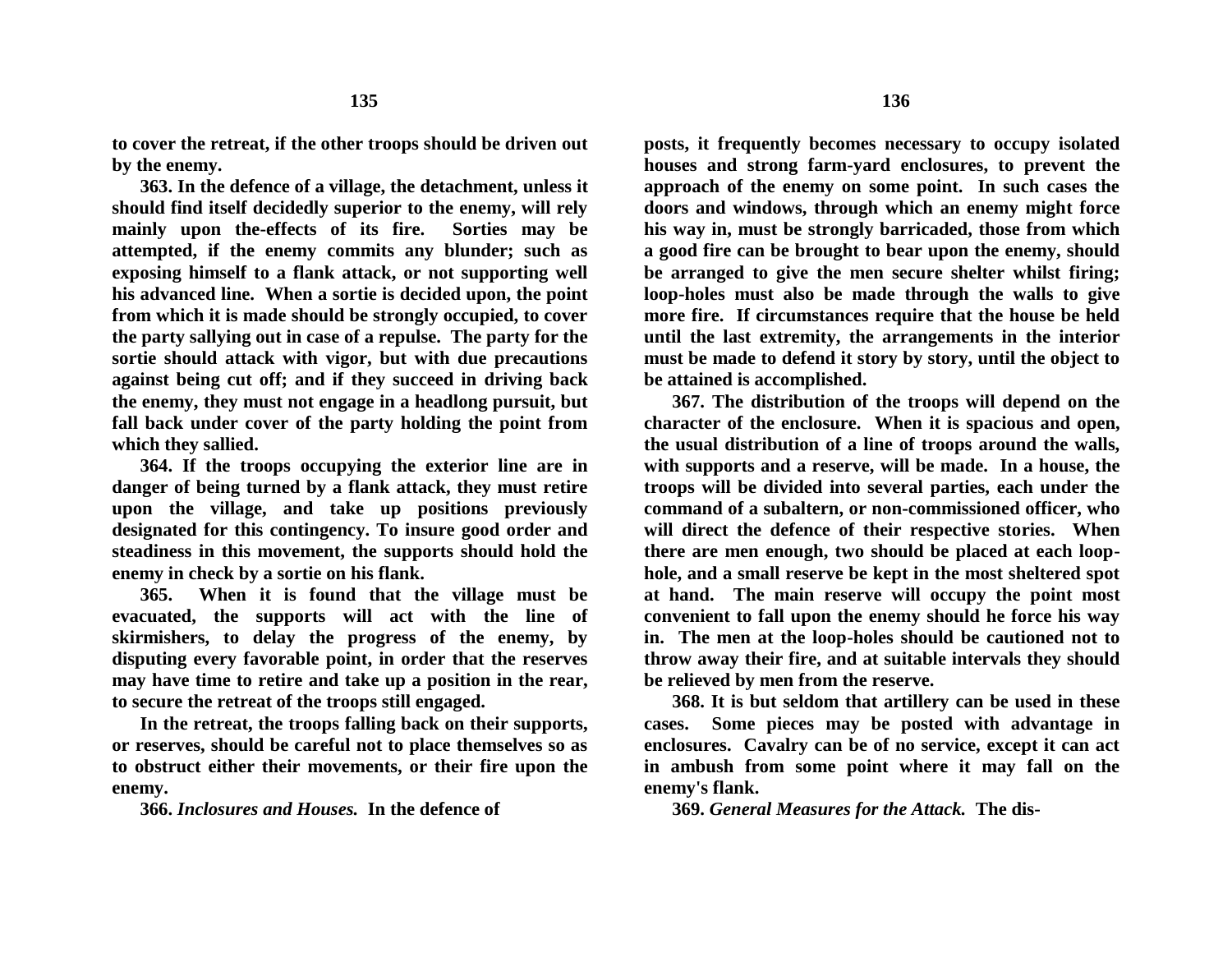**positions made for the attack by the commanding officer of a detachment, will necessarily be based upon the defensive measures of the enemy. Therefore, in the first place, a correct knowledge should be gained of the position taken up by the enemy, and the manner in which his troops are distributed for its defence. The points to which attention will be directed in these respects, are first, the natural features of the position as adapted to a good defence; and second, the distribution of the troops.**

**370. On the first point, the character of the ground in front of the enemy's position, as to its capabilities for the effective action of infantry, cavalry, and artillery, must be carefully examined; the flanks of the position, as to the practicability of turning them; finally, its rear, as offering a secure retreat to the enemy.**

**371. On the second point, we must endeavor to ascertain whether the enemy, in posting his troops, has taken advantage of the features of ground in his front, by placing each arm on those points most favorable to its action; whether the extent of ground taken up by the enemy is susceptible of a strong defence by the troops which occupy it; whether the different arms are so posted as to give a mutual support; whether the enemy has neglected to give proper supports and reserves, or to place them within suitable distances; whether he has crowded too many troops upon one point, or has posted too few on another; whether the points occupied by any portion of the troops, particularly by the artillery, or cavalry, are exposed to an enfilading fire of our own artillery; whether his flanks are assailable; whether there are defiles to his rear which he has omitted to occupy; finally, whether he has neglected**

**to guard avenues by which either his flanks or rear may be reached.**

**372. If the enemy's troops are well posted in front, occupying all the advantageous points presented by the ground, and well supported, we must look to see what can be done by operating on his flanks, or by turning his rear, whilst a feigned attack is made on his front. If the extent of his position is too great, and his troops too much dispersed, his flanks may be menaced whilst a serious attack is made on his front.**

**373. Attacks on the flanks by a portion of the troops are very favorable against an enemy not prompt at maneuvring; but, when made against a skilful active enemy, we expose ourselves to the same attack that we attempt against him, besides weakening our front.**

**374. In moving forward to the attack, the troops should be kept well in hand for mutual support. The artillery and cavalry should avail themselves of all covers presented by the ground, to avoid exposure to the enemy's artillery. The artillery could reserve its fire until it can open with a decided effect to clear the way for the action of the mainbody; leaving to the skirmishers to push forward, and by their fire drive the enemy from his covers. If, however, there are points from which the enemy cannot be well dislodged without the aid of artillery, it should be brought early into action, to avoid the blood-shed of unavailing attacks of the infantry. In no case should the artillery be isolated, but always covered by a strong escort; otherwise it might at any moment fall into the enemy's hands.**

**375. In attacks of the character in question, where the skirmishers play so important a part, they will be required to resort frequently to the**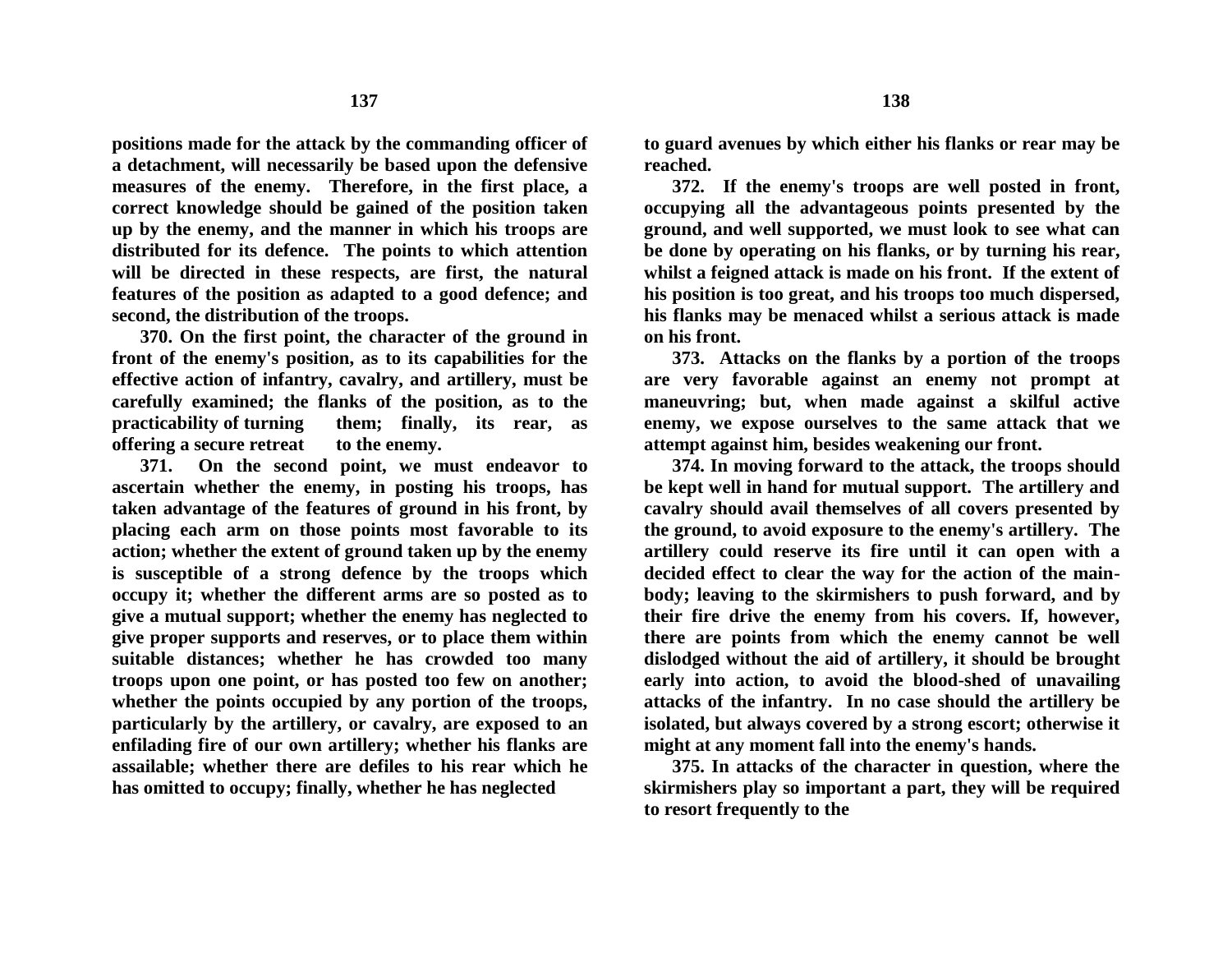**bayonet, to dislodge the enemy fully from his covers whenever an opportunity offers, some cavalry should be at hand to take advantage of the retreat of the enemy when driven from such points.**

**376. The cavalry in its charges, however dashingly made, should use due circumspection, and not venture too far in a headlong pursuit, for fear of being brought up suddenly by the enemy, advantageously posted to profit by such faults.**

**377. The infantry will only act in mass and with the bayonet when the enemy has been well wearied by the fire of its skirmisher's and artillery; if, when driven from his position, the enemy can be forced upon a defile, a few rounds of grape followed up by the bayonet can seldom fail of completing his destruction.**

**378.** *Attack of Defiles.* **The length of a defile, and the circumstance of its being prepared by barricades within it, to protract the defence, are points of grave importance in planning an attack. When the length is so great that the outlet is beyond the range of our cannon, the troops will not be able to pass it, except under the most favorable circumstances, as the enemy can make the best dispositions at a short distance from the outlet, to crush the troops which first attempt to** *debouche.* **If the defile is barricaded, the barricades should not be attacked in front, except for very grave reasons, as, if skillfully defended, they can only be carried at great cost of life.**

**379. In attacking the entrance of a defile, the troops should approach along the most convenient and best sheltered avenues, and deploy when a little beyond musket range. The skirmishers and the artillery should profit by the ground, in taking positions favorable both for shelter, and to reach**

**with their fire the enemy's troops. Skirmishers should be directed to close in, particularly on the obstacles by which the flanks of the enemy's position are strengthened, and endeavor to dislodge his troops from them. The mainbody, held in reserve to carry the entrance with the bayonet, so soon as it is seen that a serious impression has been made by the fire, should be kept under cover, and as near at hand as the ground will permit. If the enemy gives way, the main-body should make a vigorous attack in mass with the bayonet; and, following up closely the retreating troops, endeavor to secure the outlet by** *debouching* **from it before the front is so far unmasked by the retreating troops as to enable those, in action for its defence, to act with freedom. As fast as the troops** *debouche,* **they must occupy the ground in front of the outlet strongly, leaving a sufficient force for the immediate defence of the outlet. The reserve should remain at the other extremity of the defile to act as circumstances may require. So soon as we find ourselves in secure possession of the defile, a part of the reserve, with all of the cavalry, should pass and take positions indicated on the opposite side. The greater part of the artillery follows, and takes position on the flanks to open its fire on the retiring enemy.**

**380. If the attack on the entrance to the defile is unsuccessful, the troops will retire behind their reserves, the latter covering this movement, and holding the enemy in check should he attempt a pursuit. If a renewed attack is ordered, the troops first in action will form a reserve for the fresh troops thrown forward.**

**381. When it is found impracticable to force the entrance by a direct attack, resort must be had to**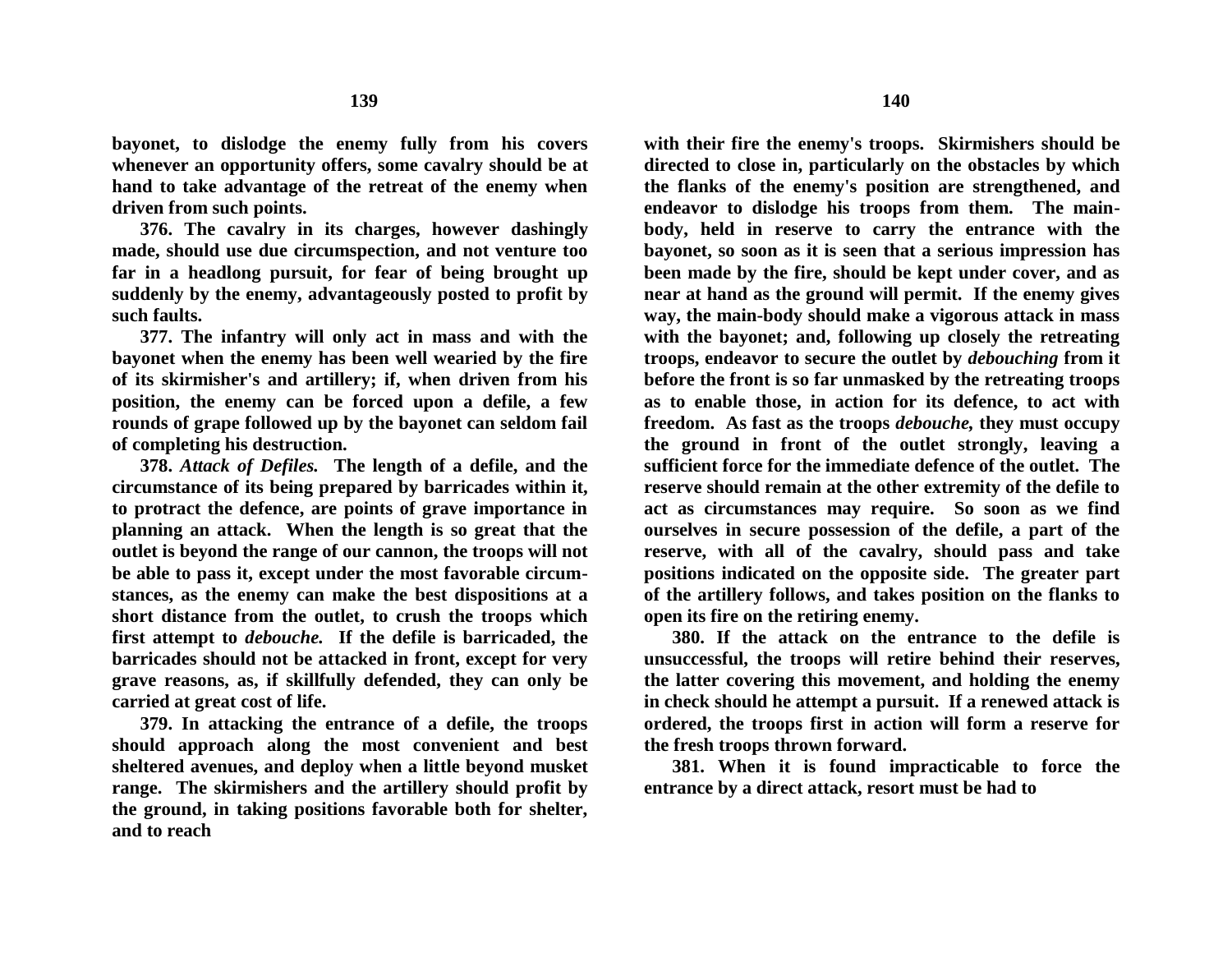**stratagem, by pushing forward a few troops to act on the enemy's flanks, and try to dislodge him from the obstacles by which they are covered. If this attempt is successful, the troops in action must be gradually reinforced to gain supports for the flanks of the column of attack in its advance movement. As the column penetrates the defile, ground must be gradually gained by throwing forward fresh troops which dislodge the enemy, secure the issues in case of retreat, and hold the points of support of the flanks.**

**382. In the attack of defiles forming mountainous passes, the column of attack must be well covered on the flanks, by detachments which make a simultaneous attack on the enemy's posts on the heights, to prevent the one from affording support to the other. These detachments should be strong enough for the duty assigned, so that should any post offer a vigorous resistance, they may be enabled to renew their attacks with fresh troops.**

**383. Two-thirds of the detachments will act as skirmishers, the other third will be held in reserve. So soon as any post is carried, the reserves will occupy it. When the skirmishers move forward, a portion of the whole of the reserve will follow, as circumstances may demand. There should be no intermission in the attacks when once commenced, but the enemy be driven by alternate attacks of fire and the bayonet, from point to point, to enable the detachments gradually to gain the immediate borders of the defile, so as to reach the rear of the enemy's troops, and force them to retire. The main-body, in meantime, should occupy the enemy in front, to prevent him from sending succor to the posts that secure his rear and flanks.**

**884.** *Attacks of Villages, &c.* **As villages, when occupied with a view to defence, are usually prepared for it by the addition of artificial obstacles to those which the position naturally presents, an open attack upon them should, when practicable, be avoided, as it can only succeed, if the assailed perform their duty, at great loss of life to the assailant. In any case, whether made openly or otherwise, attacks of this kind ought not to be hazarded except with superior numbers, unless the enemy be very inferior in discipline.**

**385. In conducting the attack of a village, the troops should endeavor to approach their points of attack by avenues which will afford them cover from the enemy's fire until they arrive near then4 and should particularly try to gain any commanding points from which a plunging fire may be brought to bear on the enemy's covered defences.**

**386. The most favorable points of attack are those which are salient; as they are naturally weak; those where there are no prepared defences, or where they are but slight; and the flanks and rear, when they are accessible, or axe not well secured by troops so posted as to cover them.**

**387. The attack will mainly devolve upon the infantry. The artillery, by taking suitable positions either to enfilade any part of the enemy's line which lies exposed to its fire, to dismount the enemy's guns, or to throw shells from its howitzers into inclosures, will prepare the way for the infantry. The cavalry can only act as a reserve, to cover the infantry it repulsed, and to secure the flanks from an offensive movement against them.**

**388. The infantry will be divided into three parties for the attack; one, which will display as skir**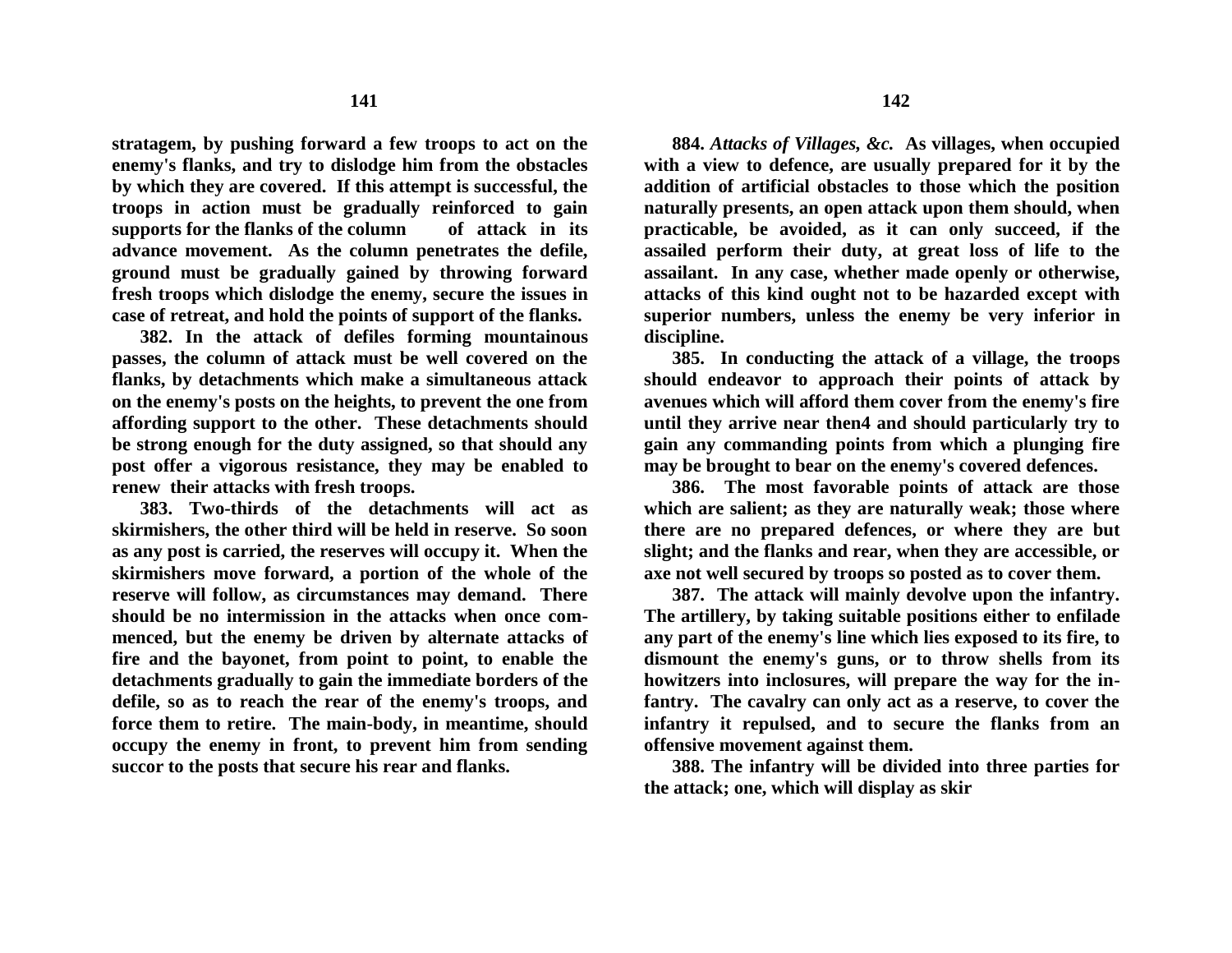**mishers, may be a sixth of the whole; another which will act as the supports of the first, may be about the one-half of the whole; and the remaining third will form the reserve. The party in advance, in dispersed order, will get over the ground as rapidly as possible, and endeavor to close with the enemy's skirmishers; relying almost exclusively on the bayonet. Their supports will follow in line, at from one hundred to one hundred and fifty paces in their rear; the reserves at about the same distance in rear of the supports, taking advantage of the ground to screen themselves from the enemy's fire. If the advanced party succeeds in its attack upon the interior defences, they will follow up the enemy closely, and give him no opportunity to halt and make a stand; the supports will advance and clear the streets with the bayonet. Should the enemy form across a wide street to stop the advance, the skirmishers will move forward in open order, taking advantage of any shelters to cover themselves, and by their fire force the enemy to deliver his, and the supports and reserve in mass will attack with the bayonet. So soon as an entrance is secured, the skirmishers and supports will drive the enemy from the interior defences in their front, whilst the reserve will push forward to the central point, to attack his reserve if posted there, and to be in readiness, to support the advanced parties at any point where succor may be necessary.**

**389. Whenever they can be procured, a party of welltrained sappers should be sent forward with tile advance, to clear any obstacles by which their progress might be impeded. If this description of troops is not to be obtained, a few active men, used**

**to handling the axe and pick, should be detailed for this necessary duty.**

**390. In case of the repulse of the advance, they will fall back to the nearest cover from which they can open a fire on the enemy, and after being joined by their supports will renew the attack.**

**391.** *Handling of Skirmishers.* **Skirmishers play so important a part in all affairs of detachments, as well as in engagements of larger bodies, the circumstances being rare, either in the attack or defence, where they cannot be employed with considerable effect, either to harass or occupy the enemy, that a few words may be here especially given to the manner of handling them; even at the risk of repeating what has been already laid down.**

**392. The number of skirmishers employed will greatly depend an the features of the ground, as being more or less favorable to the action of cavalry, or of infantry in mass. In no case, however, should the main-body be unduly weakened by detaching too many skirmishers. A third of the entire force is the most that can be safely thrown forward for this duty; and, if it be found that they are unable to maintain their ground in the presence of the enemy, it will be safer to cause them to fall back and reinforce the main-body, by forming on the flanks, or any previously designated point, than to detach from the main-body for their support.**

**393. The manner of forming a line of skirmishers, and posting their supports and reserves, with the other ordinary maneuvers for extending, advancing, retiring, &c., belong to elementary tactics, and require no comment here. A few precepts, however, may be mentioned, as connected with this subject. The line of skirmishers should not be pushed so far in advance of the main-body that the**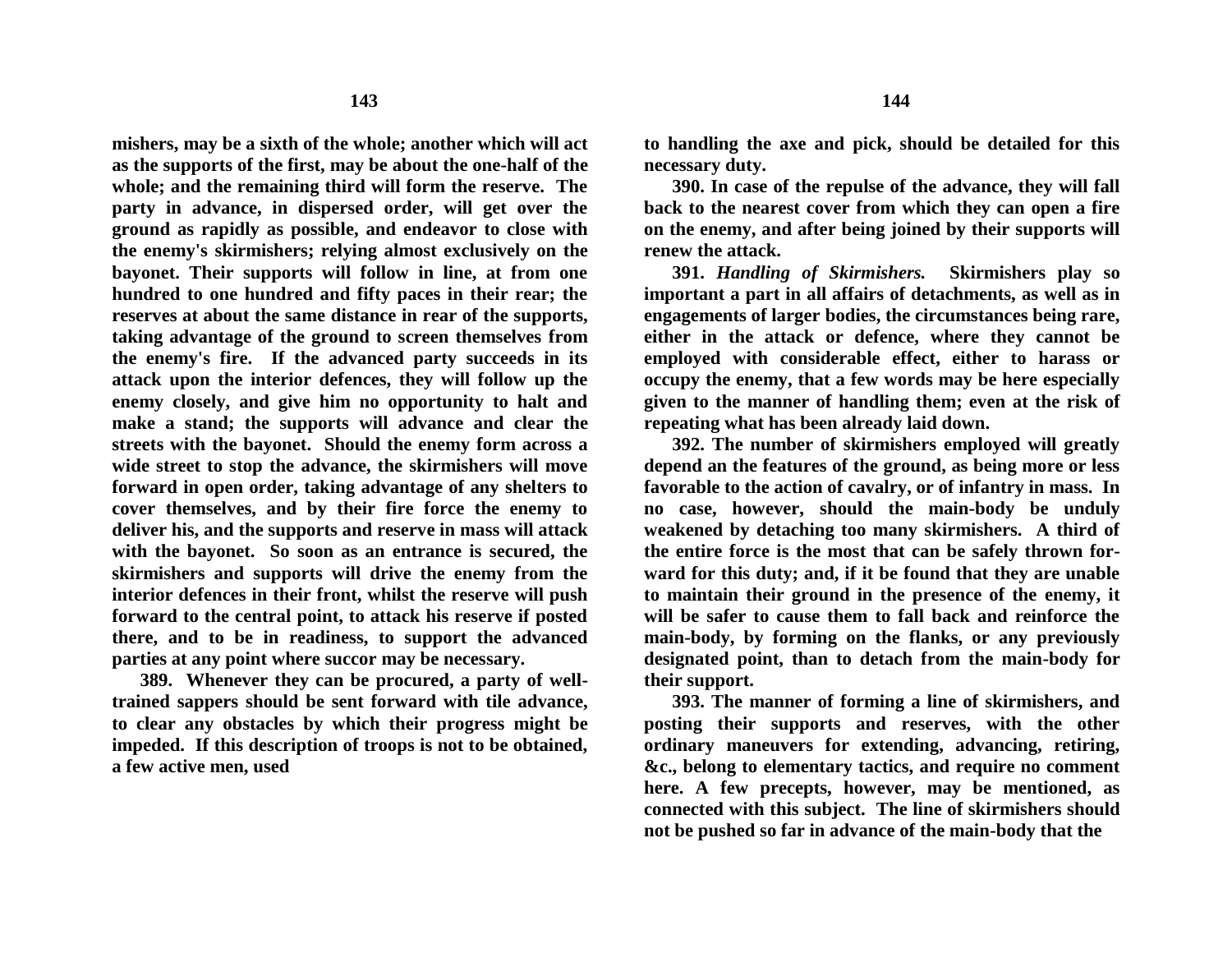**latter will not be able to come to their aid in time it they should be vigorously pressed by the enemy; or be able to profit by any advantages obtained by them. The reserves to support the line should in all cases be near enough for this object and, as far as practicable, be posted where they can readily find cover from the enemy's fire; taking advantage, for this purpose, of any irregularities of ground or shelters, like walls, hedges, ditches, &c. The reserves may be of less strength in broken than in open ground; being, however, never less than a fourth in the former, nor a third in the latter case.** 

**394. The position of skirmishers in advance of the main-body will depend on the natural features of the ground. As a general rule, they ought to cover both the front and flanks of the main-body, extending far enough beyond each flank for the latter purpose; and, in all maneuvres of the main-body in the face of the enemy, it should be protected by skirmishers until the new position is taken up.**

**395. It is seldom necessary to throw forward the skirmishers before the main-body is ready to commence the action. They should deploy and extend before coming within reach of the enemy's musketry; and, when the lines are near enough to engage, they should retire to the positions previously assigned them.** 

**396. A quick eye, presence of mind, and good judgment in taking up ground are indispensable to an officer in command of skirmishers, to enable him to keep his troops easily in hand; preventing them from rushing on headlong in the it, when any success is gained; and directing them to seize upon every cover, either in advancing or retiring, from which they can with advantage annoy the enemy or hold him in check.**

**397. The accuracy of aim, upon which the good effects to be obtained by skirmishers depends, requires that the men should be kept cool and in good order. All hurried and violent movements, by which the men may lose breath and become exhausted, should be avoided; and they should be frequently cautioned against rapid firing, which soon impairs the aim, and be directed never to raise the piece until they feel sure of their shot.**

**398. In an advance movement of skirmishers, their line will necessarily have to conform to the features of the ground; when this is open, the alignment should, as far as practicable, be preserved; and when broken, the officers should see that mutual support is given throughout between the detached portions; and that those on the flanks be particularly cautioned not to suffer their attention to be so much taken up by the enemy in front as to neglect securing the flanks from any attempt upon them, either openly or by ambush.**

**399. Wherever an open portion of ground occurs, it should be gotten rapidly over, so that the men shall be exposed as little as may be; and, if there is any apprehension from the enemy's cavalry in such cash, the men should be kept well together, or even be rallied on the reserves, until the character of the ground will enable them to deploy with safety.**

**400. If the more advanced portions come upon the enemy in force, they should halt and occupy him in front; whilst a portion may try to turn him, or to annoy his flanks. In like manner, in a successful attack on the enemy's outposts, the skirmishers should endeavor to maintain their ground when they come upon his main-body, by occupying its attention until their own main force can come up.**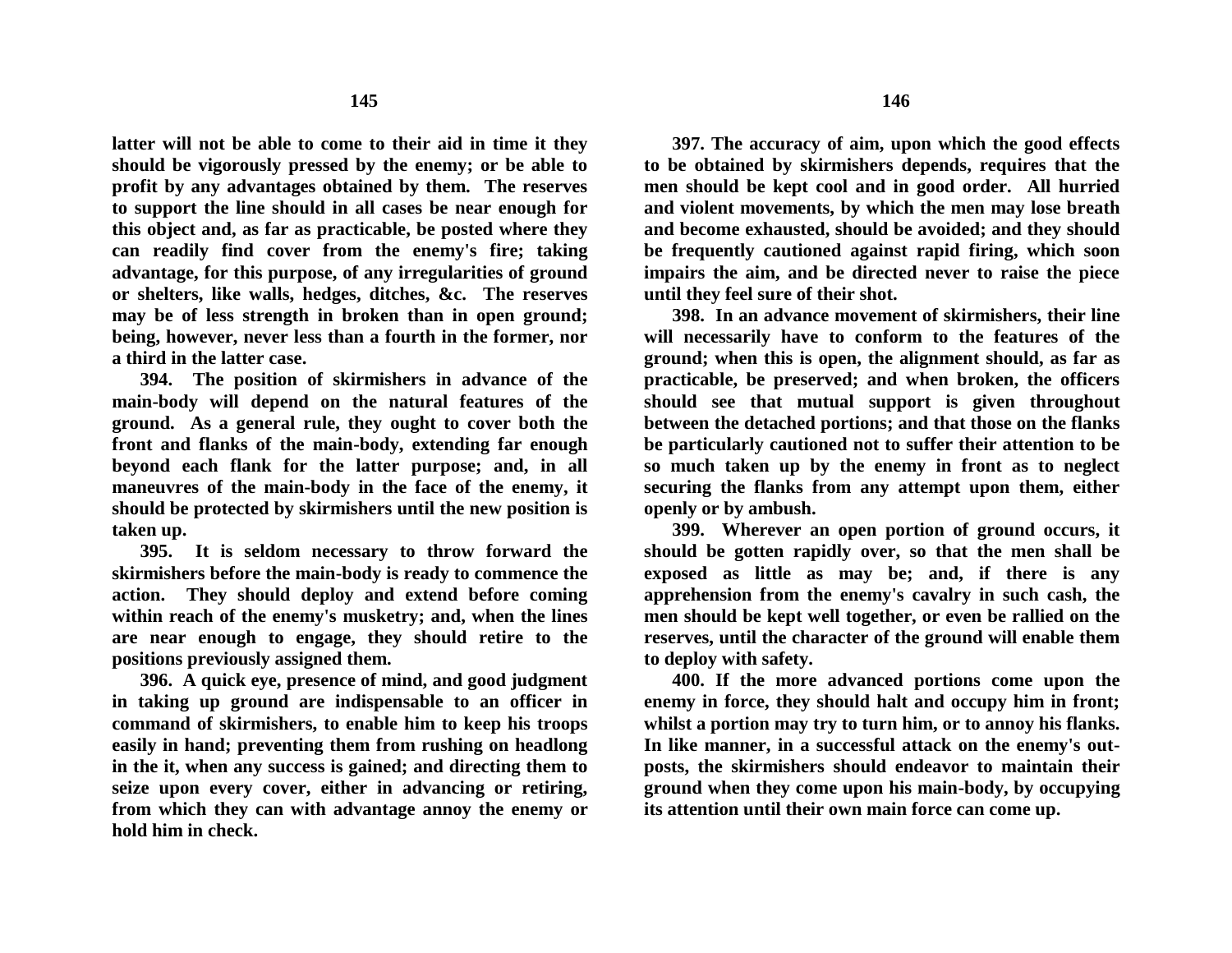**401. In the attack upon all covered positions held by the enemy, skirmishes play the most important part; and, although it may require the action of masses to dislodge the enemy under some circumstances, there are but few in which, by a judicious selection of ground, skirmishers may not greatly bother him. The broken features presented by wooded and rocky ravines, or the beds of small fordable streams, from the opposite side of which an enemy must be rooted out before ground can be gained forward, are ugly circumstances in an advance movement; and great skill and patience are requisite on the part of both officers and men to accomplish their object. Points which afford a good cover for a few men, or from which a commanding or a flanking view of the enemy's line can be obtained, should be sought for; and, where the men would be much exposed in gaining such points, from the open character of the intervening ground, they should be sent forward singly, with directions as to the best probable manner of attaining their object, and be particularly cautioned against exposing themselves in little knots of three or four together, as the chances of casualties will be thereby increased. If the crest of a hill intervenes in a pursuit, it should be gained with great caution, for fear of coming suddenly upon the enemy in force on the opposite side.**

**402. When the enemy occupies strong artificial obstacles, as palisades, an abatis, yards, of which the walls are loop-holed, &c., an attempt should be made to dislodge him by shells from howitzers; the troops for the assault may then be advanced as skirmishers, and when within about two hundred paces, should clear the intervening ground at full speed, in closing.**

**403. In attacks upon forests, the intervening open ground must be cleared in a similar and after the enemy has been dislodged from the skirts, the further advance should be cautiously made; attention being paid to preserving the general alignment; the men taking care to avoid leaving any considerable gaps between them, or of losing sight of each other. A vigilant eye should be kept upon securing the communications to the rear by the reserves, in case of being forced to retire; and, before passing cross-roads, it should be well ascertained that they do not offer any facilities for an offensive movement of the enemy.**

**404. Whenever a defile met wit which is not strongly guarded, some of the line of skirmishers may enter it boldly, relying on the bayonet, whilst others take up points from which they can enfilade it; but if the enemy makes a show of a vigorous resistance, the skirmishers should seize upon the best points on its flanks from which a warm steady fire can be kept up on it, and hold them until their reserves, or if necessary the main-body, can come up and force their way with the bayonet. When the defile is carried, the reserves follow the onward movement of the line of skirmishers, leaving it to be held, if it be thought necessary, by a detachment from the main-body.**

**405. Skirmishers necessarily play a very important part in mountainous warfare, as the broken character of the ground presents many points from which it may become exceedingly difficult to dislodge an enemy thoroughly conversant, from some days occupancy, with all its resources. In such attacks, as he valley-passes will usually be occupied by the strength of the enemy, the skirmishers must try to gain successively the heights on the flanks of**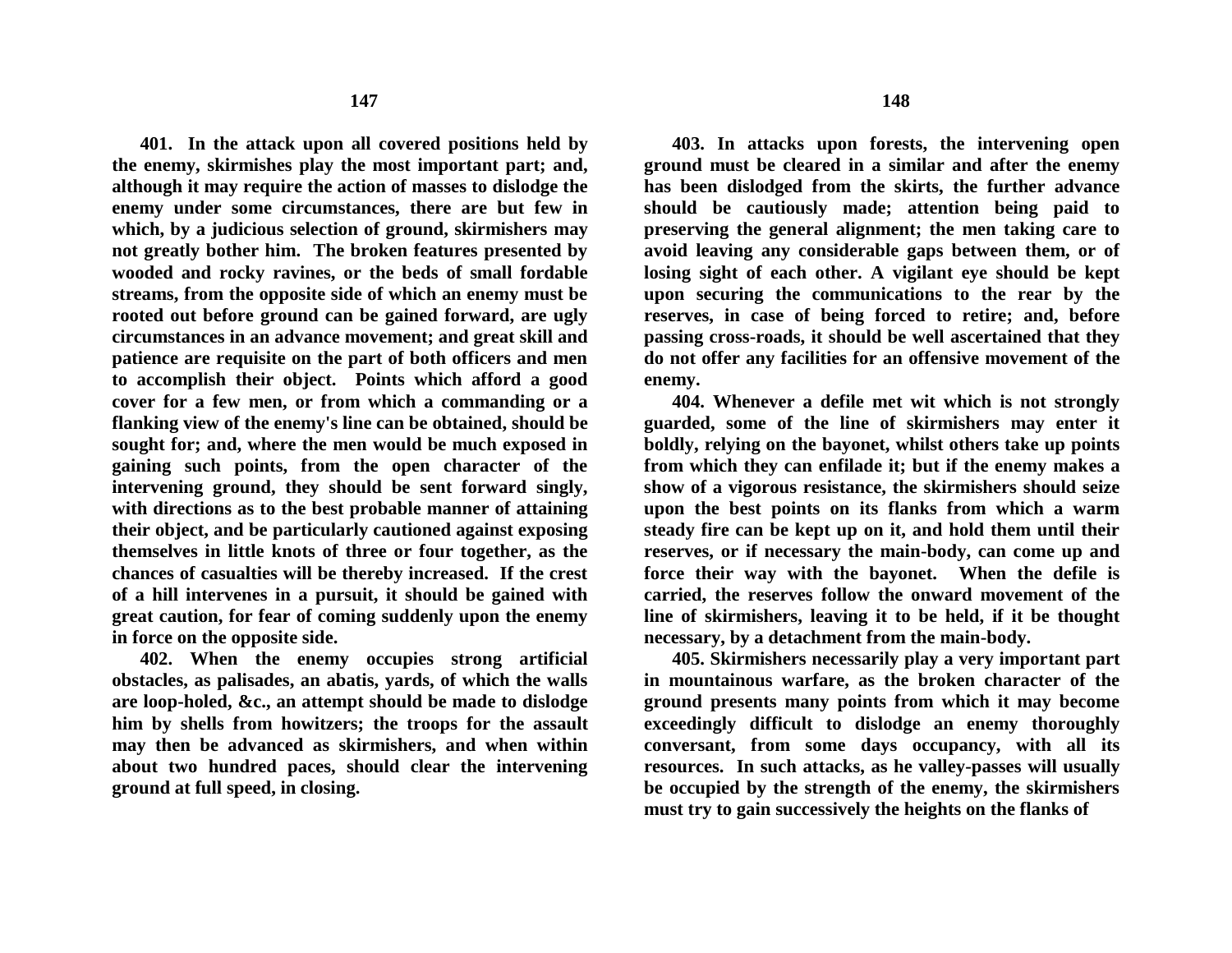**the main position; care being taken that no party gets too much in advance of the other. If the enemy retires, a portion of the skirmishers should follow closely upon his rear, whilst others occupy commanding points from which they can keep up a well-directed fire on him. If, in the pursuit, paths should be found leading to the flanks, or rear of the enemy's main-position, some detachments may be pushed forward in these directions, to bother the enemy, whilst the rest join in the main attack.**

**406. If a vigorous resistance is offered by the enemy, it will be necessary to employ a number of small detachments to dislodge him from every cover. These should advance along the most advantageous paths, proceeding with great caution, and leaving no suspicious points to the rear, until they are thoroughly searched and their character ascertained. The communications to the rear, by which the skirmishers will have to retire if repulsed, must be well secured by the reserves, who will usually take post at the junction of cross-roads, or in other positions favorable to receiving the skirmishers and covering their retreat.**

**407. If an isolated post of the enemy is met with every point around it, from which a fire can be brought to bear, should be occupied by skirmishers; and a steady unintermitted fire be kept up against it until fie is dislodged, or driven from it by an attack with the bayonet by the reserves.**

**408. In the retreat, every advantageous point which offers cover to skirmishers, should be seized on by them, to hold the enemy in check, and thus give time to the mainbody to retire in good order. The skirmishers, however, should not fall too far to rear, so as not to compromise their own safety; whenever obliged to this, a part of the reserves** 

**may be thrown forward, to reinforce the line, and give more vigor to its fire; but a part should always be kept in reserve to be ready for any emergency. If the retreat be through a defile, and the enemy's pursuit is feeble, it will usually be only necessary to deploy the reserves of the skirmishers on such ground on the right and left of the entrance to it, as may be favorable to bringing a good fire to bear on the enemy. As soon as the main-body has cleared the defile, or is sufficiently beyond the reach of an active pursuit, the skirmishers and their reserves retire by sections; keeping at from two to three hundred paces in the rear of the main-body. In case the enemy should push forward with vigor, the skirmishers adopt e same measures; but the additional precaution should be taken of holding the outlet of the defile, by a detachment posted advantageously for that object, until all the skirmishers have cleared it.**

**409. In all positions taken up for the defensive in mountainous, or broken ground, whether the valleys or the heights be occupied, those points from which the troops might be annoyed by the enemy's skirmishers should be guarded by our own, as well as all pathways leading to them; attention should be given so to post our skirmishers as to take the enemy in flank in his assault upon the front of the position.**

**410. The safety of the communications must be carefully looked to in a retreat; and for this object the position of the reserves should be judiciously selected; taking them at those points where the enemy would be met, should be take paths or cross-roads, passing beyond the flanks of the line occupied by the skirmishers, to gain their rear. The skirmishers themselves should not hold pos**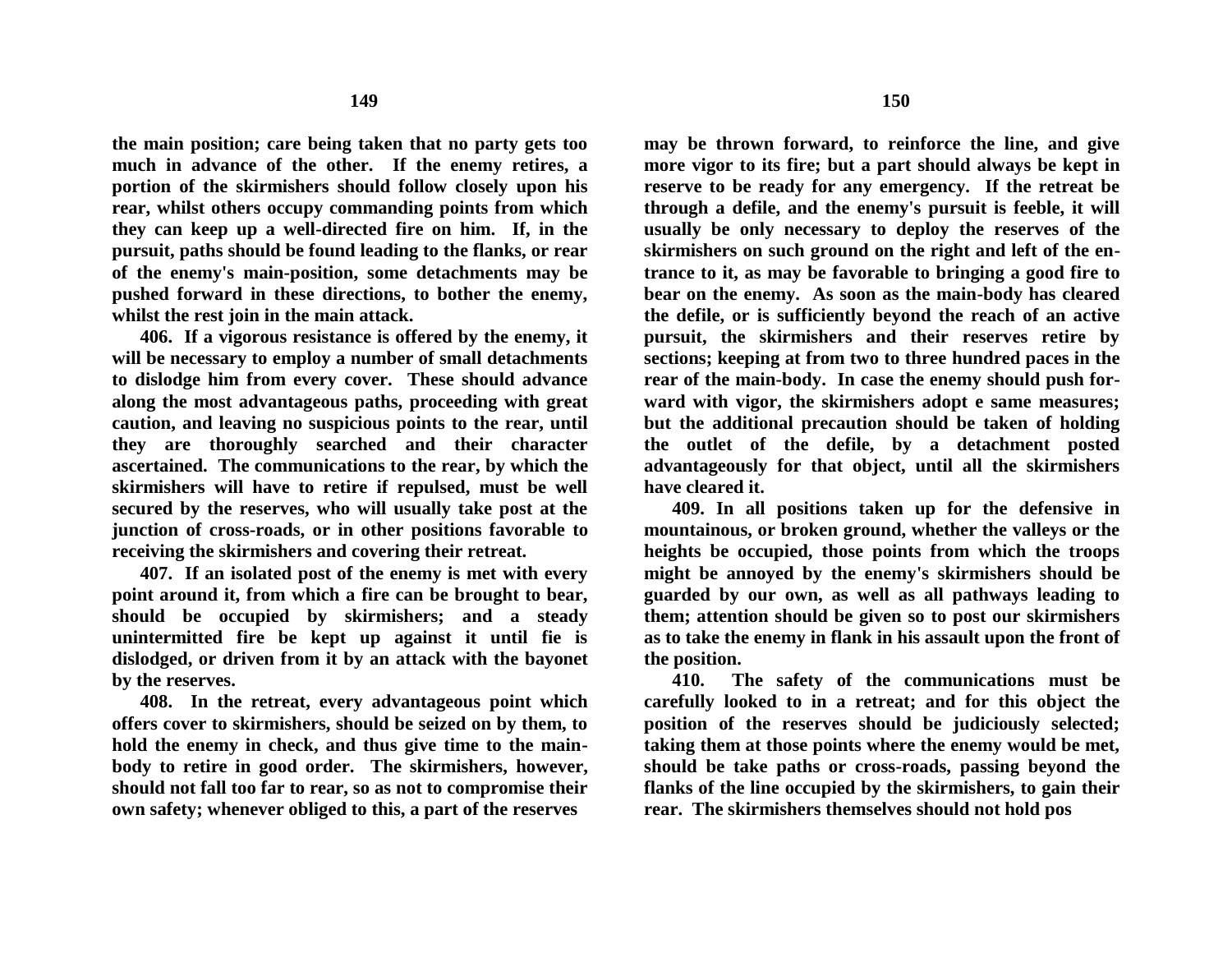**session too long of any point, in order not to have their safety compromises, by leaving too wide an interval between themselves and the main-body; and whenever they are thrown into enclosures, they should see that easy communications are opened to the rear for a timely exit.**

**411. Although skirmishers should rely mainly on a steady, well-directed fire, for the attainment of their ends, still a resort to the bayonet by the reserves should not be overlooked; as, by a judicious combination of caution with boldness, the enemy may not only be held in check, and be constrained to a very circumspect course, but may be frequently so forced back as to enable the skirmishers, if it be advisable, to recover lost ground.**

**412. The fact should never be lost sight of, that a fine of skirmishers is weak in itself; and even powerless when exposed to the attack of cavalry, or that of infantry in mass. It offers but a bad mark to the enemy's round shot in front, but it may be greatly damaged from an enfilading position; any care should therefore be taken not to post a line behind any obstacle which, like a hedge, or ditch, may so present itself to the enemy's batteries. The line may also greatly suffer when, maneuvring in open ground, it comes within short range of the grape and canister of the enemy. The true tactics, therefore, of skirmishers, is to avoid open ground, and to throw themselves into that which presents obstacles to the enemy's movements, and affords covers not exposed to enfilading views of his batteries; to seek for positions from which their fire will annoy the enemy both in front and flank, occupying him in front whilst ground is gained on the flank; and in all changes of position whether advancing or retiring, to move from one to**

**the other, both with celerity and by an orderly simultaneous movement.**

**413.** *Escalading.* **This is a means of attack upon which our English friends rather pique themselves; in spite of some signal failures during the Peninsular campaigns, and some successes in which as much seems to have been owing to chance as to any other cause; as the reader, who may look over** *Jones's Journal of the Sieges* **carried on in these campaigns will find. Since that time it has been successfully used in the attacks made on the** *stockade forts*  **in India. How far it might succeed against ourselves, we have no means of judging; as in the attempts by our friends on our slight field-works, during the last war, very few of them had an opportunity of getting further than the ditch, under deadly fire our well-practised citizens. It is a resource, however, when others fail; and, in a favorable moment, may succeed, either through the surprise, or cowardice of the assailed.**

**414. In a little work, on the** *Attack of Military Posts &c* **, by Captain, now, we believe, Colonel Jebb, of the Royal Engineers,--which, as well as his Defence of Out-posts, is cordially commended to the perusal of our young officers, for its practical details and capital common-sense views; maugre its slap-dash flippancy of style, with which the**  *Juniors* **of the British line, it seems, must be indulged, to cheat them into a little study of their art,--the manner of conducting an assault by escalade is given with some detail. Whether the groups termed** *rallying columns* **by the author, would act more harmoniously towards the attainment of the main object, than the groups of another more celebrated system by their attractional sympathies, experiment alone can determine.**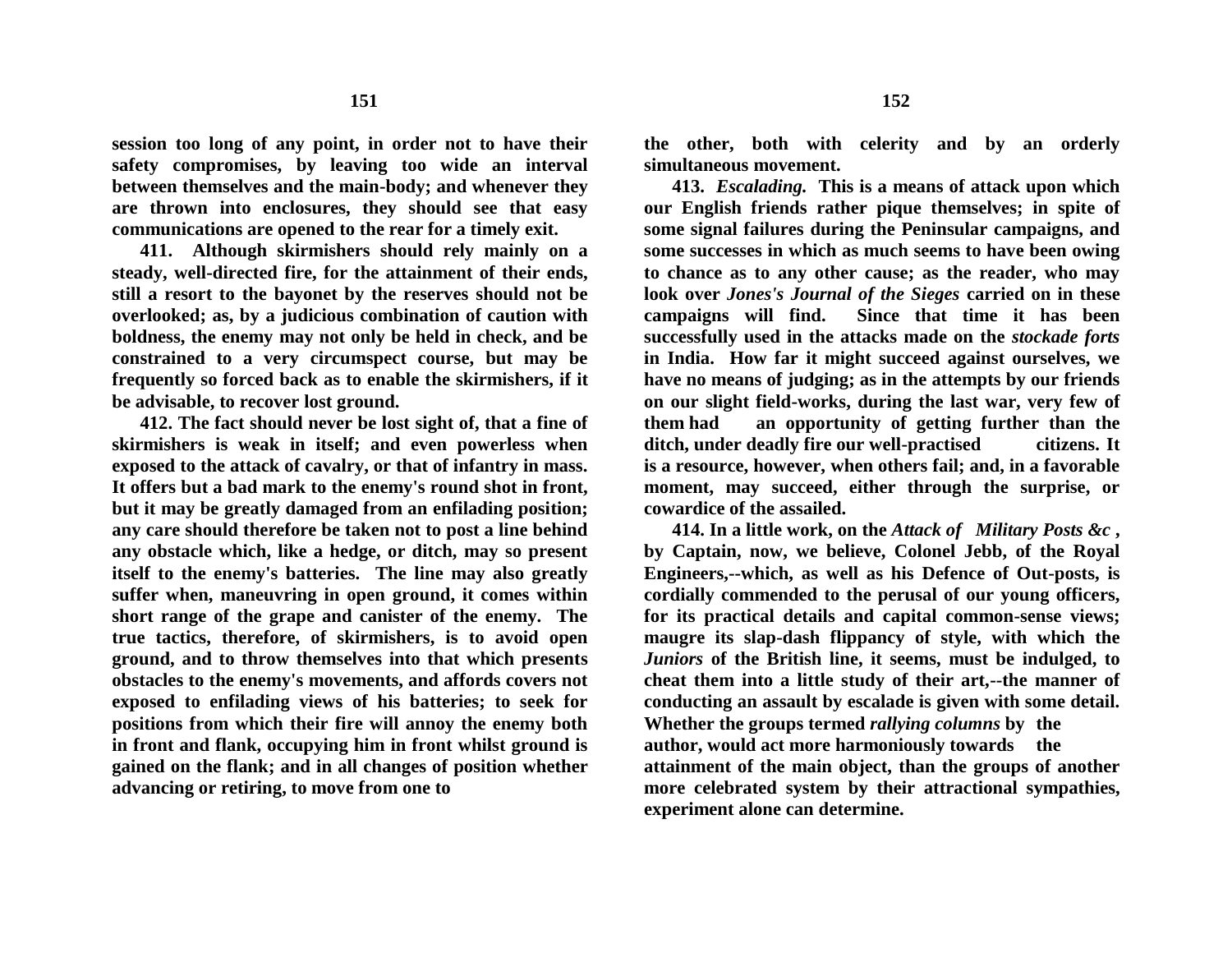**415. The following is the outline of the method of eacalade, proposed by Colonel Jebb in the work referred to. Ladders of suitable length for the enterprise are to be provided for scaling the scarp; the one proposed is three feet longer than the height of the scarp; so that, the foot of the ladder being planted a pace or two from the bottom of the wall, the top may project far enough above the wall to enable the men to step from the ladder with ease, in an upright position. An allowance of one ladder is made for every five feet of the face to be scaled; one hundred feet, for example, requiring twenty ladders.**

**416. To each ladder, from four to six men are assigned, according to its length. The ladders are borne, in the usual manner, on the shoulders of the men; two or three being placed on each side for this purpose.**

**The ladders for scaling the scarp are assigned to the advance. A second set of less dimensions, for descending into the ditch only, are assigned to the support. The scarp ladders are placed on the ground in line, at some suitable point, with the proper intervals between them; the men to carry them, properly "told off," are drawn up in rear of them, at the proper commands, are marched to their places at the sides of the ladders, and raise them ready for the forward movement. Similar dispositions are made for the counterscarp ladders, which are placed in line, from 100 to 150 yards in rear of the others.**

**417. At a given signal, the whole are to move forward; covered by an advanced firing party, to keep down the fire of the work, and followed by a reserve.**

**The scarp ladders are let down into the ditch,**

**the men descend, carry them across it, plant them against the scarp, and mount to the top. The top of the parapet gained, the men are to group themselves rapidly in** *rallying columns;* **and proceed to clear the parapet by charging the assailed in flank.** 

**418. The support and reserve, in the meantime, are to follow on without loss of time, to take their share in the action.**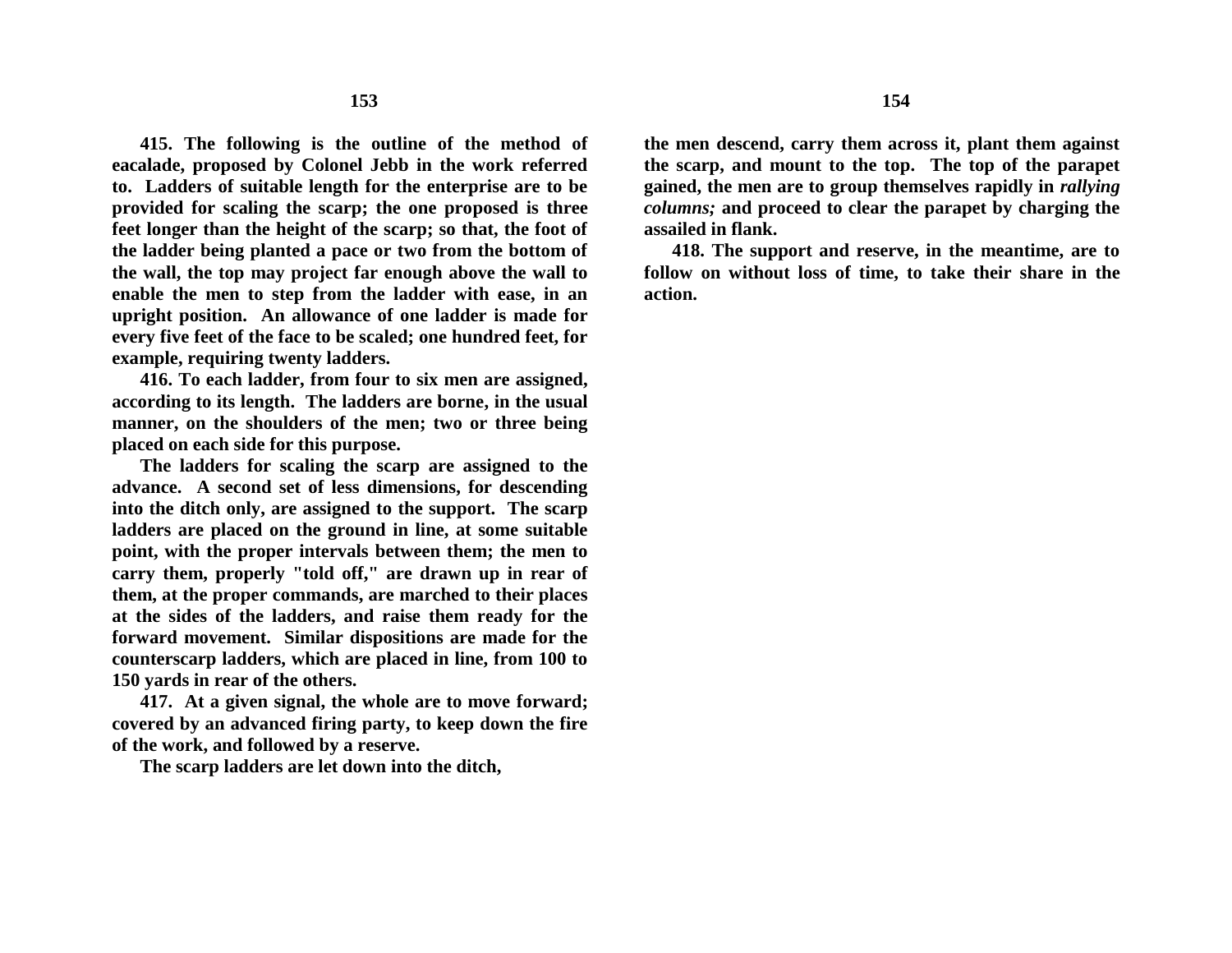## **CONVOYS***.*

**419. To conduct a convoy in safety through an enemy's territory, where it is exposed to attacks either of regular, or of partisan troops, is one of the most hazardous operations of war; owing to the ease with which a very inferior force may take the escort at disadvantage in defiles, or other positions favorable to an ambuscade, or surprise, and to the difficulty of securing a long column, like that presented by a convoy-from a-sudden attack.**

**420. The escort should be of sufficient strength to beat off any presumed force that the enemy can bring against it. A weak escort will only hold out a temptation to the enemy to attack the convoy. When the convoy is of very great importance, it may be necessary, besides giving it a strong escort, to throw out detachments between its line of march and the enemy; and when there are posts occupied by our troops along this line, they should keep up a vigilant system of patrols, pushing them as far out as practicable, so that the escort may receive aid and timely notice of any hostile movement.**

**The escort, when it is deemed necessary, should be composed of all arms; but always of both infantry and cavalry, as, from the necessity of gaining timely information of the enemy's approach, patrols of cavalry must be pushed out to some distance, both in front and on the flanks.**

**421. As the convoy must be perfectly hemmed in and guarded on all points by its escort, the latter is**

**usually divided into five principal portions with this object; an advanced-guard, which is preceded by a small detachment to scour and search the ground in front of the line of march; a rear-guard; flankers; and the main-body. For the purpose of presenting a sufficient force upon those points of convoy that will probably be assailed, the main- body is subdivided into four unequal portions; one-half of it will constitute a reserve; one-fourth will form a guard for the centre of the convoy; and the remaining fourth will be divided into two equal portions one of which will march directly at the head of the convoy, and the other close in its rear. This subdivision of the main-body is made on the supposition that the enemy will attack the convoy either at the centre, or in the front, or rear. If the attack is made upon either of the two last points, the divisions for their** 

**protection can be readily reinforced by the advanced, or the rear-guard. As the reserve must be in readiness to reinforce any point menaced, and to offer a vigorous resistance, its strength should be greater than of the other divisions.**

**422. The order of march of the escort will be regulated mainly by the natural features of the ground passed over. The advanced-guard will precede the convoy about a thousand paces. The detachment by which it is preceded, and which should consist of cavalry, will push forward as far as it can with safety, taking care to scour thoroughly all the ground passed over. The flankers, which will also usually be composed of cavalry, will be divided into platoons, and be thrown out as far as circumstances will permit. Each platoon will throw out a small detachment, on its outer flank, which last will furnish vedettes to move along**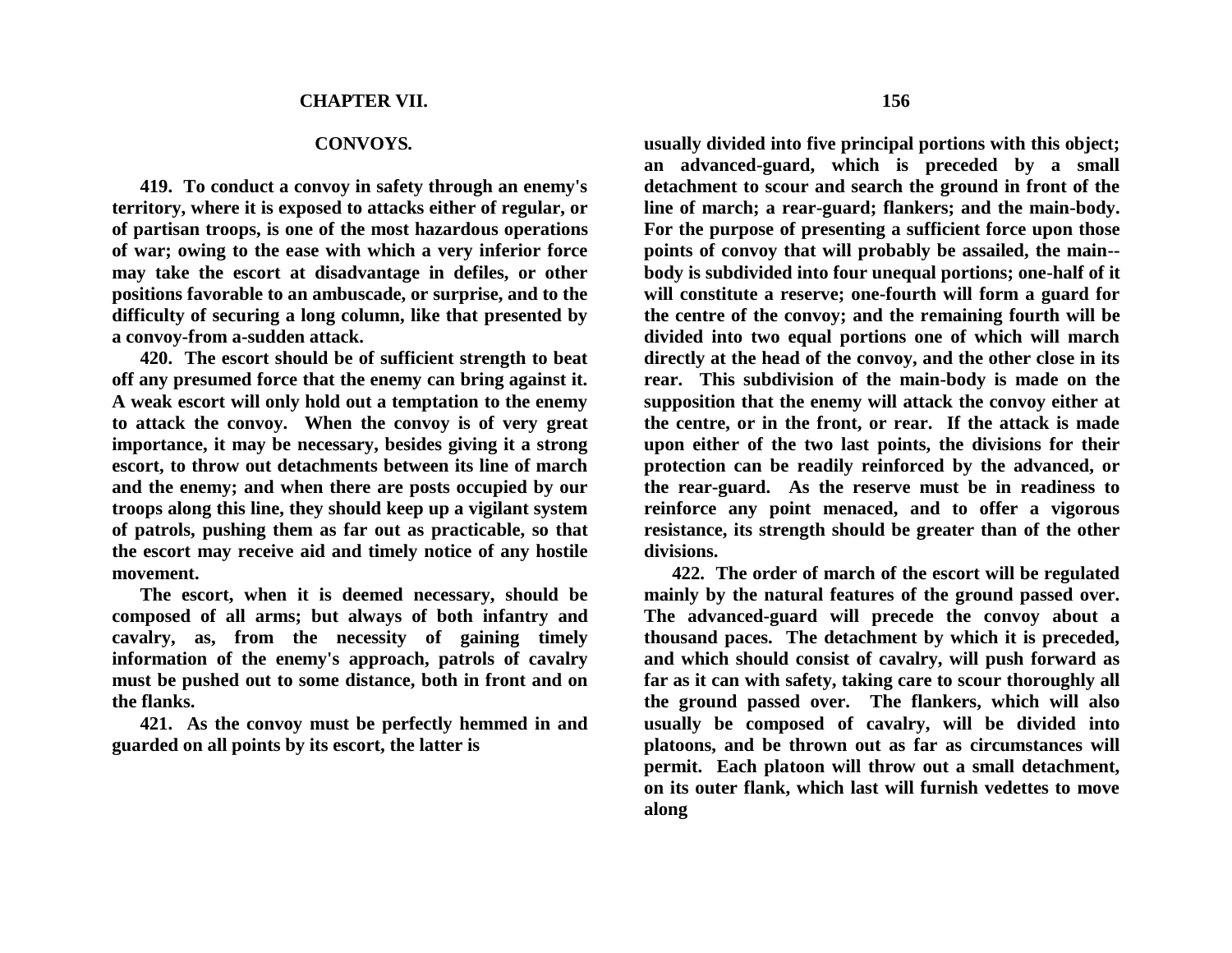**the outward flank of the detachment. The reserve will usually occupy some point near the centre of the convoy. The rear-guard will leave about 1000 paces between it and the tail of the column. The divisions immediately at the head and tail of the train will keep close to the convoy. The centre division will usually be divided into two portions, one being on each flank of the convoy; a space of eight or ten paces being left in the centre of the train, for these portions to pass to either flank, as circumstances may require.**

**423. The convoy is placed under the orders of an officer, subordinate to the commandant of the escort, who is charged with everything appertaining to its police, &c. A detachment of pioneers, or sappers, should precede the convoy, to repair the roads and bridges, &c. A few wagons, with all the necessary implements for the sappers, should accompany the convoy; and it is also recommended to carry with it a few** *chevaux-de-frise,* **the lances of which are of iron, and connected with the bodies by hinges, to pick conveniently, in order to form a temporary obstacle against the enemy's cavalry, when the convoy parks for the night or when threatened with an attack.**

**424. When a part of the convoy consists of batteries, horses, or mules, they should be placed at the head of the column of wagons, as they are found to travel better in this position than when in the rear.**

**425.** *Distribution of the train.* **The train is usually divided into four sections. If money or powder form a part of the train, it should occupy the centre of the second section, as this point is usually best protected. The provisions and other munitions will be distributed equally among the other sections; so that, should any one be cut off** 

**by the enemy, a portion of each kind may be saved in the remainder.**

**426. As it takes some time to set the whole column in motion, the horses are harnessed and hitched to successively, by sections. The second section will not commence to harness until the first is ready to move off, and so on in succession. The time for this operation will be ascertained by the officer in charge of the convoy; so that each section may be notified of the proper moment to prepare for the march. This should be done in order not to fatigue the horses unnecessarily, by keeping them standing in harness.**

**427.** *March of Train.* **The convoy will march in single or double files, according to the state of the roads. The files should not be doubled unless the road is wide enough for three files; and also when the train can march in this order at least an hour; otherwise there will be too great inconvenience and loss of time in changing the order of march. To pass from single to double file, the hindmost wagons of the first and third sections will lead off to the side of the road; and so on each in succession to the one at the head. The leading wagons of the second and fourth sections move briskly on in their new line of direction, followed by those in their rear until they come up with the leading wagons of the other two sections. An interval of four paces should be preserved between the files. To change from double to single file, the first section quickens its pace, and when its last wagon has passed the leading one of the second section, this and the rest of the section follow in the new line.**

**428. The greatest attention should be paid to preserve regularity and good order in the march. For**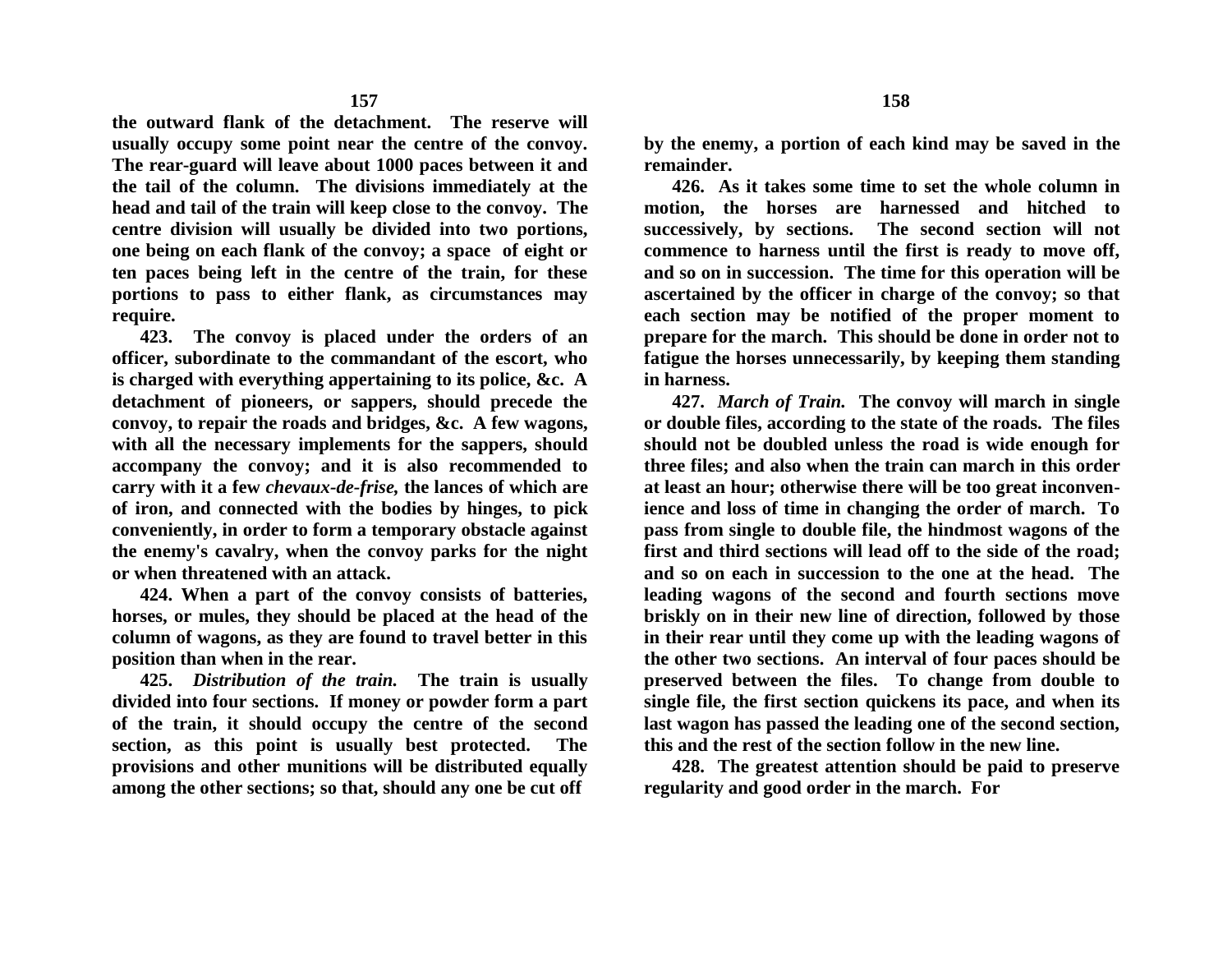**this purpose small detachments of infantry, taken from the centre division of the escort, should march at intervals on the flanks of the train. When the number of men will admit of it, each wagon should be under the guard of a soldier, or at least of one man to three wagons. If neither of these arrangements can be made, each section may be placed under the charge of four or five horsemen, who will keep in constant motion along the line, to see that all goes well. If, for any purpose, a wagon is obliged to halt, it must fall out of the line, and not be allowed to enter it until the rear wagon of its section has passed. The line should be kept well closed up; the leading wagons to allow the others to come up, if retarded by any obstacle.**

**429.** *Halt of Train***. When from any cause the convoy is forced to halt for some time, as for the repair of a bridge, the passage of a defile, &c., the wagons should be parked either in lines of sections, or as many in line as the character of the ground will admit of. An interval of about twenty paces may be left between each line. If there is any apprehension of an attack under these circumstances, the lines may close to within fifteen paces; the openings on the flanks being covered wagons placed across them.**

**430.** *Parking of Train***. When the convoy halts to park for the night, a strong position should be chosen, offering only one side, if practicable, to an attack. The park may be formed by lines of sections or in squares, as may be deemed most advisable. The faces of the park should be flanked by some pieces of artillery, and the angles be covered by any temporary obstacle, as a chevaux-de-frise, a slight abatis, &c. The different portions of the**

**escort will take position around the park, to cover it from the enemy's approach; those divisions, which march with the convoy, being posted behind the wagons, and the obstacles which cover them. The usual dispositions of outposts and patrols will be made, to guard against a surprise. It is not safe to park in villages, nor even to pass through them on a march, when powder forms a part of the convoy.**

**431. When the park is formed as a temporary entrenchment, to cover the escort against an attack, an open portion of ground should be selected, which offers no covers for the enemy to approach within musket range. The wagons may be placed in one line, or in two if their number is sufficient to inclose the necessary ground for the troops, &c., so as to form a square, rectangular, or circular figure, as the locality may require. When the enclosure is formed of a single line of wagons, they are placed wheel to wheel, with an outlet of three or four feet between every six wagons; a wagon being placed, six pace's to the rear of the line, behind each outlet to close it. If the enclosure is a double line, the wagons are placed end to end, and wheel to wheel, outlets, as in the preceding case, being left between every four wagons, and closed as before. The poles of fourwheel carriages are placed outwards; the shafts of the twowheel inwards; the horses picketed opposite their wagons. The wagons that contain ammunition, or valuables. are placed within the enclosure, at the point regarded as least exposed. If the convoy is surprised on a march, and have not time to park in square, the files should be rapidly doubled if moving in single file, the heads of the horses be turned towards the centre of the road, so as nearly to touch each other, and the wagons be brought as closely together as practicable.**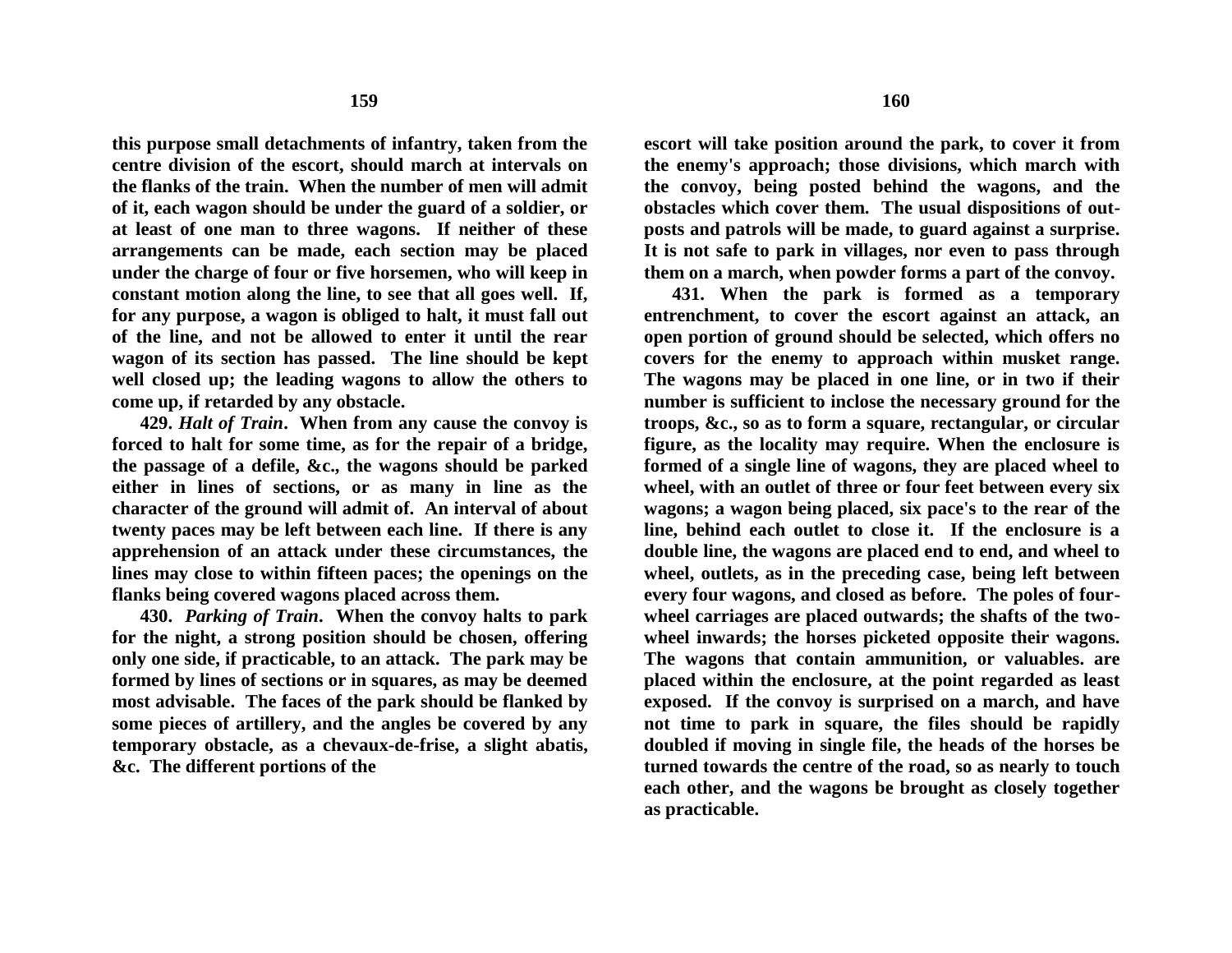**432.** *Duties t)f Escort.* **All the usual precautions, to guard a column in march against a surprise, should be redoubled in cases of convoys. The patrols on the flanks and in front should push as far out as practicable; so that the convoy may have timely warning of an enemy's approach; in order to park, according to circumstances, before an attack can be made. With drivers accustomed to their business, half an hour at least will be required for this operation. The advanced-guard should be particularly careful to occupy by detachments any lateral roads which might offer the enemy a favorable point of attack on the convoy. These detachments will keep their posts until the convoy has passed; and they will join the rear-guard as it comes up.**

**433. The officer in command of the head-division, marching with the convoy, will see that his detachment moves on regularly, as the pace of the convoy will be regulated by it; and, from time to time, he will bring it to a halt, to allow the carriages to close up; this precaution must be carefully attended to when near an enemy.**

**434. If menaced with an attack, the divisions at the head and tail of the convoy will keep their positions and repel the enemy by their fire should he attack; the centre division will move to the flank menaced, and take position to cover the two centre sections of the convoy; the reserve will move towards the point threatened; the advanced and rearguards and flankers will close upon the convoy to be in readiness to act as circumstances may require.** 

**435. Before entering a defile, a detachment from the reserve should be sent forward to secure its flanks and outlet, and then send out patrols in all directions to examine the ground in front, and see** 

**that all is safe. As the convoy comes up to a point designated in rear of the defile, it is parked in lines of sections. The centre division of the escort will join the advanced-guard to cover the front; the rearguard will take position to cover the rear; the flankers on the flanks; and the reserve in a central position to advance upon the point which may be attacked. When the patrols report all safe, the advanced-guard and centre division pass the defile, and proceed far enough beyond it to cover the sound where the convoy will park as it reaches the other side; the reserve and flankers will cover the flanks of the convoy as it moves to its new position, and will then take post as before; the rearguard joined by any detachments left to secure particular points on the flanks of the defile, will follow so soon as the convoy and the rest of the troops are in position. When an the troops have passed, strong detachments are sent forward, in all directions, at least one hour before the convoy is again put in motion.**

**436. When the escort takes position at night, within the park, for defence, the reserve will be posted in the centre, and the divisions that march with the convoy in rear of their respective sections. The advanced and rear- guards and the flankers will take post without, and establish their out-posts and sentinels in the usual way for safety. The cannon, placed at the angles of the park, will be supported by detachments of infantry and cavalry in their rear. The different divisions will throw forward skirmishers to meet the enemy if he attacks; whilst others will occupy the wagons from which they can fire. Should the enemy not be beaten off by the fire or these troops, the reserve will sally out and attack with the bayonet**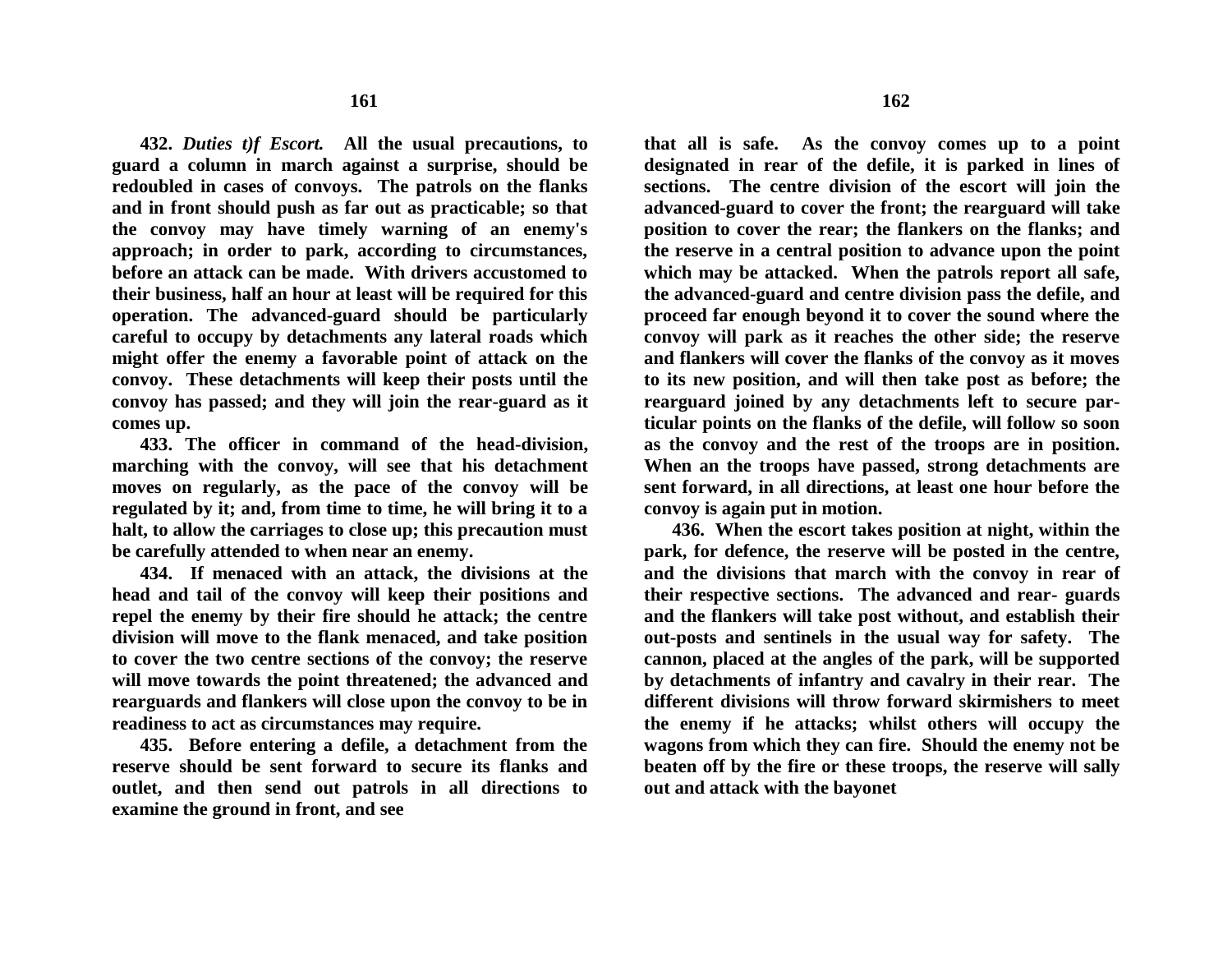**437. Attack** *of Convoy.* **An attack upon a convoy is a comparatively easy and safe operation, and may be made with a force quite inferior to the escort; as the latter is obliged, for the security of the convoy, to keep on the defensive.**

**It will usually be best to attempt a surprise, choosing points which are favorable to ambuscades. The manner of conducting the attack will depend upon its object, whether it be to capture the entire convoy, to cut off a part of it, or simply to delay its march. In the first case, the escort must be beaten and dispersed, whilst a detachment is sent to secure the convoy. In the second, an attack may be made on one point with the view of drawing the main-body of the escort to the defence of that point, whilst a detachment attempts to cut off the part of the convoy from which the escort has been withdrawn. In the last case the convoy will be frequently menaced with an attack, to force it to halt and park for defence; the roads will be obstructed, bridges broken down, &e.**

**438. If the attack is successful, the main-body of the troops should be kept together in position, to cover the captured convoy, whilst the detachment sent to secure, or destroy it, is performing its duty. The cavalry will endeavor to disperse the escort, and bring in all the horses that may have been cut loose from the convoy. The precaution should be taken of having spare horses in harness, in readiness to take the places of those which the escort may have cut loose, or maimed, to prevent the wagons from being carried off. For the attack of a convoy parked for defence, some pieces of artillery will be necessary, and howitzers will be found particularly useful. Without the aid of this arm it will be very difficult to force a defensive park with infantry, un**

**less the escort is very feeble, or the position chosen for the park presents covers within the effective range of musketry, from which, after keeping up a well-directed fire, a rush may be made on the park.**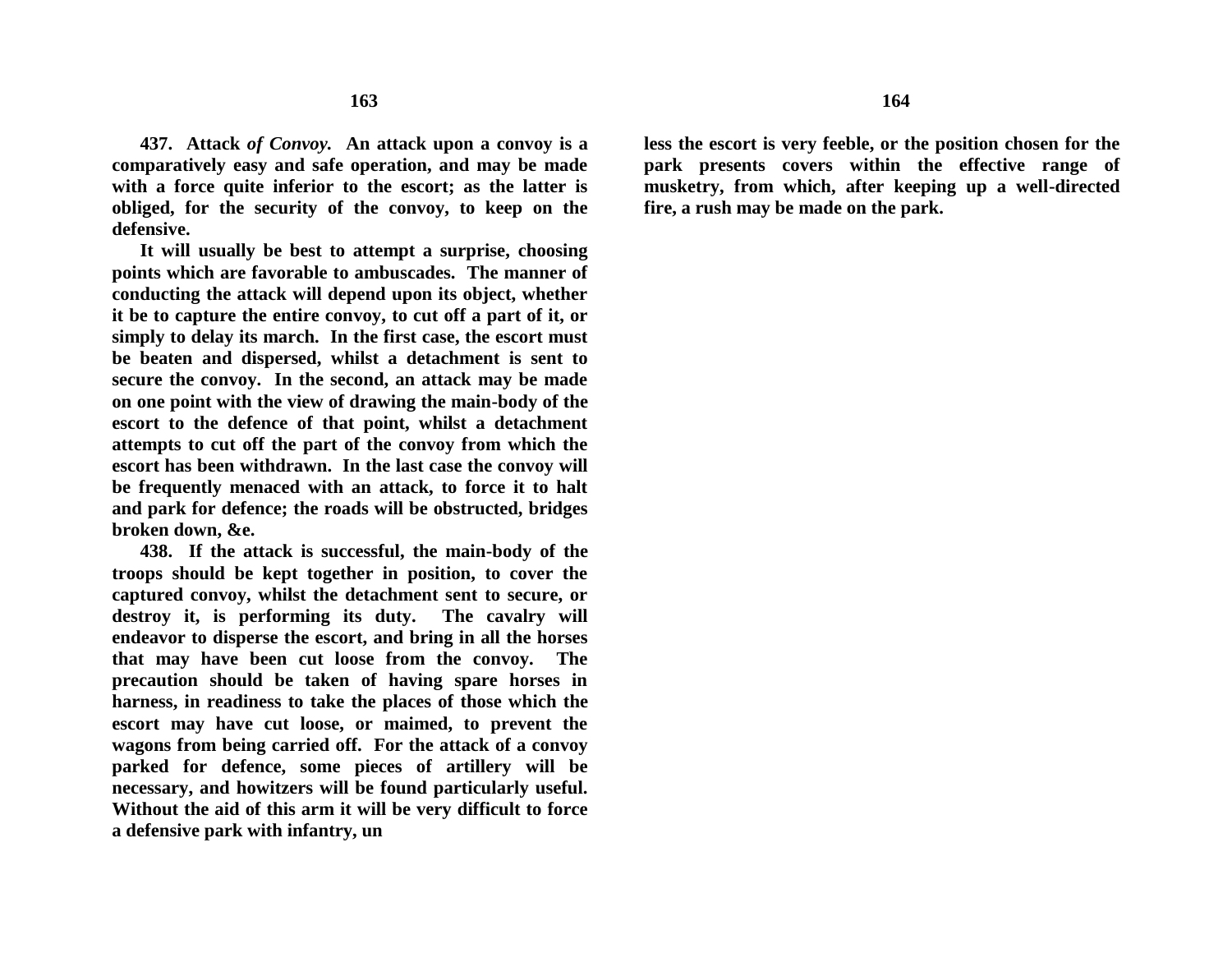## **CHAPTER VIII.**

## **SURPRISES AND AMBUSCADES.**

**439. These two classes of operations depend for their success upon the same point, that being able to attack the enemy suddenly when he is not prepared to resist. The term** *surprise* **is applied to unexpected attacks upon an enemy's position; that of** *ambuscade* **where a position is taken for the purpose of falling suddenly upon the enemy when he reaches it. Secrecy, good troops, and a thorough knowledge of the localities, are indispensable to the success of either of these operations.**

**440.** *Surprise***. In planning a surprise, the officer must spare no pains in ascertaining the face of the country leading to and in the immediate vicinity of the enemy's position; the character and disposition of his troops; and the state of preparation of the defences of the position. Information may be obtained on these points from spies, deserters, inhabitants of the locality occupied by the enemy, good maps, &c.**

**441. The troops to be employed in the expedition, as well as the other necessary arrangements, will depend upon the information gained on these points. If the position be an intrenched one, infantry will constitute the main force; cavalry and artillery can be of little other use than to cover the retreat of the infantry, and to make prisoners of those who may escape from the position. A body of engineer troops or of picked men used to handling tools, will accompany the infantry, carrying with them such implements**

**as may be requisite from the character of the defences, as axes, saws, crowbars, small scaling ladders, &c.**

**442. If the position be not entrenched, as an open village, &c., cavalry may perform a very important part, by a sudden dash among the enemy, in creating confusion and alarm.**

**443. As the success of the affair will greatly depend upon the secrecy with which these preparations are made, and the celerity with which it is conducted, all orders for collecting the necessary implements and assembling the troops, should be given at the shortest notice; no more troops should be taken than are indispensably necessary; and they should carry nothing with them but their arms, and the requisite amount of ammunition.**

**444. Midnight is the best hour for small bodies of troops to carry out such enterprises; as they must effect all they desire to do and be off before daybreak. A few hours before daylight is the best time for large expeditions; as the dawn of day will be favorable to their retreat, by which time they will have been able to effect their purposes. The season of the year and the state of the weather should be taken advantage of. Winter and bad weather are most favorable, as the enemy's sentinels and out-posts will then, in all probability, be less on the alert, and more disposed to keep under such shelters as they can procure.**

**445. As our purpose may be divined by the enemy, measures should be taken against such a contingency. These will mainly consist, in securing by detachments all defiles and roads by which our retreat might be cut off; and by designating a rallying point, on which our force will fall back, if repulsed, which should be strongly occupied by**